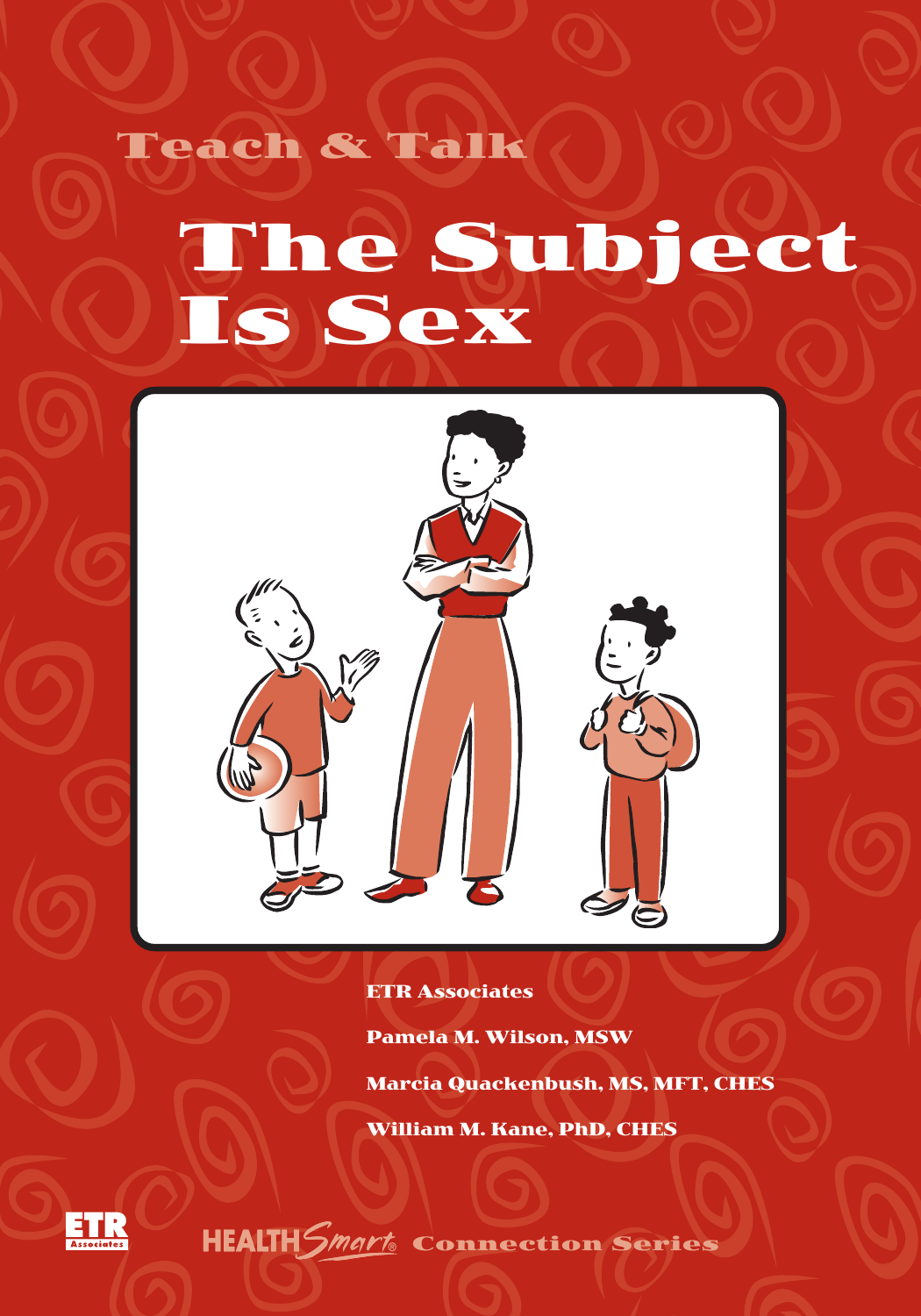# **Teach & Talk: The Subject Is Sex**

**ETR Associates**

**Pamela M. Wilson MSW**

**Marcia Quackenbush MS, MFT, CHES**

> **William M. Kane PhD, CHES**



**Santa Cruz, California**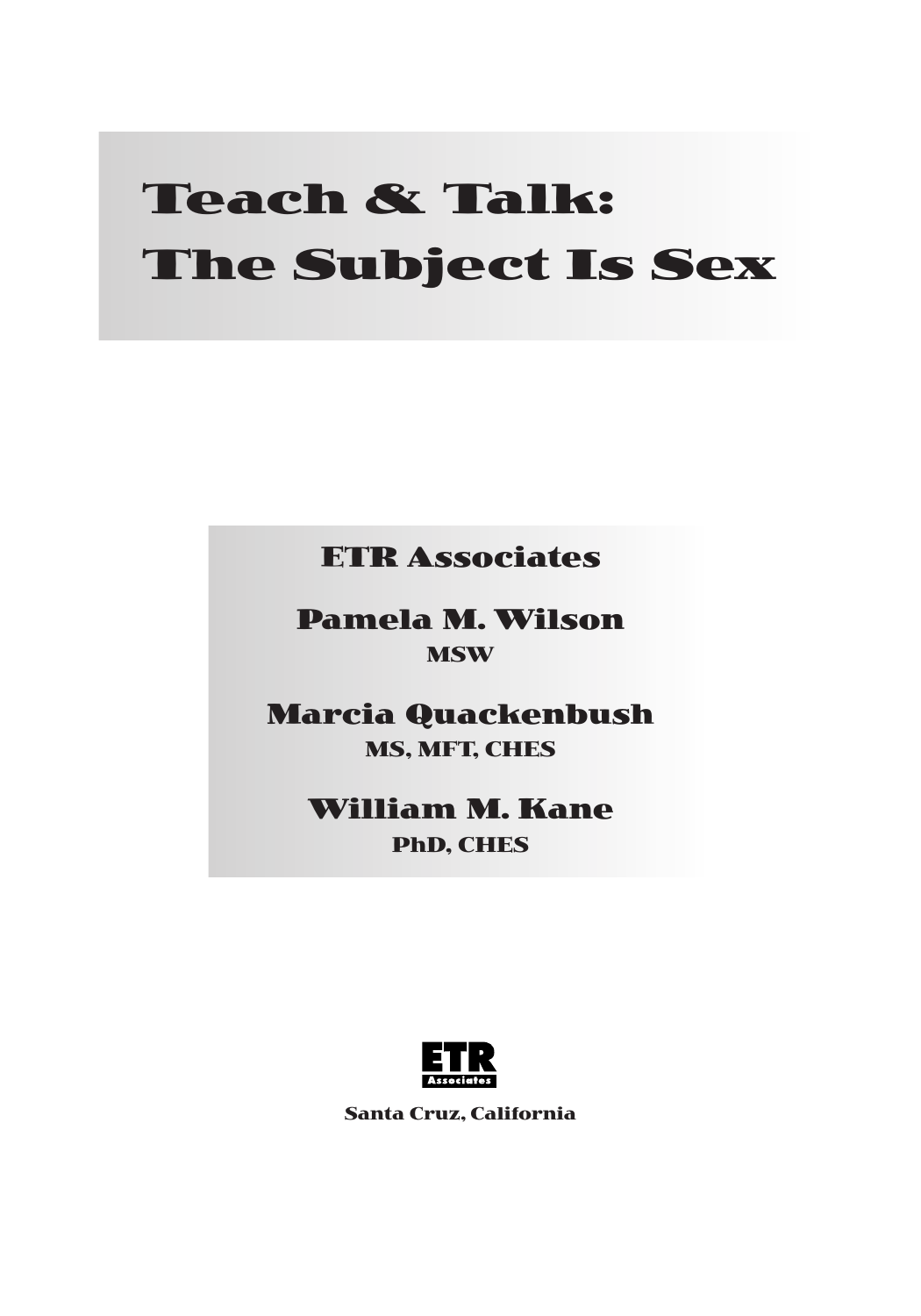**ETR Associates** (Education, Training and Research) is a nonprofit organization committed to fostering the health, well-being and cultural diversity of individuals, families, schools and communities. ETR Associates is a leading producer of comprehensive health education curricula and resources that empower students in grades K–12 with the information and skills to make positive health choices. Learn more about our high-quality materials by contacting us at 1-800-321-4407 or visiting our website at www.etr.org/pub.

Portions of *Teach & Talk: The Subject Is Sex* are based on *When Sex Is the Subject* by Pamela Wilson.

#### **About the Authors**

**Pamela M. Wilson, MSW,** has been an independent consultant and trainer since 1983. She has developed and led sexuality education programs with parents and children of all ages, designed and implemented a wide variety of workshops for educators, and written many respected curricula, including *Our Whole Lives: Sexuality Education for Grades 7–9*. Recently, she has focused her efforts on programmatic services for young men and young fathers. She also conducts diversity training for several corporations. She is featured in the sexuality education video *Raising Healthy Kids: Families Talk About Sexual Health.*

**Marcia Quackenbush, MS, MFT, CHES,** is a licensed marriage and family therapist who has published numerous books and articles on child, adolescent and family health. She has presented at trainings and conferences around the country, speaking to teachers, mental health providers and others in the health care field about ways to support healthy choices among students and patients. As a social worker for 12 years with the University of California, San Francisco, she worked in a program specializing in HIV and mental health. She is currently a Patient Education Specialist at ETR Associates.

**William M. Kane, PhD, CHES,** is Professor of Health Education at the University of New Mexico and the author of many books and professional articles. He has 30 years of experience in health education, from the public school classroom to the university level. The founding secretary of the *American Journal of Preventive Medicine*, he has also served as Vice President of the American Alliance for Health, Physical Education, Recreation and Dance (AAHPERD) and as Executive Director of the Association for the Advancement of Health Education (AAHE), the American Safety Association, and the American College of Preventive Medicine. He received the 1999 National Educator of the Year Award from the National Family Planning and Reproductive Health Association.

© 2001 by ETR Associates. All rights reserved. Published by ETR Associates, 4 Carbonero Way, Scotts Valley, CA 95066-4200

#### **Suggested citation:**

ETR Associates, P. Wilson, M. Quackenbush and W. M. Kane. 2001. *Teach & talk: The subject is sex.* Santa Cruz, CA: ETR Associates.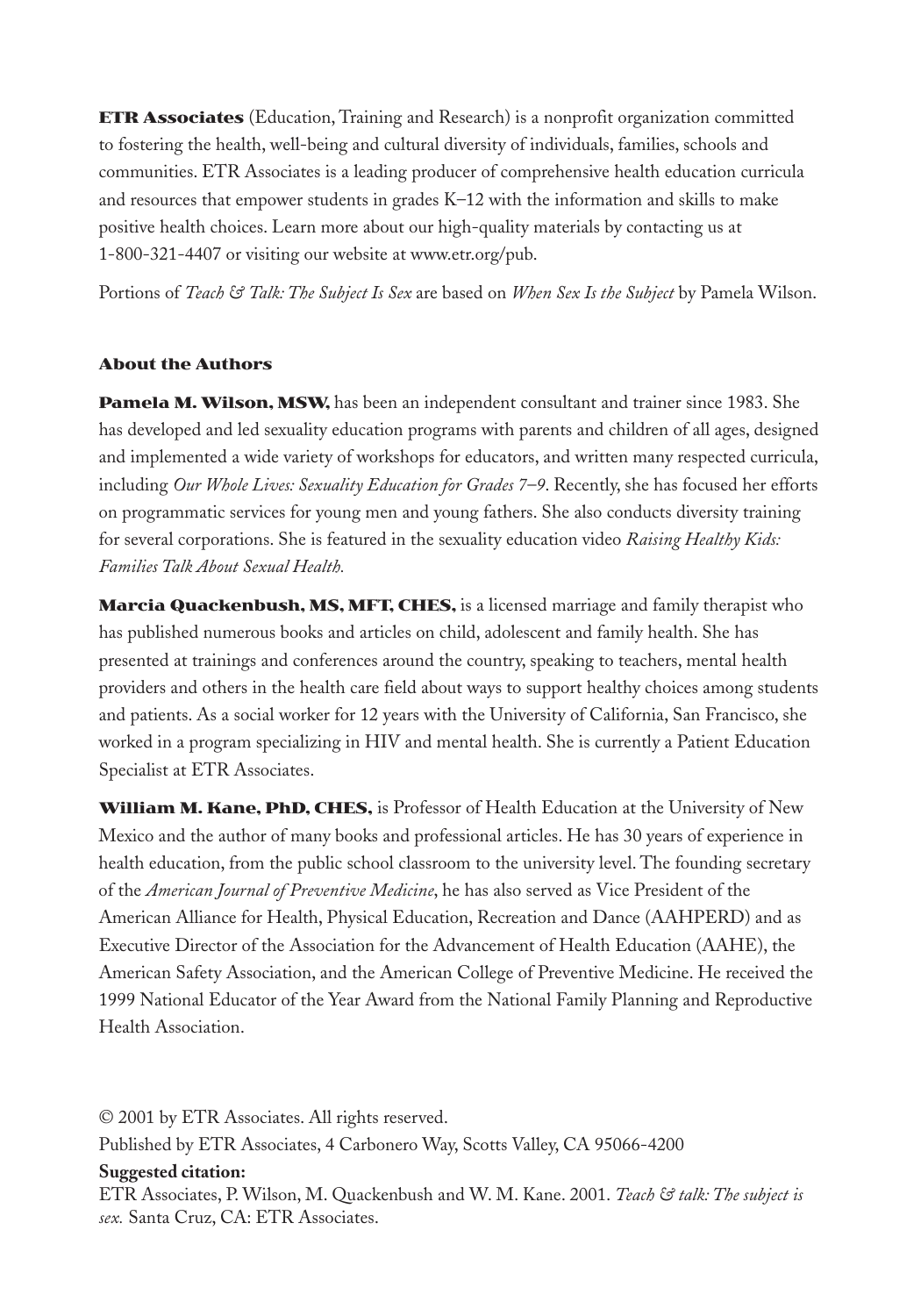# **Contents**

| <b>How to Use This Book</b> 1                     |  |
|---------------------------------------------------|--|
| <b>1. Children and Sexuality Education 5</b>      |  |
|                                                   |  |
| Where Do Children Learn About Sexuality?  8       |  |
| Hazardous Messages About Sexuality  11            |  |
| Starting Early to Promote Positive Attitudes  12  |  |
|                                                   |  |
|                                                   |  |
| Celebrating the Whole Person!  16                 |  |
| 2. How Children Learn About                       |  |
|                                                   |  |
|                                                   |  |
| How and What Children Think About Reproduction 22 |  |
| How Children Develop Sexual Identity  25          |  |
| Watch Out for Concrete Thinking  26               |  |
| Supporting Appropriate Development  27            |  |
|                                                   |  |
| <b>3. Answering Children's Questions 31</b>       |  |
|                                                   |  |
|                                                   |  |
| General Guidelines to Keep in Mind  35            |  |
| Steps for Answering Questions 39                  |  |
|                                                   |  |
| Sample Questions and Answers  46                  |  |
| Reassuring Communication 53                       |  |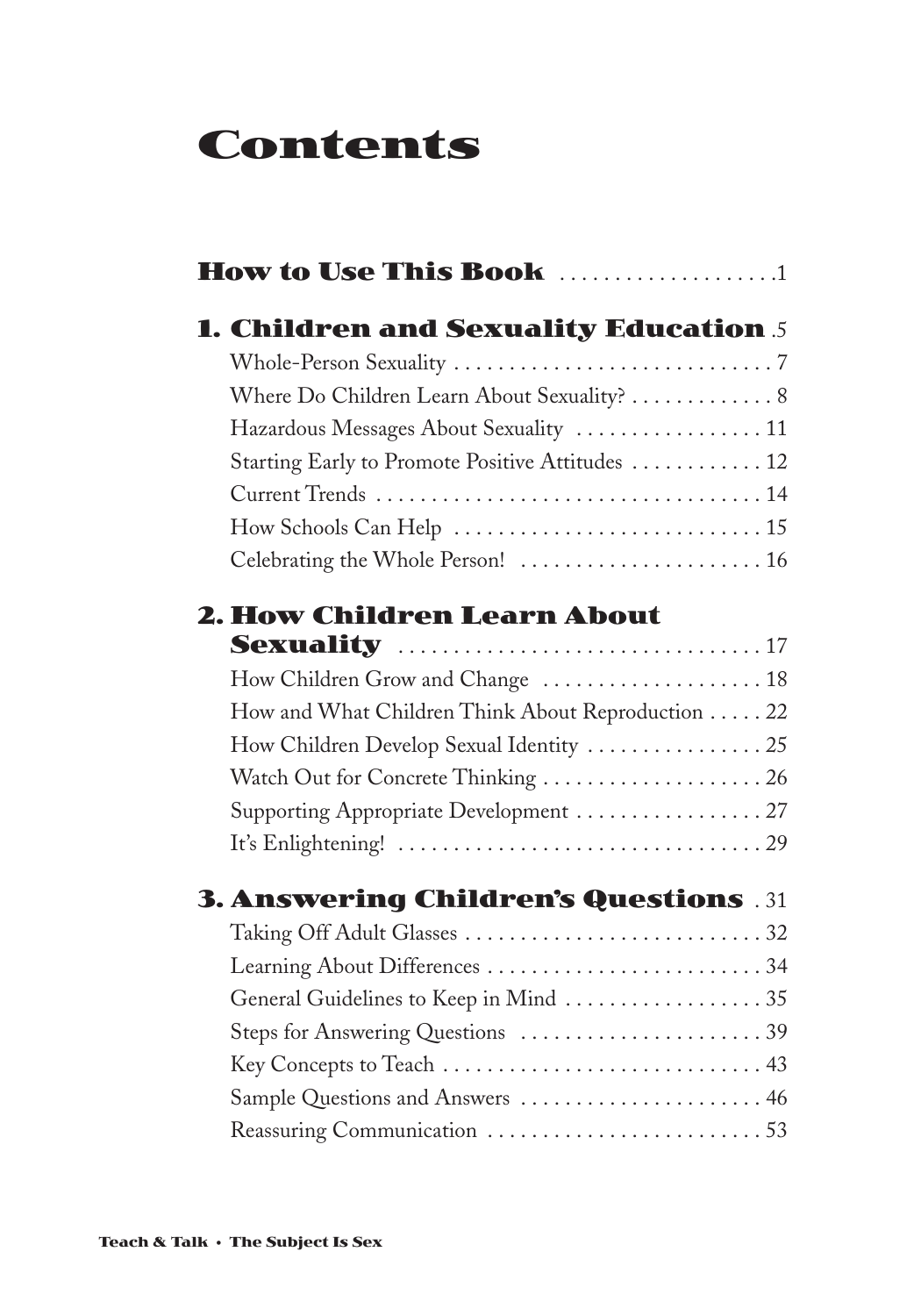#### **Contents**

| <b>4. Shaping Peer Norms</b> 55                                               |
|-------------------------------------------------------------------------------|
| How the Learning Is Happening 55                                              |
|                                                                               |
| Using the Power of Peers $\dots\dots\dots\dots\dots\dots\dots\dots\dots\dots$ |
|                                                                               |
| Promoting Healthy Peer Values About Sexuality  63                             |
|                                                                               |
| <b>5. Information for Teachers  71</b>                                        |
|                                                                               |
|                                                                               |
|                                                                               |
| Special Concerns About Teaching Sexuality 78                                  |
| Creating a Positive Learning Environment  79                                  |
| Teaching About Sexual Abuse  82                                               |
|                                                                               |
| An Example: The <i>HealthSmart</i> Program  85                                |
|                                                                               |
|                                                                               |

### **6.Parents and Teachers as**

| Appendix A: Signs of Neglect and Abuse $\,\ldots\ldots\ldots\,101$   |  |
|----------------------------------------------------------------------|--|
| Appendix B: Curriculum Integration $\,\ldots\ldots\ldots\ldots\,105$ |  |
|                                                                      |  |
|                                                                      |  |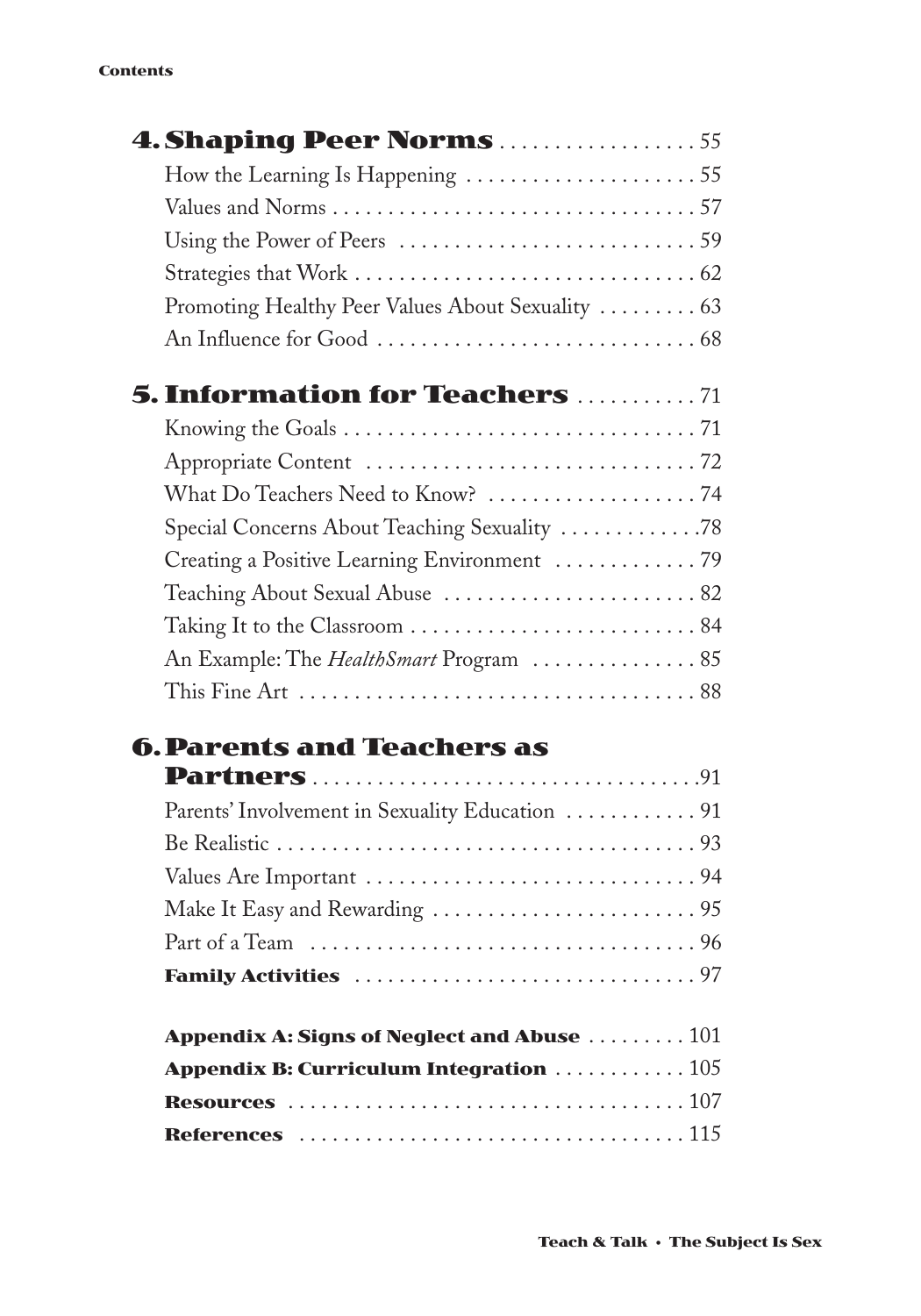# **How to Use This Book**

**hen you think about teaching sexuality** in your elementary classroom what comes to mind? If you're in your elementary classroom what comes to mind? If you're like a lot of teachers, you might feel anxiety more than anything else. Perhaps visions of disapproving administrators, angry parents or confused kids dance in your head. There's no question that talking about sexuality with elementary school students can be challenging.

If you're a teacher, you have a good sense of the issues that can arise when sexuality is addressed frankly in the elementary classroom. If a program is well designed and appropriately presented, some parents will support it. Others will not, no matter what. Some administrators might like the idea of sexuality education but worry about the public relations consequences.

Some districts have clear policies and programs in place; others do not. Community members with no direct relationship to the school have been known to protest vehemently when sexuality education is offered. In this maelstrom of opinion and consequence, many teachers understandably feel it's safest to avoid the issue altogether.

But you *can* provide progressive, quality sexuality education to elementary school students without breaking your school or district's rules, alienating parents or leaving children stranded and confused. This book offers ways to address sexuality effectively and appropriately in the elementary classroom. It focuses on ideas that are practical, engaging and fun, and presents guidelines and suggestions that should work and be acceptable in a wide range of communities, from the most conservative to the most progressive.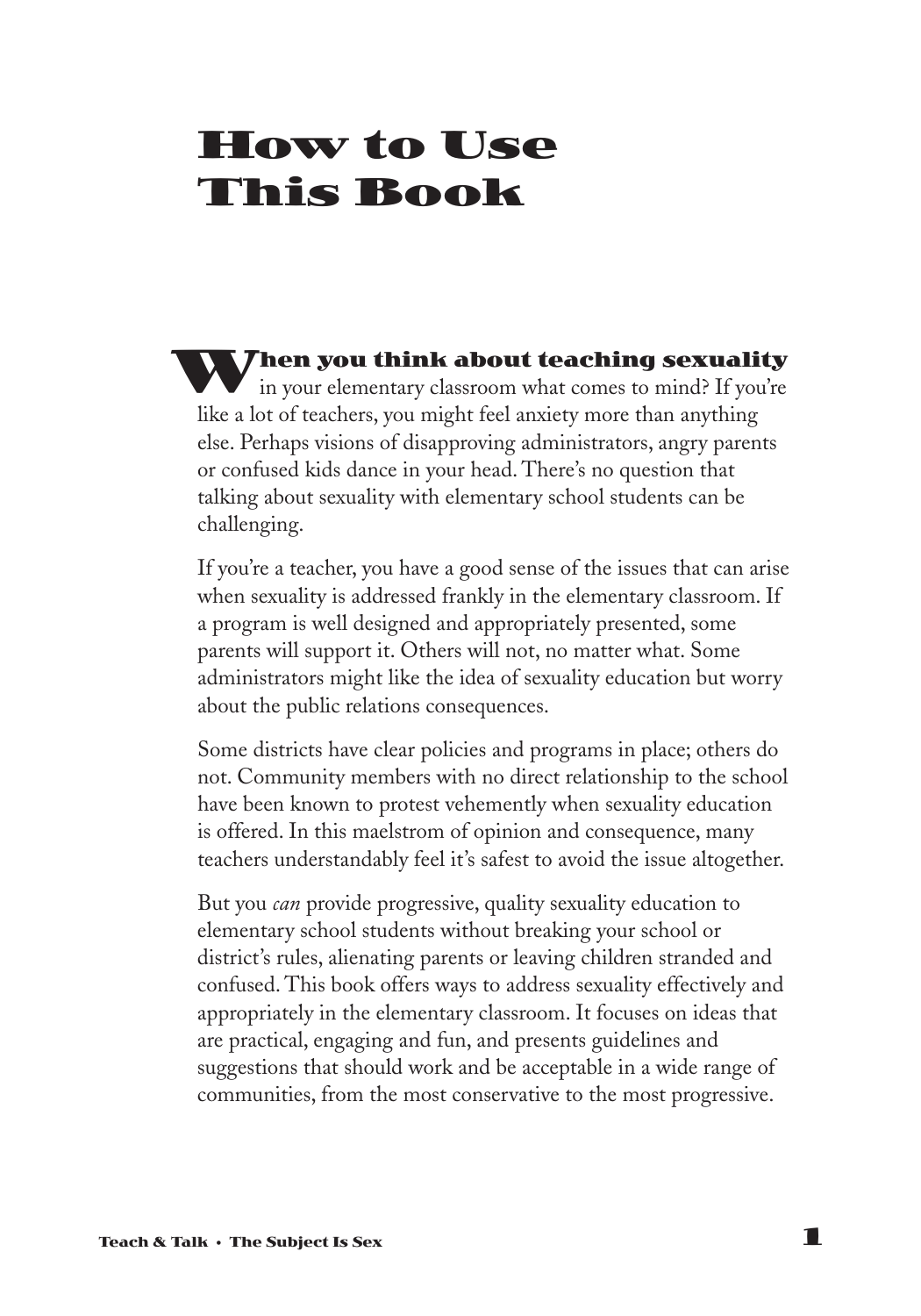Be sure you know your own school or district's guidelines for sexuality education. If there is a specific health or sexuality curriculum in place, become familiar with its form and content. If your school or district has an advisory group on sexuality education, learn what its recommendations and actions have been. An organized program of sexuality education, for any grade, should be pursued only with administrative and parental support.

#### **When you have this knowledge of your school's guidelines firmly in place, this book can help you:**

- **Get background information and learn new concepts.** This book will help you think about sexuality education in some new ways. You will learn how you can share healthy messages with your students about sexuality, in age-appropriate and effective ways, within the guidelines set by your school or district.
- **Find out more about kids' questions and concerns on sexuality.** Children ask these questions all the time. Some questions they state directly. Others are implied through behaviors and attitudes. You can hear and respond to both kinds of questions.
- **Learn effective, powerful ways to answer kids' questions about sexuality.** You can give your students answers that will help them develop skills and attitudes they can use right now. You can also begin to build foundations that can help them become sexually healthy adults in the future.
- **Shape the peer environment in your own classroom to promote healthy development and behaviors in your students.** Working with peers offers students some of the most powerful opportunities to commit themselves to healthy values and appropriate behaviors.
- **Use strategies for keeping parents involved in the learning and supportive of your efforts.** When parents partner with schools in sexuality and health education, classroom learning is strengthened. Parents are the primary sexuality educators of children, and they appreciate the school's validation of their essential role.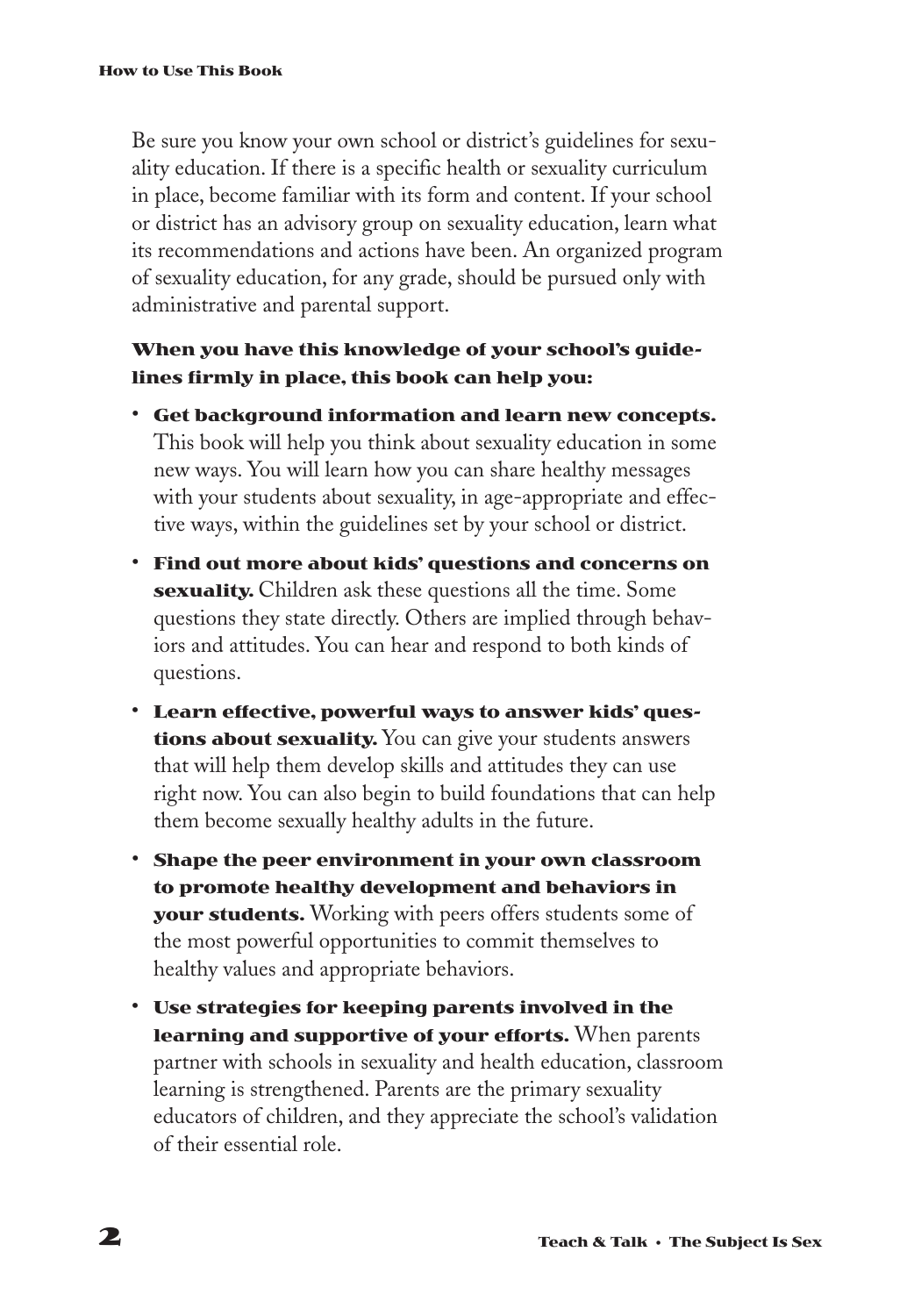• **Think about ways to reinforce important concepts related to sexuality education throughout the curriculum.** General suggestions are found in the main text, and Appendix B gives some specific examples by subject area.

Once you become familiar with the approach in this book, much of the apprehension and anxiety that can sometimes accompany discussions of sexuality education will be lifted. In its place you'll have a sense of direction and confidence. You'll see that you can offer your students a wide range of valuable learning that leads to healthy attitudes and important skills. You'll know that you're reaching your students at age-appropriate levels. And, because kids enjoy this material, you'll enjoy teaching it.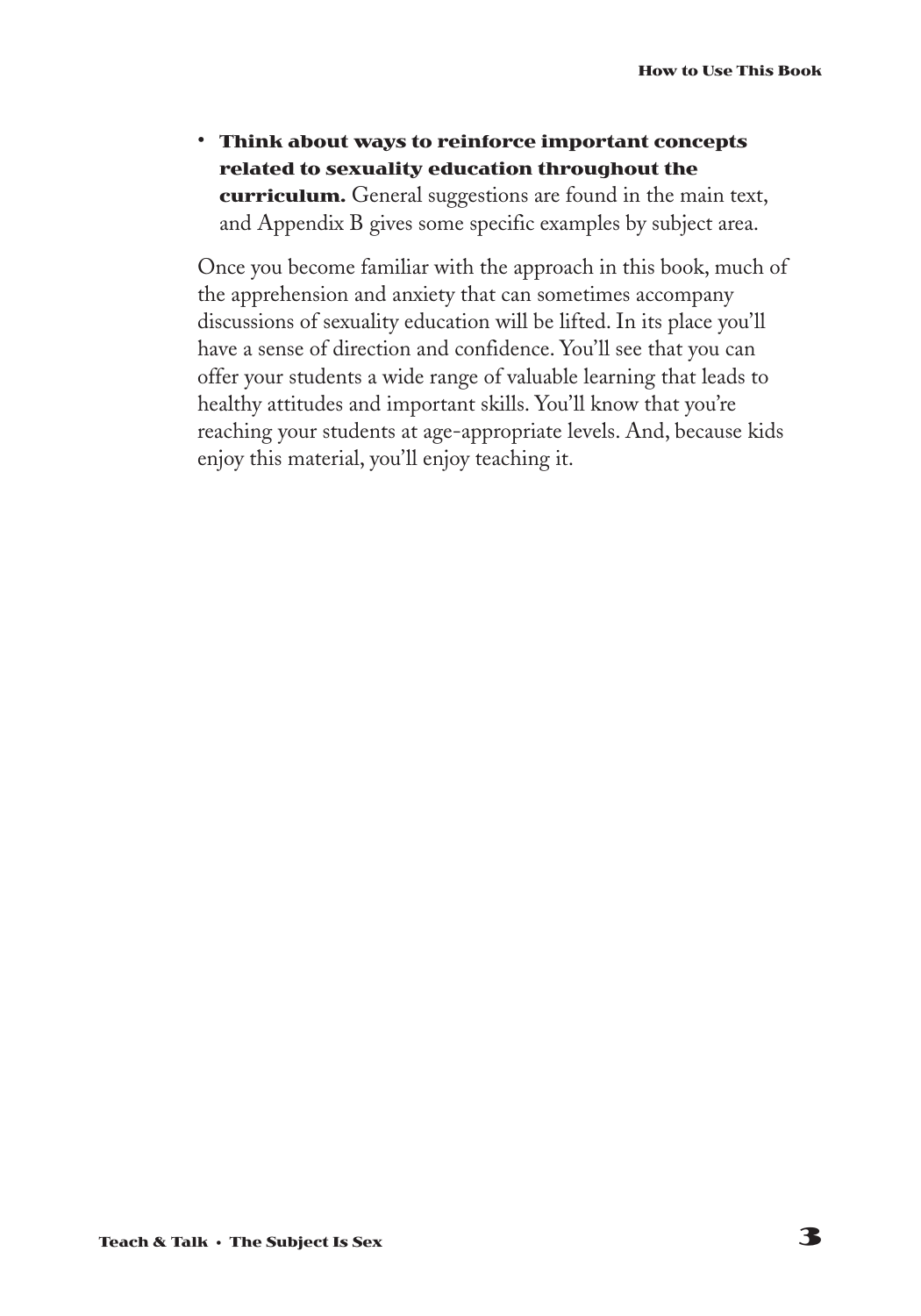# **Children and Sexuality Education 1**

**When it comes to sexuality,** we are all living with contradictions. Most people think of sexuality as something intensely personal and private. It's a subject they want to address thoughtfully and with respect. But we are walking through a world that literally bombards us with sexual imagery and ideas.

Sexuality is all around us—in books, movies, advertising, magazine covers, music. It's become part of the background noise of everyday life, and adults are presented with sexual images and ideas in some of the most public and casual settings imaginable.

Children are living in this same world. Teachers and parents want to bring special care and attention to the teaching of sexuality because it's such an important topic. But the truth is that children are surrounded by and learning about sexuality in the same way adults are. They have been gathering information at many different levels, from all kinds of sources, in an ongoing process since they were infants.

This shouldn't really surprise us. It's the way children learn about other things, too. Take a spelling lesson for example. The topic may be spelling, but a lot more than this week's word list shapes what happens in the classroom.

Students have come to some conclusions about how to behave during this time of study. Their actions are guided by past experiences, current expectations and what they anticipate is going to happen over the next few moments, hours or days. These influences affect how they respond to their teacher, treat their peers, and how seriously they take the subject of spelling.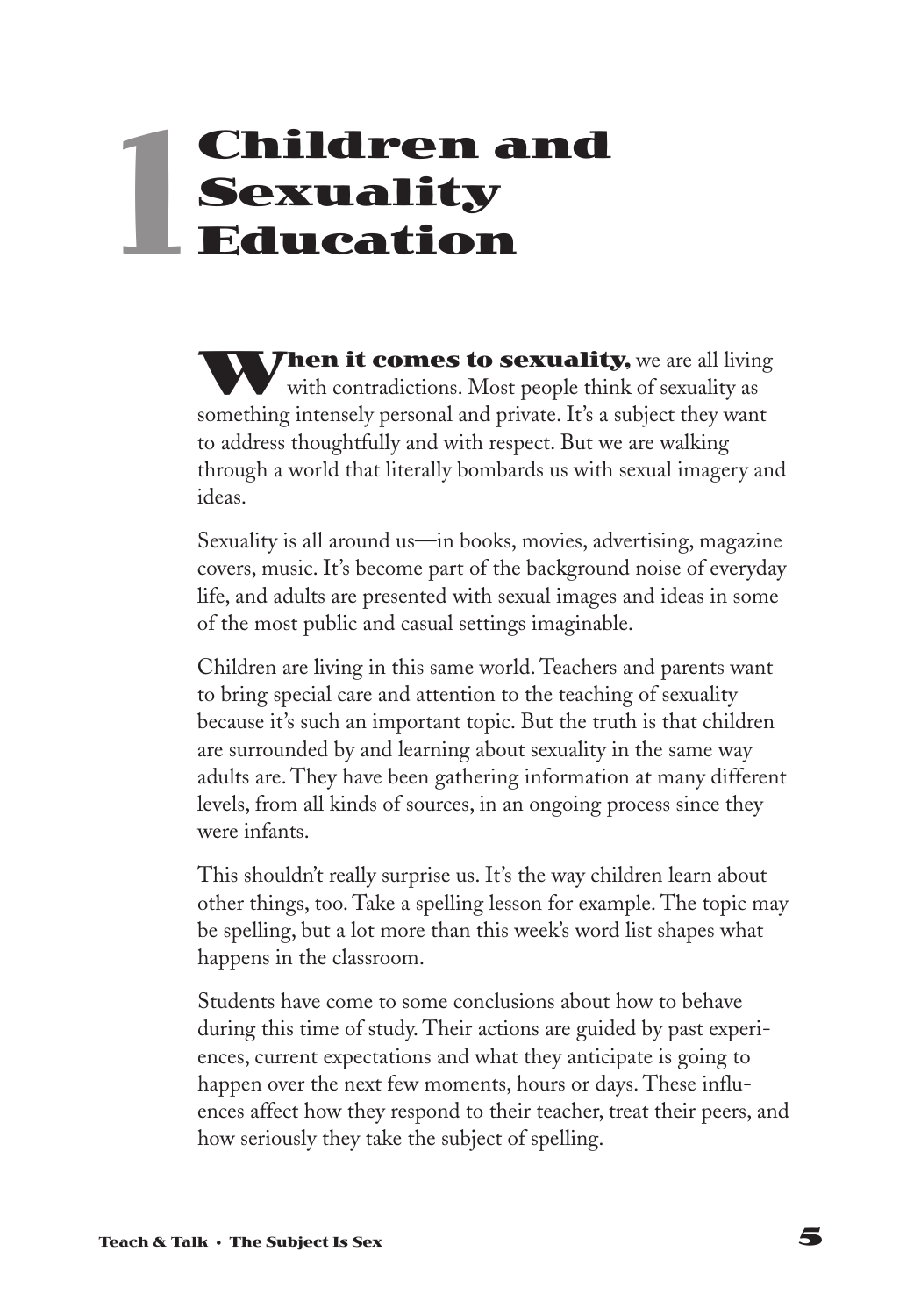What do their parents think about school in general? How do their parents respond when asked for help on spelling homework? What are the teacher's expectations for classroom conduct during the spelling lesson? What does the teacher say throughout the day about words, spelling and clear communication? What relevance does spelling have to students' lives, and who helps them recognize its relevance?

Anyone can give a child correct information about how to spell a word. But a professional teacher knows that a child's learning about spelling, or any other topic, involves much more than the specific lesson at hand. That's why teachers make the effort to be conscious of all the different messages their students encounter about spelling. These messages are there whether teachers notice them or not. But when teachers do notice, their work can be much more effective.

Issues of sexuality in the elementary classroom are a lot like this spelling lesson example. Past experience, school policies, community issues and teachers' personal values contribute to the messages students gather about sexuality. So do students' own experiences, values and beliefs.

Some people say it's not necessary to talk about sexuality with children in early elementary grades. But learning about sexuality, like learning about spelling, is going on all the time. The question isn't whether children are going to be exposed to ideas about sexuality at these ages—they already are. The question is whether their parents and teachers are going to help them learn the kinds of things that will help them be confident, safe and healthy in their current and future lives.

Will they be given the skills they need to set personal limits, make smart choices and find answers? Will they be encouraged to feel pride and joy in their physical bodies, and pleasure and reward in their emotional lives? These are no small things in a culture that often places far too much emphasis on adult sexuality and too little on the tasks and interests of childhood.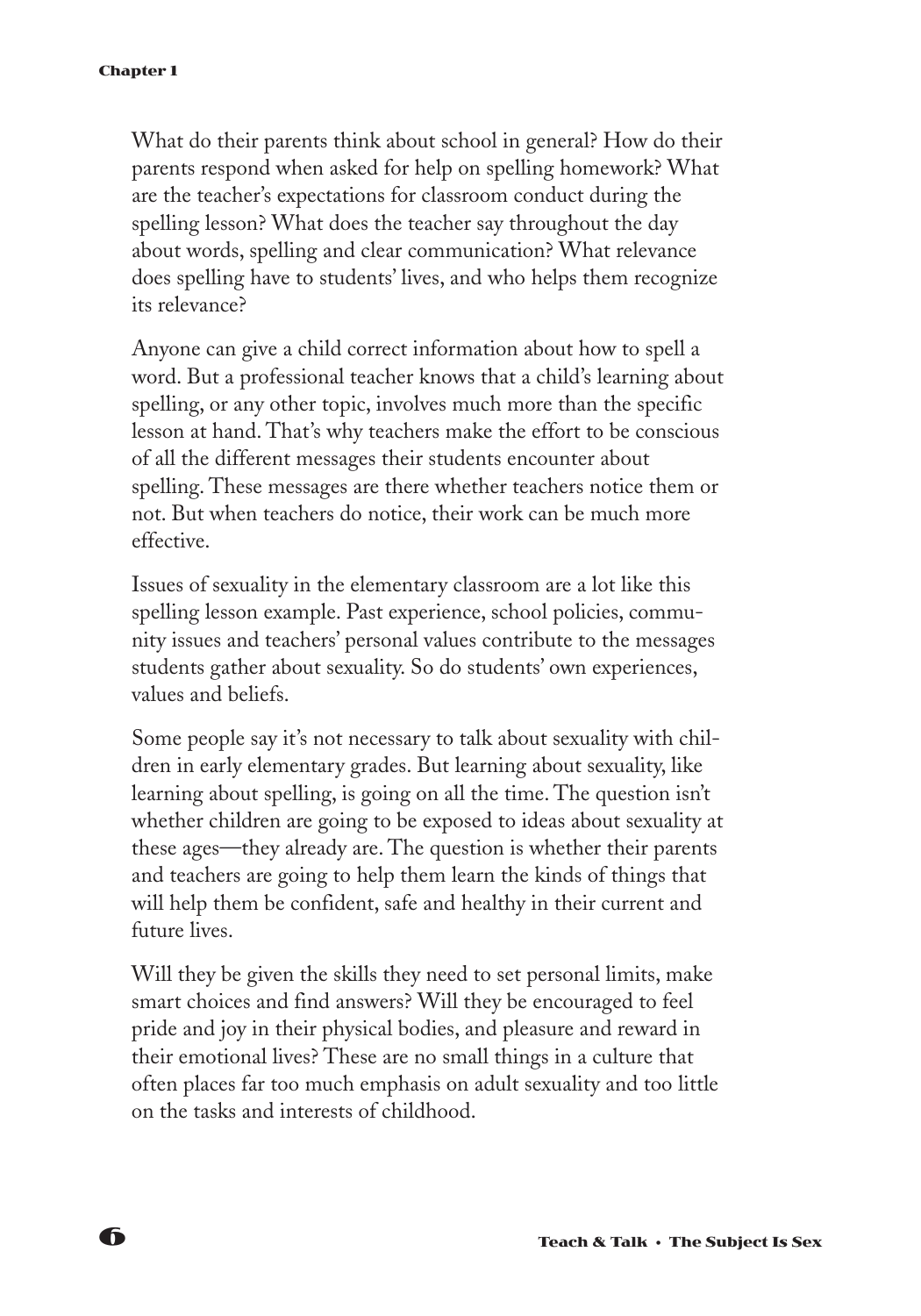# **Whole-Person Sexuality**

Most educators in the field of human sexuality make an important distinction between "sex education" and "sexuality education."

*Sex education* implies a focus on the mechanics of sexual behavior. What is intercourse? How is an STD passed from one person to another? How does pregnancy occur? What is a condom? What is a vulva?

But *sexuality* encompasses much more than sexual function. Sexuality addresses how people feel about their bodies, how they experience intimacy, and what their expectations are of men and women, boys and girls. It involves considerations of responsibility, morality and personal values. It includes the areas of personal boundaries, communication styles, consent and respect for others. Sexuality educator Debra Haffner (1999) says, "Sexuality is about who we are as men and women, not about what we do with a part of our bodies."

Early elementary school students are learning about sexuality every day. They learn by relating to peers, being exposed to various media, interacting with teachers and parents, noticing how their questions are answered, and seeing how adults treat one another. You can use creative and appropriate classroom strategies that will help students learn in productive and positive ways, build their self-esteem and instill confidence in their whole beings.

This perspective of "whole-person sexuality" is the kind of sexuality education you want to provide to your early elementary students. It isn't necessary to violate school or district guidelines to do this, and you needn't put yourself at personal risk of controversy. Children have many questions about sexuality, so you will want to be familiar with your school's guidelines for discussing these topics. But the broader perspective of what children are learning about sexuality the whole-person approach—involves foundations that almost every parent, every teacher and every administrator will support.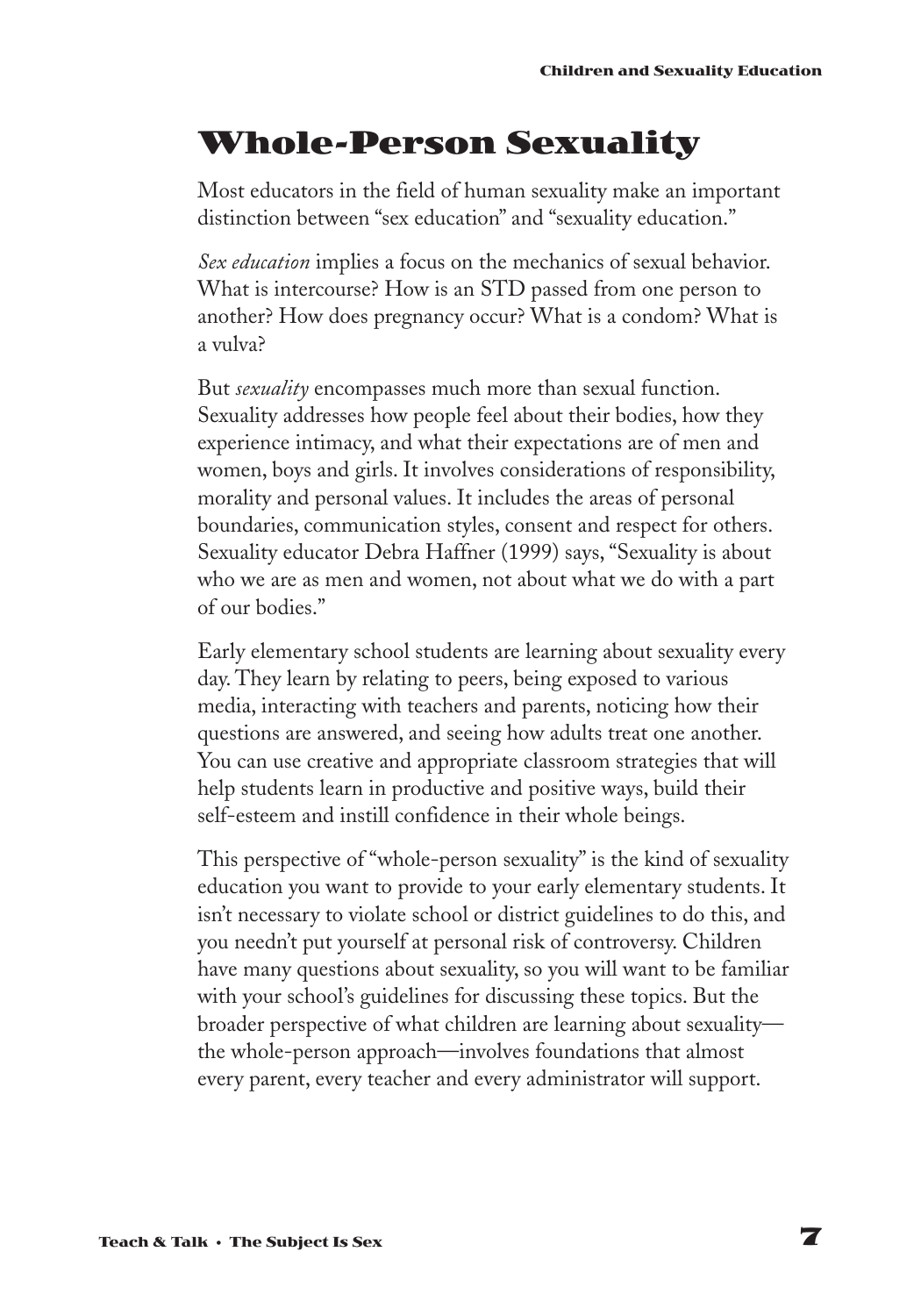# **Where Do Children Learn About Sexuality?**

Children learn about sexuality when they talk to friends, watch TV, listen to music or navigate the Internet. Sexuality education is happening when they observe adults, and when they notice their own emotions and physical sensations.

### **Parents**

Parents are far and away the most important sexuality educators in children's lives, starting from when they first respond to their new baby. Are they enchanted by the arrival of their little girl? Are they proud of the vigor of their little boy? Do they cuddle their child often? How do they dress their infant?

What feelings about bodies and bodily functions do parents communicate when they change the infant's diapers? Is this a time of embarrassment or discomfort? of affection and pleasure? of a matter-of-fact taking care of business?

As children grow, their families continue to teach them about sexuality, particularly as toddlers begin to learn words for their body parts. Virtually all children use the same words for the eyes, ears, hands and feet. But families use a wide range of terms for the genitals. Do little boys learn to refer to their penis or their "wee-wee"? Do girls say vulva or "tee-tee"? Often girls are taught no words at all for their genitals. What does the family's language tell children about these parts of the bodies that are so closely related to sexual identity?

By the time children enter school, they have learned other important things from their family environment. Is privacy respected in the home? Is masturbation frowned upon? Are girls treated with respect? Are boys expected to always be strong? Can children reach out comfortably for a hug or a kiss from their mom? from their dad? Do older siblings protect younger ones and watch out for them, or is there a pattern of intimidation or indifference?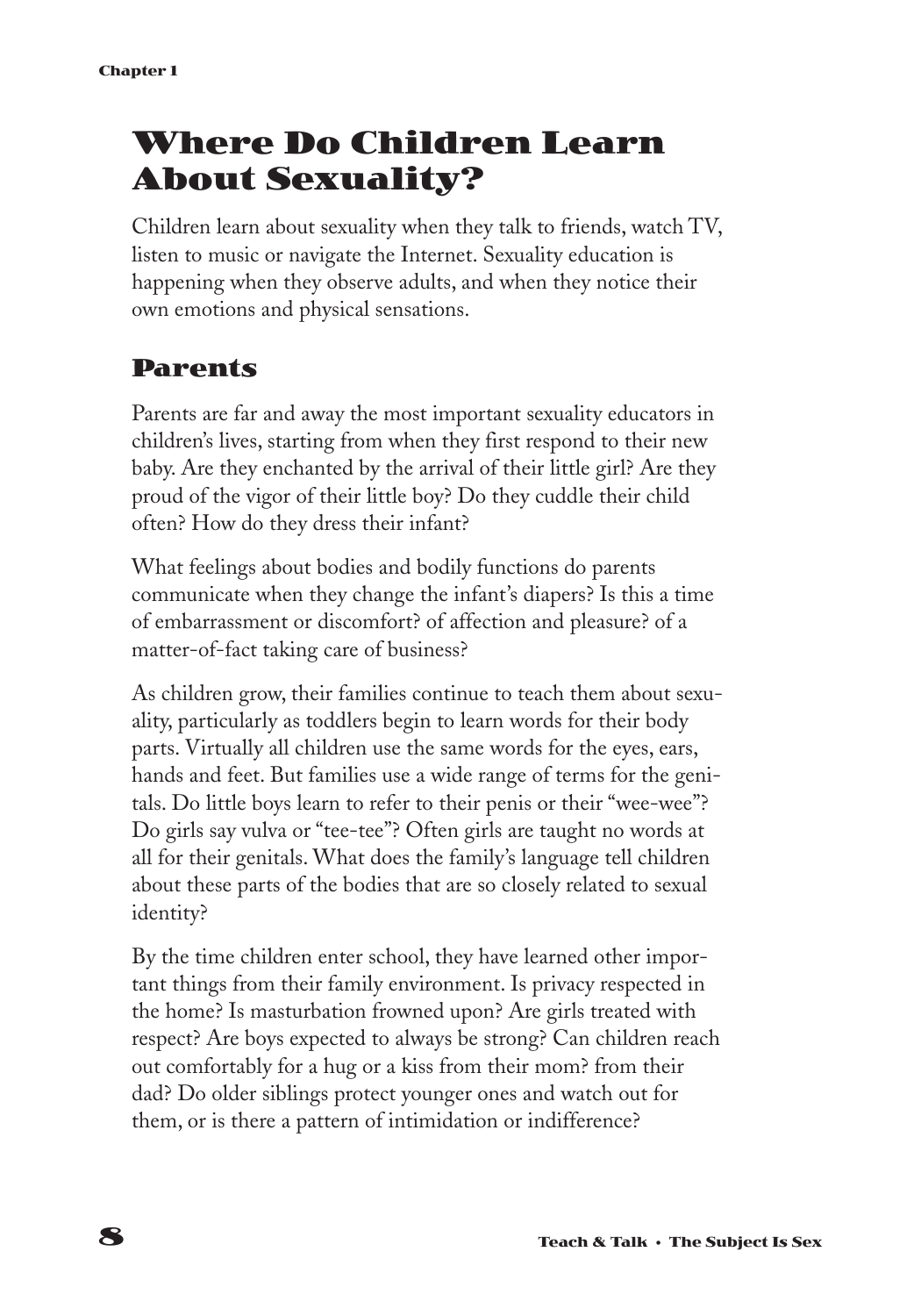The influence of family is deep and powerful in the development of a child's sense of his or her sexual self.

#### **Peers**

Second to parents, peers provide a great deal of information—and misinformation—about sexuality. They tell jokes, use popular slang and engage in behaviors that reveal and promote a variety of attitudes about sexuality. How do boys treat girls in the school? What does a girl do when a boy she likes teases her? How does an ingroup of slightly rebellious fourth grade boys respond to an offensive joke about dumb blondes?

### **Media**

Children also learn about sexuality from the media. They see children's TV, afternoon soap operas, talk shows, evening sitcoms, news shows, movies, print ads, teen magazines, music videos and commercials. They see sex ads, and sometimes sexually explicit sites, on the Internet. Even very young children sometimes have access to adult cable stations, where they may see graphic sexual behaviors.

Media messages are loaded with sexual content. Children's cartoons and, more important, commercial messages during cartoon hours give definite messages about gender role behaviors—how boys and girls should act, or what toys are appropriate for boys or girls.

Adult programming, which young children often watch, is filled with messages—some clear, some ambiguous; some sensitive, some irresponsible—about many complex topics related to sexuality. Children see programs that depict men and women treating each other with respect, or in ways that are demeaning or degrading. They hear about having sex on a first date, transsexualism, or being pregnant. They might hear explicit discussions of the sexual behavior of political leaders or music idols. They might be troubled by a report about a gay-related hate crime or concerned by a story about divorced parents arguing about the fate of stored embryos.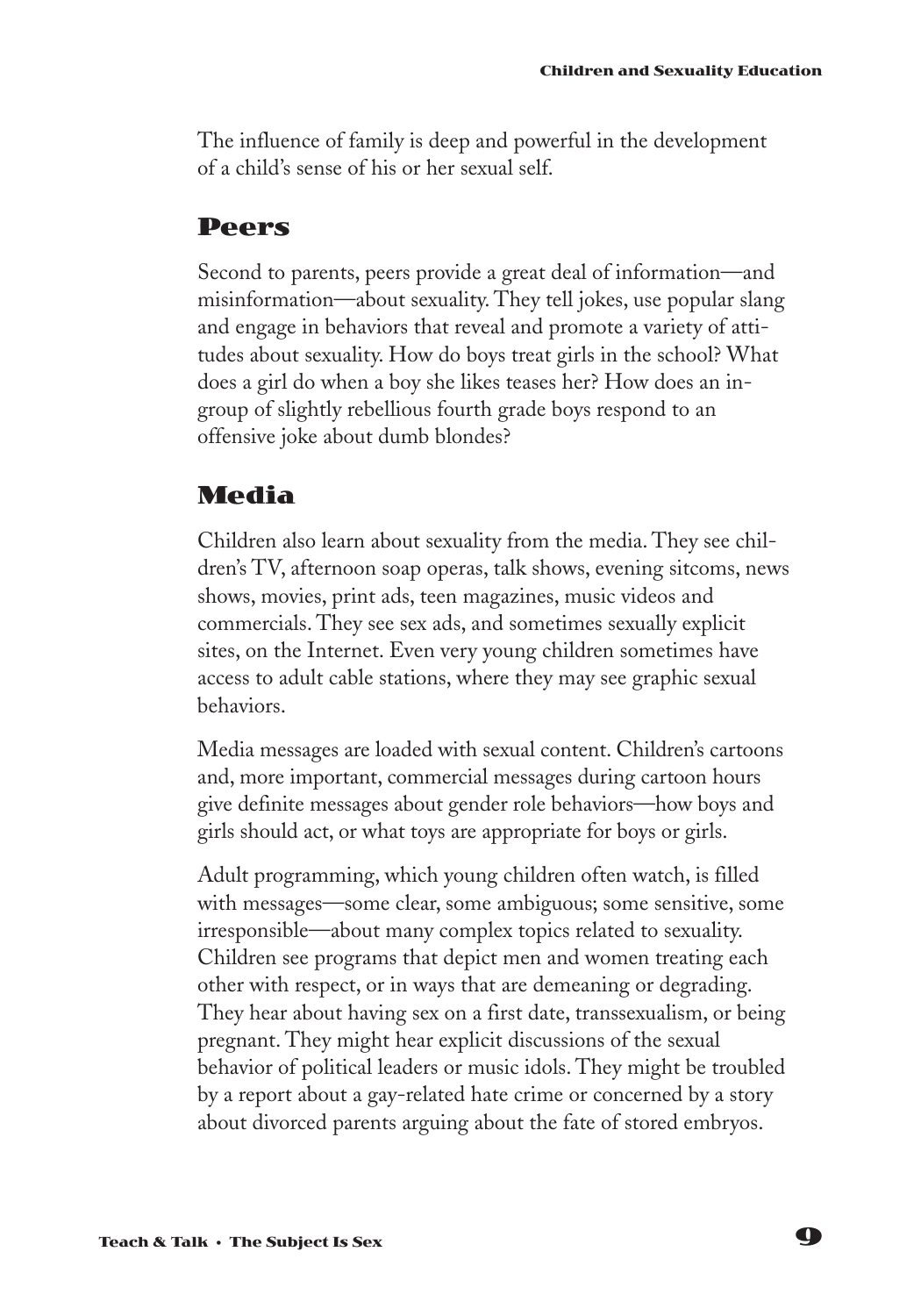### **Community**

As children grow older, they participate more in the larger community. They may attend after-school programs such as Scouts or Boys & Girls Clubs, or local Parks and Recreation activities. Many children are active members of faith communities. They go to services with their families or participate in special children's programs through their church or temple. Sports leagues, volunteer programs and special events hosted by community groups all involve children.

Children also spend more time with other families as they grow older. They may visit a friend's home after school, have dinner with a neighbor, spend an evening with a baby-sitter or stay overnight with a classmate.

Every one of these settings also addresses whole-person sexuality in some way. When they join a sports league, do children feel proud of the things their bodies can do, or are they humiliated because they have limited skill? Do they feel unique and special when they talk with the baby-sitter, or do they sense that this is someone who's just doing a job and doesn't really care about them? Do they feel exploited by people with more power, or guided and protected?

### **School**

School, of course, has a tremendous influence on children's lives. It particularly affects their sense of pride, competence and selfesteem. Lessons in school can help children identify people they can go to for help, answers to their questions, or attention and reassurance. Strong school communities, based on principles of participation and respect, can give children a powerful sense of uniqueness and belonging.

School is one of the most effective places for children to have positive experiences that will help them develop in healthy and productive ways. Helping children develop a respectful, ageappropriate and well-boundaried sense of themselves is essential to healthy sexual development.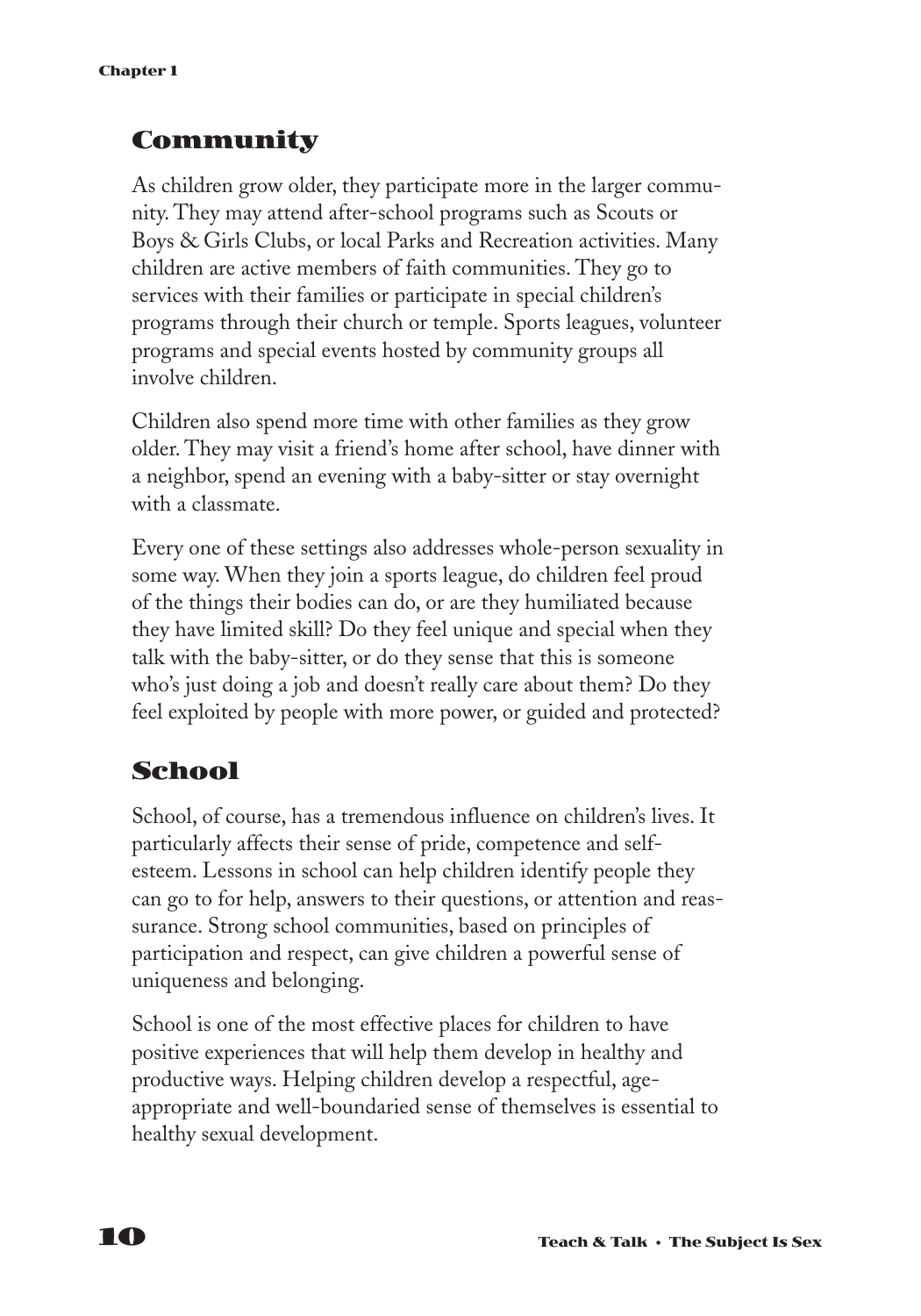### **Hazardous Messages About Sexuality**

Today's children are growing up in an era full of social problems related to sexuality. There is greater awareness of child sexual abuse. Teen pregnancy continues to be an issue. HIV makes the consequences of unsafe sexual behavior more serious than ever.

Children are dating at younger ages and having sex at younger ages. Even very young children's language is increasingly sexualized. Sex jokes are more common and sophisticated than they used to be.

In light of these sobering realities, many school and community programs have focused on "disaster prevention" in their sexuality education efforts. They design programs to help children avoid specific sexuality-related problems, but do not present these issues in a larger framework of healthy sexuality. Many states mandate HIV education, but some do it without providing sexuality education as well. Many primary classrooms offer child sex abuse prevention without placing such information in the context of positive and healthy standards for personal and family health.

**This learning environment is potentially hazardous for children!** What messages will children hear about sex if the only things they are told in formal settings is that some adults force children to have sex, and that sex can lead to AIDS and kill you? Many sexuality educators worry that with experiences like these today's young generation will grow up to be anxiety-ridden, sexually dysfunctional adults. When education about sexuality is consistently placed in a negative context, children may ignore prevention and health messages altogether.

Children come to school with pre-formed attitudes, both positive and negative, about sexuality. Even when parents strive to raise their children in nonsexist ways and present sexuality as a normal topic of conversation, children develop misconceptions and potentially harmful opinions.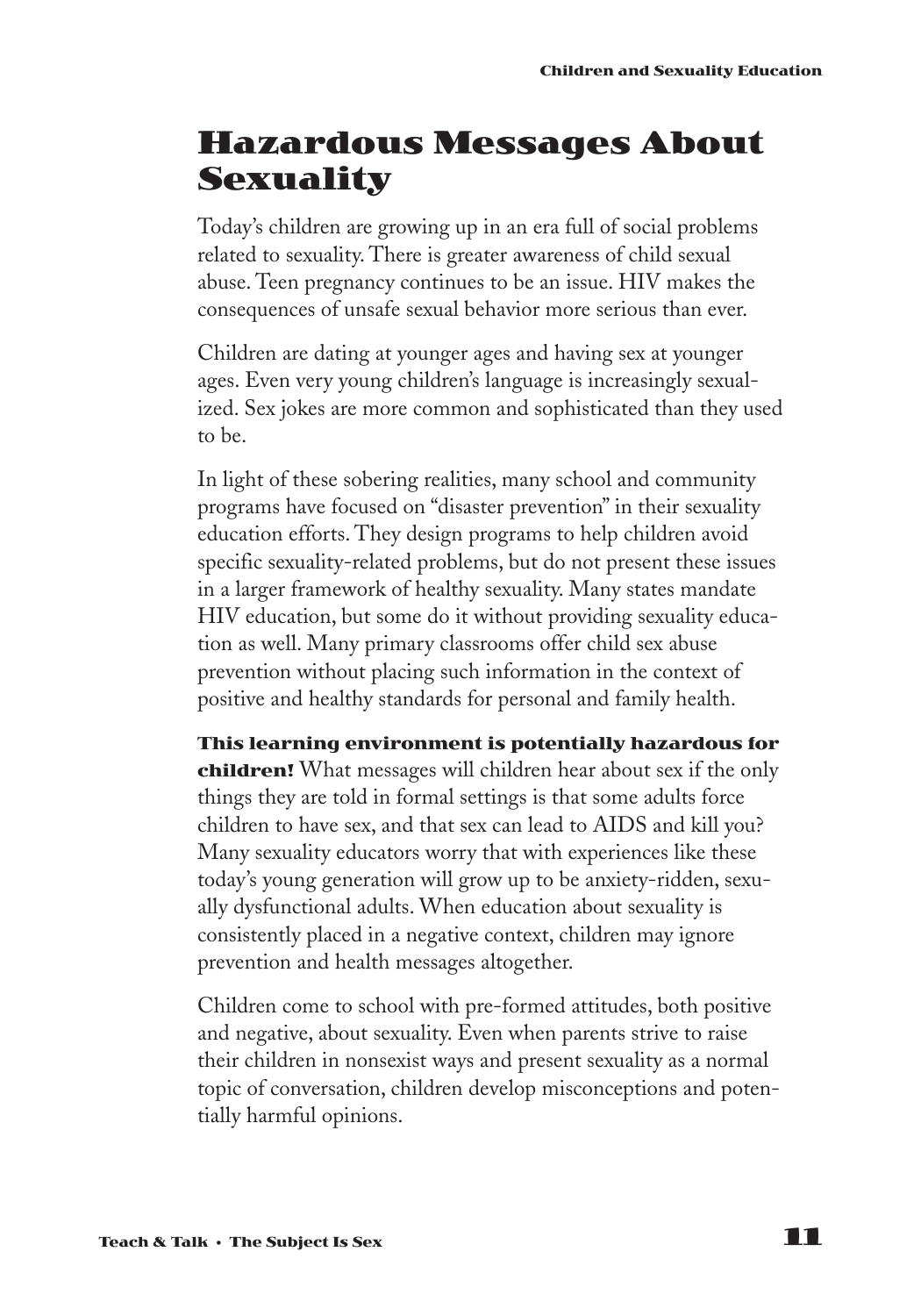From influences that often go well beyond parental instruction or modeling, some children learn early that:

- $\bullet$  Sex is a taboo topic.
- $\bullet$  The human body is shameful.
- The genitals are "nasty."
- Roles for boys and girls are rigidly determined.

These messages cause pain and suffering for children in the here and now, as well as for the adults they will become in the future.

# **Starting Early to Promote Positive Attitudes**

Societal values about sexuality influence children's attitudes about themselves. They affect how comfortable children are with their bodies, how they think they should behave as boys or girls, how they feel about physical affection and whether they see themselves as attractive.

Societal biases also influence how children view and treat others. The National Association for the Education of Young Children reports that children as young as age 3 "exhibit 'pre-prejudice' toward others on the basis of gender or race or being differently abled." By age 5, some children use racial reasons for refusing to interact with children different from themselves. At increasingly young ages, children become masters at name calling, with "gay" and "fag" leading the list of universal put-downs.

Teachers can consciously plan the messages they pass on to young children. Certain kinds of messages can help students develop healthier attitudes about themselves, their peers, their sexuality, and the important and unique contributions they have to make to their community.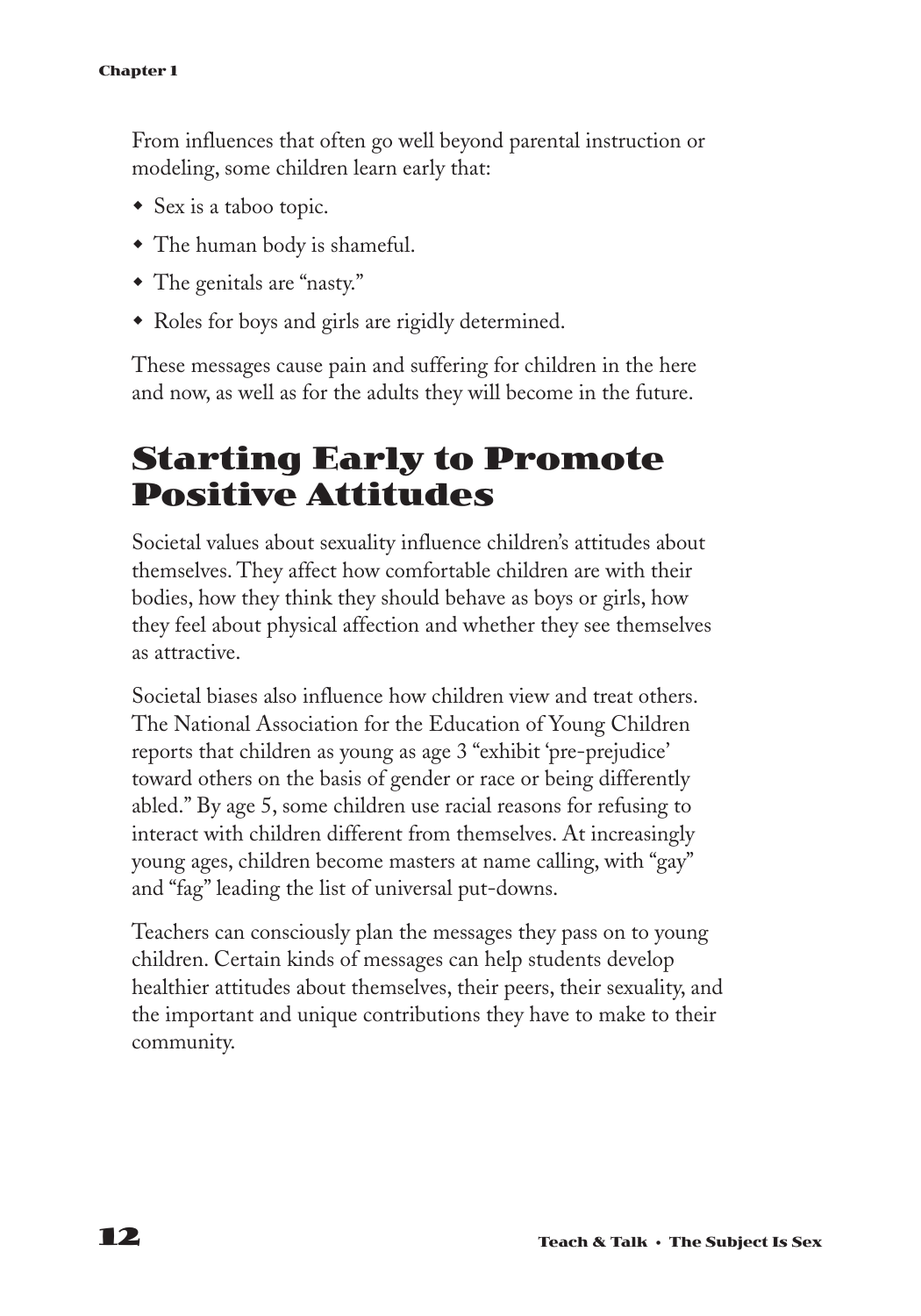#### **Such messages might include:**

- **I am special.** Help students understand themselves and others in a whole-person way. Use classroom activities that give them a chance to talk about who they are, what makes them unique, what they like about themselves, how they are different from others. This provides a strong, healthy foundation for understanding and respecting the unique feelings they and their friends will have about sexuality as they grow older.
- **I can figure out what I want.** When children have a chance to solve problems and make choices, they learn to identify what they want for themselves. They can also understand that other people might want different things and find ways to respect these differences. First graders might express this by negotiating a class treat (apples? oranges? carrot sticks?). These skills can also help a child identify that something is wrong in a sexually exploitive interaction with an older child or adult.
- \* All people, including children, can have sexual feel**ings, and this is normal.** Many children have sexual feelings. For some children, these feelings may be quite strong. Many children masturbate. Children who believe these feelings or actions are bad, unhealthy or sinful may carry a great burden of secrecy and shame. When normal feelings are repressed or denied, they may emerge in less healthy ways—troubled selfesteem, anxiety or fear of discovery.
- w **Sexual intercourse is an adult activity, and is not healthy for children.** Children need to hear, loud and clear, that it is not healthy or appropriate for kids to participate in adult sexuality. Hearing this message in counterpoint to the highly sexualized content of the media can be a great relief to many children.
- w **Some children are curious about sex, others are not. Both are normal.** Sex is like other subjects. Some children are interested in whales and others are not. Some like to know about cars, some don't. Curiosity about sex is perfectly normal. So is a disinterest in it.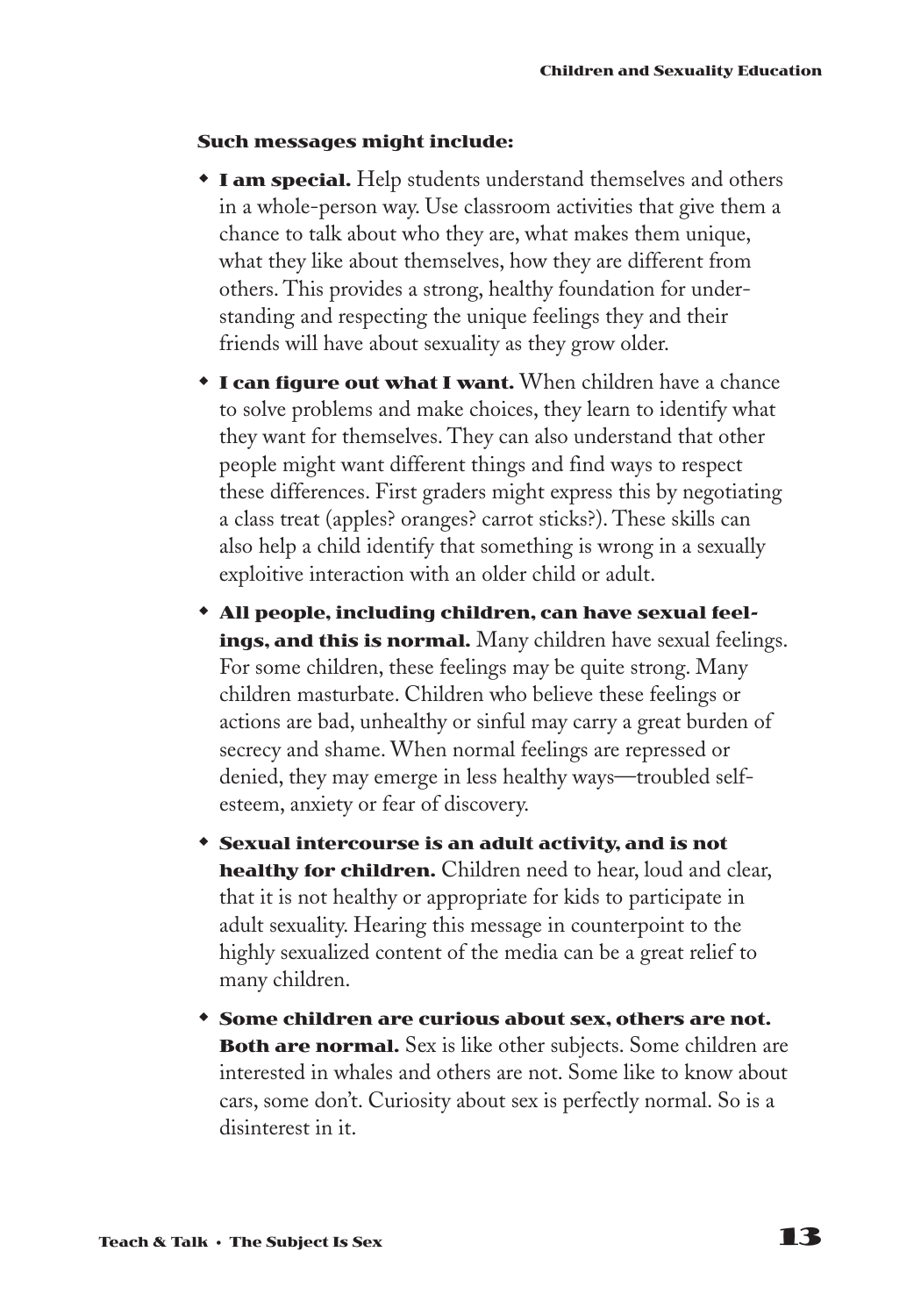- w **Parents are always a good place to start when children have questions about sex.** Elementary school teachers will often want to refer children's questions about sexuality back to parents. Most parents want to be available for their children's questions (though they often don't quite know how to get the conversations going). Schools can endorse the strength and importance of the family by recognizing and validating parents' role in their children's sexuality education.
- w **No one should ever be pushed to do something that doesn't feel right.** Many children have participated in school programs that teach them that something is wrong when an adult or child wants to touch children in sexual ways. A broader message that can be very empowering for children is that they can and should seek help whenever anyone presses them to do something that doesn't feel right. The words "get help for uncomfortable feelings" are often used when teaching children about these issues.

# **Current Trends**

Recent years have seen some encouraging new trends in adolescent sexuality. Fewer teens are having sex, and more of those who do are using more reliable forms of birth control. As a result, rates of teen pregnancy are beginning to fall.

There are, however, occasional reports of very early sexual activity. In some focused neighborhood surveys, children as young as age 10 or 12 are reporting sexual activity. What do these figures mean? There are several possibilities:

- Some preteens may be having consensual sexual activity, including intercourse.
- Children completing self-report surveys may be confused about what terms mean. They may believe fondling or sex play are forms of intercourse, or consider kissing a form of sexual activity.
- Preteens and early adolescents who are victims of sexual abuse may report this as sexual activity.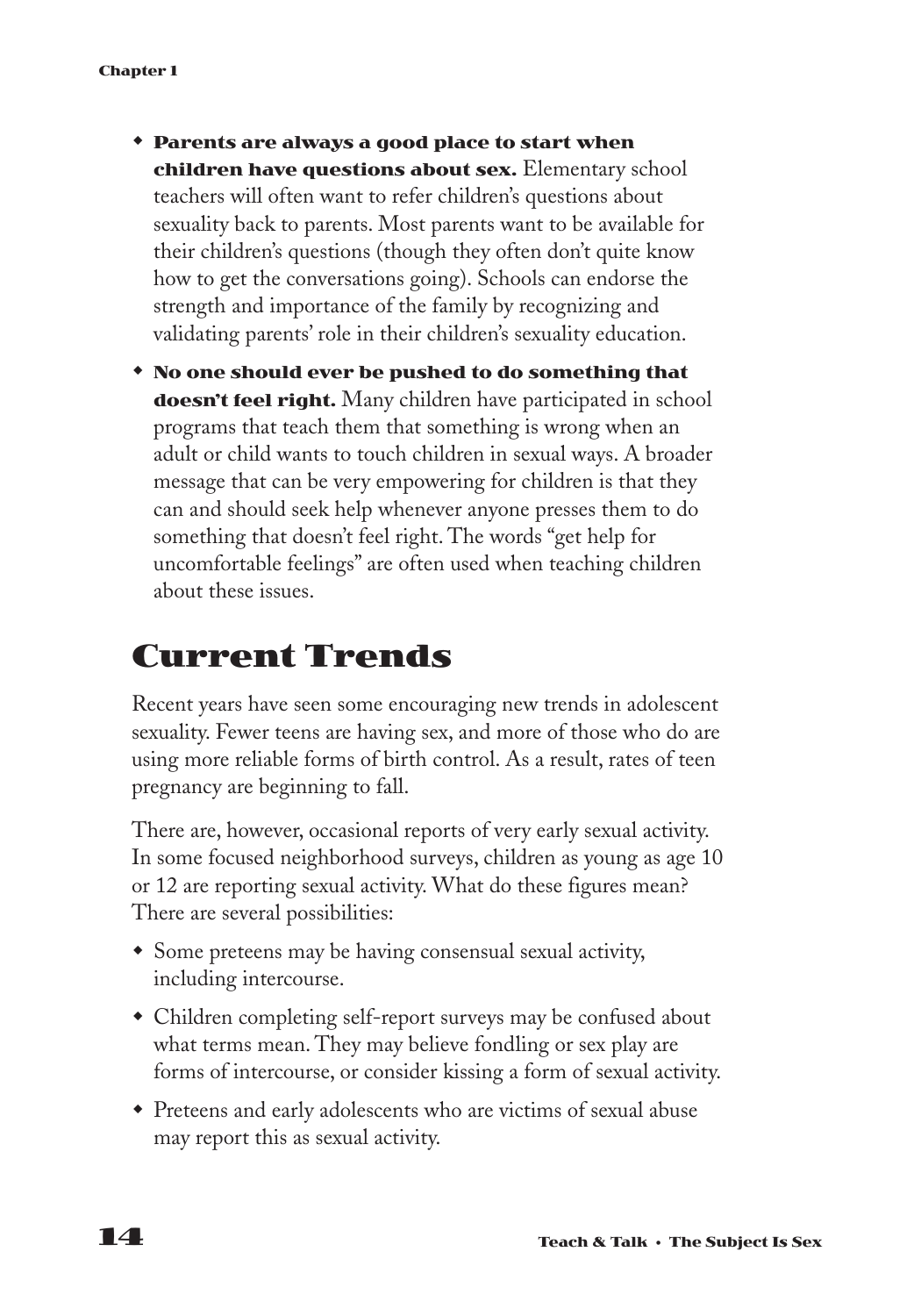Regardless of the source of such trends, educators' responses should be the same:

- Give children a strong grounding in self-esteem.
- Help them get accurate information about sex when they want it.
- Provide positive messages about the body and human sexuality.
- w Teach children skills they can use to protect themselves from exploitation.
- Offer children guidance in developing their sexual sense of themselves in an age-appropriate manner.
- $\bullet$  Intervene appropriately in instances of known or suspected sexual abuse.

### **How Schools Can Help**

Schools that implement a comprehensive health education curriculum are taking a giant step in the right direction for sexuality education. Good comprehensive curricula address facts, feelings, attitudes, skills and behaviors. They help children think about their roles as individuals, as members of families, and as members of their class and school community.

Curricula that take this approach provide many opportunities to support healthy development. Children can learn to be better friends, better students and more responsible members of their community. The qualities that encourage healthy, whole-person sexuality fit right in.

Schools and districts can also take steps that give teachers the support they need to be effective sexuality educators. **Some suggestions:**

**Provide clear quidelines** for teachers about what is and is not acceptable in classroom discussions about sexuality.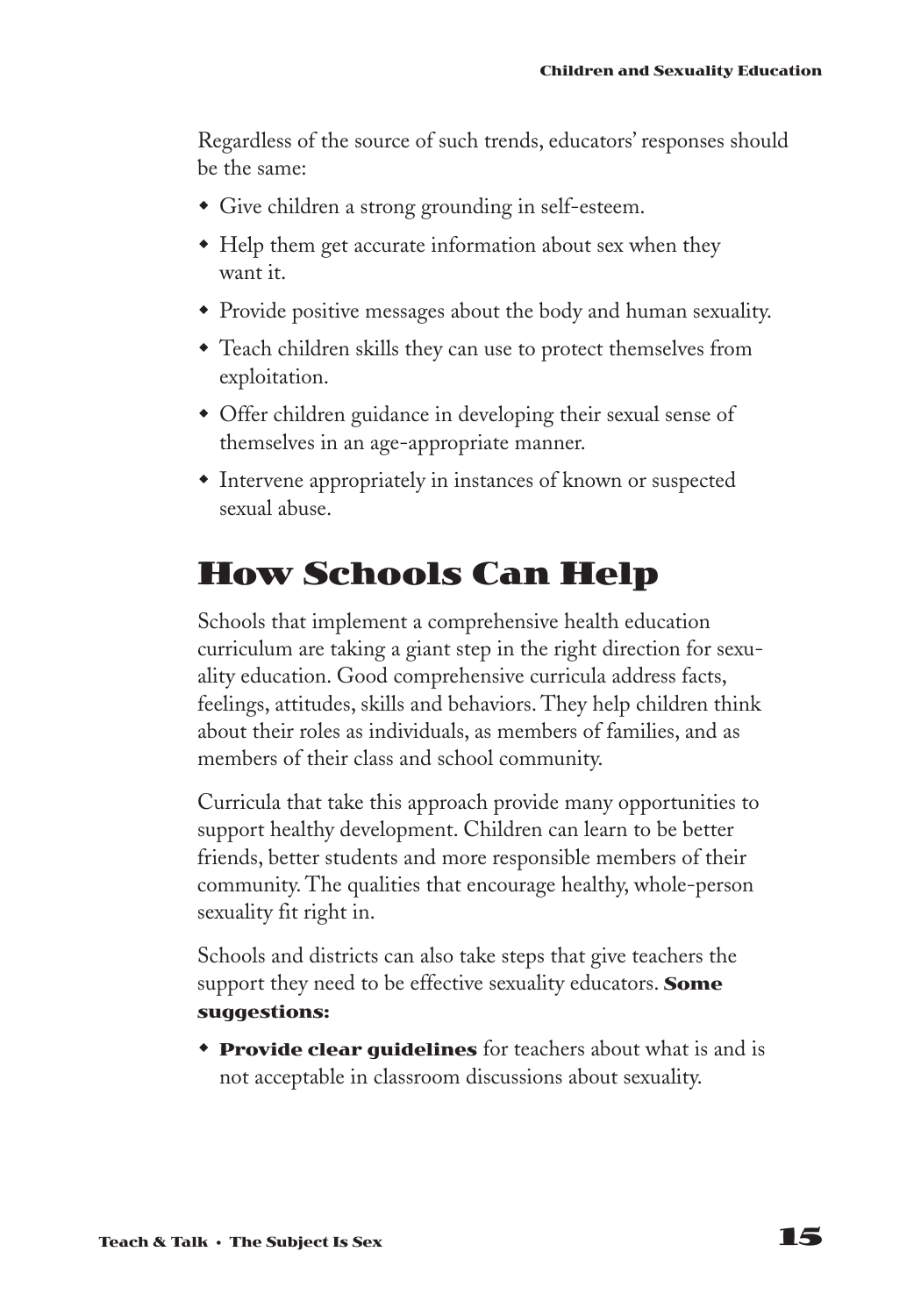- **\* Offer inservice trainings** for teachers on teaching health topics, including how to answer students' questions about sexuality.
- **\*** Provide clear policies about:
	- Steps to take in instances of sexual harassment among students.
	- Dealing with sexist or homophobic actions or statements among students or staff.
- w **Establish and support values of mutual respect** for differences; sponsor special schoolwide programs on diversity.

### **Celebrating the Whole Person!**

Your students are at an age where they naturally celebrate the delight of the physical body. They are fascinated by similarities and differences. They're intensely sensitive to pleasure and pain. They want very much to belong to a community, and they love the opportunity to be a responsible member of a group. These are all qualities that make them perfect candidates for learning about whole-person sexuality.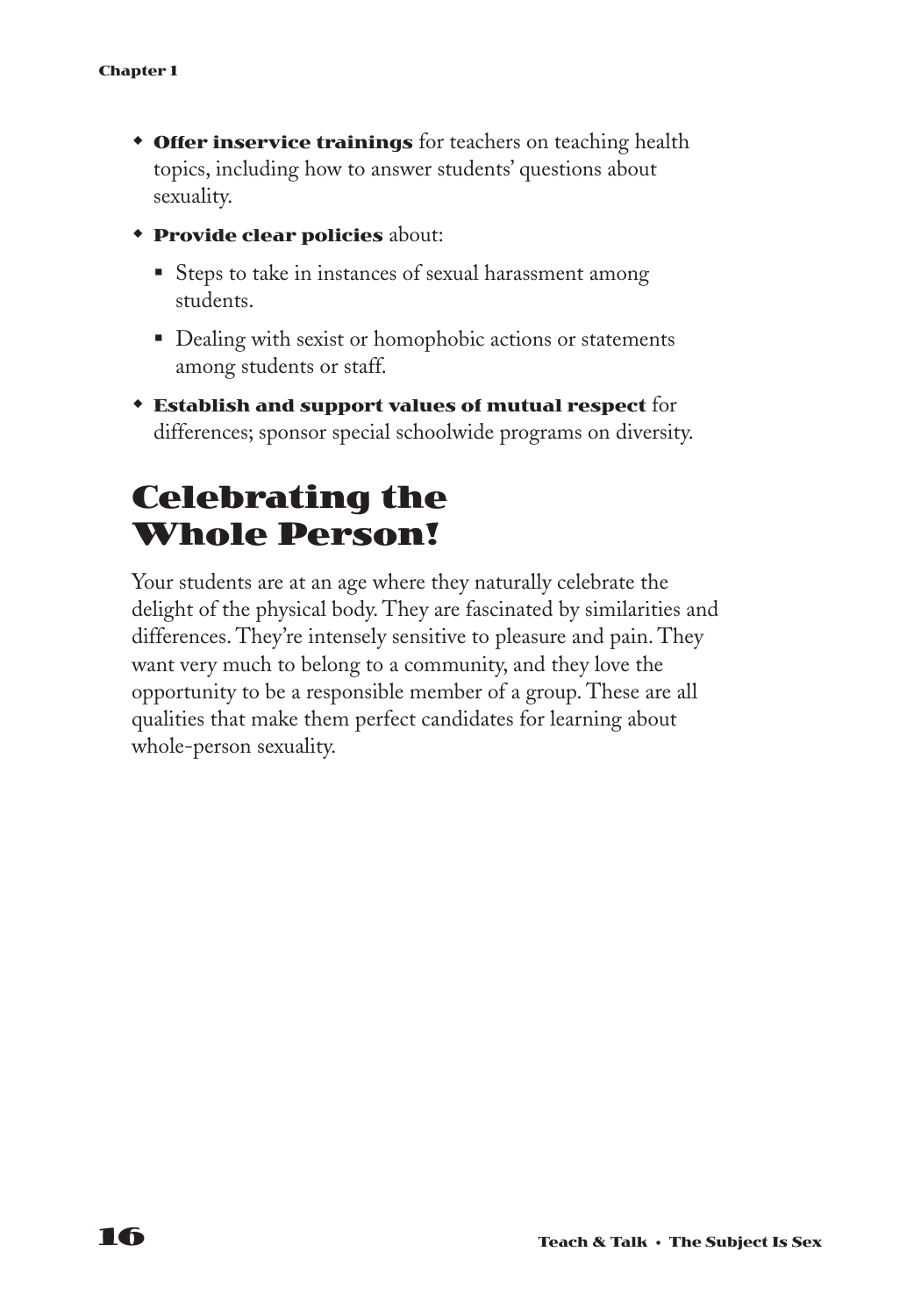# **How Children Learn About Sexuality 2**

**Most developmental approaches** to sexuality talk about the stages children go through in understanding human reproduction. But reproduction, as important as it is, is only one part of human sexuality. Children today are growing up in a media environment that is highly sexualized, and they have been given a great deal of sexual information at young ages. What do they make of this information? How do they relate the feelings and sensations in their own bodies to what they see and hear on TV and in movies and music videos? What do *they* think sexuality is?

There is no good research data on these questions, and perhaps there never will be. It would be difficult to design a study that could ask children these questions in an appropriate way. The best understanding of children's view of sexuality will come from other kinds of information, such as:

- Children's sense of their physical bodies
- The ways children think about the world
- Children's understanding of families and relationships
- How children understand human reproduction
- Children's approach to differences in gender and roles
- $\triangleleft$  Personal identity
- The kinds of questions children ask
- $\bullet$  Social behaviors

As a teacher, you are observing these qualities all the time. So when you bring a more deliberate focus to children's developmental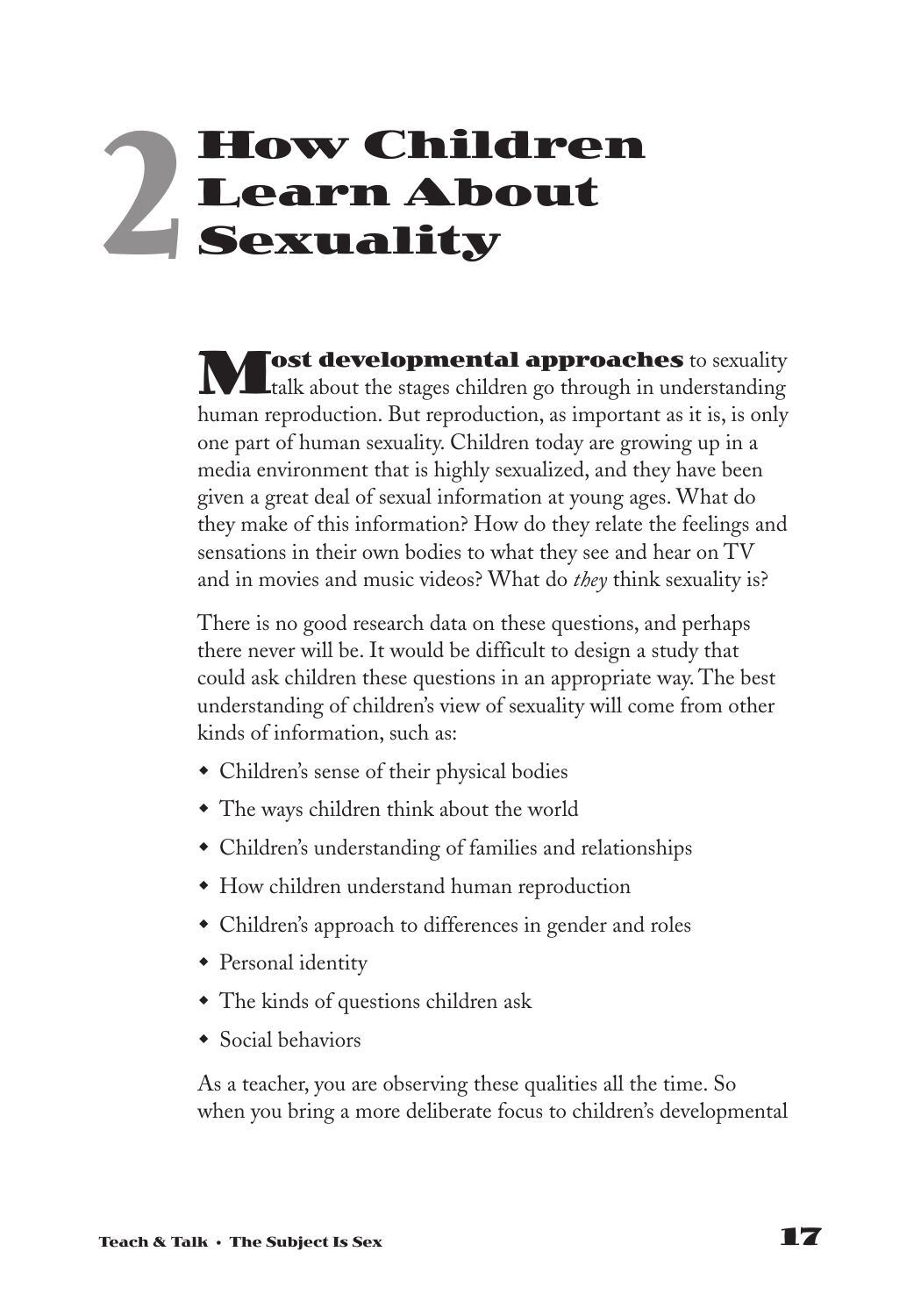capabilities, you can enrich your understanding of how your students think about sex. This can inform and strengthen your teaching about whole-person sexuality.

# **How Children Grow and Change**

### **Birth to Age 2**

Psychologically, infants come into the world completely dependent. They require their caretakers to provide for every need. When those needs are met consistently, babies learn to trust. Babies also learn how to be loved when they are held, stroked, patted, kissed and caressed. Infancy is a very sensual period of life.

#### **Children at this age may:**

- $\bullet$  Explore body parts, including genitals.
- \* Begin to develop an attitude (either positive or negative) toward their own bodies.
- Experience genital pleasure (from birth, boys have erections and girls lubricate vaginally).
- Be encouraged by family to develop a male or female identity.
- $\bullet$  Learn expected behaviors for boys and girls.

### **Ages 3 and 4**

After the second year of life, children are much more independent. They are talkative and curious about everything, including their bodies and the bodies of others. It is common to see 3 year olds peeking under one another's clothing, undressing their dolls, and checking out the "bottoms" of pets and stuffed animals.

By this age, boys know they have a penis, which they handle to urinate. They have a name for this organ. They often have a chance to see the penises of other boys or men.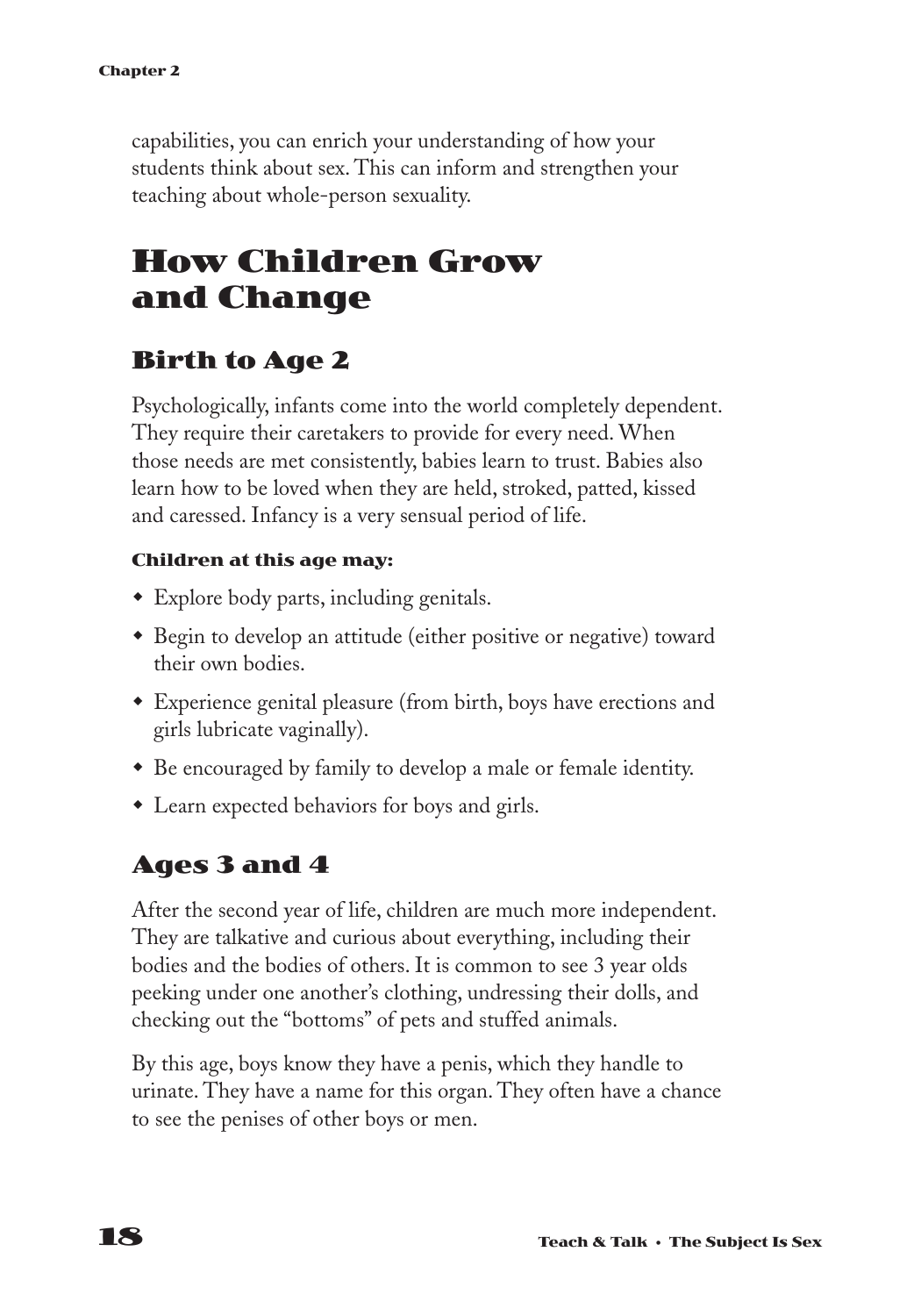Girls are rarely taught about the analogous part of their bodies, the clitoris. They can't see their own vulvas without making a conscious effort. Some girls may discover that the clitoris is a source of intense physical sensation, but most don't find out a name for this organ until well beyond the childhood years.

#### **Children at this age may:**

- Become aware of and curious about gender and body differences.
- Masturbate unless taught not to.
- Play doctor or explore other forms of sex play with friends and siblings.
- w Establish a firm internal belief that they are either male or female.
- Have fun with bathroom humor.
- $\bullet$  Mimic adult sexual behavior.
- Begin to repeat curse words.
- \* Be curious about their own origins: "Where did I come from?"

### **Ages 5 to 8**

Children in this age group have moved into the world beyond home and have begun to find their place in it. They realize they are starting to be judged on their own rather than their family's merits. They begin to reorganize the way they see themselves and adapt to new social situations. Children bring varying levels of knowledge and social skills to this period of life, depending on their family and preschool experiences.

#### **Children at this age may:**

- Continue sex play and masturbation.
- Be very curious about pregnancy and birth.
- w Have strong same-sex friendships. Girls tend to form close intimate friendships with one or two other girls. Boys usually play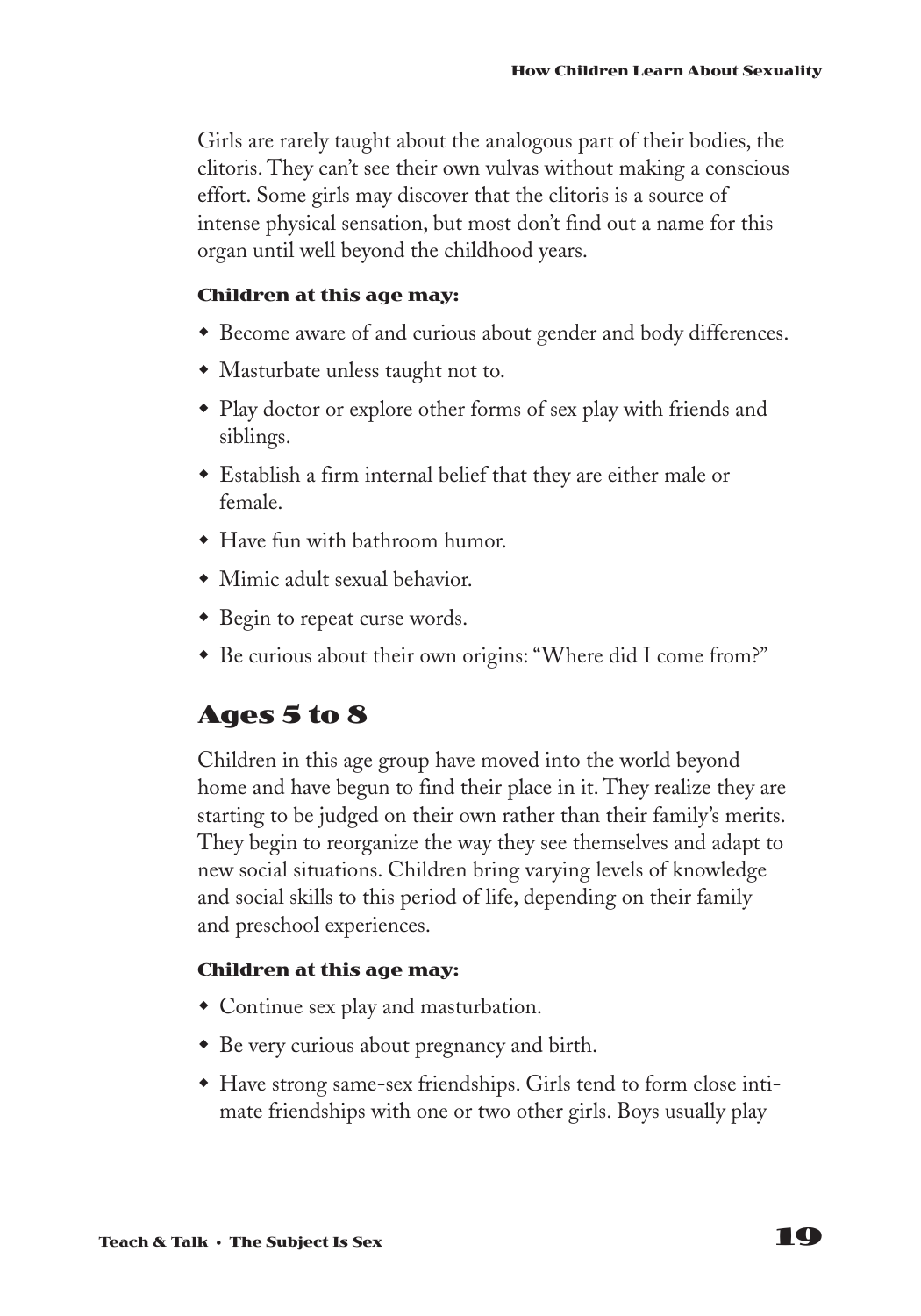in larger groups, and their play is rougher and more oriented around activities.

- Show strong interest in stereotypical male/female roles, regardless of parents' approach to child rearing.
- $\bullet$  Have a basic sexual orientation.
- Have a new awareness of authority figures. Teachers may be seen as knowing more than parents.
- Compare their own situations with those of peers and complain about lack of fairness.
- \* Begin to conform with peer group style of dress and speech. At this age boys experience more pressure than girls to adhere to sex-role expectations in areas such as choice of toys, hobbies, clothing and hair styles.
- Engage in name calling and teasing.

### **Ages 9 and 10**

For many children, especially girls, fourth grade marks the onset of puberty. At this age, children are intensely curious, constantly teasing and interested in everything. They approach sexuality information in a direct and scientific manner. However, since girls tend to mature faster than boys, they often seem to feel more nervous and act more secretively during discussions about puberty, probably because the topic is closer to home for them than it is for boys.

Most children are very interested in music, clothes and all that it takes to be "cool." Some even have a boyfriend or girlfriend whom they see at school and talk to on the phone.

#### **Children at this age may:**

- $\bullet$  Enter puberty, especially girls. Early pubertal development is often perceived positively by boys, but negatively by girls.
- Become more modest and desire privacy.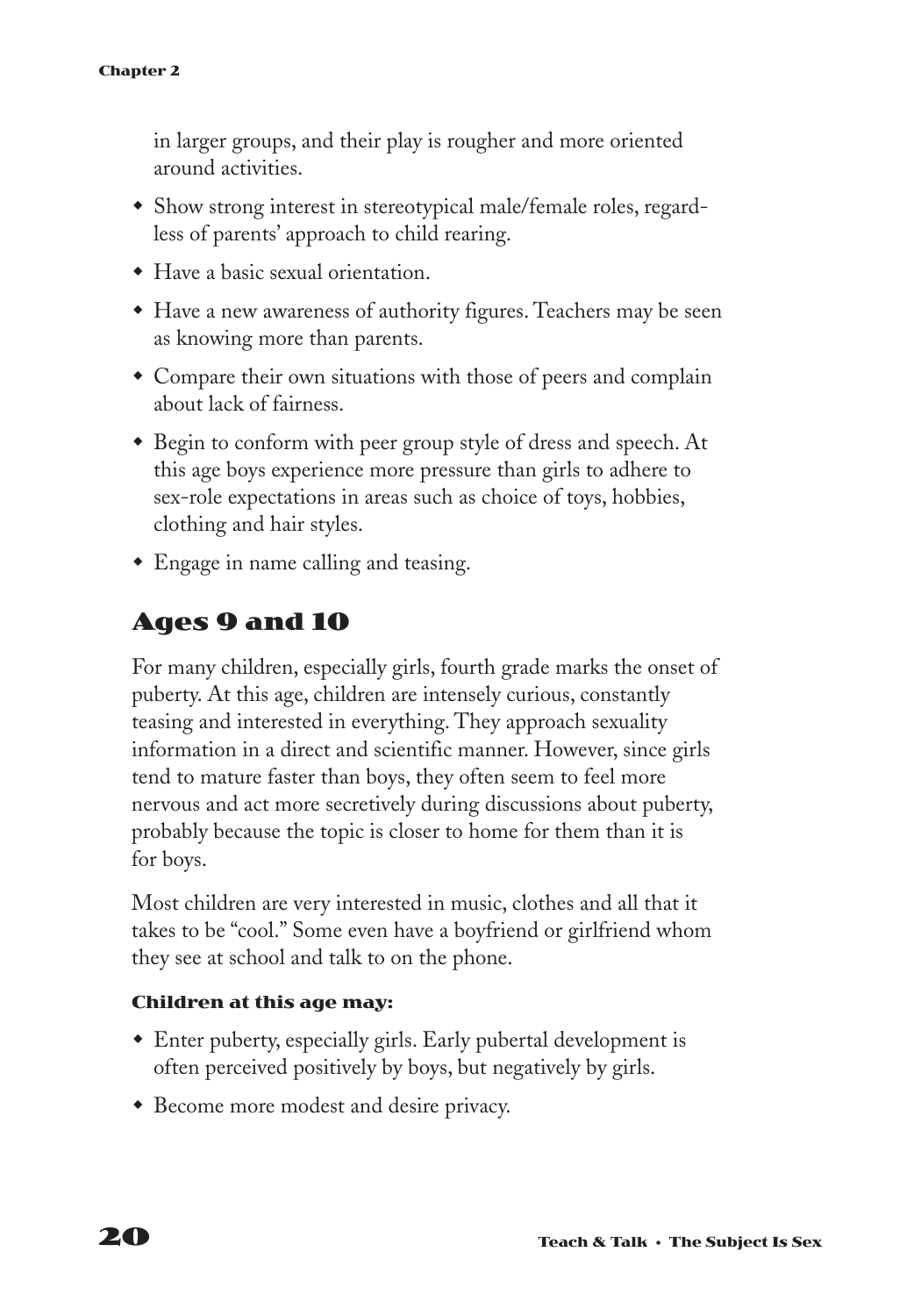- Experience emotional ups and downs.
- Develop romantic crushes on friends, older teens, music and TV idols, teachers and counselors.
- Continue to attach importance to same-sex friends.
- Feel awkward and wonder, "Am I normal?"
- Masturbate to a deeper, more adult-style orgasm.
- Be strongly influenced by peer group, although parents continue to be the major source of values.
- Continue to learn about society's expectations of appropriate behavior for boys and girls. Girls may experience increased pressure to conform to stereotyped sex roles—for example, avoiding academic achievement and preferring to base their popularity on appearance, personality or possessions.
- Begin to explore the mysteries of the adult world by using sexual language and enjoying romantic and sexual fantasies.
- Face decisions about sex and drugs.

#### **Earlier Puberty**

Girls are entering puberty at earlier ages than they were a generation ago.Today it is not unusual for girls to begin developing breasts and pubic hair by age 8. Some start menstruating as early as age 8 or 9. At one time, these children might have been referred to a physician for evaluation of "precocious puberty." Today these signs are within normal developmental ranges.

If girls in your school are maturing early, lessons about the changes bodies go through during puberty may be appropriate as early as third and fourth grade. It's important for teachers to remember that girls going through these changes may also experience the emotional ups and downs typical of puberty.

Earlier puberty does not seem to be occurring with boys.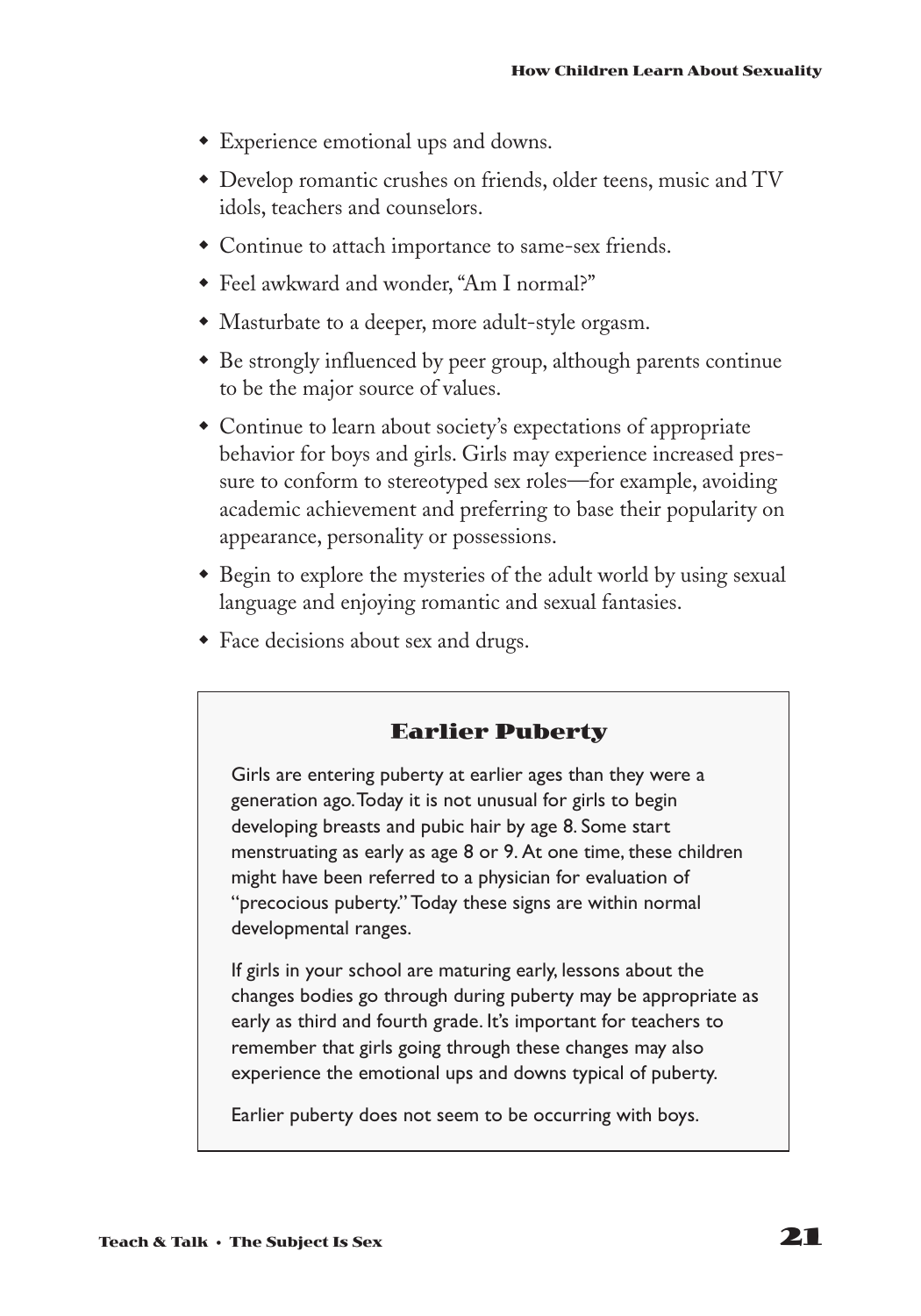# **How and What Children Think About Reproduction**

*Note:* The stages of understanding outlined in this section are general. Some children will reach a stage sooner than peers, some later. A delay or advance of a year or two in a child's understanding of these concepts is not necessarily a sign of a problem.

### **Birth to Age 2**

For about the first 18 months, a child perceives the world very literally. Infants can only digest what they can see, hear or touch at a given moment. They're learning to pay attention to the information that comes in through each of their senses.

In her classic book *The Magic Years* (1996), Selma Fraiberg refers to the concept of the "vanishing object." When Daddy displays a toy to his 6 month old and then hides the toy behind his back, the baby thinks the toy is gone. If the baby can't see it, it's not there. Babies perceive everything happening around them to be the result of their own actions. If they pull a toy, it moves. If they close their eyes, the world goes blank—like magic.

### **Ages 3 and 4**

Children at this age are still concrete thinkers but they are making interesting new discoveries. They are realizing that there is a world outside themselves. They might begin to engage in symbolic play, such as pretending to call Auntie, who lives in a different house. But children this age still have difficulty understanding ideas that are not a part of their direct experience. In trying to make sense of things such as sex and birth, 3 and 4 year olds are likely to create theories that relate to what they themselves have seen, heard or felt.

For example, when seeing a pregnant woman (with a "fat stomach"), the child guesses that the woman has eaten something to make her stomach fat, or that the baby existed somewhere else, then got magically placed inside the mother's body. When children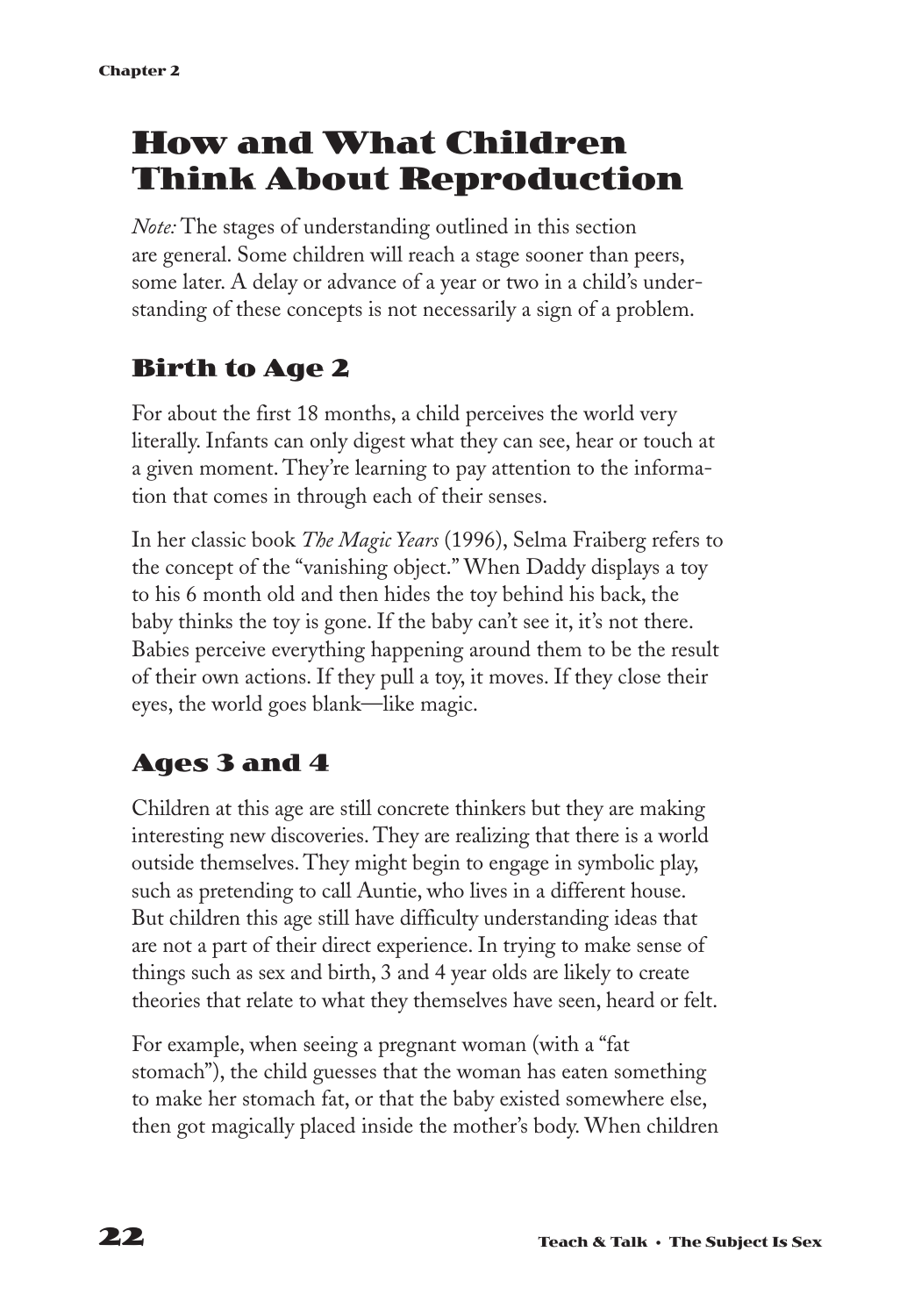are told about reproduction, they don't always believe or accept the information because it just doesn't make sense to them in the context of their own experience.

Anne Bernstein conducted some classic research with children to find out how they understood information about reproduction and birth at different ages. In her book *The Flight of the Stork* (1994), Bernstein labels children in this age group "geographers" because their theories focus on where the baby has come from (the store, Mom's tummy or the hospital). Geographers believe the baby has always existed and for some reason has now come to live in their family.

Some 4 year olds may have reached the next level of understanding, in which the child guesses that babies are manufactured by people in much the same way as cars are produced in a factory. "Manufacturers" create stories to explain how the baby was made, e.g., the mother eats something that grows inside her tummy. Understanding that children think this way makes it clear that using language such as "The father plants his seed in the mother" only further confirms the child's mythical thinking.

Mythical thinking about sexuality and reproduction is developmentally appropriate and not harmful. However, the goal of sexuality education is to help children move beyond the myths, not reinforce them. Children often persist in holding on to their own theories, even in the face of new factual information. This is also normal. But offering them clear and accurate information invites them to move on to the next conceptual stage as soon as they are ready to do so.

### **Ages 5 to 8**

This is a time of enormous cognitive growth as a child slowly moves toward abstract thought. By age 6 or 7, most children are beginning to understand generalizations that go beyond their concrete experiences.

These children are learning not to be fooled by physical appear-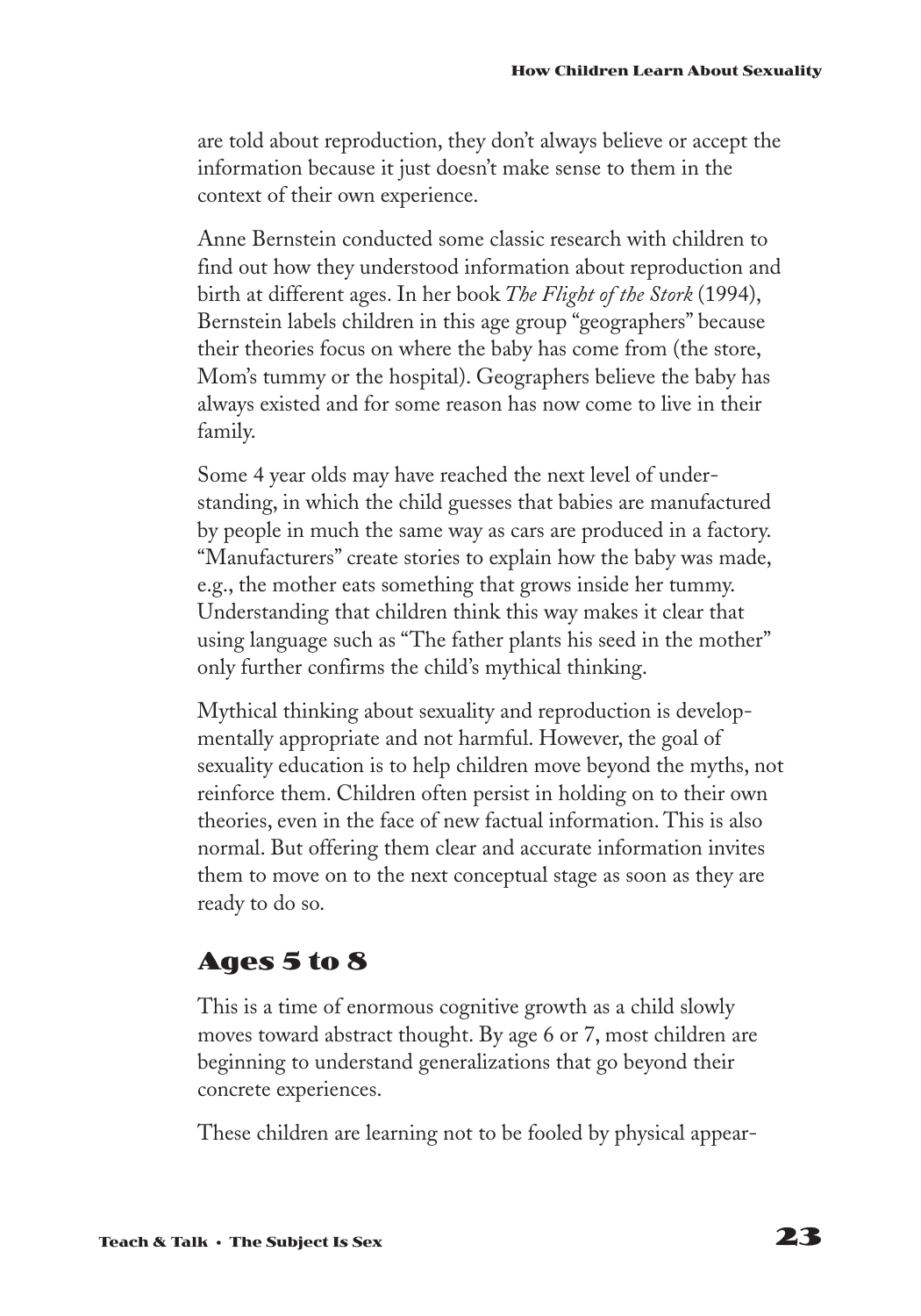ances. They can see, for example, that  $2+5=7$  is the same as  $7=5+2$ , even if the equations look different. They are active learners, concerned with how things work and are made. Their ideas are starting to be strongly influenced not only by what they see and hear, but by what they read.

Bernstein calls children at this stage "in betweens," a transitional period in a child's understanding of reproduction. Children in this age group may be able to recite the basic facts about reproduction, but they don't quite grasp the full story. They may know that the mother's egg meets with the father's sperm, but think the egg is large and has a shell. They may know it takes a man and a woman to make a baby, but think the man and woman have to be married for reproduction to occur.

### **Ages 9 and 10**

Children at this age are very open to new information. This is why many family life educators love working with this age group. However, even as children are taking in volumes of information, they aren't yet thinking very deeply about the new ideas. Teachers can help by allowing time for reflection after each new experience or learning activity.

Bernstein calls these literal-minded thinkers "reporters." Teachers can challenge the concrete style of reporters by asking open-ended questions: "What would you do if...?" and "What would happen if...?" In fact, children this age ask many of their own questions this way: "What happens if a girl and boy our age have sex?" or "What would happen if a lady was having 3 babies, was in an airplane crash and her stomach got hurt?"

Bernstein labels children in the next stage of understanding "theoreticians." Theoreticians can consider past, present and future, and understand cause and effect. It's clear to them that sexual intercourse is the vehicle for bringing together the sperm and the egg. But these young scientists aren't sure why it's necessary for two cells to unite. They may think the fetus already exists in either the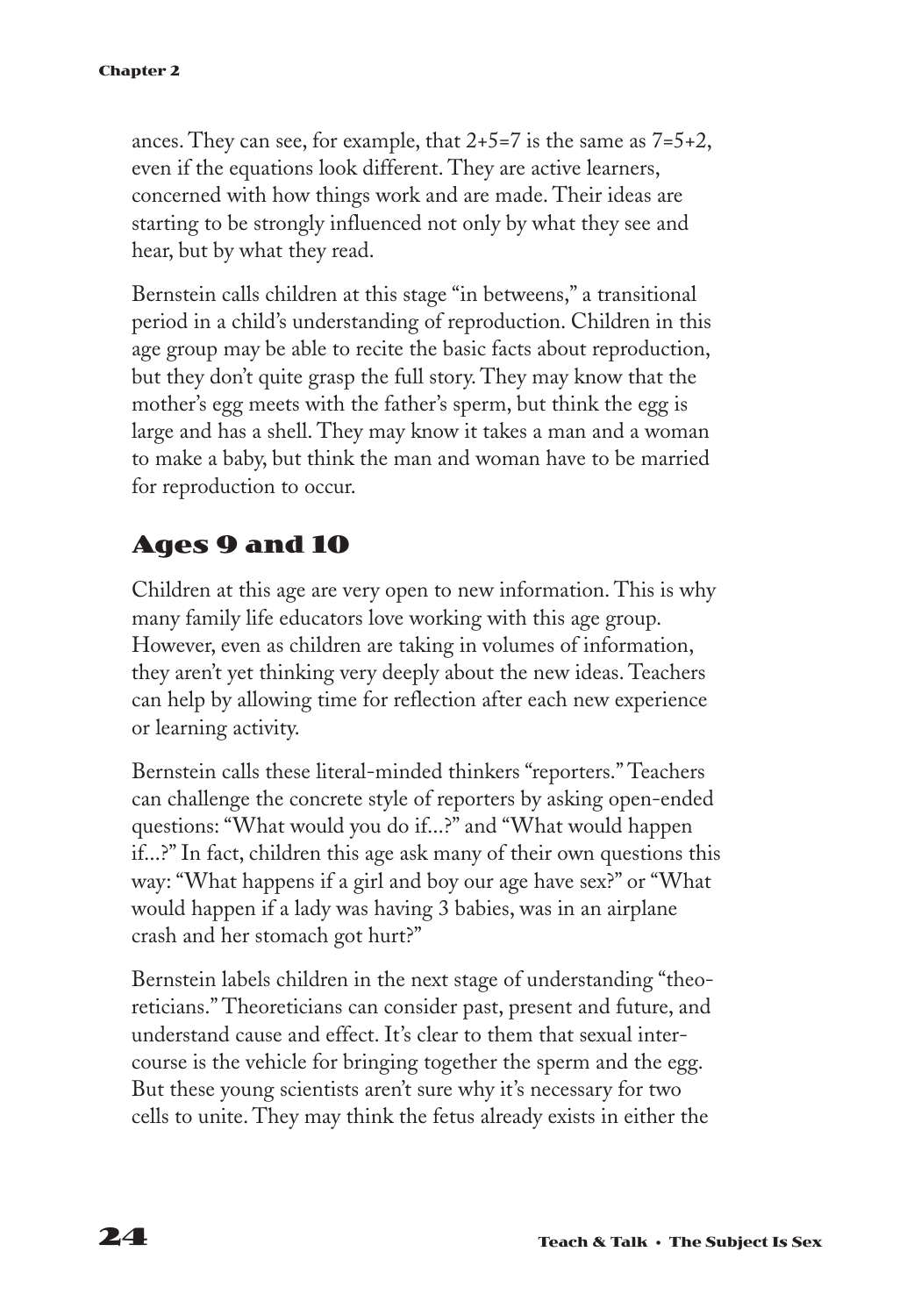sperm or the egg, and the connection between the two cells is only needed to promote the growth of the preexisting fetus.

It isn't until around age 12 that most children can really put the story of reproduction together completely.

# **How Children Develop Sexual Identity**

Another area of development has to do with children's growing awareness of themselves as sexual persons—male or female—who are attracted to other people—male or female. **There are four issues to consider:**

- **Biosexual identity** refers to a person's physiology. Each child comes into the world with genitals, reproductive organs, genes and hormones that are biologically determined and not influenced by the culture.
- **Core gender identity** refers to a person's internal sense of being either male or female. Up until around 18 months of age, children don't know for sure whether they're boys or girls. They learn their gender by the way they're labeled by others and by their own observations. For example, girls see that they have bodies like their mothers, aunts or sisters. "I am like mother. Mother is a female. So I must be female."

Somewhere between 18 months and 3 years of age, children develop a strong internal conviction that they're either male or female. Usually their conviction matches their physical package, but sometimes it doesn't and confusion, isolation and discomfort can follow.

• **Gender-role identity** refers to adopting specific behaviors that the culture says are appropriate for boys or girls. A child's gender role identity is influenced by many factors, including personality, education, family and culture.

Strong cultural messages about how boys or girls should behave begin to influence children from the time they're born. By the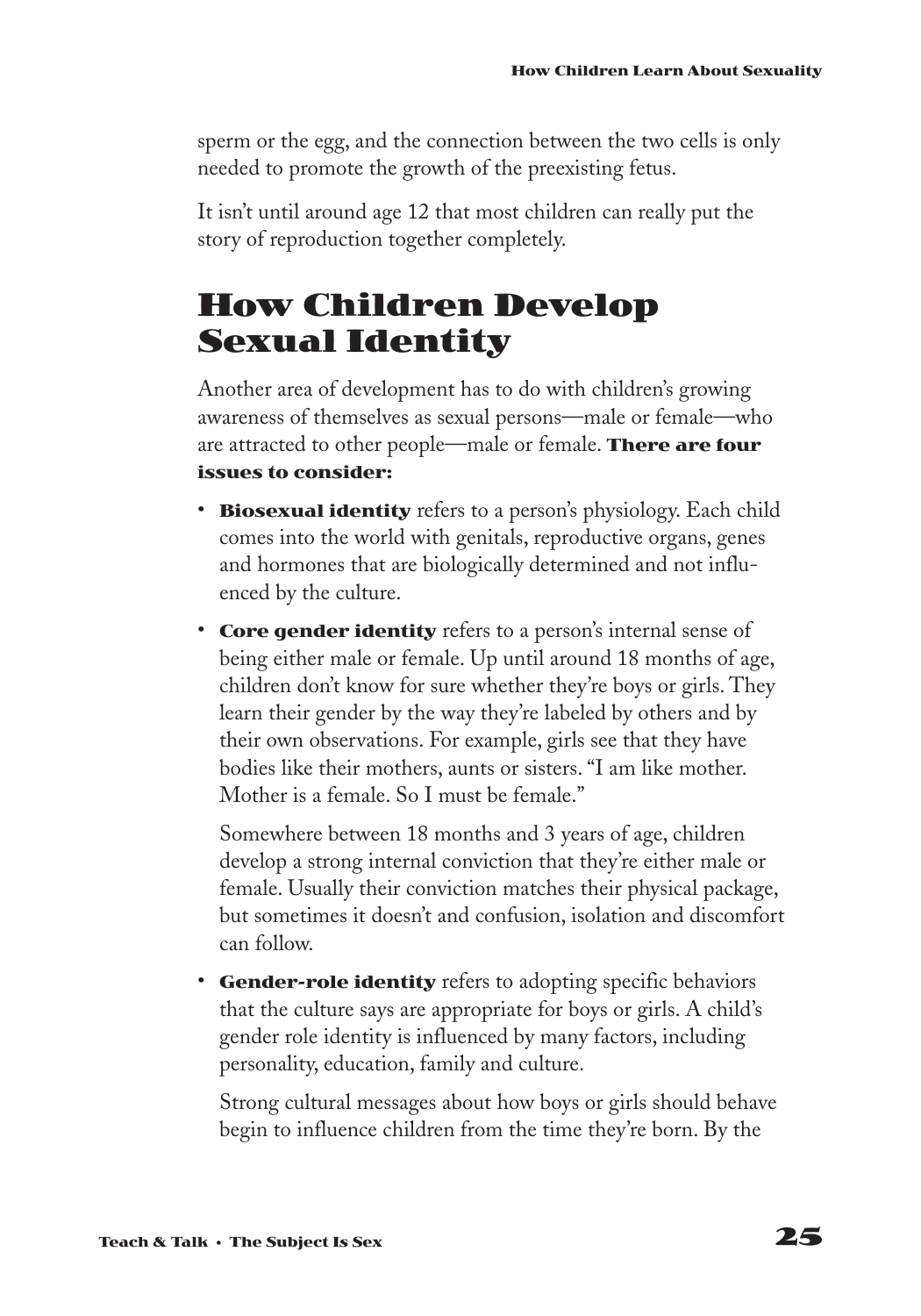time they start school, boys and girls will show distinct differences in the clothes they wear and the toys they choose. They may use different language in some settings, with boys being more likely to use denigrating slang about sexual or other physical processes. These differences will continue to intensify for most children as they grow.

• **Sexual orientation** is a term used to describe a person's potential for romantic or sexual attraction to others. Some people are oriented toward members of the same sex, some toward the other sex, and some toward both sexes.

Current medical research indicates that sexual orientation is strongly influenced by biological processes. The term "sexual preference" is inaccurate because sexual orientation is really a state of being rather than a choice—people do not choose to be either heterosexual or homosexual.

There is evidence that variety in sexual orientation has been present in virtually all human cultures across time. While some people may think of same-sex orientation as a moral issue, it appears to be a constant presence in human history, and well within the norms of human sexual behavior.

# **Watch Out for Concrete Thinking**

We live in an information-rich culture. Even very young children, after family discussions, news reports and classroom lessons, may be able to discuss and describe intercourse, condoms, oral sex and sexually transmitted disease. However, while children can sometimes describe a sexual behavior in terms that are clear to adults, the process itself may continue to hold confusion for the child.

Bernstein gives wonderful examples of this. Many of the children in her study explain that men and women join together to form a baby and that men put penises into vaginas to make this happen. These sound like kids with a good grounding in the facts of sexuality and reproduction. But their range of further explanations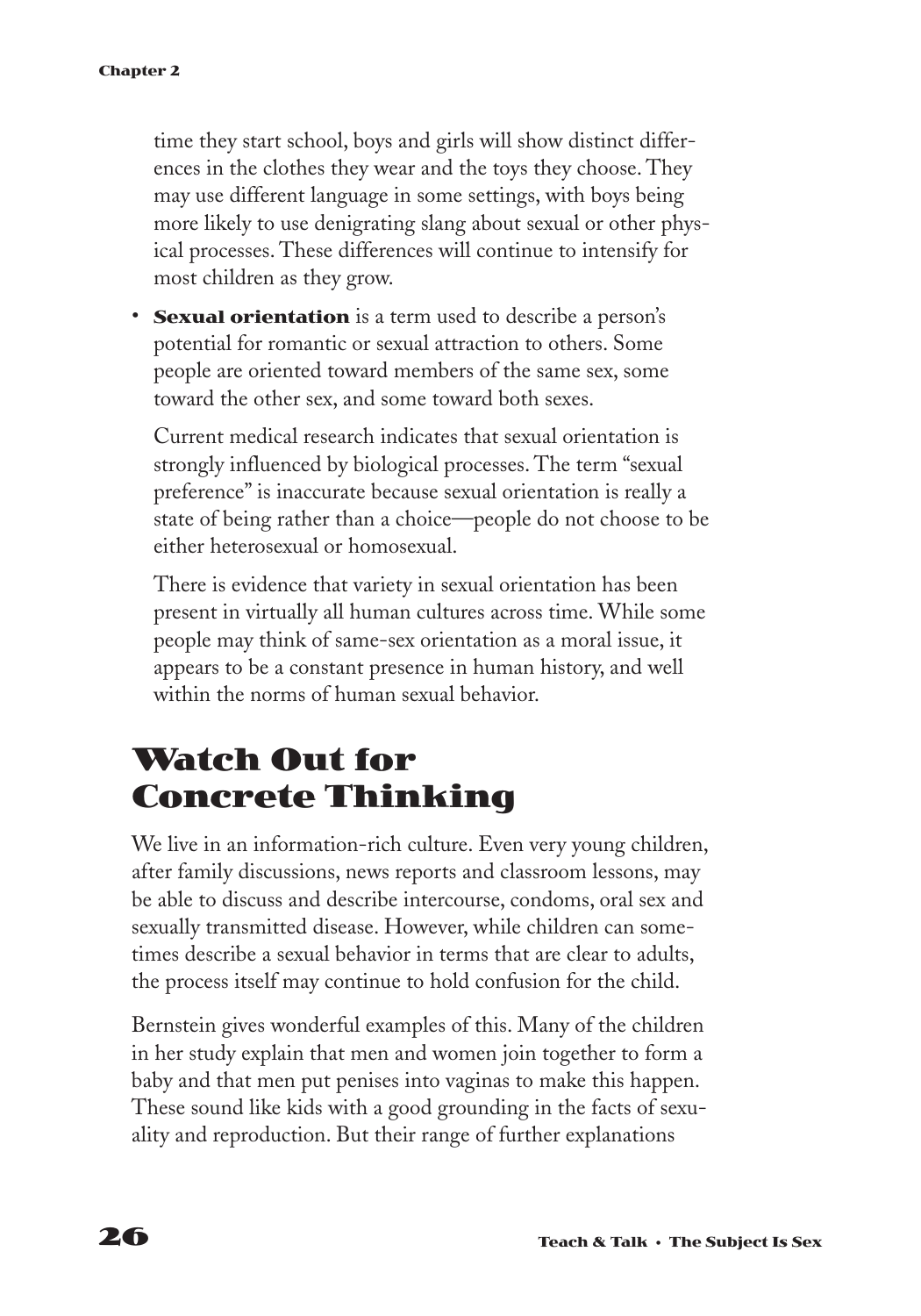about the process is fascinating—the sperm has a chemistry, like a fertilizer, that gets the egg to grow; the sperm, which is like a tadpole, bites a hole in the vagina so it can swim into the mother's body; the baby is in the sperm but needs a safe place to grow, so it goes into the egg in the mother.

This is why it is important to watch for concrete thinking in children's answers. The best way to check the thoroughness of their comprehension is to have them explain their understanding in more detail. Ask open-ended questions that help them expand on the facts and opinions they express.

# **Supporting Appropriate Development**

Your work as a teacher will be enhanced by your recognition that your students are moving through different stages at different paces. Every individual child has a unique experience in his or her development of sexual understanding. As with all developmental issues, this one cannot be separated from the context of personal experience.

It is strongly influenced by children's environment (do they see lots of music videos? view many R-rated movies? have adults who are available to answer their questions about sexuality?). It is dependent on their personal physiology (at what age do they reach puberty? what is the nature of their sexual feelings before puberty?). It is affected by their family (do they feel loved, nurtured, uniquely valued?) and peer group (are values of respect and understanding established?).

#### **Steps that will help all your students move at an appropriate pace and in a reasonable manner include:**

**\* Help students move forward conceptually, from one** stage to the next, without forcing the issue. Sometimes kids will leap up to that next stage; often they will not. It's important to let children find their own pace and allow them to move when they're ready.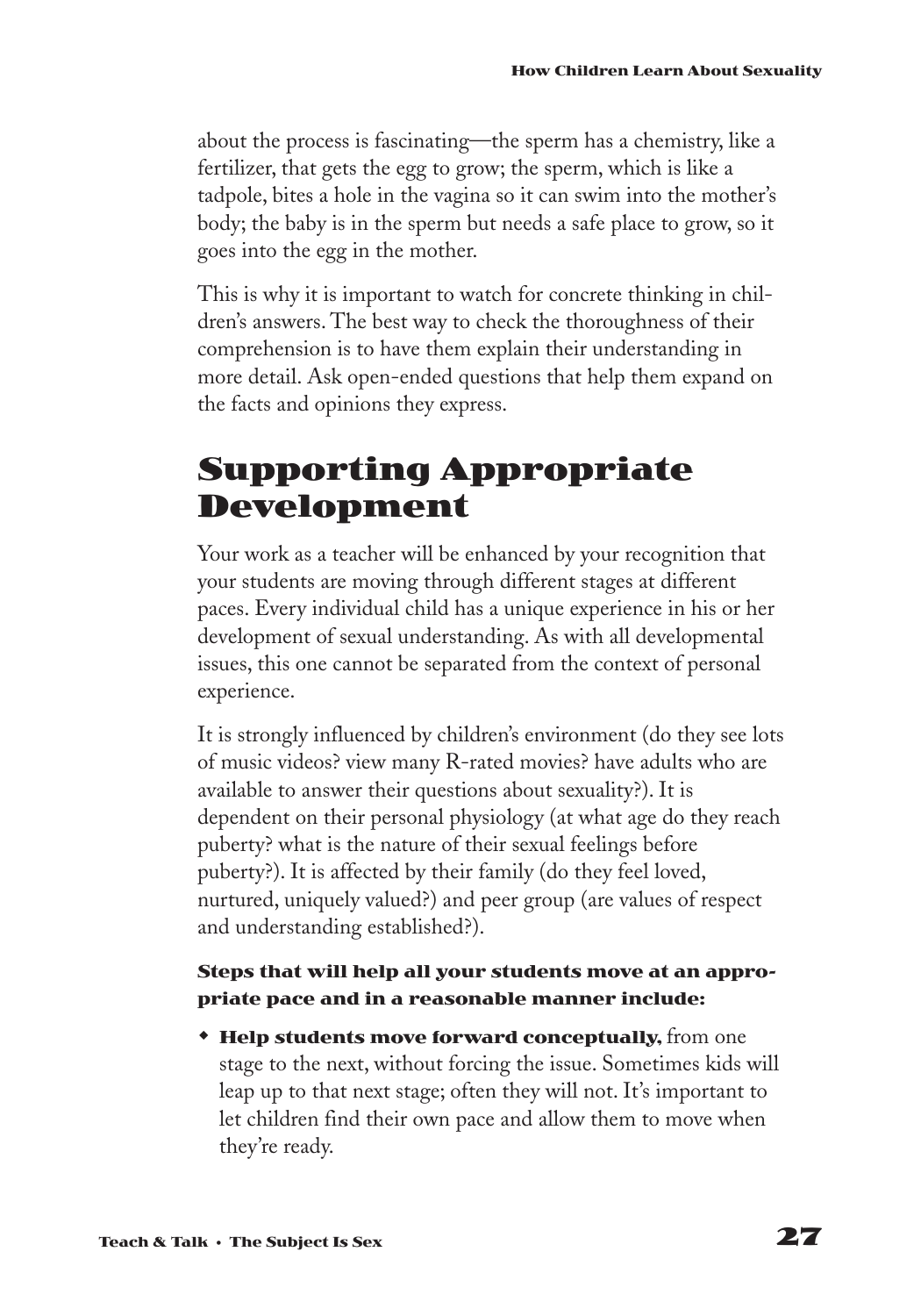*Example:* Offer factual information about reproduction if the question comes up, but let children hold on to earlier-stage explanations if they wish (e.g., babies grow from a seed packet).

**\*** Focus on principles that meet your school's guide**lines.** Find opportunities to do the kind of teaching about whole-person sexuality that's acceptable in your school and community. These efforts help strengthen self-esteem and children's sense of belonging to the community.

*Examples:* Help students notice and feel good about their unique bodies. Teach students to respect differences. Give them a chance to enjoy a wide range of physical sensations, such as eating, running, dancing and staying fit. Use teachable moments to emphasize that while many people, including children, may have sexual feelings, sexual activities such as intercourse are adult behaviors and are not healthy for children.

**\* Help children learn more about touch.** When children learn about sexual abuse or HIV, they sometimes become anxious about activities such as sleeping with a sibling, hugging or kissing a parent, or being held or rocked by an aunt or uncle. They will benefit from opportunities to identify acceptable and enjoyable types of physical touching.

#### **Tolerance**

In striving to create an environment that nurtures healthy, whole-person sexuality, values of tolerance and acceptance are important. Children have the capacity to be very hard on peers who challenge the norms in any way.They also have a great interest in belonging to an accepting and nurturing community.

Whenever possible, stress the remarkable impact each individual child has on creating the kind of community all want to belong to. This frame of mind can do much to ease the suffering children who are different often experience.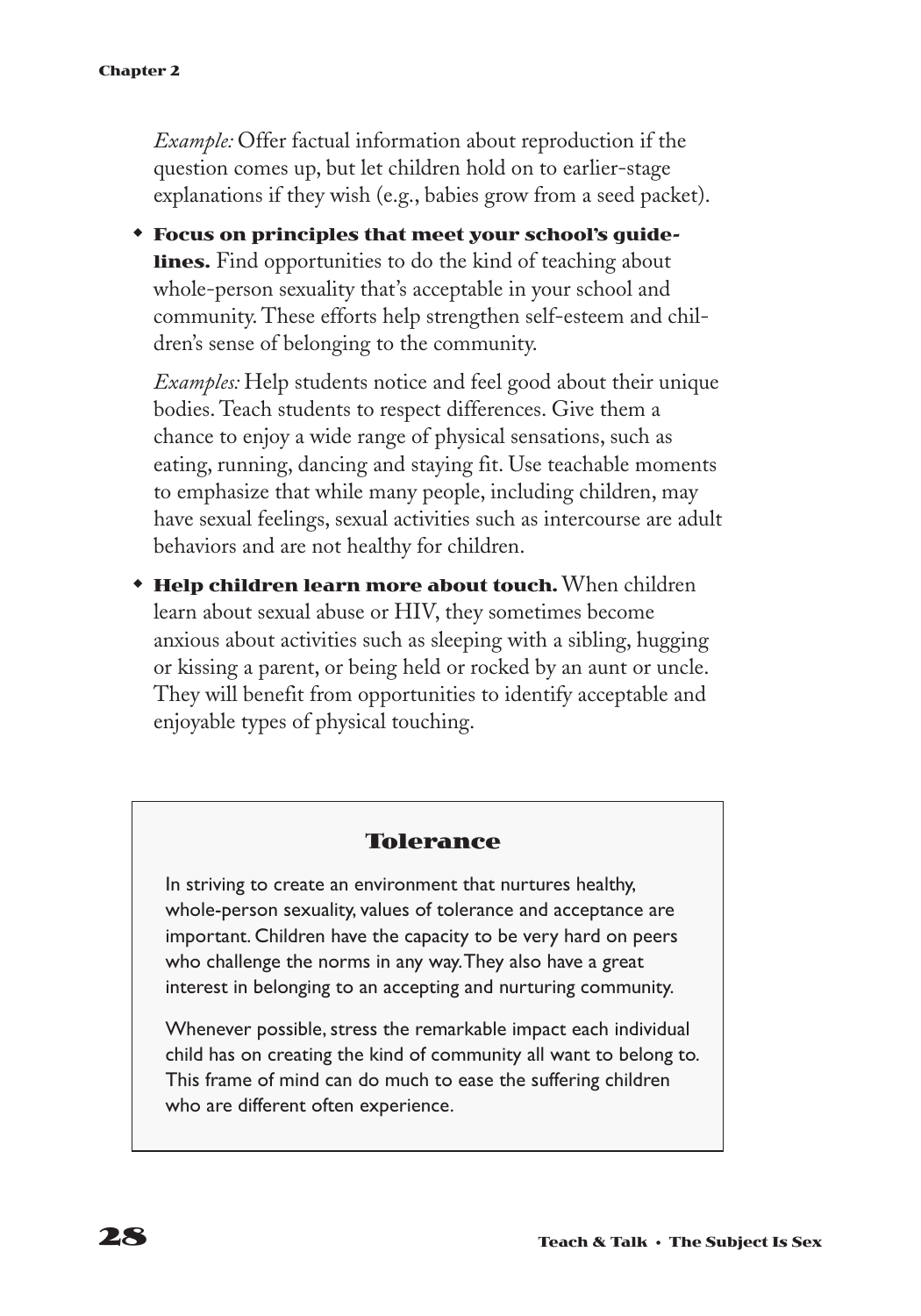*Examples:* Use lessons that help children differentiate between acceptable and positive physical touching and the kinds of touching that do not feel OK. Cultivate physical nurturance within families.

**Teach about different kinds of privacy.** Discussions and questions about sexuality can often be handled more easily for children when the concept of privacy is clearly established.

*Examples:* Teach students that it's not appropriate to go through one another's desks, or to continue asking questions about something when someone has declined to answer. Have them keep journals in class and allow them to choose what parts they share with classmates. Have them talk about the ways they respect other people's privacy at home or in school.

# **It's Enlightening!**

Learning about sexuality, like learning about life, is an ongoing process. Watching children move through the various stages of understanding can be an enlightening and rewarding process. As a teacher, you have an opportunity to support your students as they grow into new levels of understanding and interest. Keep your perspective positive, your understanding open and your creativity moving, and both you and your students will have wonderful experiences learning about whole-person sexuality.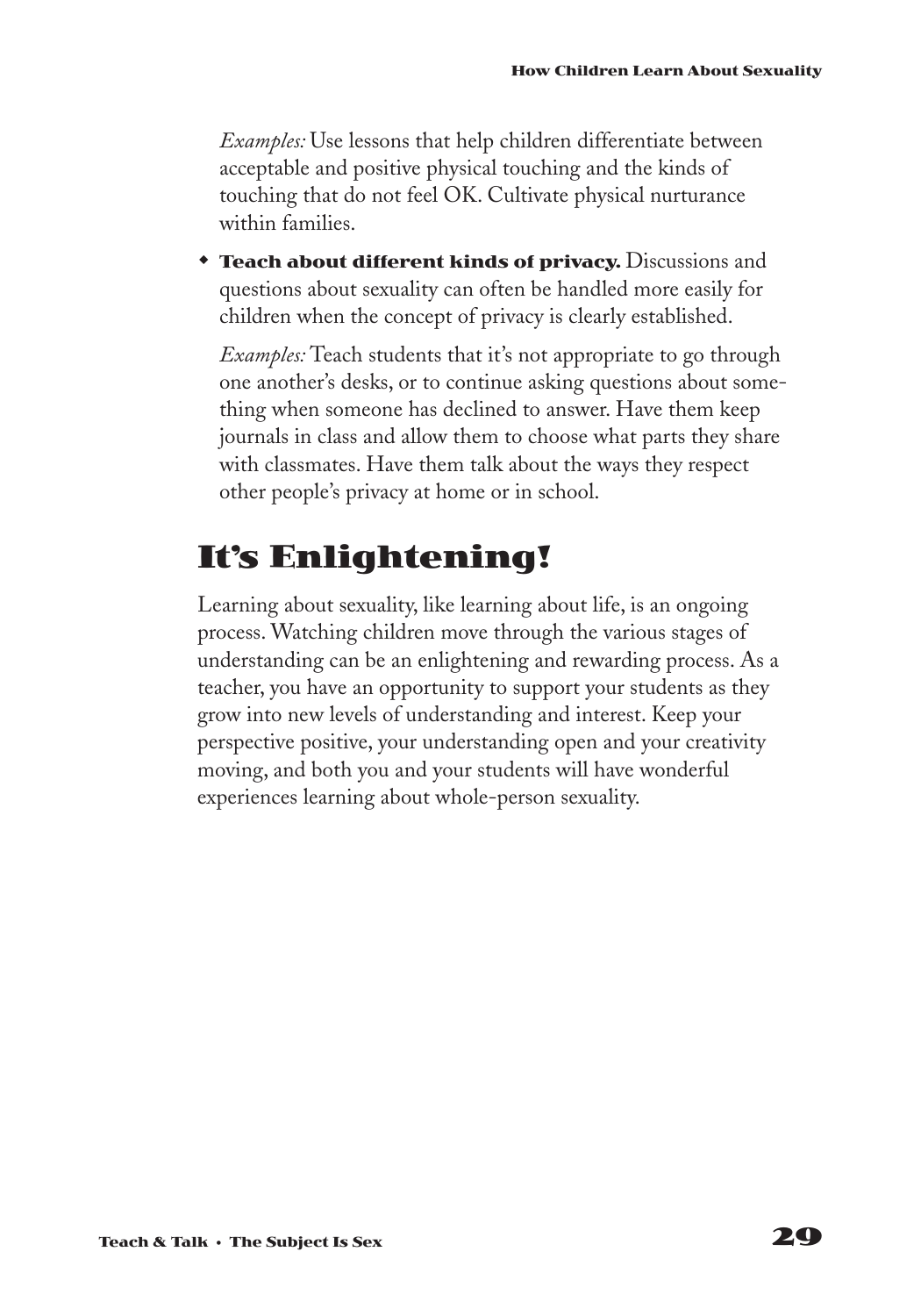# **Answering Children's Questions 3**

**Children have lots of questions** about every-<br>thing in the world around them. Sex is one of those things. Children's curiosity is honest and healthy. In an ideal world, questions about sexuality would be heard, recognized and responded to clearly, compassionately and appropriately.

In the real world, things may be a little different. While giving children correct answers to their questions about *anything*, including sexuality, is the healthiest, most professional and most reasonable course of action for an educator, many teachers are specifically restricted by school or district policy from discussing sexual issues with their students. Others hesitate to do so for fear of creating controversy.

Yet teachers who face such restrictions can come up with some reasonable alternatives. They can support their students' healthy development without violating school policies. This is possible because healthy sexuality has a foundation that has very little to do with information about sex. In the early elementary grades, teachers can help set that foundation by helping students develop mentally, physically and socially in healthy ways.

This chapter gives you some ideas about how to offer answers to children's questions. It also describes some general issues that commonly emerge when adults talk to children about sexuality. If a specific suggestion seems too explicit for your setting, don't worry! There are lots of options for responding to children in positive and healthy ways.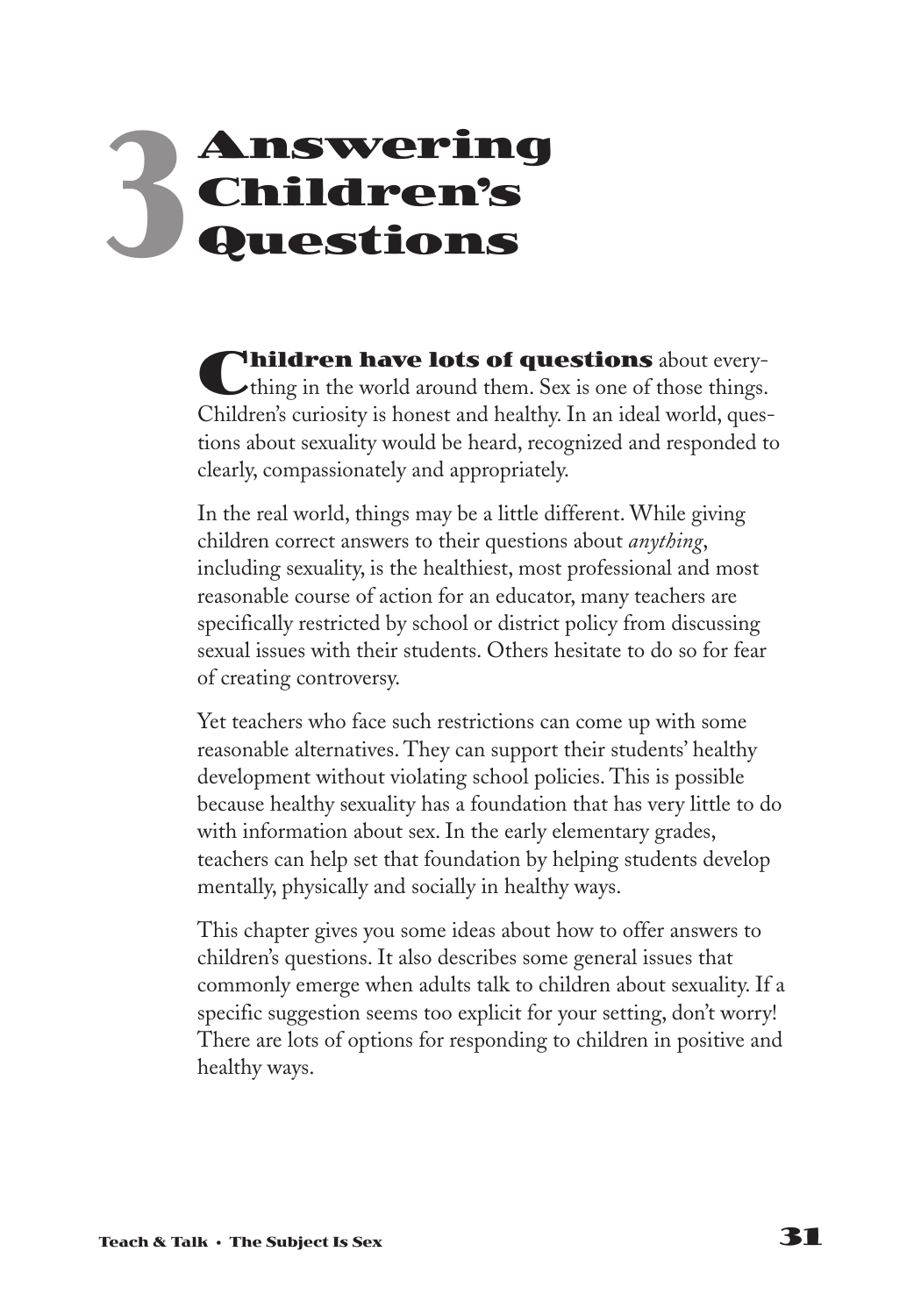# **Taking Off Adult Glasses**

One of the biggest challenges adults face in sexuality education is getting into the mindset of children. Adults' perception of sexuality is completely different from that of children because adults have had many more years to internalize societal and cultural attitudes. In fact, children might actually teach their teachers something about attitudes toward sex because of their fresh perspective.

#### **The following guidelines can help you respond to children in ways that make sense to them:**

w **Distinguish between adult sexuality and childhood sexuality.** Interpret children's behavior and questions within the framework of their developmental stage. For example, a 5 year old who lies on top of another child is not trying to have sexual intercourse in the way we understand it. A child this young is mimicking some adult behavior, perhaps seen at home or on TV.

w **Gear information to the child's level of development.** Young children process information about sex and reproduction in predictable but unsophisticated ways. They're trying to make sense of the world based on what they've seen, touched, heard and felt. Because they are concrete thinkers, children are most concerned with the where, what and how of a circumstance. Where does the baby come from? What's it like for a baby inside the uterus? How is the baby made?

Children create theories to answer these questions. They often find their own ideas preferable to adults' correct but unbelievable explanations. When you find out more about their current views, you can help them step up to a more sophisticated level of comprehension.

**\* Don't worry too much.** A number of common concerns arise when adults began to talk about sexuality with children. Can you give a child too much information? Will knowing the names of sexual parts of the body lead to a loss of innocence? Will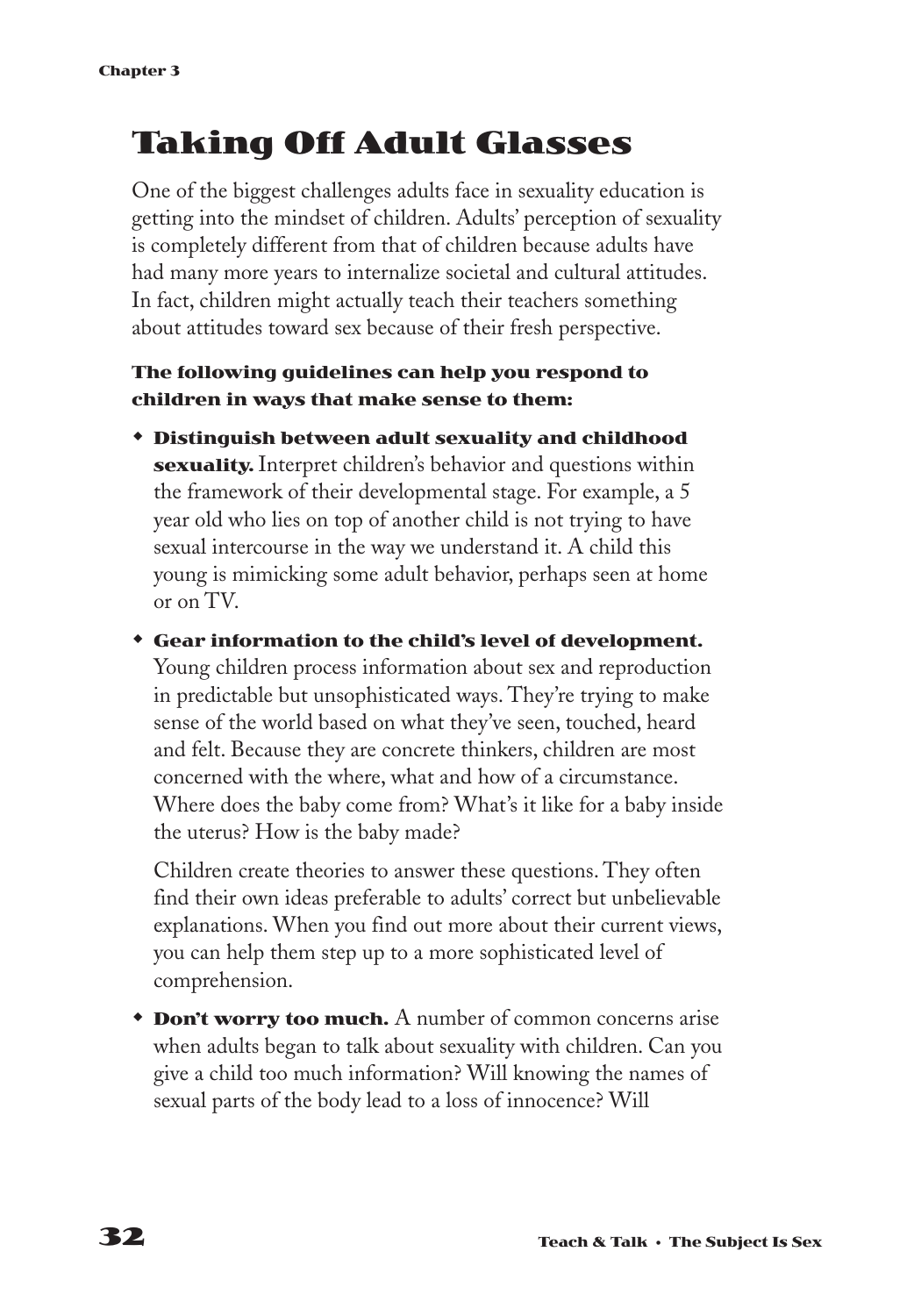knowing about sexual intercourse make a child want to try it? Will this knowledge overwhelm the child?

The answers to these questions aren't simple, but they are reassuring. The biggest danger in giving children too much information is that they will be bored. Knowing correct names for body parts will help children communicate better, and may help some children seek help for health problems more quickly. Most children hearing about sexual intercourse are surprised by the concept and have no interest in having anything to do with it.

Explicit sexual messages that are stressful for children usually come not from conversations at school or home, but from watching TV, movies and music videos. Today's environment of sexual learning is provocative, increasing children's need for guidance and direction from the responsible adults in their lives. This is one of the big reasons sexuality education in schools is so important.

- **Less can be better than more.** When dealing with very young children, it is sometimes best to begin with the simplest explanation (the "less answer") and move on to a more complicated explanation if they continue to be interested. Because it's such a challenge to get out of an adult mindset, teachers may fall into the trap of giving complicated answers to simple questions.
- w **Approach sexuality issues proactively rather than reactively.** Children need guidance from adults to prepare them for each stage of psychological, social and sexual development. The focus of your interactions with children should be on their positive development as sexual human beings, not simply on helping them avoid sexual abuse or teen pregnancy. A focus on "disaster prevention" can sidetrack teachers and parents from the true goal of sexuality education, which is to give children the information, attitudes and skills they need to become sexually healthy and responsible adults.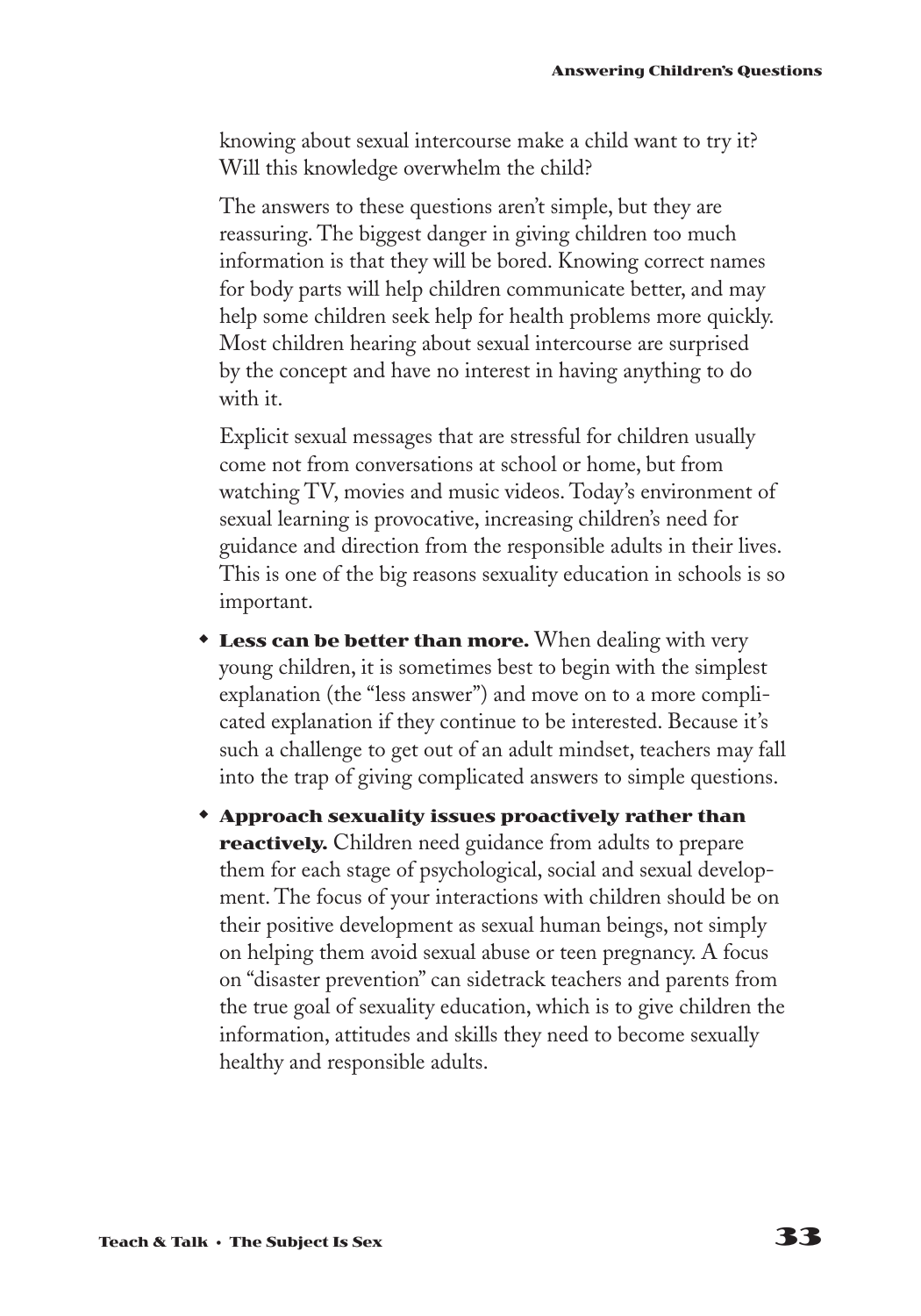# **Learning About Differences**

Through your words and actions, you can give the message that individual differences in human beings exist, are positive and are OK to talk about. Sometimes young children are made to feel they've said something wrong if they comment on another child's skin color, hair type or physical ability. These topics then become as taboo as sexuality.

You can help children learn to accept and appreciate the kinds of

#### **Create a Rich Learning Environment**

You can help children learn about healthy sexuality by having materials in the classroom that they can explore on their own. These materials help children challenge their own thinking and teach them that it is all right to have questions.

#### **Some things you might include:**

- Anatomically correct dolls
- § Puppets or dolls that can fill the roles of various family members (mothers, fathers, babies, older kids, grandparents, uncles and aunts)
- Life-size infant dolls, along with diapers, blankets, bottles and rattles
- Storybooks on feeling good about the body or challenging gender roles
- Storybooks about different family configurations (children living with a grandparent, in extended families, with a single parent, with two same-sex parents, with a mother and father)
- Posters of diverse leaders, including women and men, people of different ethnicities, people of different physical abilities, people of different sexual orientations
- Picture books about the human body, babies and reproduction
- Age-appropriate books about sexuality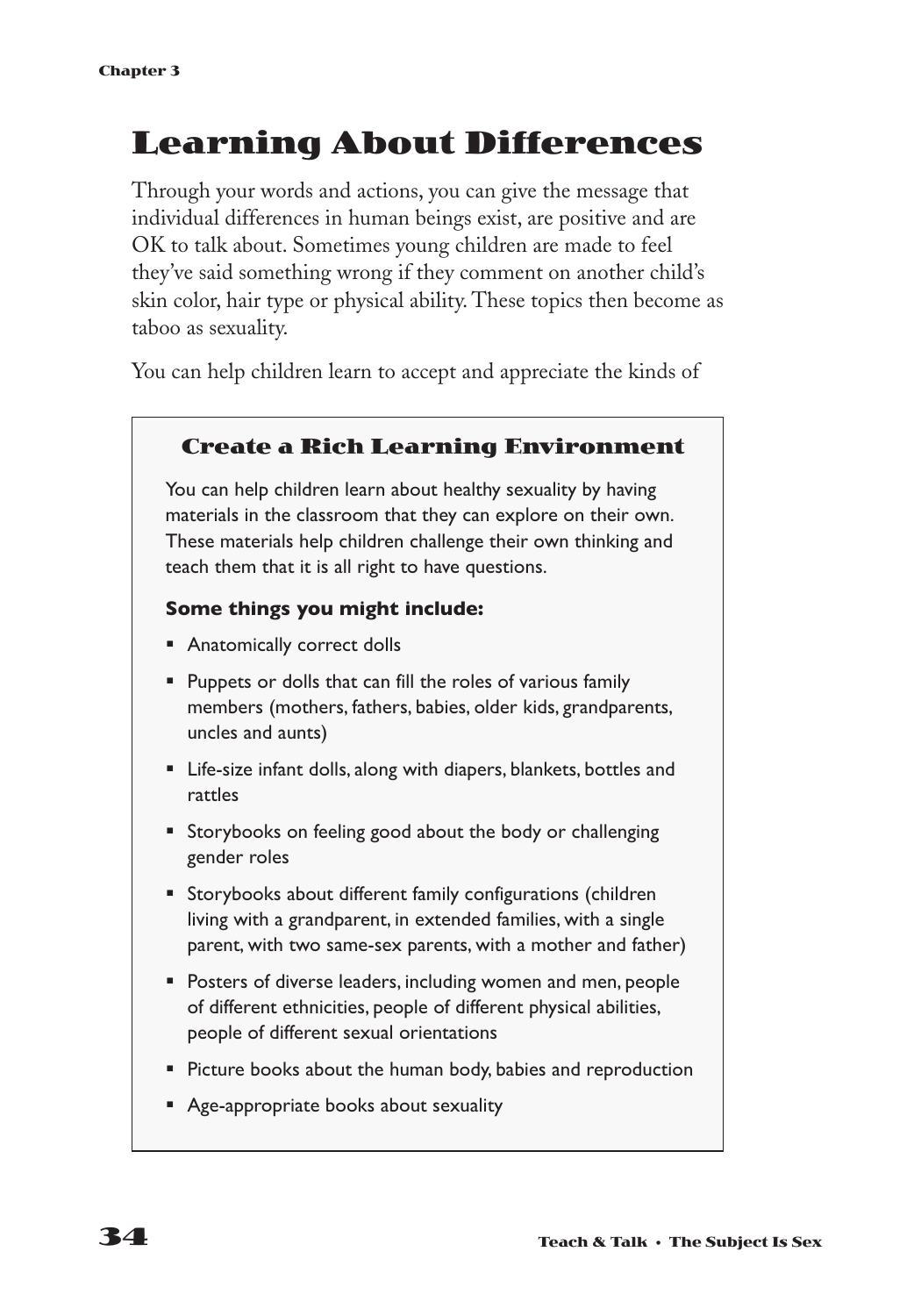differences they see and hear. Molly's skin is very light, and Kaseef 's is very dark. Miyoko, who grew up speaking Japanese, pronounces words differently from LeAnne, who grew up right in this town.

These kinds of differences are interesting to children. You can guide your students in learning constructive ways to notice and respond to differences. Instead of hushing a child and saying skin color doesn't matter, an adult might say, "We all have a special chemical in our skin that determines how dark our skin will be. If you have a little of the chemical, your skin is light, like Molly's. If you have a lot, your skin is dark, like Kaseef 's."

Creating the kind of environment where truly interesting differences can be discussed in a respectful and informative way helps children develop healthy whole-person sexuality. These are skills that can help a child later as a teen or adult to be more tolerant of people of different sexual orientations and interests, or to talk more clearly and comfortably with a sexual partner about differences of desire. The ability to explore differences and new ideas with open eyes and genuine curiosity is a great attribute in almost any endeavor, including being a sexually healthy person.

# **General Guidelines to Keep in Mind**

There are several general approaches you probably already use in your teaching. **These are good principles to follow any time you work with children, and are particularly important when talking with children about sexuality:**

**\* Be honest.** Be aware of what you do and don't know. Children are exposed to enough misinformation without the adults in their lives adding to the confusion. If you don't know the answer to a question, say that you don't but that you'll find out.

Likewise, if a question makes you feel uncomfortable or embarrassed, say so. It's fine to say, "I didn't expect you to ask that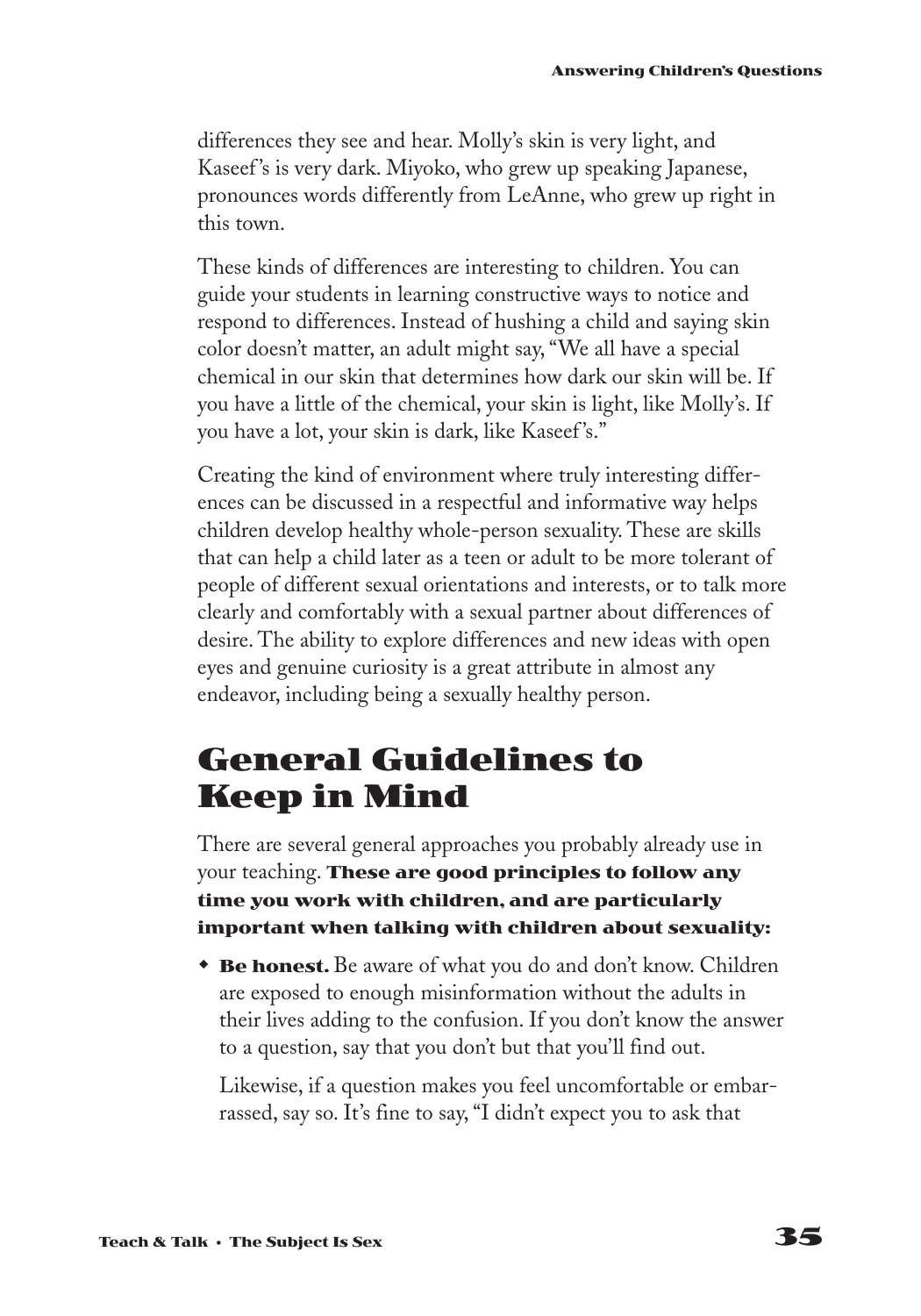question and I feel a little embarrassed. But I'm glad you asked and I'll try to answer it." This lets the child know that you feel it's important to talk about sexuality even if the question causes some discomfort.

If you try to pretend you're comfortable when you're not, children will usually see through your act. Either they'll have fun making you uncomfortable or they'll shy away from putting you in that situation in the future.

w **Answer questions in age-appropriate language.** Use simple, concrete answers and words children can understand. Avoid technical language or jargon. Define new terms and use illustrations or colloquial terms that children already know.

For example, if you're talking about the penis, you might say, "The penis is the part of a boy's body between his legs that he uses to urinate, or pee. Some people call the penis the 'pee pee,' 'privates,' or some other name. The name we'll use here at school is *penis*."

- **Find out more about a child's question.** Ask, "What do you think about that?" "How do *you* think it happens?" or "What have you heard about this?" Make sure your tone sounds accepting and not disapproving. This technique can give you a clearer idea of the child's question. It also gives you a few extra minutes to figure out what you want to say.
- **Check out the child's understanding.** After you've answered a question, you might say, "Let's see if I explained that well." Then have the child tell you what he or she understood.

## **What About Personal Questions?**

Some personal questions are harmless: Are you married? Do you have a baby? Others are a little more revealing: Did it hurt when you had your baby? Are you gay?

Teachers will make individual decisions about answering questions like these. But it's best if teachers not discuss their personal sexual experiences with students.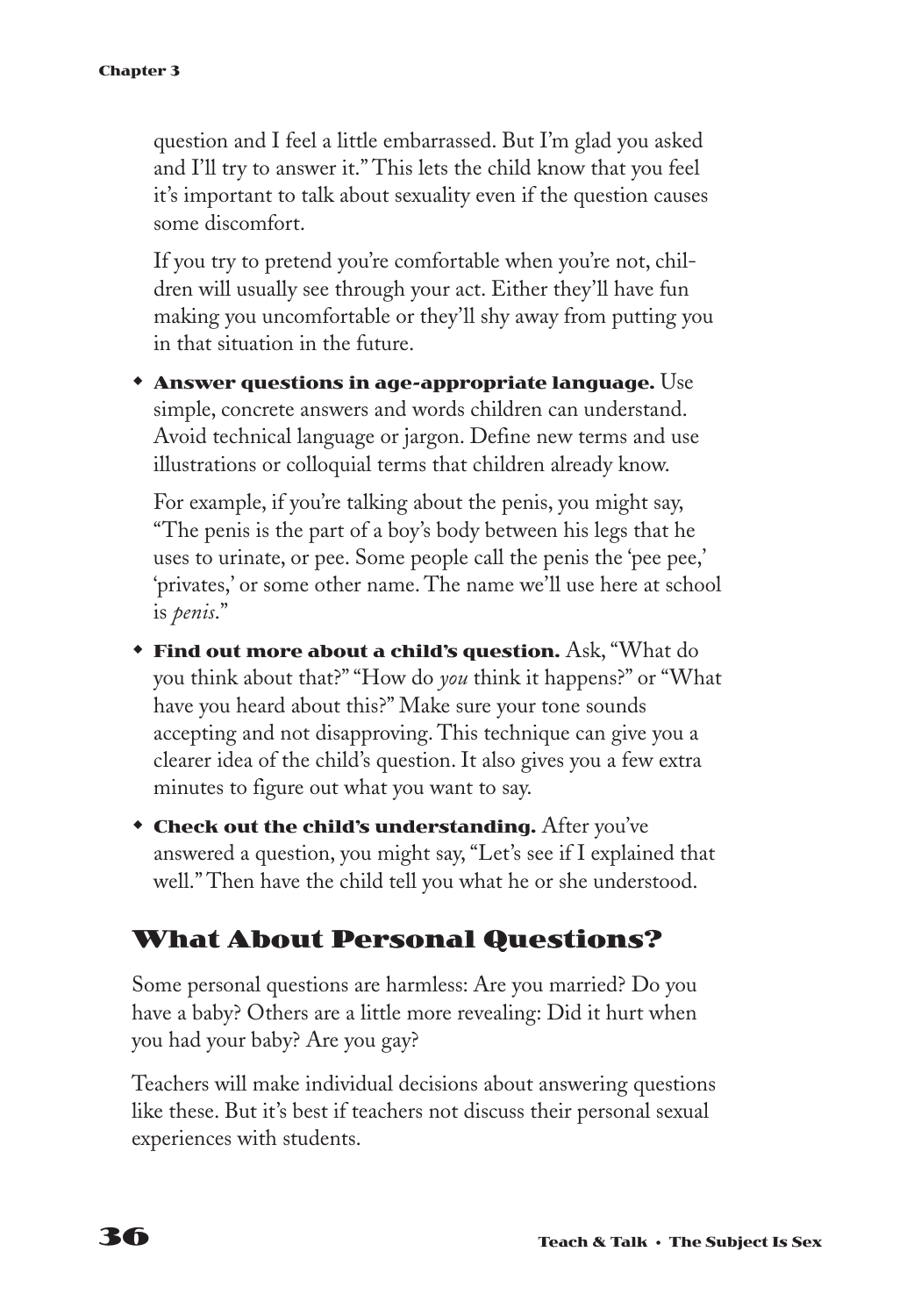Very personal questions are not uncommon, and it's perfectly reasonable for children to ask these things. Even third or fourth graders might ask: How old were you when you first had sex? Do you use condoms? How often do you have sex? or How long do you do it for?

Some simple reframing techniques can help you respect your students' interest and curiosity, model ways people can maintain privacy, and allow you to stay firmly and appropriately within the boundaries of your role. Here's an example:

"What I did or didn't do is personal for me, but we can talk in general. Do you want to know how old most people are when they have sex the first time? There's no set answer here, but it's definitely a good idea to wait until you are an adult to make your own decisions." Then go on to talk about the different choices people make rather than your own personal experiences.

#### **Make Abstract Ideas Concrete**

Making abstract ideas concrete is a great idea, but how do you do it? Although each child and each classroom of students is different, the following techniques are useful:

- **Ask questions.** "What have you heard?" "How do you suppose that happens?" "Why do you think people would do this?"
- **Use pictures and diagrams.** For elementary school children, use diagrams that appear within an outline of the whole body.These are much easier to understand than diagrams that show only one part of the body.
- **Use simple language.** Be sure the meanings of new words are clear.
- **Link new information** to things students have already learned.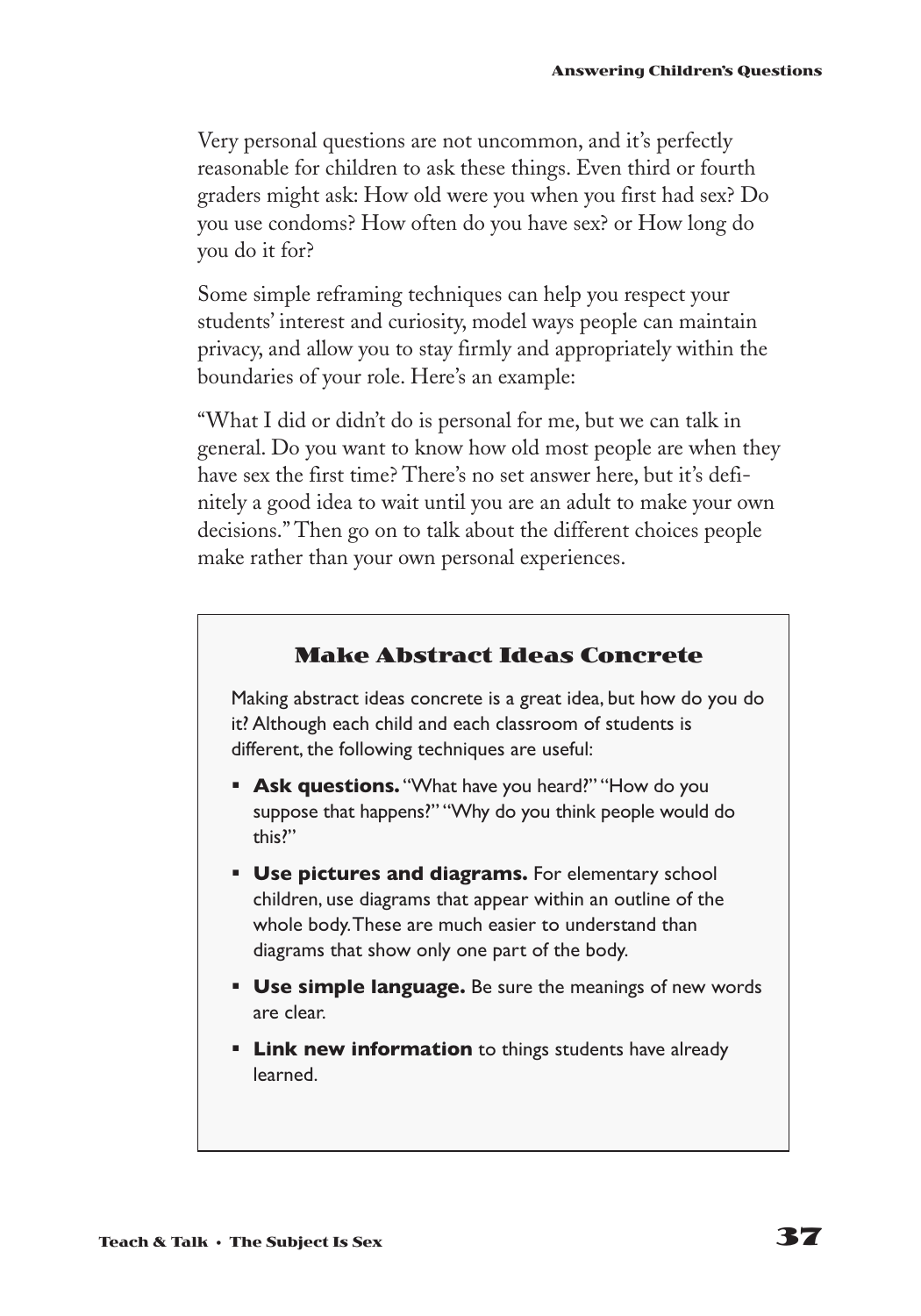## **A Question of Values**

When children ask what's right or wrong in a given situation, they're asking value-laden questions. These are ideal discussions for children and parents to have, and provide a wonderful opportunity for parents to share their own values with their children.

It's different for teachers because they're educating other people's children. Teachers are expected not to impose their personal values in the classroom. Sometimes people talk about providing sex education in a "value neutral" format.

But most school and community programs do identify a set of underlying values on which sexuality education is based. It would be nearly impossible to teach about sexuality, or anything else, without some underlying values informing the teaching.

The responsibility is to come up with values that resonate broadly within the school and community—values parents and teachers can embrace with equal enthusiasm. While there is plenty of controversy in the realm of sexuality education, there are also many values that are widely shared.

#### **Here are some examples of values supported in a range of sexuality education programs around the country:**

- **\* Children should have access** to age-appropriate information about sexuality.
- **\* Parents are the primary sexuality educators** of their children. Parents, rather than teachers, have the responsibility of transmitting specific values related to sexual behavior. Schools and community agencies should function as partners with parents in providing sexuality education.
- **The worth and dignity of all individuals** should be recognized. All individuals should be treated with respect, regardless of their gender, race, age, religion, culture or sexual orientation.
- **Sexuality is a natural, positive aspect** of the human personality.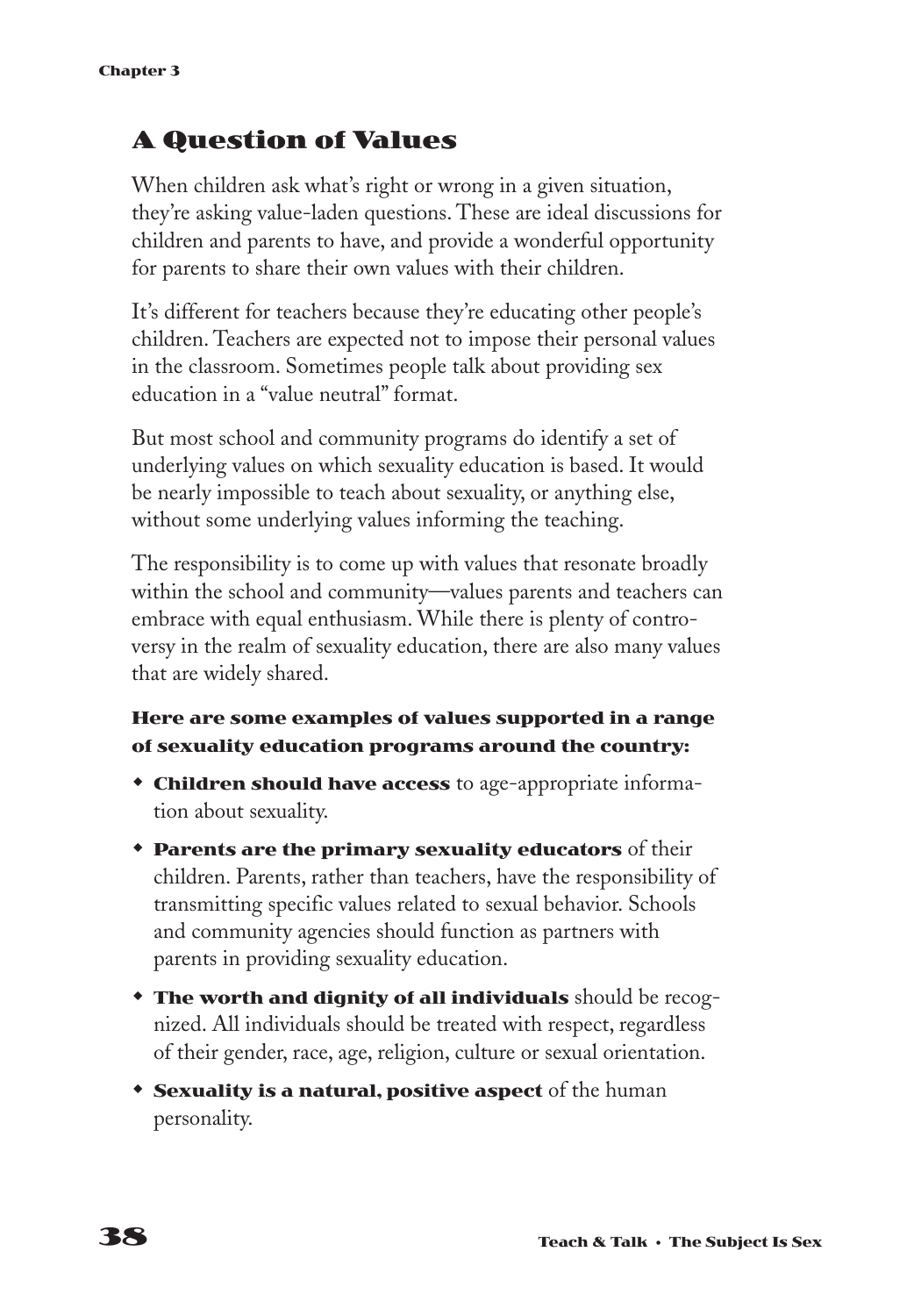- **the It is wrong to exploit** or take advantage of others.
- **The human body,** as well as all of the associated bodily functions, is natural and good.
- **Sexual intercourse** and other adult sexual behaviors are not appropriate for children.
- **\*** It's best for adolescents to postpone parenthood until they've completed high school and started a career. They can do this by abstaining from sexual intercourse or by using an effective method of contraception.

These underlying values can guide teachers in answering questions in the classroom. They can help you evaluate how much can be said and what an appropriate focus or direction for the answer might be. For example, if a child asks, "What happens when a 20-yearold man has sex with a 9-year-old girl?" several of these values allow a teacher to take a strong stand. Because it is wrong for someone to exploit others, you could say that it's definitely wrong for any adult to have sex with a 9 year old, and that you hope that if this is happening the girl will talk to a trusted adult and get help to stop it.

If you don't know the values that guide your sexuality education program, consult your principal. You may have to advocate for the development of a set.

# **Steps for Answering Questions**

Here are some simple steps you can take to answer children's questions about sexuality. This is a model that engages children at an appropriate developmental level and validates their curiosity. It lets children know that you are a good source for information and that you welcome their questions. And it gives you the freedom to do all of this while abiding by the policies and guidelines of your school.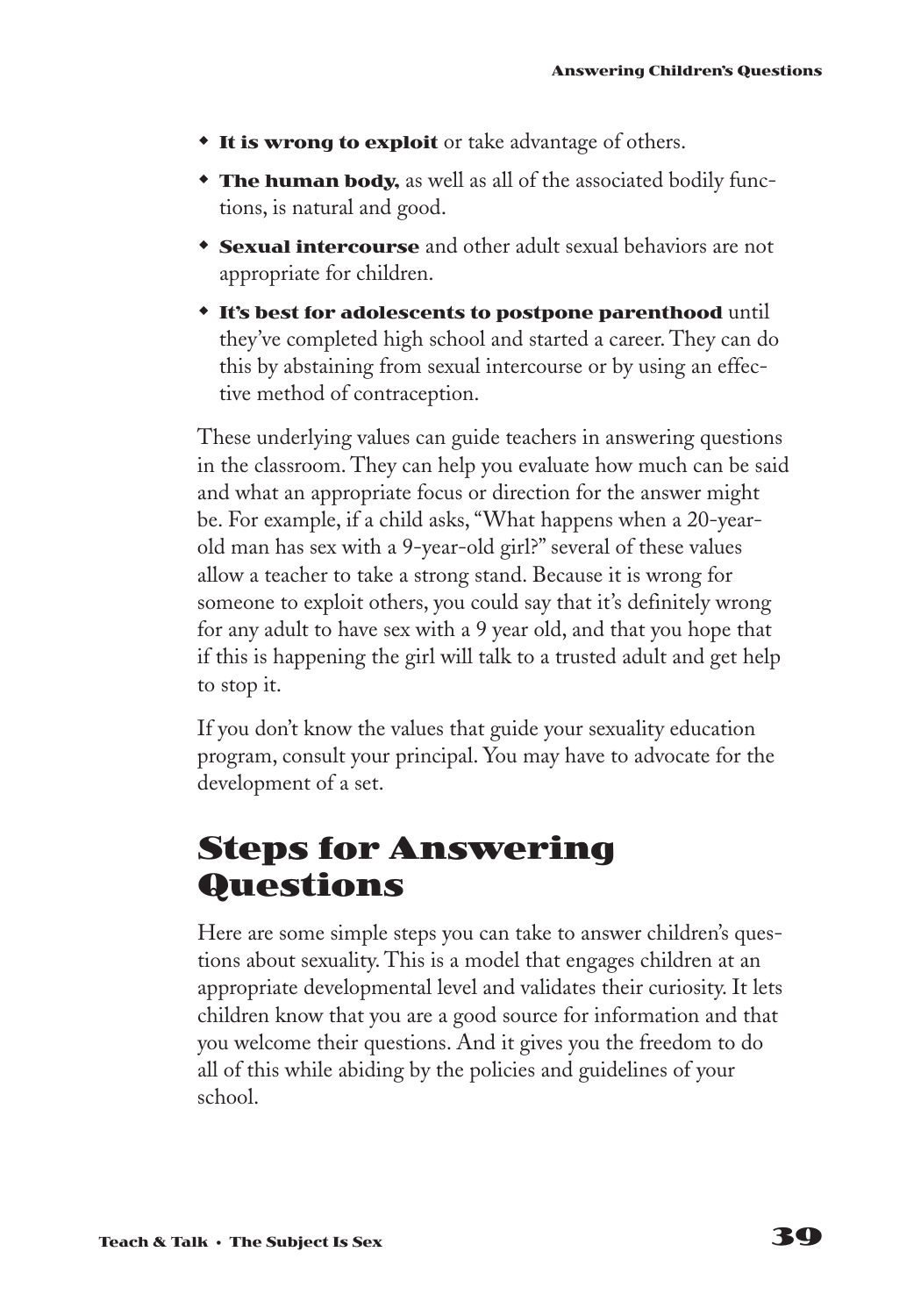#### **Steps in Answering Questions**

- 1. Hear the question.
- 2. Choose the teaching.
- 3. Build a bridge.
- 4. I can tell you...

## **Step 1: Hear the Question**

Children's questions about sexuality are sometimes specifically stated: How do babies get out of the mommy? Why do grownups want to have sex anyway? But many of their questions are more subtly expressed. You can hear unspoken questions in children's comments and behaviors. Children try out ideas and check information with their classmates. School is a setting where they are likely to practice new ideas or test limits on old ones.

Here are some playground examples. Have you seen or heard things like this? Ricky exclaims, "That guy Harry is such a sissy!" Mario throws the ball directly at Ariana's face to make her flinch. Lyle grabs his crotch and talks loudly about all the "babes" in the lunch line. Susanna lifts up her skirt and flashes her panties at a group of boys. Esmerelda tells Bette that boys are stupid so she doesn't want Denzel in their reading group. Eric tells Nicholas that dads have to squirt some kind of fertilizer into women's vaginas to make a baby start growing.

You won't want to intervene every time you hear a child express some issue related to sexuality. But every one of these instances offers an opportunity to help children improve the accuracy of their information or bring more thought to the values expressed by their behaviors.

## **Step 2: Choose the Teaching**

There are usually several directions you could go in answering children's questions. Certainly in any of the examples above, many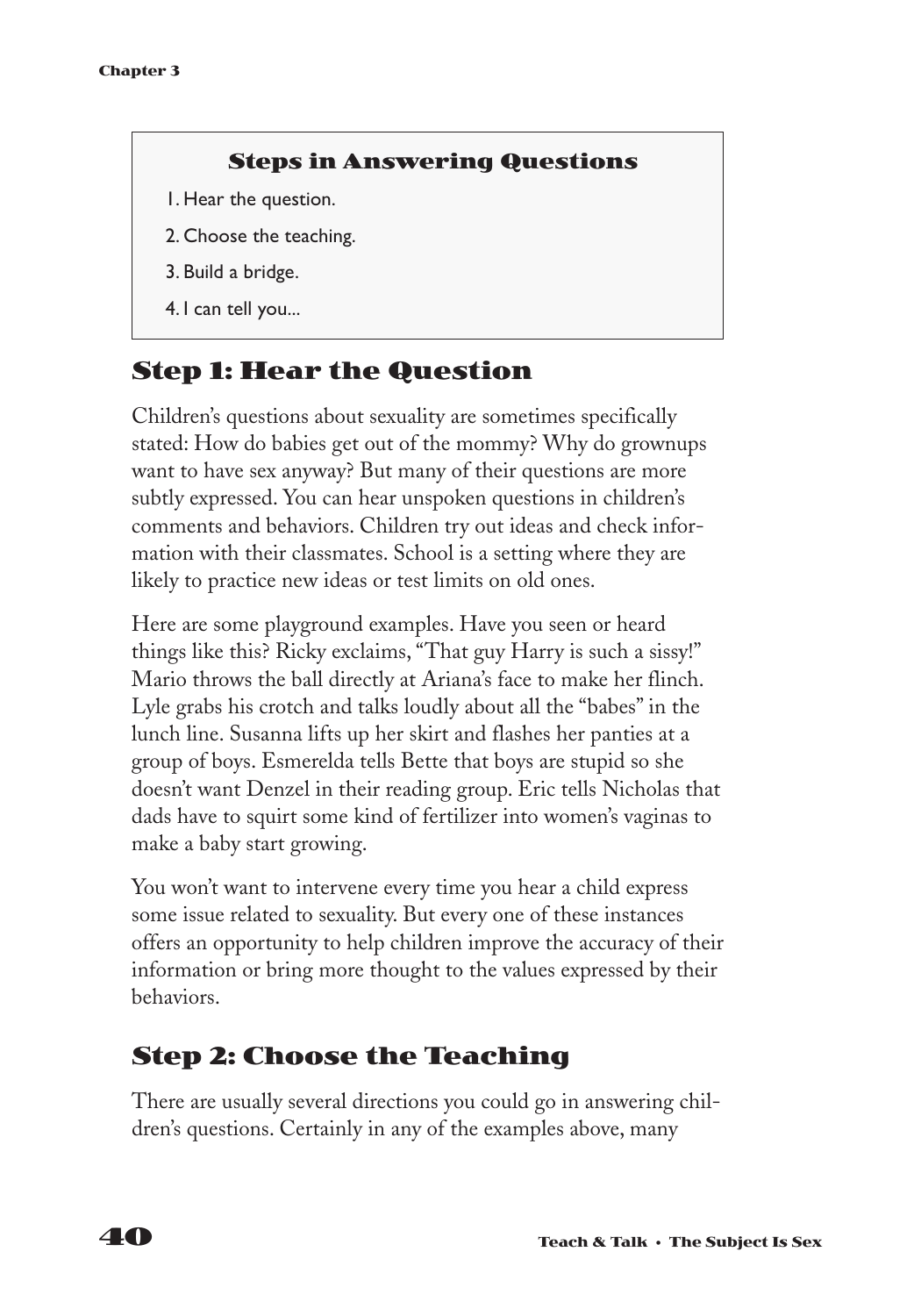possibilities present themselves. Do you want to address a student's attitudes? provide more accurate information? give support to healthy and appropriate social norms? offer an opportunity to practice skills such as assertiveness, setting boundaries or getting help?

What do you think would be most helpful for the student? What would be most confirming? What would be most helpful within the school community? What standards and norms do you want your students to hold within their peer group?

## **Step 3: Build a Bridge**

The next step is building a bridge between the student's question or behaviors and the teaching you wish to provide.

You lay the foundation of the bridge by asking the student to say a little more. Having students name the issues to the best of their ability helps you in 2 important ways:

- $\bullet$  It gives you a good sense of their current understanding.
- It avoids the impression that you are "putting ideas in their heads," a prospect that can create distress among some parents or administrators.

You build the span of the bridge by putting the student's question into terms the two of you can discuss clearly and comfortably. Here's how this works using one of the earlier examples.

Imagine that Susanna is your student and you see her lift her skirt at the boys. You *hear a question* here about appropriate behavior among classmates. You *choose a teaching* about treating oneself and others with respect. You speak privately with Susanna and ask her what she was thinking when she did this. She says she was teasing them, and that she saw someone do this on a TV show. You've just *laid the foundation* of the bridge.

Then you *build the span*. You say, "What you're talking about, Susanna, is having fun with people and enjoying their attention." This is the bridge to your teaching about appropriate behavior and respect. You've put the motives for her behavior in a favorable light.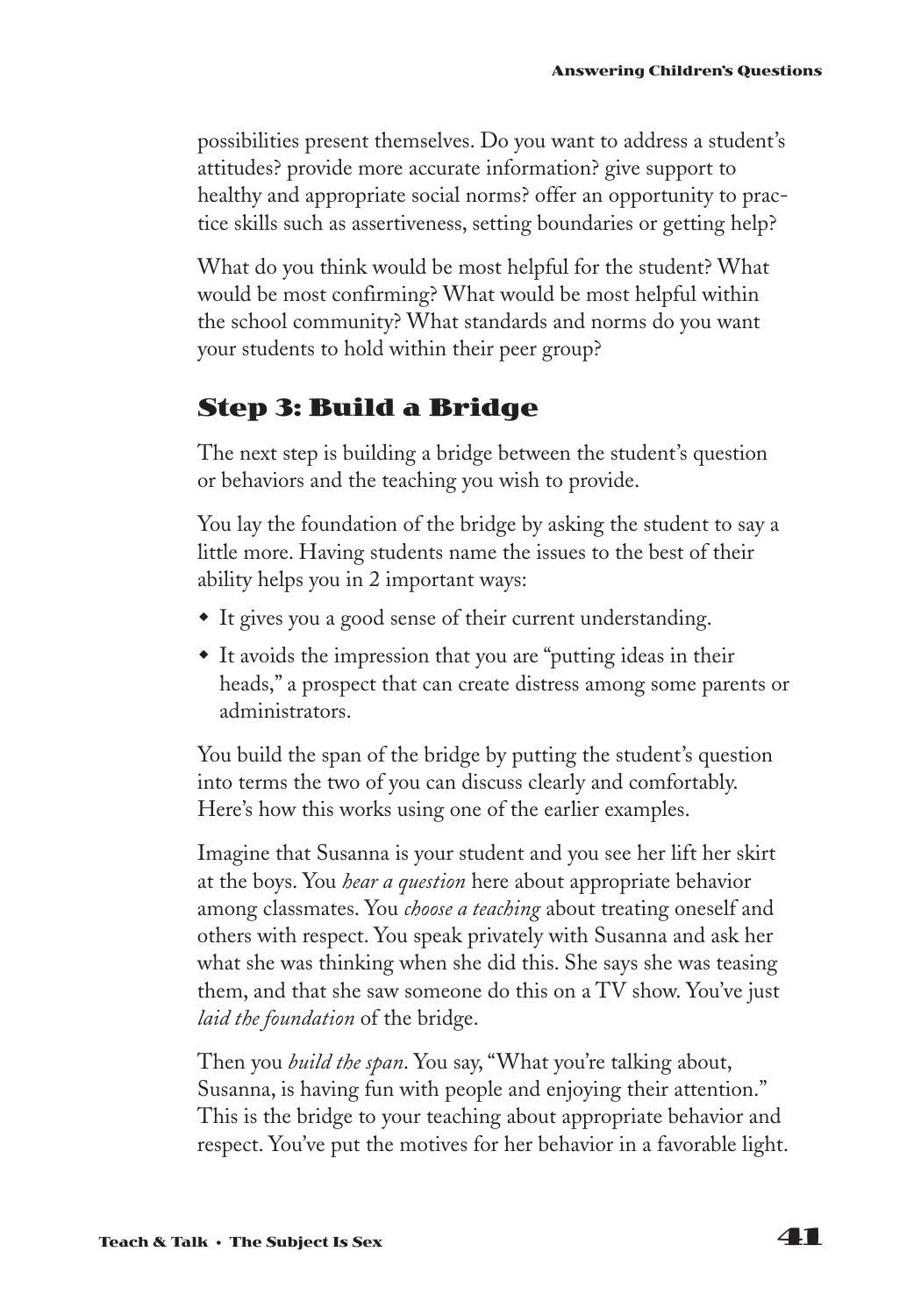Now you can talk to her about why she likes teasing others, her favorite kinds of attention, and what she wants other people to think of her. Somewhere in here will almost certainly be some entree into appropriate things she can do to gain popularity and attention.

## **Step 4: I Can Tell You...**

Susanna's example turns out to be a pretty straightforward one. You have something you want to tell her, which is that lifting her skirt is not an acceptable or appropriate way for her to get other people's attention. Because of the kind of conversation you are having, she will probably be able to come up with some other ideas of what would be more appropriate herself.

Building a bridge frames children's questions in a way that allows you to respond with integrity and respect. In almost any situation you can think of, there will be some kind of bridge to a teaching or answer you can offer.

Sometimes, however, there will be answers you are unable to give. You may not know the answer. You may not be able to give the answer because of your school's guidelines about sexuality education. It's important to acknowledge this with children as well.

Perhaps a child has raised a question about condoms, and you teach at a school where the use of this term is forbidden. Your bridge might be something like, "Well, Connor, you're asking a question about ways adults can take care of themselves when they have sex. This is a good question. The school has asked us not to talk to students about these things because they are very personal. But your parents would be good people to talk to about this. I hope you'll ask them."

This is an honest and direct way to deal with this situation. But there's one more step you can take, and that is to build a bridge to a topic you *can* discuss. Here's how that might work with Connor: "It's good to know adults can make smart choices and take care of themselves. People make choices about all kinds of things—what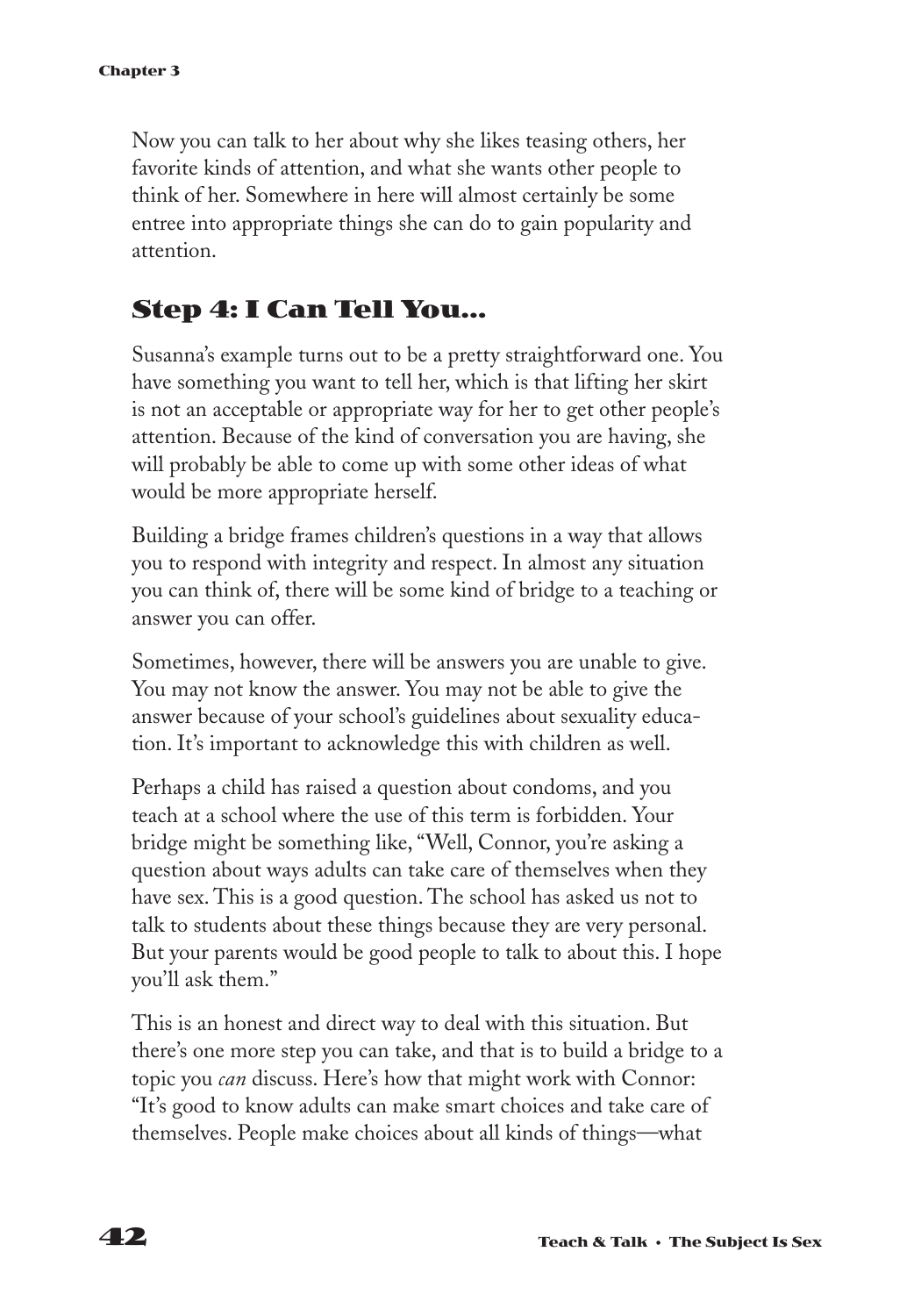they eat, whether they smoke, wearing safety belts. People learn these kinds of things when they're young. Kids who learn how to make smart choices at your age are going to be much healthier when they're teens and adults. I'm interested in some of the smart choices you're making about your life today. This is something we *can* talk about."

This isn't ideal, of course. Connor has asked a reasonable question about condoms, and it would be best if he could get a clear answer right in the moment. But it does leave Connor with the sense that it wasn't in any way wrong for him to ask the question. He sees your honest interest in him. He gains the benefits of your attention and concern. These are pretty good things for him to walk away with, even if you aren't able to give him a direct answer about condoms.

# **Key Concepts to Teach**

There are a number of key concepts related to healthy wholeperson sexuality. When you are laying the foundation and building the bridge, it may help to think about what concepts are raised by the child's question, and what some appropriate health messages related to this concept are.

#### **Key Concepts**

- Curiosity is good.
- **•** The physical body is wonderful and fascinating.
- Children can get help with troublesome feelings.
- **•** People make choices.
- Differences are enriching.
- § Families change.
- Respect yourself and others.
- § Think about the future.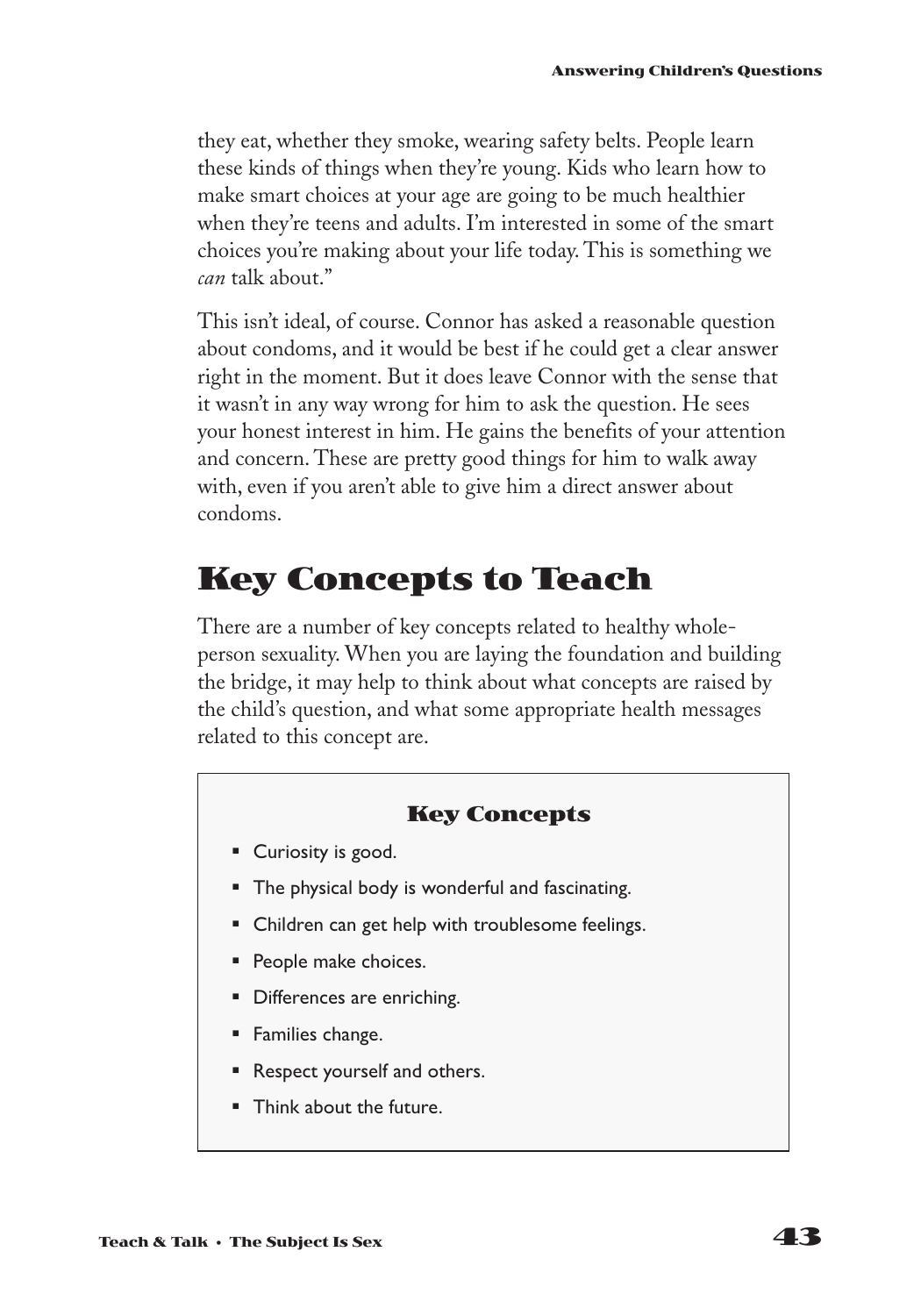#### **Here are some good concepts to keep in mind. You may think of others that are important for your students.**

**Curiosity is good.** Most adults who have fulfilling and successful lives have found ways to hold on to some of the wonder and excitement children have naturally. It is important to welcome and confirm children's curiosity about all kinds of things, including sexuality.

*Possible lessons:* Praise and validate children's curiosity. Help them notice the rewards of curiosity. Help them notice the potential dangers, such as taking risks when they are curious about something (e.g., trying cigarettes, climbing up to the roof ).

**\*** The physical body is wonderful and fascinating. Healthy children experience pride and comfort in their bodies and find pleasure in physical sensation. Children have many questions about the physical processes of the body (growth, sex, reproduction, elimination, strength, sickness). They are discovering ways their bodies are unique, as well as ways they are similar to others.

*Possible lessons:* Growth and change are normal and ongoing. There are clear and acceptable terms for every body part and process. Every body is unique and wonderful.

#### **\*** Children can get help with troublesome feelings.

Children wonder about their own experiences. Is their growth and development normal? Are their thoughts and feelings normal? Is their family normal? Some children are hurt or exploited by peers, older children or adults. Children need to share troublesome feelings with an adult.

*Possible lessons:* Bodies are different, and many different paces of growth are normal. Friends, family and others can help you cope with troublesome feelings. There are ways to get help if someone is hurting you or someone else.

**People make choices.** Children hear about other people's difficult situations and experience their own. Young children are still developing the ability to see that choices lead to conse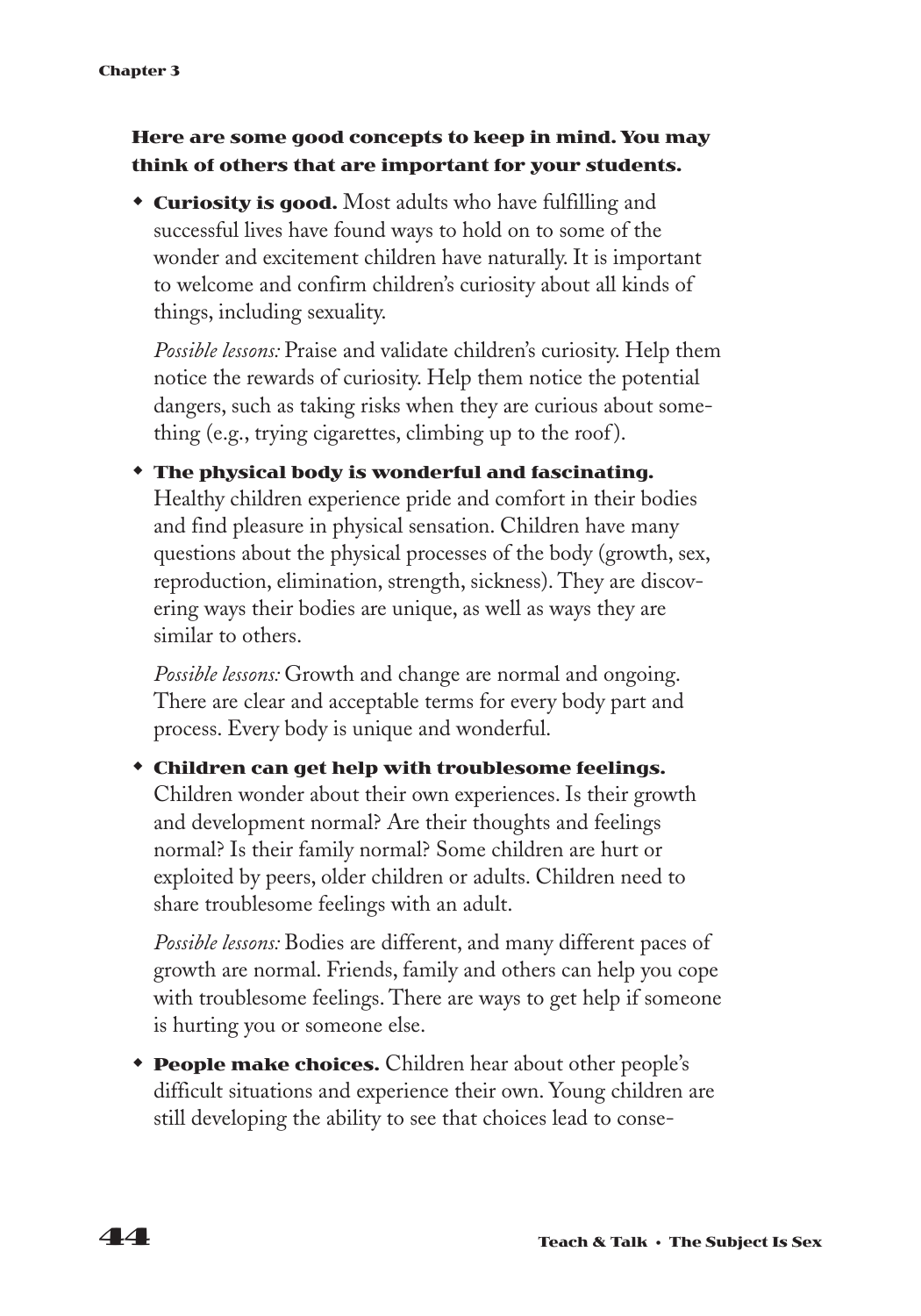quences. Sometimes it is useful for them to think about the kinds of choices people make and the outcomes, both good and troublesome, that may follow.

*Possible lessons:* Adults and children make choices every day that affect their lives right now. Choices they make today can also affect their lives in the future. Adults and children often make different kinds of choices. Sometimes a smart choice today can save a person much trouble, now or later on.

**\* Differences are enriching.** Children are intrigued by differences: between adults and children, males and females, babies and school-age kids, animals and humans. They enjoy learning about different cultures and different family traditions and rules. Much of their sexual curiosity comes from this fascination with differences.

*Possible lessons:* Differences enrich people's lives. Some differences are obvious (height, skin color) and some are not (feelings, attitudes, interests). People have many physical similarities and a few differences. Adults and children often are interested in different things.

**Families change.** As they grow, children are increasingly aware of ways families change. Within their own families, even at very young ages, they may have experienced shifts. New members arrive, and sometimes people leave. People are born. People die. Children may come into a family through birth or adoption. Sometimes family members or friends stay for a short or long time.

*Possible lessons:* Discuss reproduction, adoption, different family structures, taking care of babies. Normalize differences and changes.

**\* Respect yourself and others.** A community that values respect is a community that can nurture healthy whole-person sexuality. Children can learn to show respect through their behaviors and attitudes. They can make choices that help their friends and peers feel better about themselves. In a respecting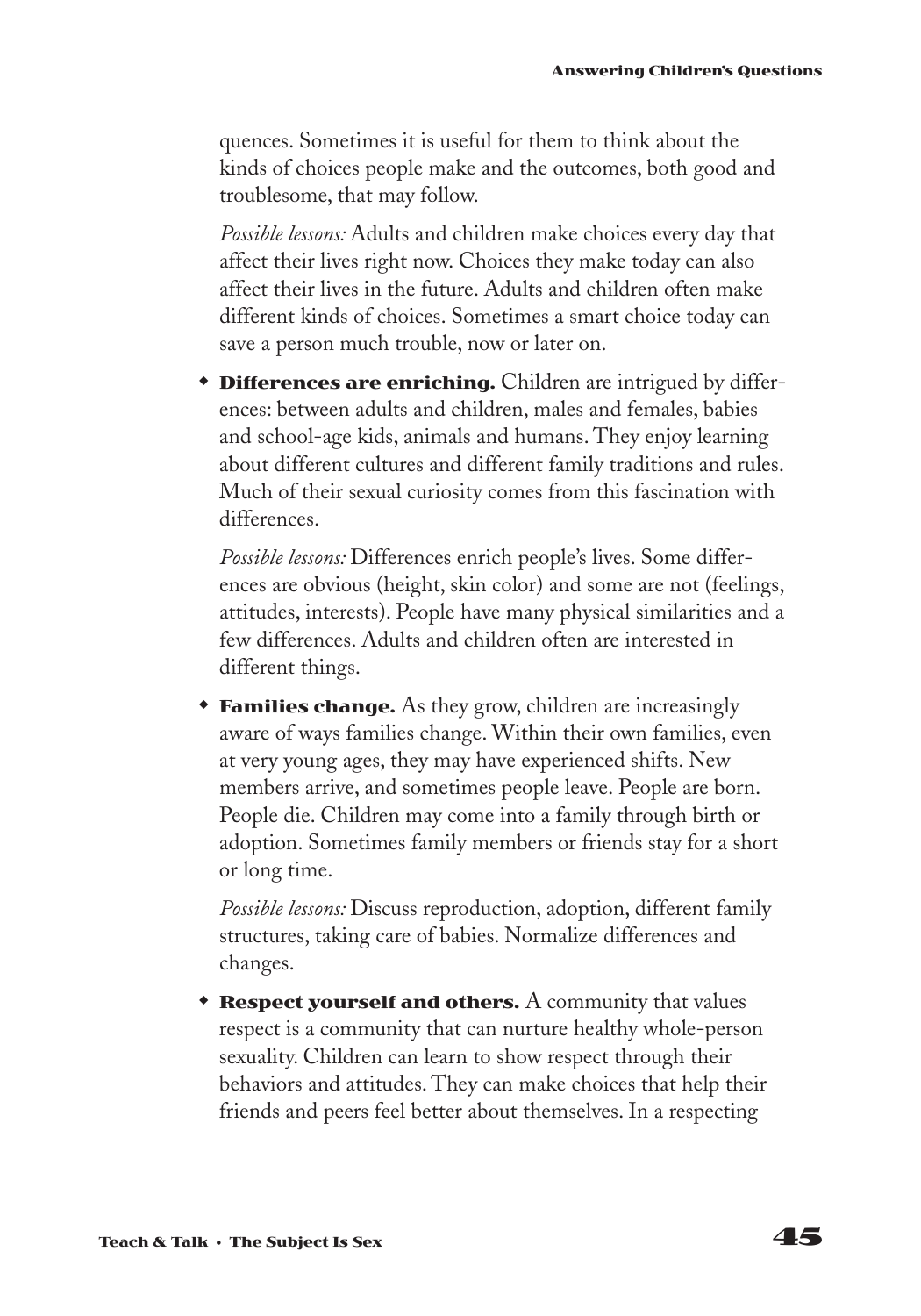environment, children can make choices to take care of their own bodies, feelings and values, and show care for others'.

*Possible lessons:* Children can take care of themselves physically and emotionally, and support others to do the same. It's important to respect others' boundaries, to listen, and to communicate clearly.

**Think about the future.** Children live very much in the moment, but they are also interested in who they will be in the future. First graders can tell you what they want to be when they grow up, who they think they'll marry, or how many children they will have. This interest in the future can provide a good support for making healthy choices now.

*Possible lessons:* Children can make smart choices that respect and take care of their physical bodies for the future. They can take steps to be emotionally healthy. They can try out different kinds of plans for the future, and have the freedom to change these plans.

# **Sample Questions and Answers**

There are a zillion different questions children can raise about life, change, sexuality, bodies and growing up. The meaning of every question and the direction of every answer will be different, depending on the child, your relationship and the situation in which it is raised.

The examples here will be helpful models. Questions and answers are organized by age ranges in which the questions are most common, but any of these questions (and hundreds of others not included here) might come up at any age. Remember, in actual discussions with students you would ask them a lot of questions too as you plan your answers, so you can understand what information they already have.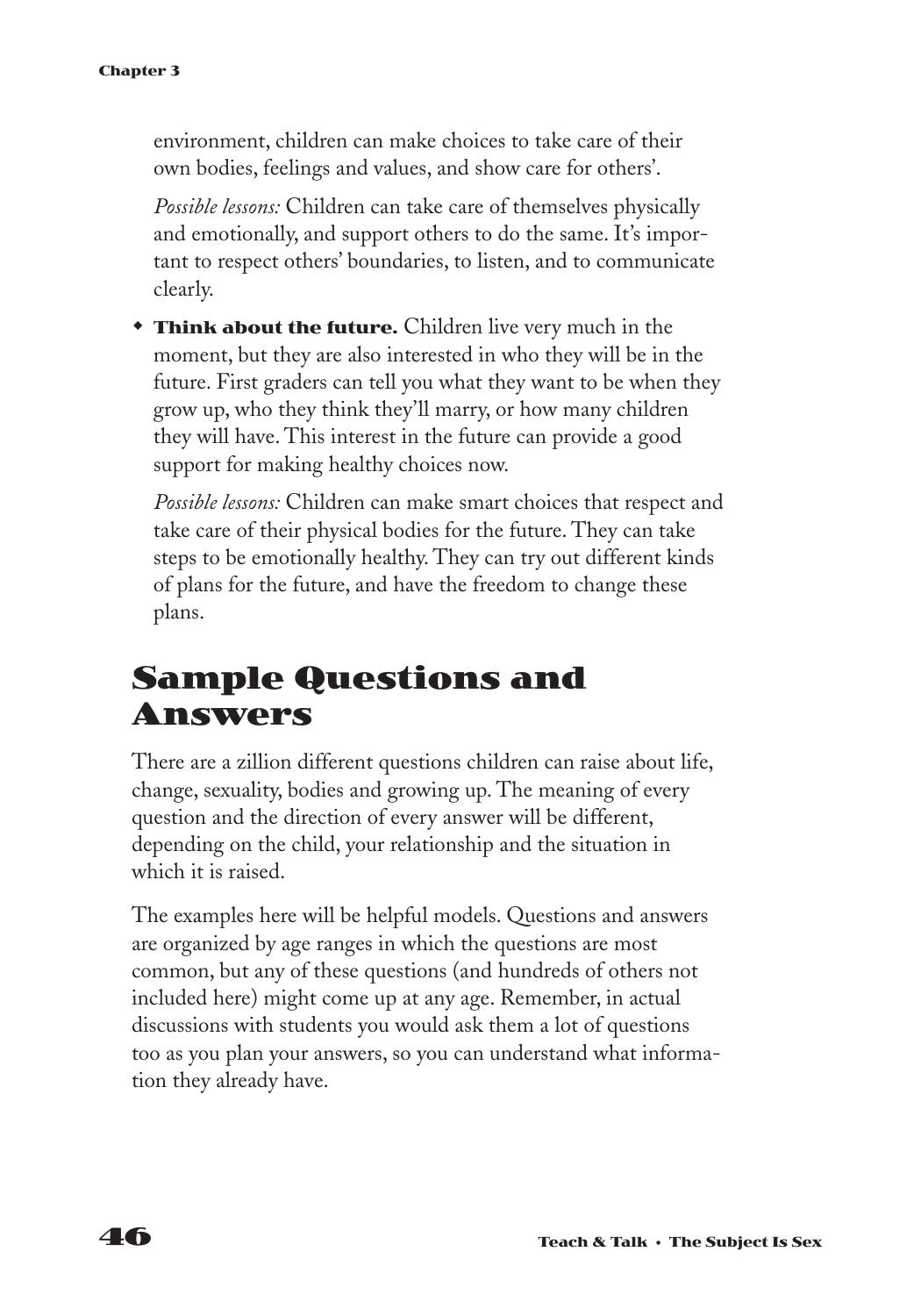### **Kindergarten**

#### **Where do babies come from?**

Babies grow in a special place inside the mother's body. This place is warm and cozy and made just to hold the baby. This special place is called the uterus.

#### **How does the baby get inside the mom?**

The baby starts from a tiny little egg, which we call an ovum. *(Draw a dot with a pencil to show that the ovum is very small.)* This little ovum is already in the woman's body. But the woman needs help from a man to make a baby. The man has something special in his body called sperm. When the sperm joins the ovum, the baby starts to grow.

#### **How does the sperm join the egg?**

The sperm has to leave the man's body and get inside the woman's body. The sperm leaves the man's body through an opening at the end of his penis. The sperm gets into the woman's body through an opening between her legs called the vagina. So when the penis is put into the vagina, the sperm goes from the man's body into the woman's body, where it can meet the ovum.

#### **Where does the baby poop when it's in the mommy?**

Babies don't have to poop, or have a bowel movement, until after they're born. That's handy, because they don't have diapers when they're in the mom's uterus.

But babies do need to pee, or urinate. They can urinate right there in the uterus. This is OK because the mom's body keeps the uterus clean and fresh every day. It's kind of like the way your own body keeps your eyes clean.

#### **Why don't girls stand up to pee?**

You've noticed that boys stand up and girls sit down when they pee, or urinate. Boys stand up and uriante through an opening in their penis. Girls sit down because they urinate through an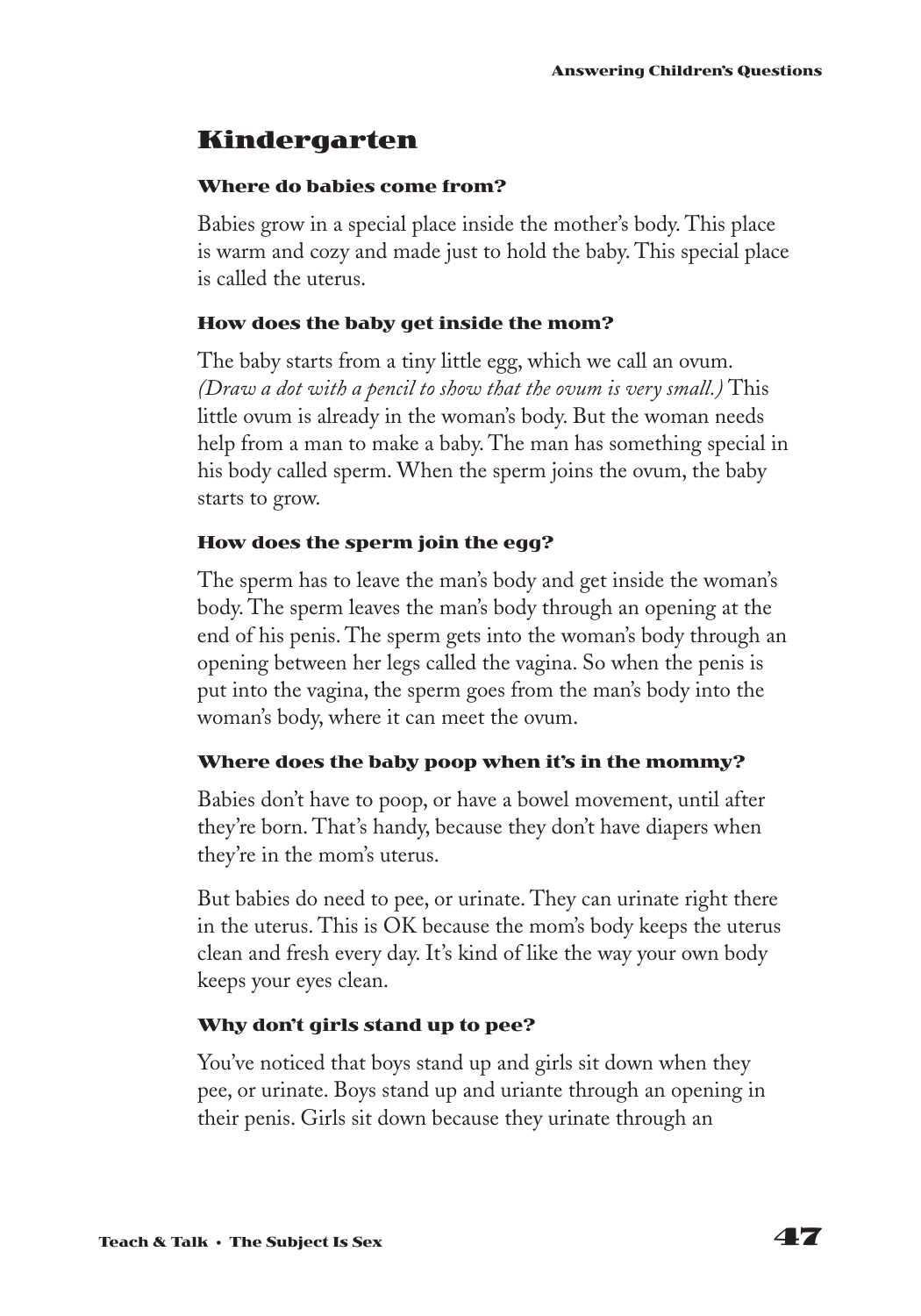opening between their legs. Standing for boys and sitting for girls are the easiest and neatest ways for both to urinate.

#### **Why don't I have a penis?** *(asked by a girl)*

Boys and girls have many body parts that are the same and some that are different. Boys have a penis. Girls don't. But girls have some special parts that boys don't have.

Girls have a vulva. That's the part of a girl's body that's between her legs. Girls also have a clitoris, which is a small part of the vulva. Like the penis in boys, the clitoris sometimes feels good when it is touched.

## **Grades 1 and 2**

#### **How does the baby get out?**

When the baby is big enough, it comes out through the opening between the mother's legs. This opening is called the vagina. That's how most babies are born.

*For children who are still curious, or know about Cesarean births, you can explain further:* Some babies are born in a different way. The doctor makes a small opening in the mother's uterus from outside the body *(point to the abdomen),* and takes the baby out that way. Either way, the baby is born fine.

#### **Does it hurt to have a baby?**

Yes, it usually does. But a pregnant woman can learn ways to breathe that make having a baby less painful. She can have someone else around, such as the baby's father, to help make her comfortable. Some women also take medicine to help the pain. Most mothers say the joy of having a baby makes it easier to deal with the pain.

#### **How does the baby eat when it's inside its mother?**

The baby gets food when it's in the uterus, but not in the way that you and I eat food with our mouths. The baby is attached to its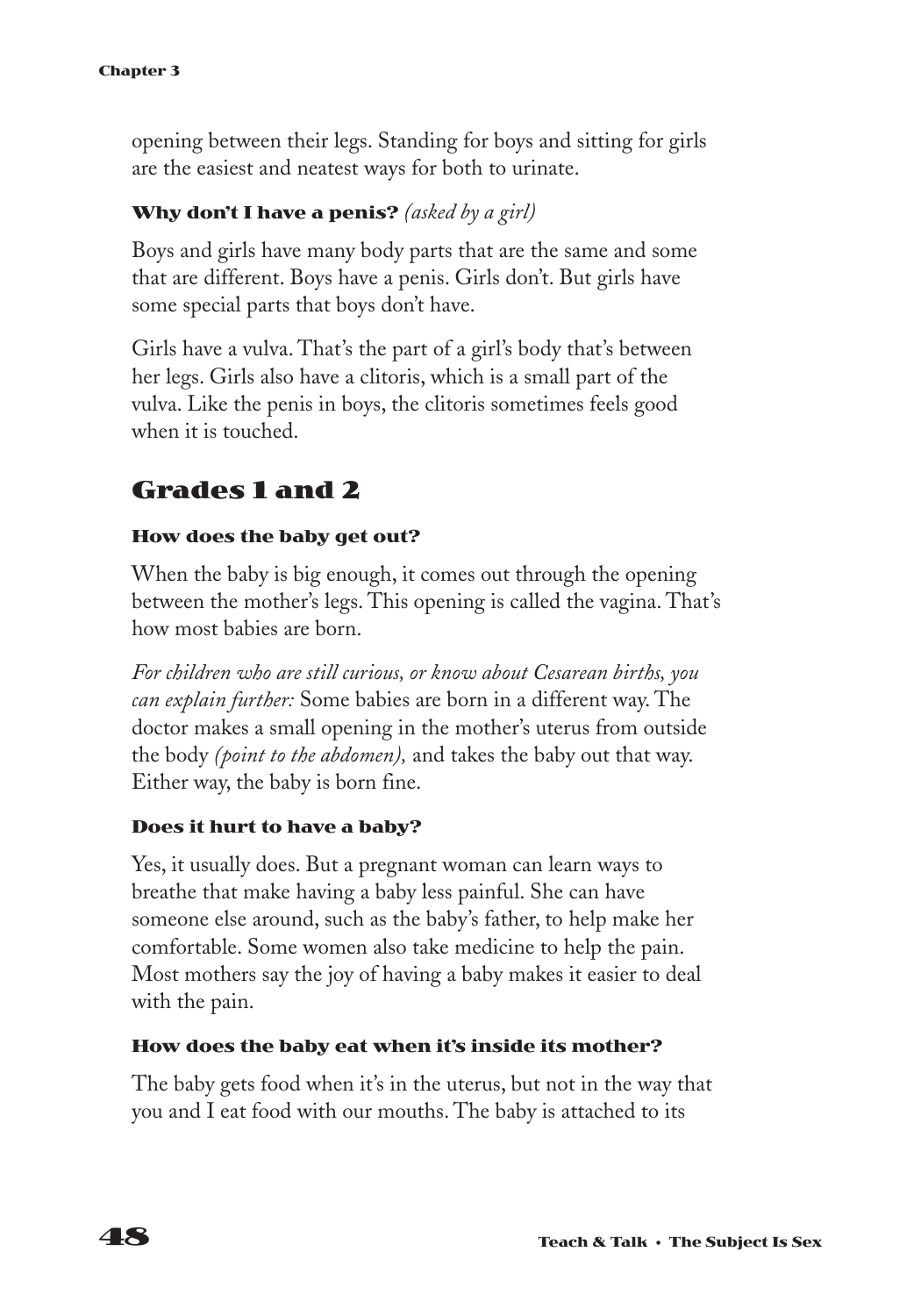mother's uterus by a tube called the umbilical cord. This tube takes blood into the baby's body. The blood is full of rich vitamins and minerals. It's like a special baby energy drink.

It's important for pregnant women to eat healthy food. This helps their bodies give healthy food to the baby through the umbilical cord.

#### **What is sex?**

A lot of people use the word *sex* to mean sexual intercourse. This is when a man puts his penis in a woman's vagina. But sex can be more than this. It can include a lot of different ways two adults might touch each other's bodies to show love or to get good feelings.

#### **What is rape?**

Remember when we talked about sex? When adults have sex they might kiss and touch each other's bodies. Sometime they have intercourse. The man's penis goes into the woman's vagina. Sex should only happen when both people want it to happen. Rape happens when one person forces another person to have sex. Rape is not OK. In fact, rape is against the law in our country.

#### **What is semen?**

Semen is a white fluid men's bodies make when they're having sex. Semen carries the sperm out of the man's body.

#### **What is a condom?**

A condom is something a man can put on his penis during sex. It looks a little bit like a balloon that hasn't been blown up. It can help both partners stay healthy.

Sometimes a person has a kind of disease that can be passed to someone else during sex. The germs that cause these diseases might live in a man's semen. The germs can also live inside a woman's vagina. A condom keeps people from passing these germs during sex.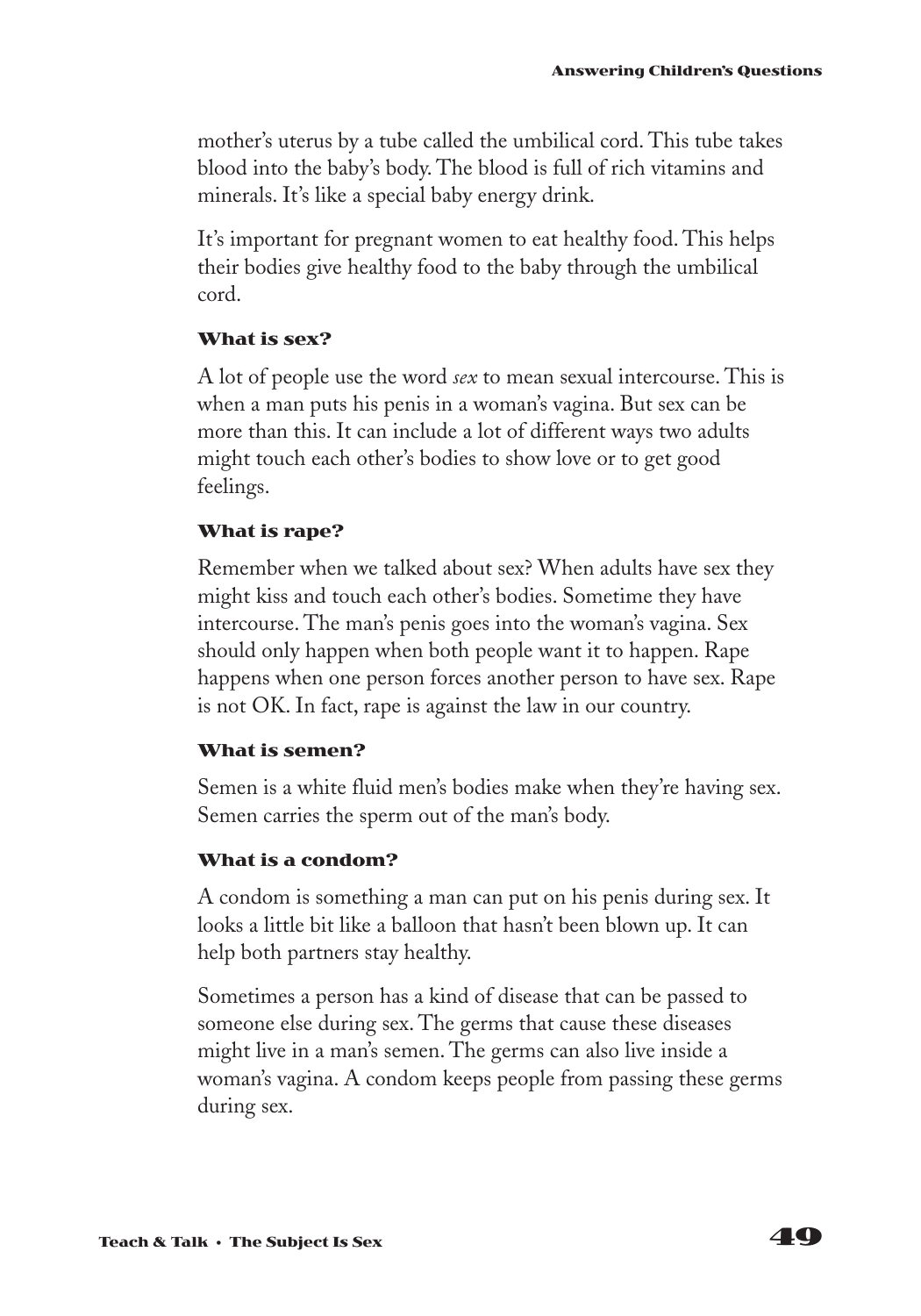Because it fits over the penis, a condom stops a man's semen and sperm from going into a woman's body. So it can also allow a man and woman to have sexual intercourse without making a baby.

#### **Why don't boys get breasts?**

Actually, boys do have breasts. But their breasts stay pretty flat. When girls become teenagers, their breasts get rounder and larger so they can feed a baby if they decide to have one later when they are adults. When boys become men, they won't be able to feed a baby from their breasts. But they can take care of a baby by feeding it from a bottle.

#### **What happens when 2 people get stuck together?**

You may have seen dogs mating that seem to get "stuck." That doesn't look comfortable at all, does it?

This doesn't happen with people. They can stop having sexual intercourse any time they want to.

#### **Don't babies get grown in test tubes sometimes?**

Not really. But sometimes babies get started in special ways.

Sometimes a man and a woman want to have a baby but can't get pregnant, so they might get help from a doctor. There are lots of things doctors can do to help.

One thing a doctor can do is to help the sperm and ovum join together. Instead of this happening inside the woman, it happens in a special kind of dish at the doctor's lab. The doctor makes sure the sperm and ovum are joined and that the baby is growing. Then the doctor puts the ovum back inside the woman's uterus.

This is a different way to get things started. But the baby will grow the same way other babies do and be just like everyone else once he or she is born.

Sometimes people call this a test-tube baby, but it's just a normal baby who had a special start.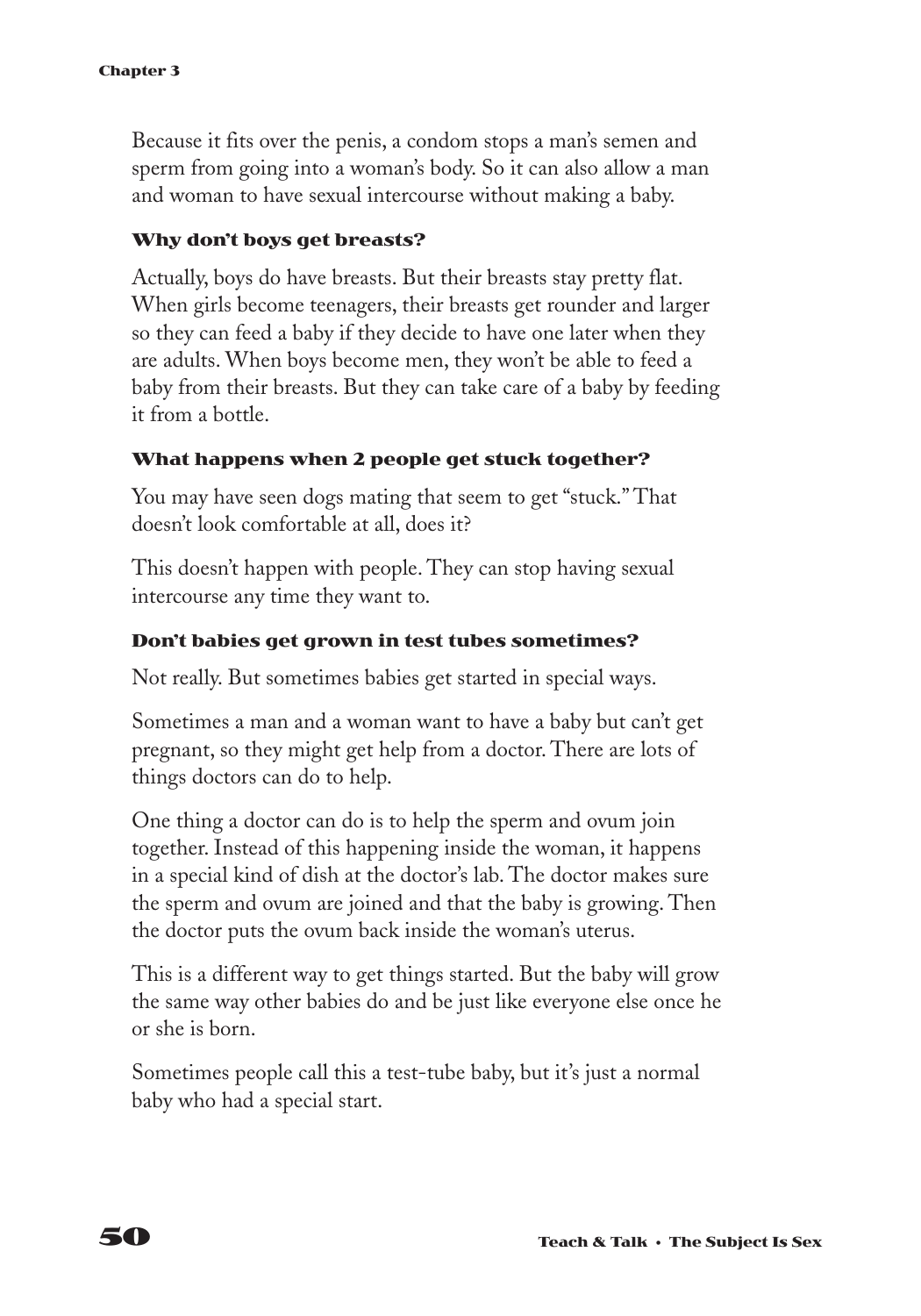## **Grade 3**

Children in third grade are in a special place of sexual understanding. They have many of the concrete ideas of younger children, but they are beginning to learn about some of the more abstract qualities of life. Not everything is absolute. Things can be complex, especially human behavior.

Third graders might ask any of the questions younger children ask, as well as any of the questions fourth graders ask. Be sure to reflect questions with all students, but especially third graders, to check their current developmental stage in understanding sexuality.

## **Grade 4**

#### **What would you do if your mom and dad separated and your dad got remarried and the stepmother was mean to you?**

Lots of children worry that they'll end up with a mean stepparent. You may have heard fairy tales about wicked stepmothers. That makes it easy to expect stepparents to be mean and nasty.

Most stepmothers and stepfathers aren't mean. But it can be hard to get used to having a new "parent" around. You might worry about how much that person will tell you what to do, or if she'll take all your dad's attention away from you. It's very important for kids to have someone to talk to when they're dealing with this kind of situation. Who are some of the adults you could talk to?

#### **If a man's penis is in a woman's vagina and the man pees, what will happen?**

You know that a man urinates through his penis. So it makes sense to wonder whether he might urinate during sexual intercourse. This can't happen. When a man is having intercourse, his body doesn't let him urinate.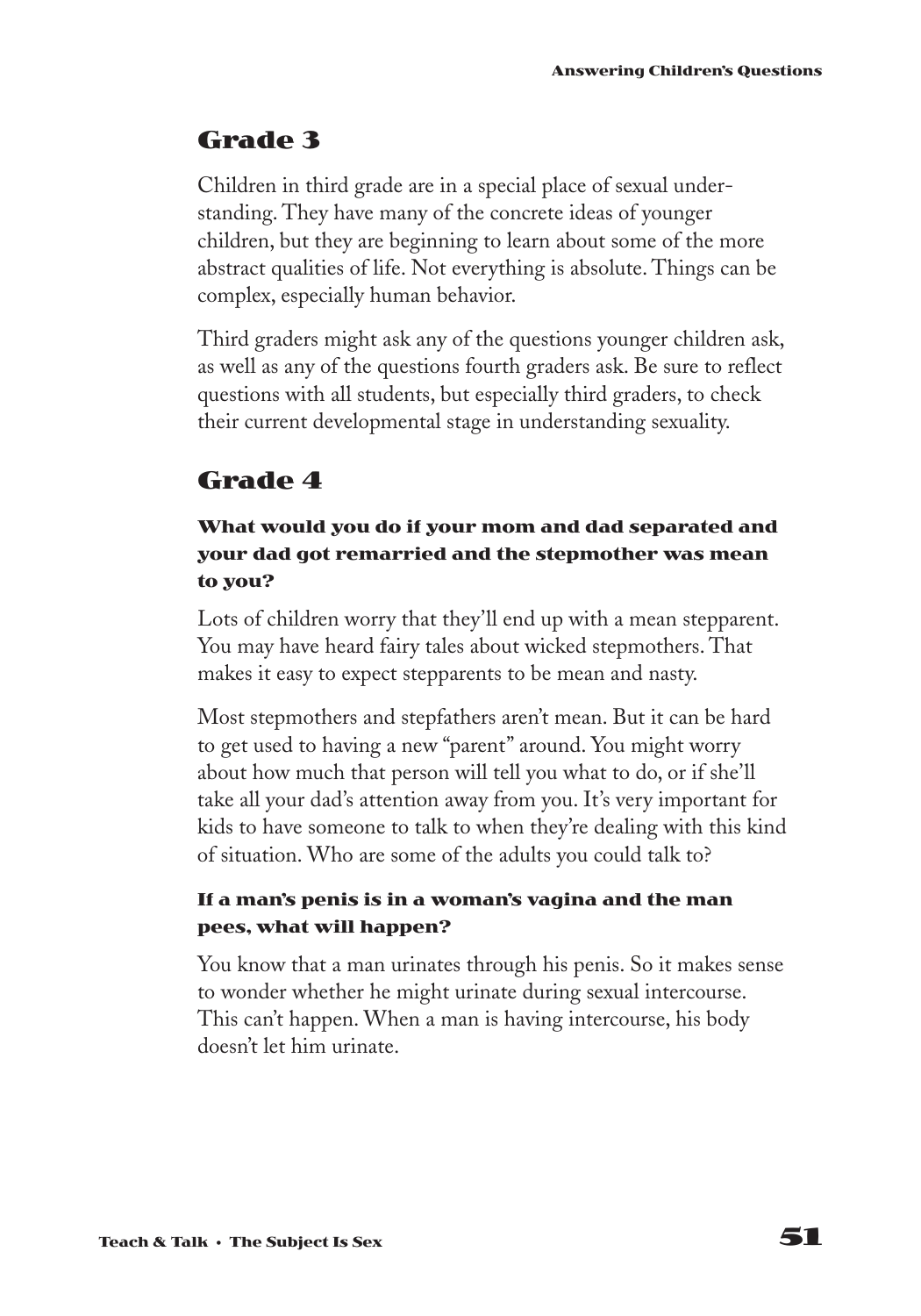#### **Are tampons better than sanitary napkins?**

I don't think either one is better than the other. Both tampons and sanitary napkins are good choices for girls and women. A girl on her period can swim comfortably if she's wearing a tampon, but not if she's wearing a sanitary napkin. That's the biggest difference. Girls can get advice from their parents about which is best for them to use.

#### **How do two women have sex together?**

A lot like the way a man and a woman do. They might kiss and hug and use their hands and mouths to touch each other's bodies. They might touch each other's vulvas. They find ways to be close that feel good. Because women don't have penises, two women don't have the kind of sexual intercourse we've talked about in class.

#### **How do two men have sex together?**

A lot like the way a man and a woman do. They might kiss and hug and use their hands and mouths to touch each other's bodies. They might touch each other's penises. They find ways to be close that feel good. Because men don't have vaginas, two men don't have the kind of sexual intercourse we've talked about in class.

#### **How many minutes do you have to stay in sexual intercourse?**

There's no set amount of time that people have to stay in sexual intercourse. It depends on the people and how they're feeling at the moment. Some people have intercourse for a minute or two; some for much longer.

#### **A woman can get pregnant even if she doesn't have sex with a man, if she just uses his sperm, right?**

Yes, this is possible. Sometimes a woman wants to have a baby but isn't involved with a man who could be the baby's father. Sometimes a man and woman want to have a baby but can't get pregnant.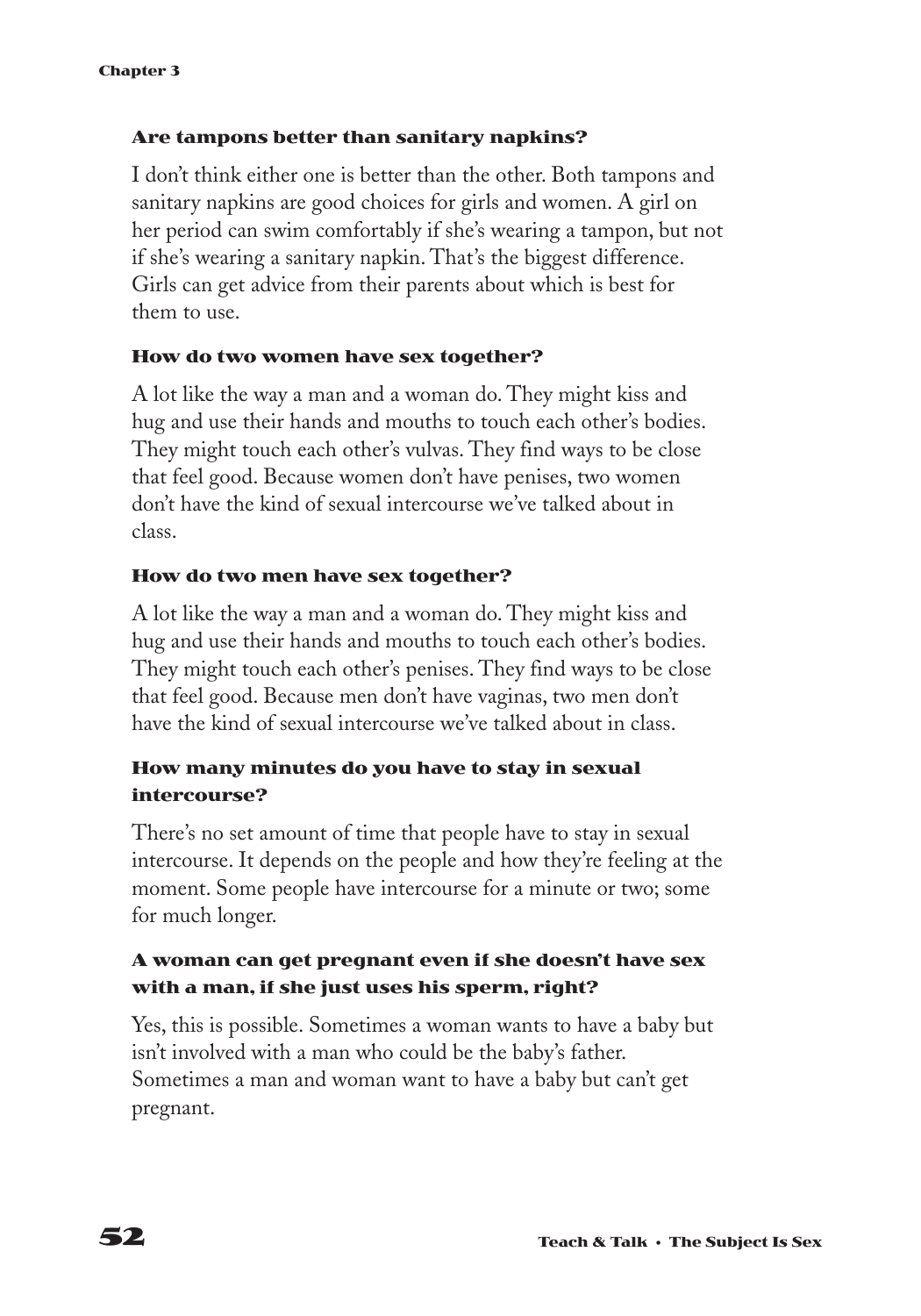In either of these cases, a woman might use something called donor insemination. This means she gets semen and puts it into her vagina herself, instead of having sexual intercourse.

This is a special way to get pregnant, but once a woman is pregnant the baby grows just like any other baby. When the baby is born, he or she is just like any other person.

#### **Is it dangerous for boys to touch their own penises, or girls to touch their own vulvas?**

No, not at all. Many children and adults enjoy touching themselves this way. Other people don't enjoy it. It's entirely up to each individual. The word for this kind of touching is *masturbation*.

Many people masturbate. But it's one of those things that people do in private.

#### **Is it dangerous for children to have sex?**

Some children are curious about sex, but most kids feel fine about waiting until they're much older to find out what sex is like. Most children's bodies have not grown and developed enough to have sexual intercourse.

It's *never* OK for an adult or older child to have sex with someone your age or to touch a child in sexual ways. When older people do this, they are taking advantage of the younger person. If you hear of something like this happening, I hope you'll tell me or some other adult so we can be sure it stops and that the child is OK.

# **Reassuring Communication**

Remember, the answers you give children are important, but the emotional content of your communication is even more critical. This can take many forms. It might be choosing words that convey positive feelings, having a relaxed and open facial expression, taking quick steps to stop any form of discrimination in your classroom, or the way you accept children's honest feelings, concerns and questions.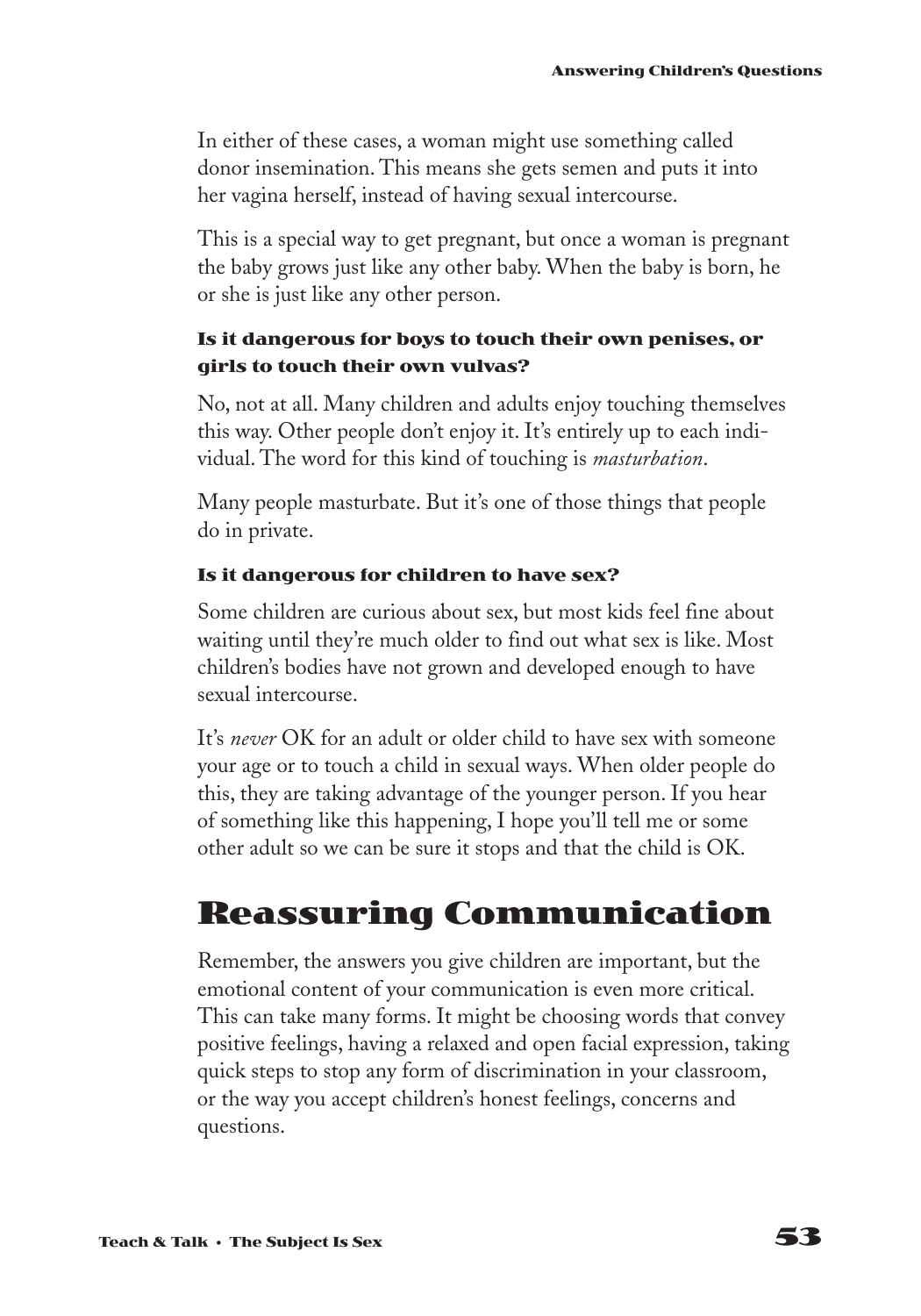Children will hear the reassuring tone of your voice as you explain the value of each individual's unique experience. They'll respond to your willingness to discuss an issue even when you feel a little embarrassed. They'll appreciate your readiness to discuss the pleasure associated with sexual feelings and behavior as much as the possible negative consequences. Most important, they will set their own foundations for becoming sexually healthy adults when they sense your positive attitude toward whole-person sexuality.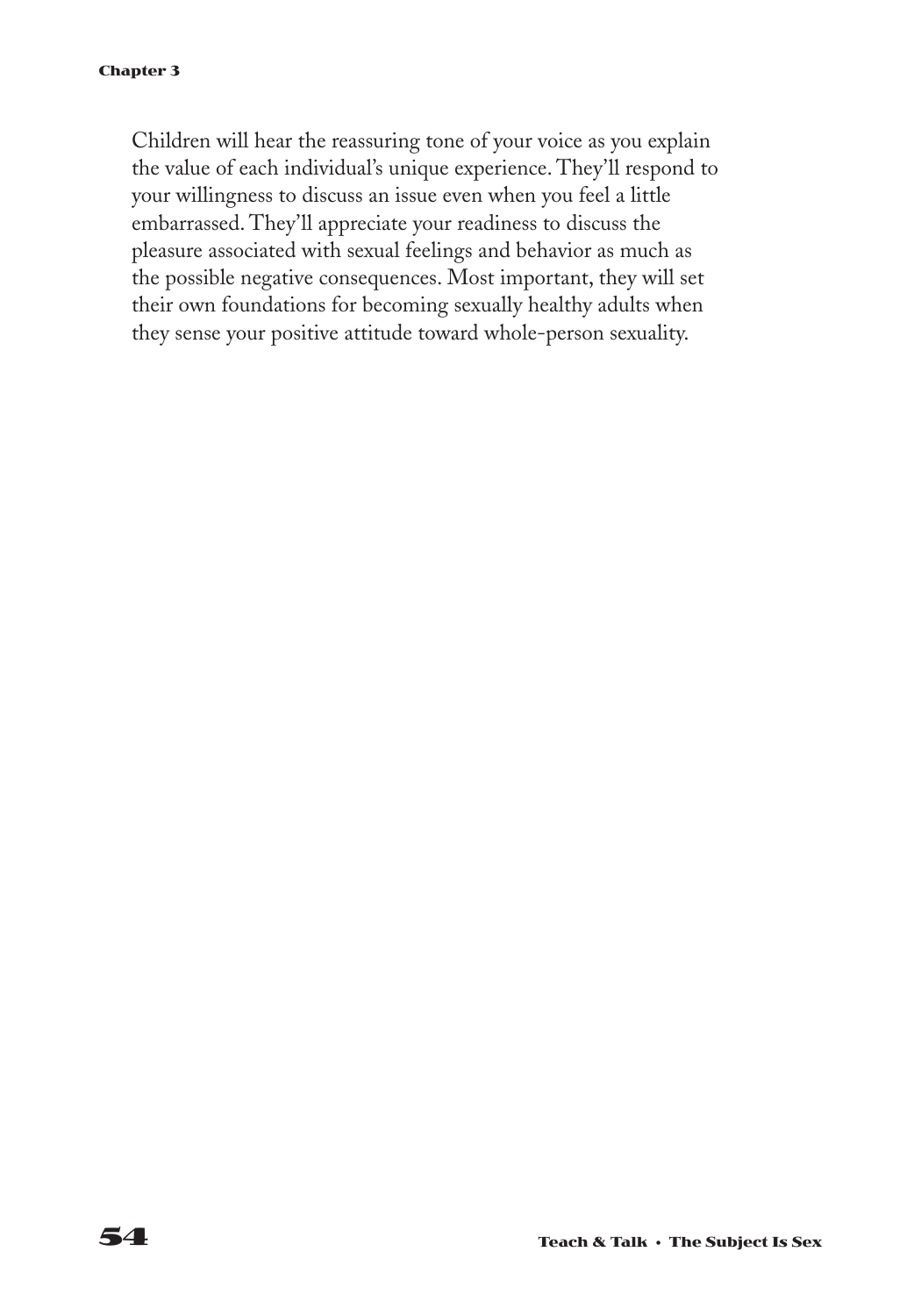# **Shaping Peer Norms 4**

**What do children do with confusing information about sexuality** that comes their way? They'll think about it on their own. You hope they'll have trusted adults they can confide in and ask questions of. And you know they'll talk it over with their peers. Through the lens of their classmates, children attempt to make sense of the information they gather from their families, the media, their school experiences and other sources.

Many sexuality educators lament the misinformation children pick up from peers. But imagine what can happen when teachers and schools build peer networks that support the values of healthy whole-person sexuality: values such as respect for self and others, responsibility, joy in the physical body, clear interpersonal communication, getting help for troublesome feelings, and having questions answered. Through interactions with peers, students can learn more about the values of whole-person sexuality, develop the skills to practice these values, and experience the rich rewards they bring.

# **How the Learning Is Happening**

Think for a moment about the kind of sexuality learning that goes on among your students. You might hear students tell jokes or stories with sexual subject matter, make passing comments of a suggestive nature, or insult one another using sexual terms. You might see behaviors or gestures on the playground that degrade someone. In a small-group project presented to the class, you might discern attitudes about gender roles.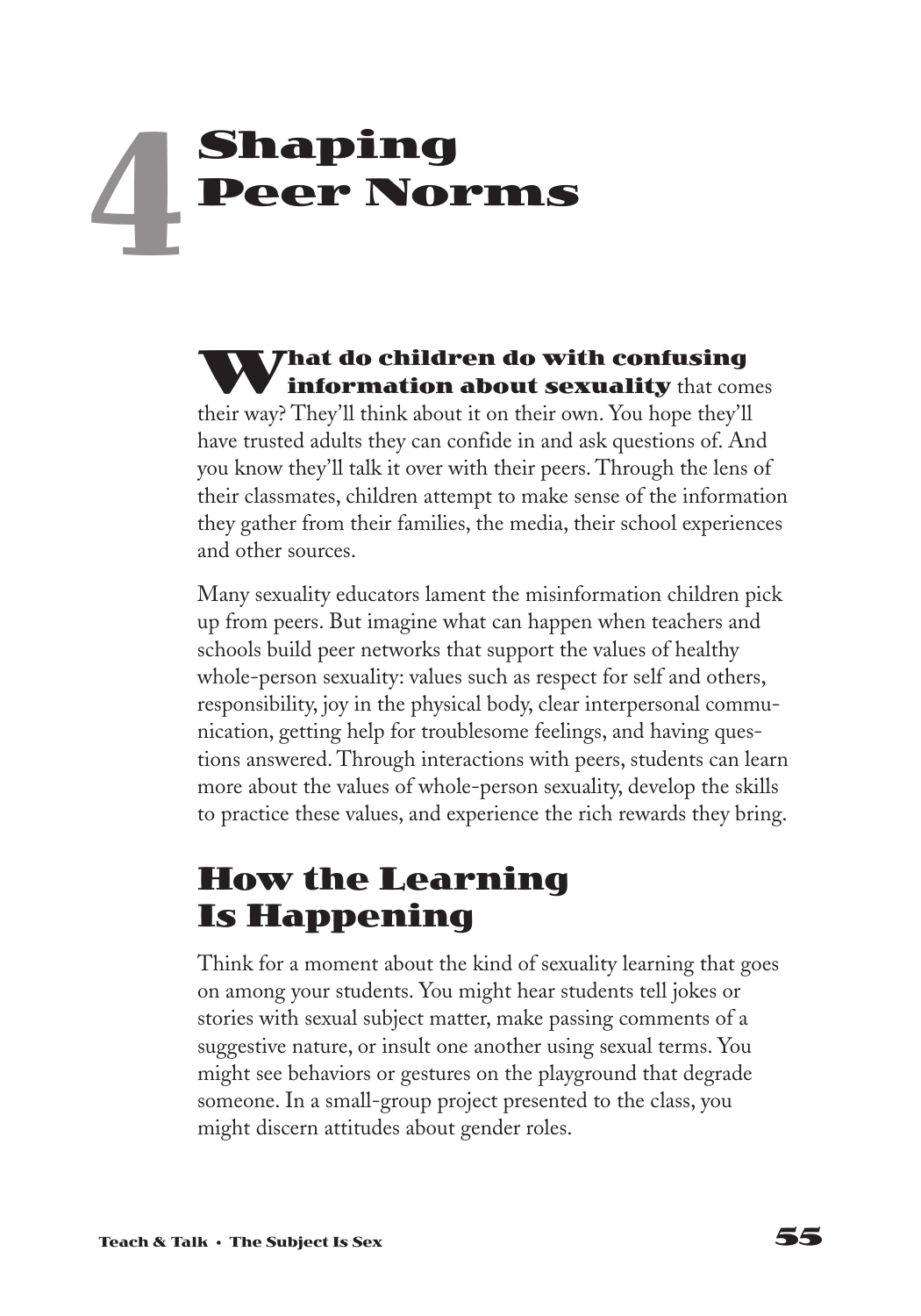The following are some fairly typical examples of sexuality learning among peers at elementary school:

- Jasmine executes a few bumps and grinds to mimic a "sexy" dancer" she saw on TV last night.
- w Brandon calls all the girls in his class "babes," and then starts referring to a couple of the teachers as babes, too.
- Ezra calls Manuel a fag when he lets a goal get past him in a soccer game.
- Shauna tells Joel a bawdy joke, and both laugh loudly, although it's not clear either understands it.
- $\bullet$  Lina explains to Spencer that men have tiny babies in their sperm, that they plant their sperm by sticking their penis into a woman's uterus, and that then the babies start to grow.
- James touches Katherine on the chest and tells her she has "tiny" titties."

Most of these examples don't give a positive view of peers' influence on sexuality learning. You may see children reinforcing sexual stereotypes, expressing intolerance, participating in sexual harassment and struggling along with insufficient factual knowledge. Often, this is the type of peer interaction adults notice kids learning from each other.

Yet other kinds of peer interactions can be very beneficial to sexuality learning. Have you ever seen things like these?

- Thomas, one of the most talented athletes in the class, works with Wayne on his softball throw. Thomas is genuinely pleased as he sees Wayne improve.
- Alejandro listens attentively and sympathetically as Kenny talks about the death of his pet rabbit over the weekend.
- Minnie and Lasondra work out an impressive hip-hop routine which they hope to present at the talent show.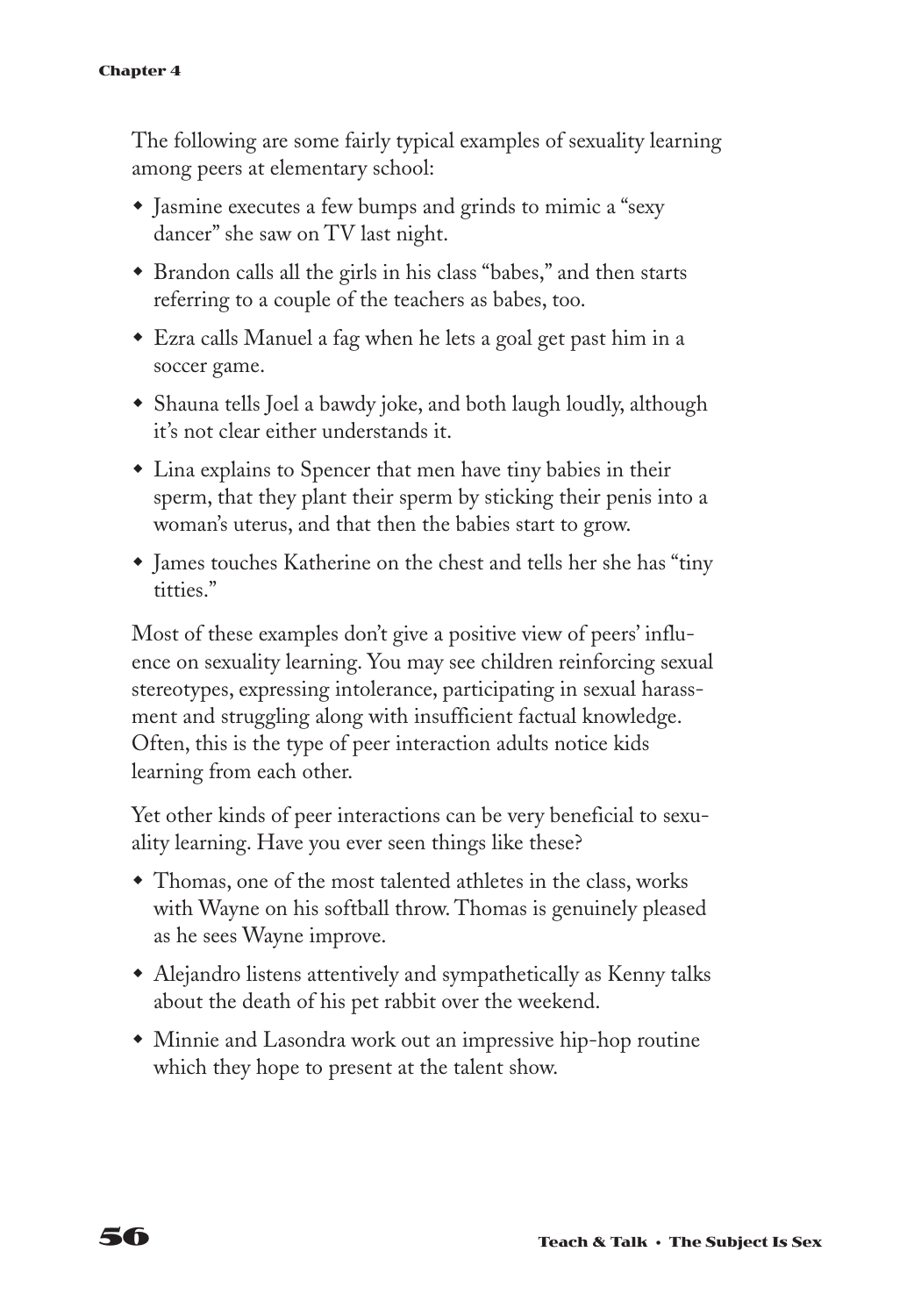- $\bullet$  Marisa tells Tristan to cut it out when he starts teasing Claire and lifting her skirt. Marisa hangs out with Claire the rest of the recess.
- Andre is trying to explain to José how people use condoms like the one they found lying on the ground, but he can't quite get all the elements together. José suggests they ask their teacher, Mr. Casey, about it.

What are these peers teaching one another? To celebrate what each unique body can do, to listen and communicate well, to enjoy the physical pleasures of an active body. They are taking action to stop bullying or harassing behavior, and supporting each other in getting needed information from reliable sources. These are peer interactions that support healthy sexuality!

## **Values and Norms**

*Values* are personal judgments about what matters in the world. Values inspire people to promote and protect what is important to them, and define what gives life excitement and meaning. Children learn their earliest values from their families. A family might value having dinner together, weekly church attendance or children doing chores on time.

Sexual values are also learned within the family from the earliest ages. What are roles for boys and girls, men and women? What is thought about the body and its functions? What terms are used for genitals?

Once children begin to attend school, they hear other values. As they grow, they will synthesize the values they have learned in their family and those they learn elsewhere. There will certainly be interesting interactions between peers about words for genitals, gender role expectations, future goals, understanding of human reproduction and appropriate outlets for curiosity. What is acceptable in one family will be taboo in another. What is socially appropriate at home may not be in the classroom.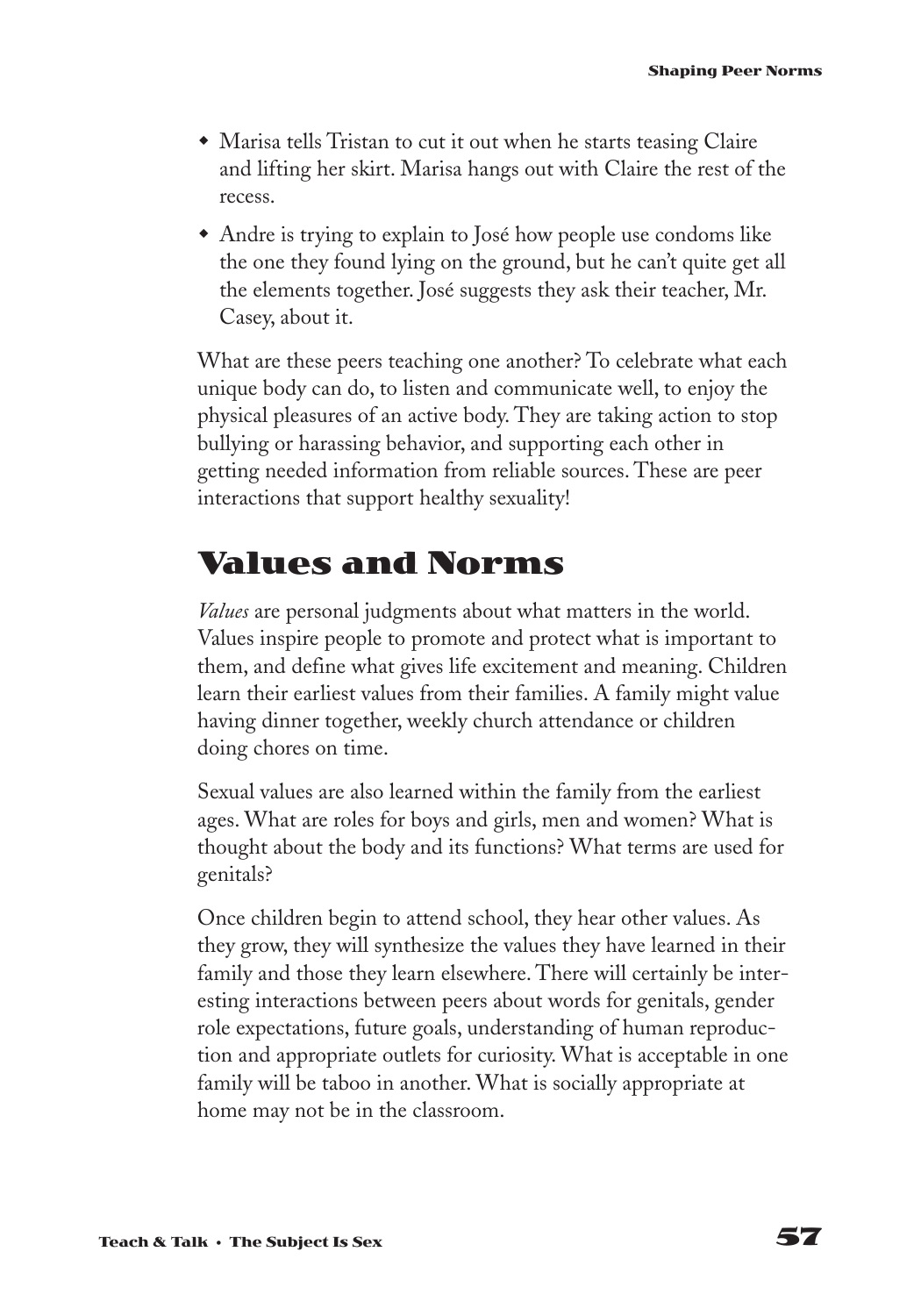Media also have an increasing influence on children's values as they grow. Television, magazines, music videos, video games and films are filled with images and stories that teach values. Many programs normalize strictly defined gender roles, or show violent models for solving problems. They may ridicule or show disdain for those who are different in some way, and glorify people with fantastic (and completely unreal) physical abilities and appearances.

As children work through the different possibilities presented to them through family, peers, school and the media, they develop their own unique set of personal values. The *norms* they perceive and encounter affect their value choices.

*Norms* are the beliefs and behaviors shared by and accepted within a group, including groups of peers and society in general. Norms are very powerful. Children tend to be uncomfortable with being different. Most prefer a sense of sameness with peers, through which they feel a greater sense of belonging.

Children (and adults) also have a tendency to *perceive* norms inaccurately. *Perceived norms* can have an even greater influence on people's values and behaviors than true norms. Tobacco use provides a good example. Children think smoking is far more common than it actually is. They consistently overestimate the number of teens and adults who smoke. They overestimate the number of their own peers who smoke. And those who make the greatest errors in their estimates are most likely to go on to become smokers themselves.

So what kinds of norms do children perceive about sexuality? If they look at the media, they're likely to assume that sex is the primary force in just about everyone's life; that most people want and expect sex when they date; that people enjoy sexually explicit humor; that women want a man to take care of them and protect them from harm; that men use violence to prove their masculinity; that girls would rather be popular than smart, and boys all want to excel in some kind of sport. They'll also get the impression that, by pre-adolescence, most children pursue sexually suggestive clothing, body movements and speech.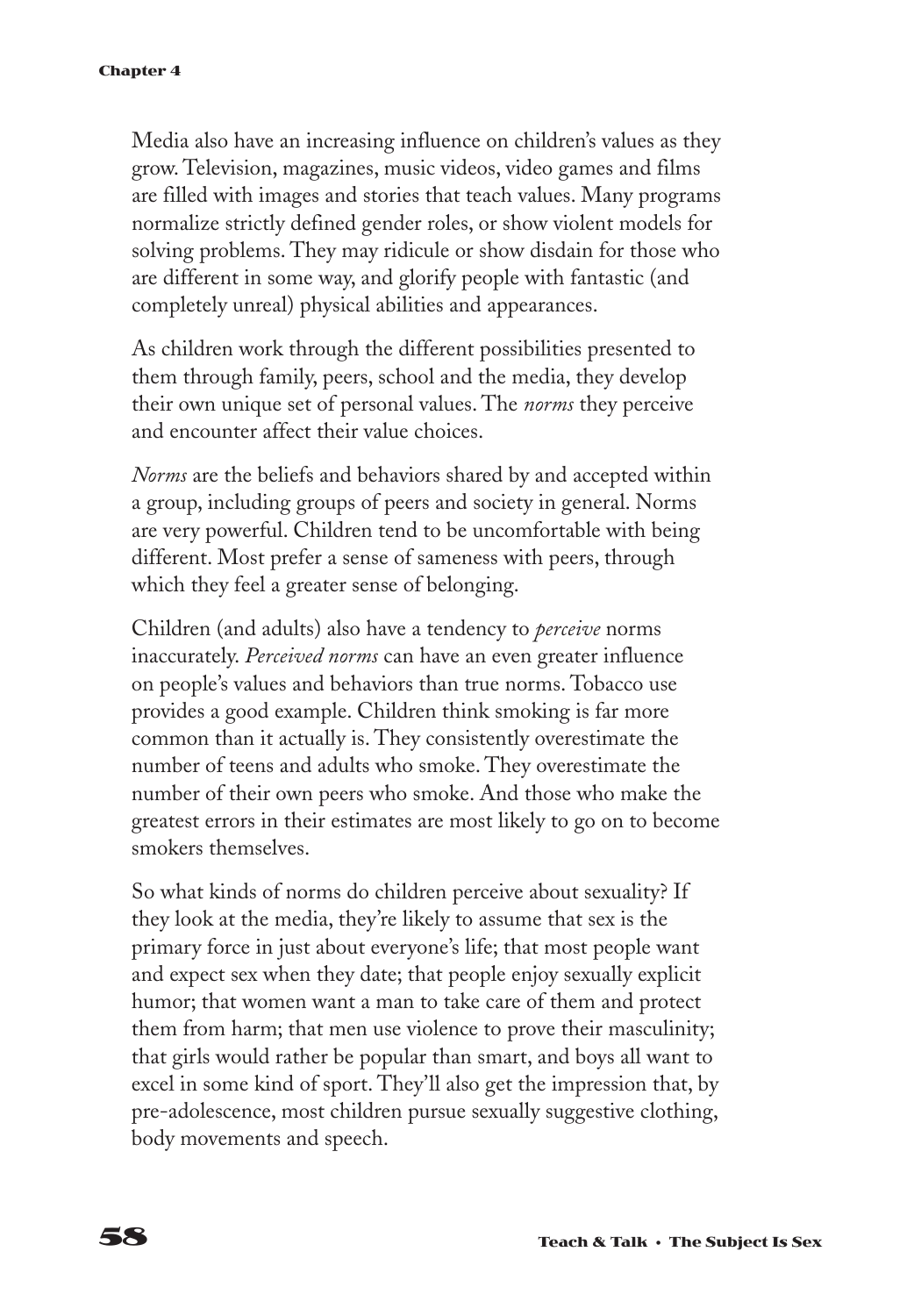There are, of course, some people for whom these values are true. But they are *not* true for or representative of most people. Clearly, children look at a wide range of both real and perceived norms when they compare what goes on at home, in the classroom, on the playground and in the latest action/adventure film.

This variety can be confusing when children are trying to work out their values around whole-person sexuality. Their misperception of sexuality norms creates internal pressure for them to act in inappropriate ways. One of the best ways to help children develop a healthy approach to sexuality is to give them opportunities to correct their misperceptions about social and sexual norms. And one of the most powerful vehicles for doing this is through interactions with peers.

# **Using the Power of Peers**

Peer groups influence children's attitudes, actions and skills. This kind of influence can go in many different directions. But schools and teachers can take steps to guide peer attitudes in healthy ways.

A good start is to give students opportunities to interact in different kinds of peer groups. Students can work in small groups in the class or in teams on the playground. They can be placed in groups with their 3 best friends or with children they don't know well. They can do a short 5-minute task together, or work on something over a period of days or weeks.

Students gain the most when they have a breadth of experience in such peer groups. For one project, Brad is the leader; for another, he follows someone else. In a small group exercise, Selena begins by talking quite a bit and ends by listening to others. Mei feels competent and successful on her kickball team, but has a harder time in her reading group. To lead and to follow, to speak up and to listen, to achieve and to struggle—are all essential parts of successful peer experiences.

Peer groups offer wonderful opportunities for children to be involved and belong. One of the most effective ways to correct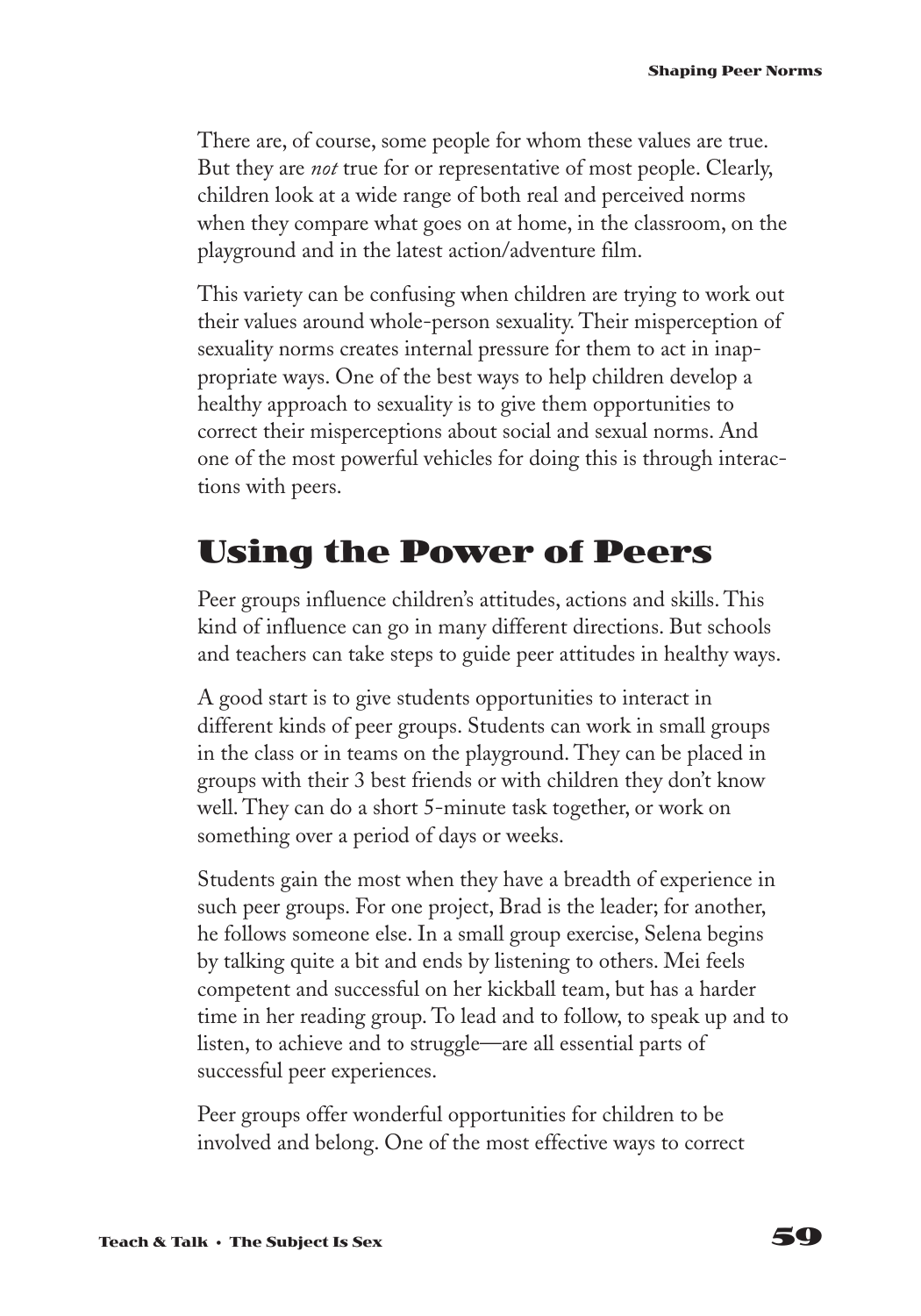misperceptions of social norms is to let students talk about their own experiences, values and commitments before one of their most influential peer groups—their classmates. Have students take turns standing in front of a small group or the full class to talk about how they like to be treated by others.

As they listen to one another, what kinds of norms will your students perceive? Probably that their peers want to be treated fairly and with respect, that they want to be kind and helpful to others, want people to like them, and want to be seen for the unique individuals they are. This is a very different set of values than those seen in a typical night of television sitcoms!

When healthy and positive values are shared out loud with the group, it becomes easier for individual students to choose actions that support those values. If the class has made a commitment to the value of respect, Manuel can speak up when Ezra calls him a

#### **Work with Broadly Shared Values**

Children, like adults, will not agree on all things. But there are some values that are almost universal with children. **When asking children to talk about values with peers, here are some good examples to start with:**

- Respect
- Helping others
- Taking smart steps to stay safe
- Staying tobacco and drug free
- Being a good role model for younger children
- Taking care of family and friends
- Having special responsibilities in the class or family
- Making special contributions to family, class or community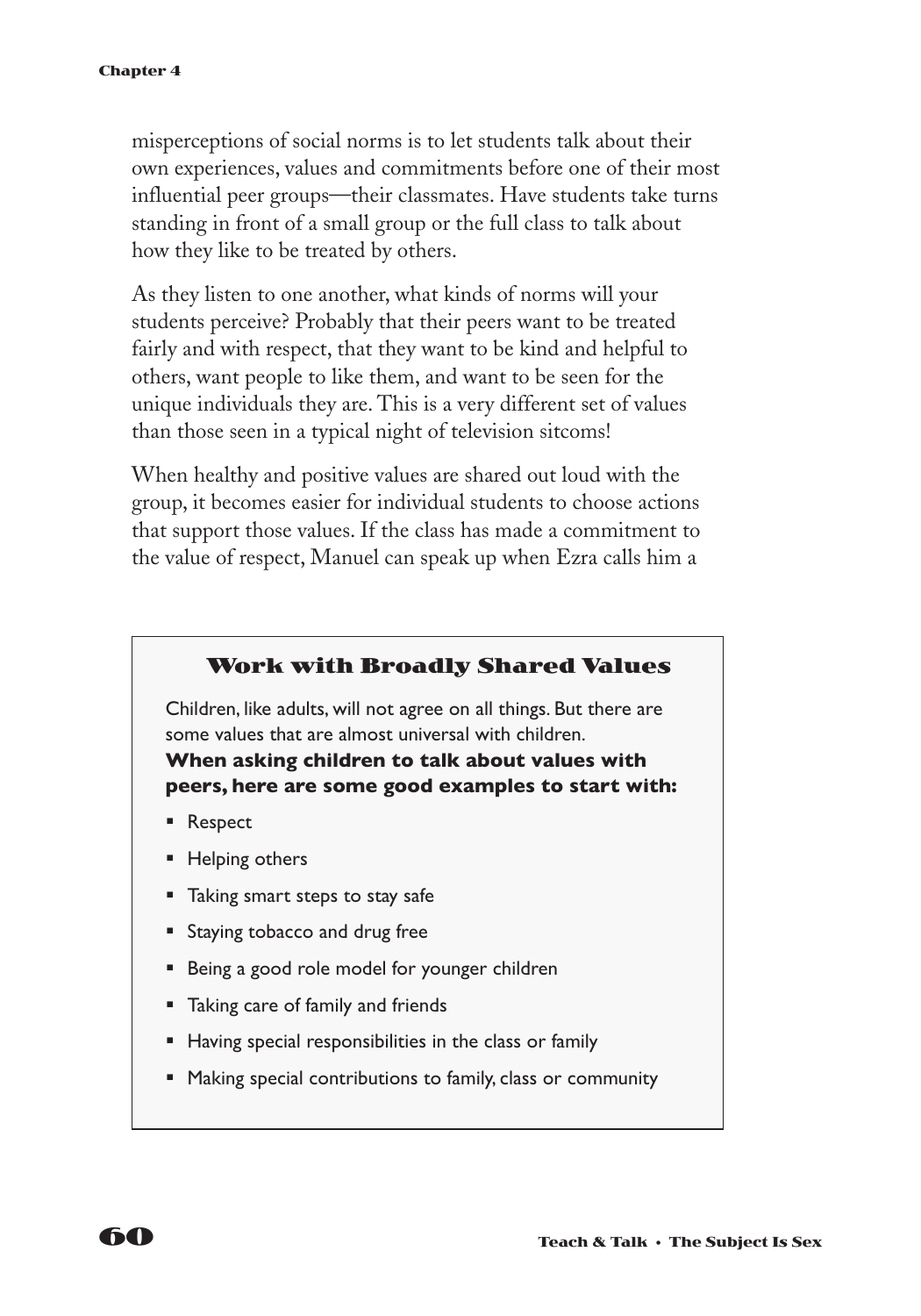name. Will Manuel actually do this? Will Ezra change his behavior? Maybe, maybe not. But it's certainly more likely when both Manuel and Ezra know they belong to a community of peers who think Ezra should *not* engage in name-calling.

When peers actively share values, they also help each other learn skills to support these values. You can guide such learning through an organized class activity—for example, a series of lessons on speaking up when something doesn't feel right. The teacher could read a series of vignettes in which a child is being treated in a disrespectful or hurtful way by a peer, an older child, a clerk at a store or a stranger on the street.

In each instance, students could come up with a list of things the child could do and say. Then students could practice saying these things to one another and discuss which statements they think would work best. The chance that Manuel would speak up when Ezra harasses him is enhanced when this action has been modeled among peers.

You can also work with peer groups to build skills in informal ways, through teachable moments in class or on the playground. Imagine that Manuel and Ezra's teacher observes the interaction between the boys. He sees that Manuel handles it well, but wants to offer a little more reinforcement. So, later in class, he tells a story about someone calling other people names and asks the class to talk about what they think about it. Why do people do this? How does it feel?

In the students' comments, the message comes through loud and clear that name-calling is not acceptable behavior in this peer community. Manuel is proud of himself for speaking up, and Ezra understands that he will be outside his peer group's norms if he continues this behavior.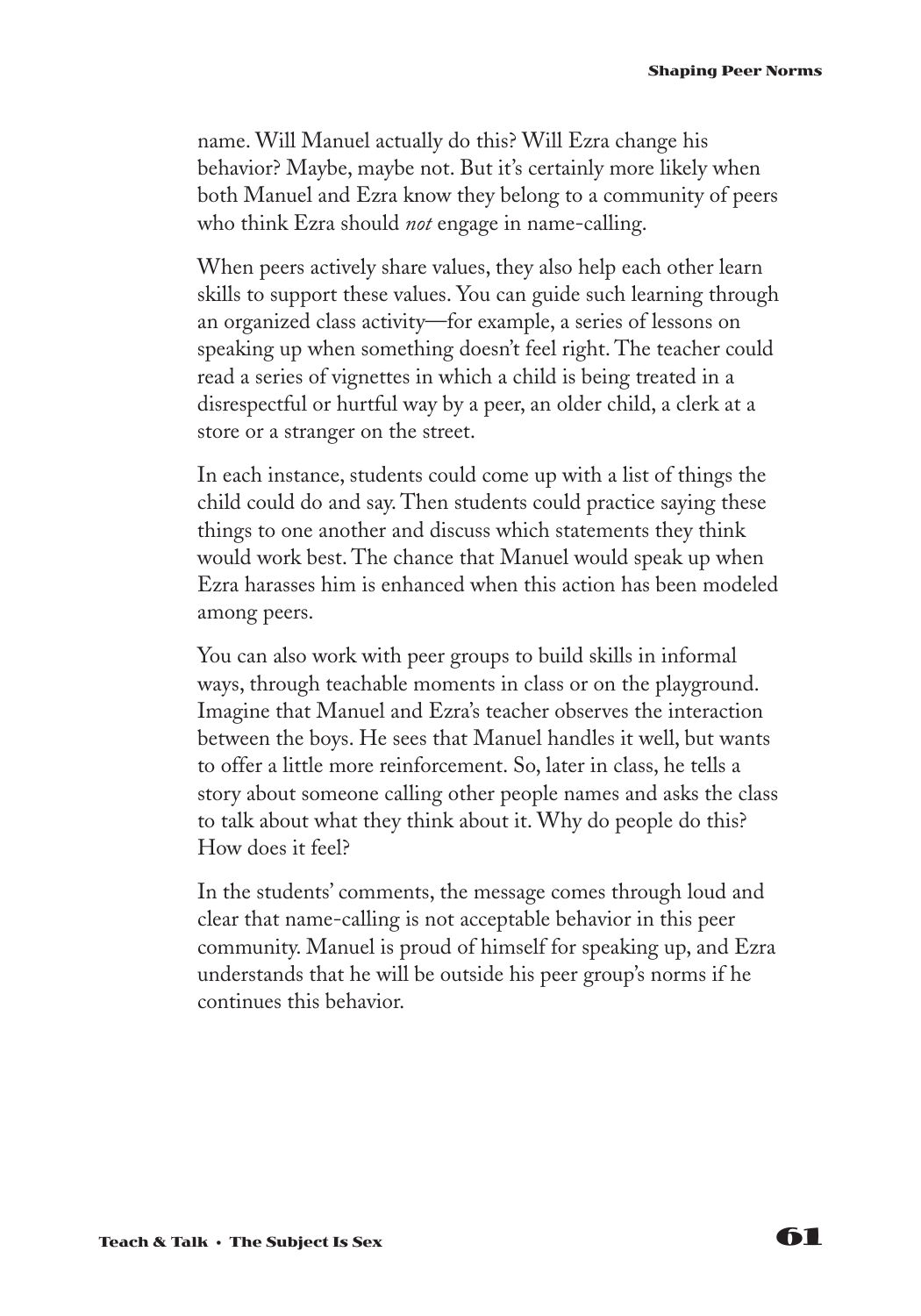# **Strategies That Work**

Much of this work with peers probably seems intuitive. Most experienced teachers have been doing these kinds of things with their students for years. But there are specific and conscious approaches you can take to strengthen the connections among your students and the impact of positive peer values and norms.

#### **Here are some of the best strategies:**

- **Speaking up.** It's important for children to make a personal commitment to the healthy values they embrace. You give them a chance to do this when you ask them to state their values in front of a small group or the full class. This can be done in group discussions, class presentations or special projects.
- **Hearing others.** It's just as important for children to listen to others share their healthy values. Many children benefit from practice in listening skills. They also develop a more accurate perception of peer norms when they hear others discuss their values.
- **Making public commitments.** Children strengthen their personal commitments to healthy values when they have a chance to make public pronouncements. This is easier for them to do when everyone in the class is doing it. Classes can wear badges proclaiming their commitment to respect one another; sign contracts that say they will stay tobacco free; or draw posters showing ways they enjoy being physically active and display their drawings in the hallways.
- **Teaching others.** Children also feel more committed to a value when they have a chance to teach others about it. Students can teach each other within small groups, share experiences in full-class discussions, or teach some of the things they know to younger kids.
- **Showing by actions.** A good community value for children to practice among their school peers is that of showing their commitments through actions. Class activities can give students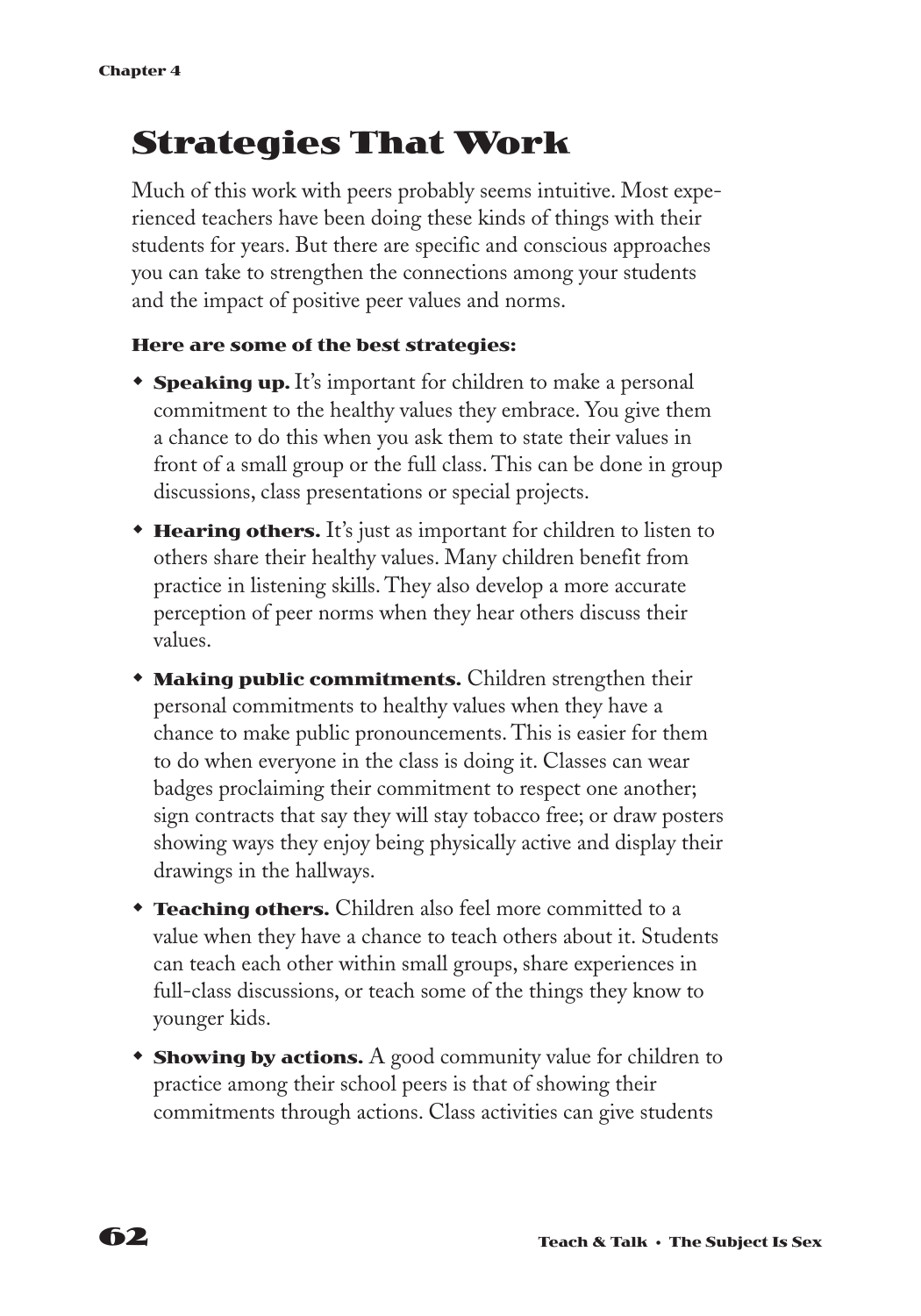a chance to talk about ways they could speak up to support someone who is being harassed, be patient while someone is learning a new skill, or respect questions other students might raise during a health lesson. Teachers reinforce this behavior when they notice and validate it in the classroom or schoolyard.

**Coaching one another.** Kids are great coaches. A good peer activity is to have students practice a skill in front of others and get feedback on how they're doing. The focus might be asking for help, speaking up about uncomfortable situations, kicking a ball, or planning a school project.

# **Promoting Healthy Peer Values About Sexuality**

The next question is how to make these strategies specific to healthy whole-person sexuality. Some of your opportunities will come in informal, teachable moments. Others can be created through classroom lessons.

Following are some of the healthy values you might focus on and some positive norms associated with each value. Examples are provided showing ways a teacher might help peers promote those norms. Your own circumstances will always be unique, but these examples can suggest ideas that may work with your students too.

**Value:** We treat everyone here with dignity and respect.

**Norm:** Children interact without insults. In particular, they avoid derogatory comments about race, gender, appearance, sexual orientation or physical ability.

**Example:** Mrs. Sanders reads a story to her second graders about a boy who is teased by his classmates because he is shy and lives in the mountains. After many years, his classmates are amazed to discover that in his long walks to and from school every day, he has learned all the different calls of crows. He knows the happy crow,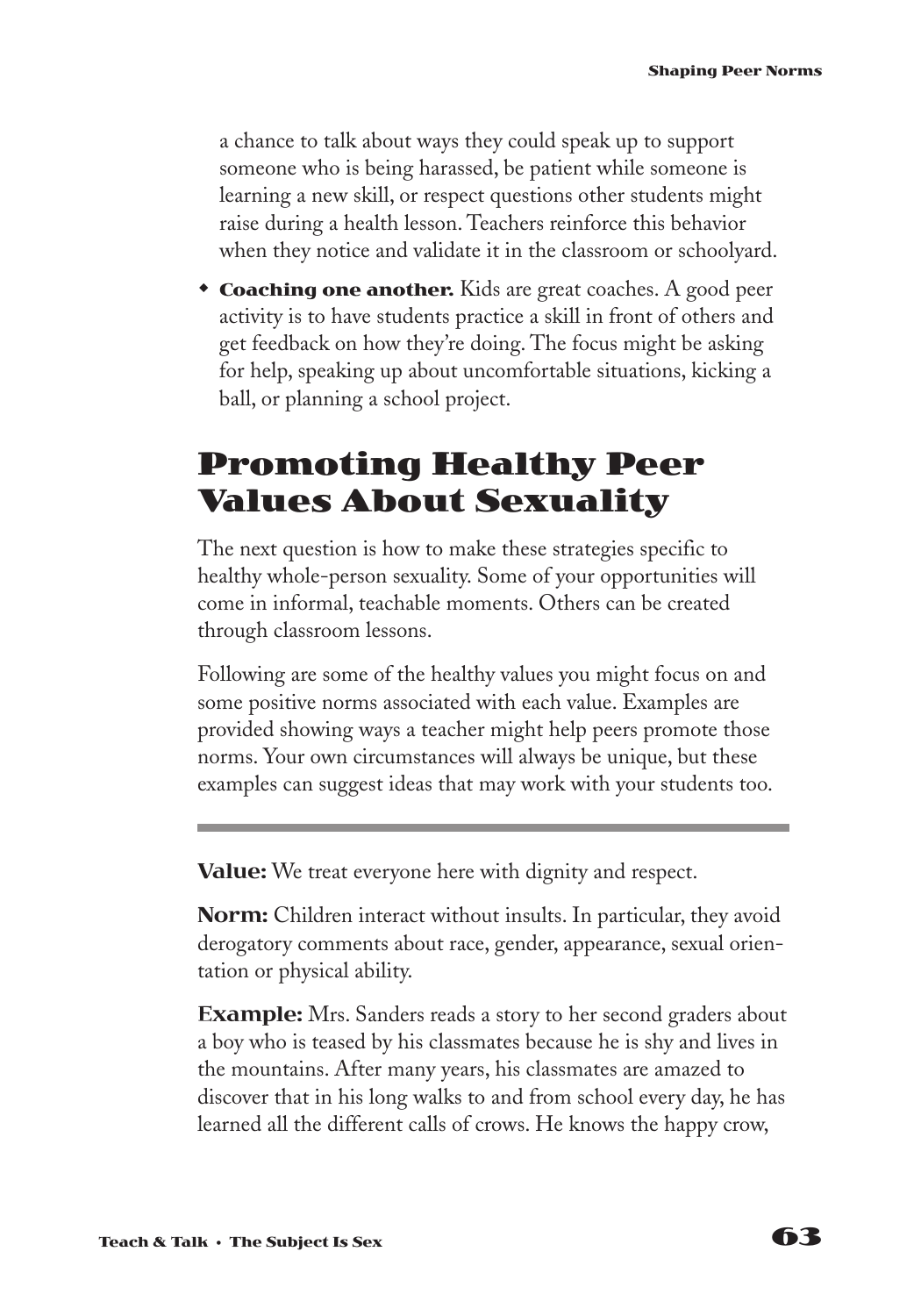the sad, the mother and father, the babies, even the lonely crow. He can sing them beautifully. They realize he has many good qualities they didn't see because he was different.\*

Mrs. Sanders' students work in small groups to write and illustrate their own stories about a time when someone they knew—maybe someone in their group—was teased or hurt by insults. The groups share their stories and Mrs. Sanders guides a discussion about the children's experiences. She makes a point of mentioning how hurtful particular words can be, especially those that involve race, religion, gender or sexual orientation.

The students then come up with some suggestions of ways they can respond when insults like this come up in school or elsewhere. The children suggest just walking away, telling the person, "You just insult yourself when you use a word like that," and standing up for friends if they are being teased.

\*This is the story of *Crow Boy* by Taro Yashima (Viking Press). Highly recommended!

**Value:** Think about and protect your future.

**Norm:** Children make smart choices about health, safety and community. They build skills they can continue to use as they grow.

**Example:** Ms. Ortíz teaches a sophisticated group of fourth graders who are finishing up a series of lessons about HIV. They understand that HIV is a virus that lives in the blood and other body fluids. They know that it can be passed from one person to another by blood-to-blood contact, including sharing needles for injection drug use. They know it can be passed through sexual intercourse.

Sandy tells Ms. Ortíz she is worried about how people are going to have babies. "If people use condoms whenever they have sex, no one will get AIDS, but no one will ever get pregnant again either. People will just die out."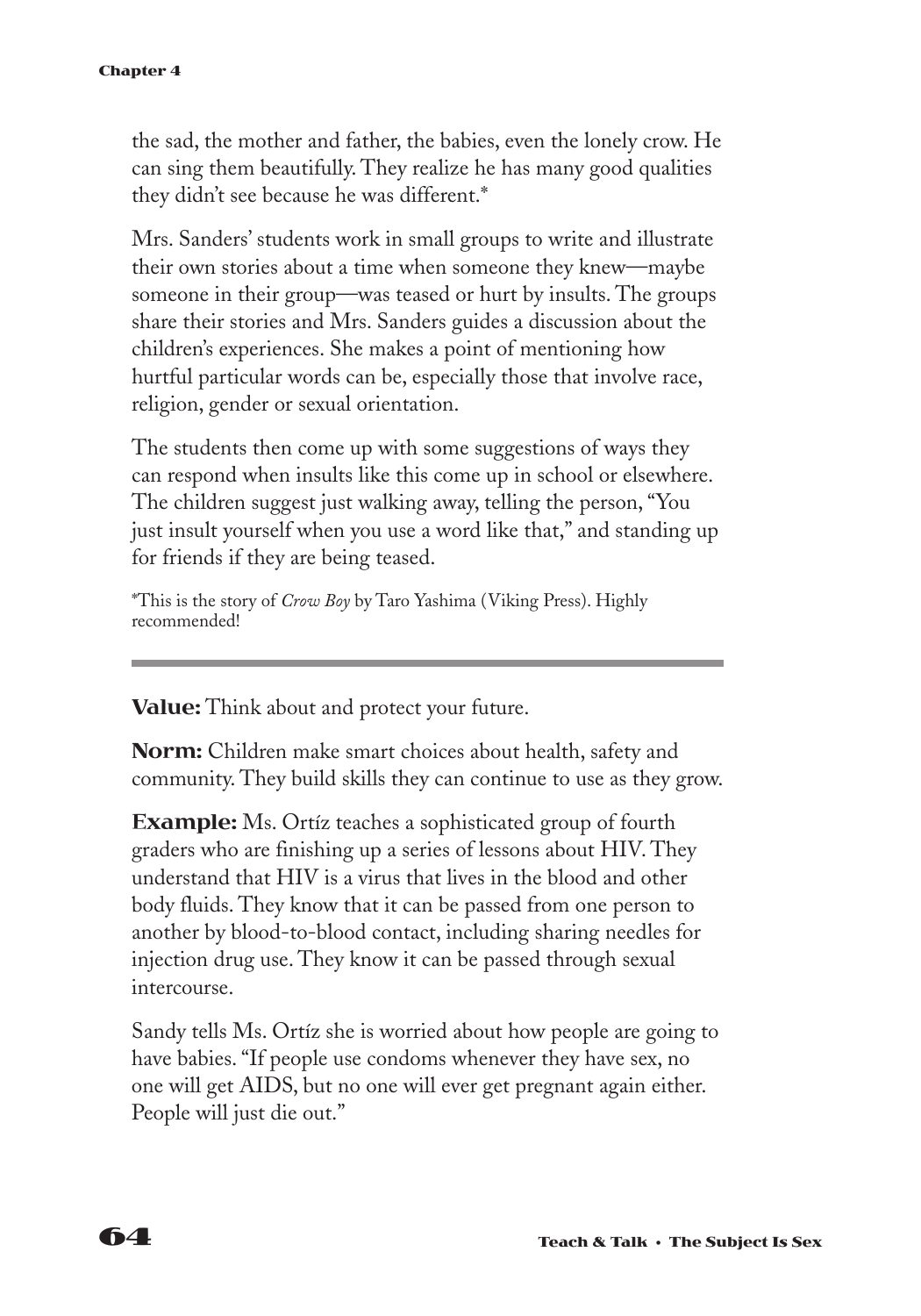Ms. Ortíz decides to use the idea of "thinking about and protecting your future" as a frame for Sandy's question. She reminds Sandy that if neither person in a couple has HIV, they cannot pass the virus to each other. She tells the class that for many adults, a good reason to choose abstinence, or to use condoms if they do have sex, is to make sure they're healthy in the future if they do decide to have a baby.

Ms. Ortíz says, "I hope these kinds of decisions about sex are many years away for all of you. We've already talked about the fact that activities like sexual intercourse are not healthy for kids your age. But I know you are already making decisions and choices about your future. Maybe you've decided not to use tobacco. Maybe you've decided to work hard in school so you can go to college. Let's talk about some of the things you're deciding today that are going to keep you healthy and excited about life in the future."

In this discussion, she makes a point of having students state clearly to their peers their intentions and commitments about the future.

**Value:** The physical body is wonderful and fascinating.

**Norm:** Children enjoy the physical sensations of their bodies.

**Example:** Mr. Goldstein's kindergarten class is dancing to a favorite jazz recording. The children jump and turn in free and inspiring ways, with little judgment or design. Mr. Goldstein wants to support this quality of freedom and enjoyment in movement, and looks for ways to have the kids embrace the pleasure of the experience. Today, when they finish their dance, he asks, "How was that?"

"Good!" says Azo.

"Let's all say that!" says Mr. Goldstein, and all the children shout, "Good!"

"And how do you feel now?" asked Mr. Goldstein.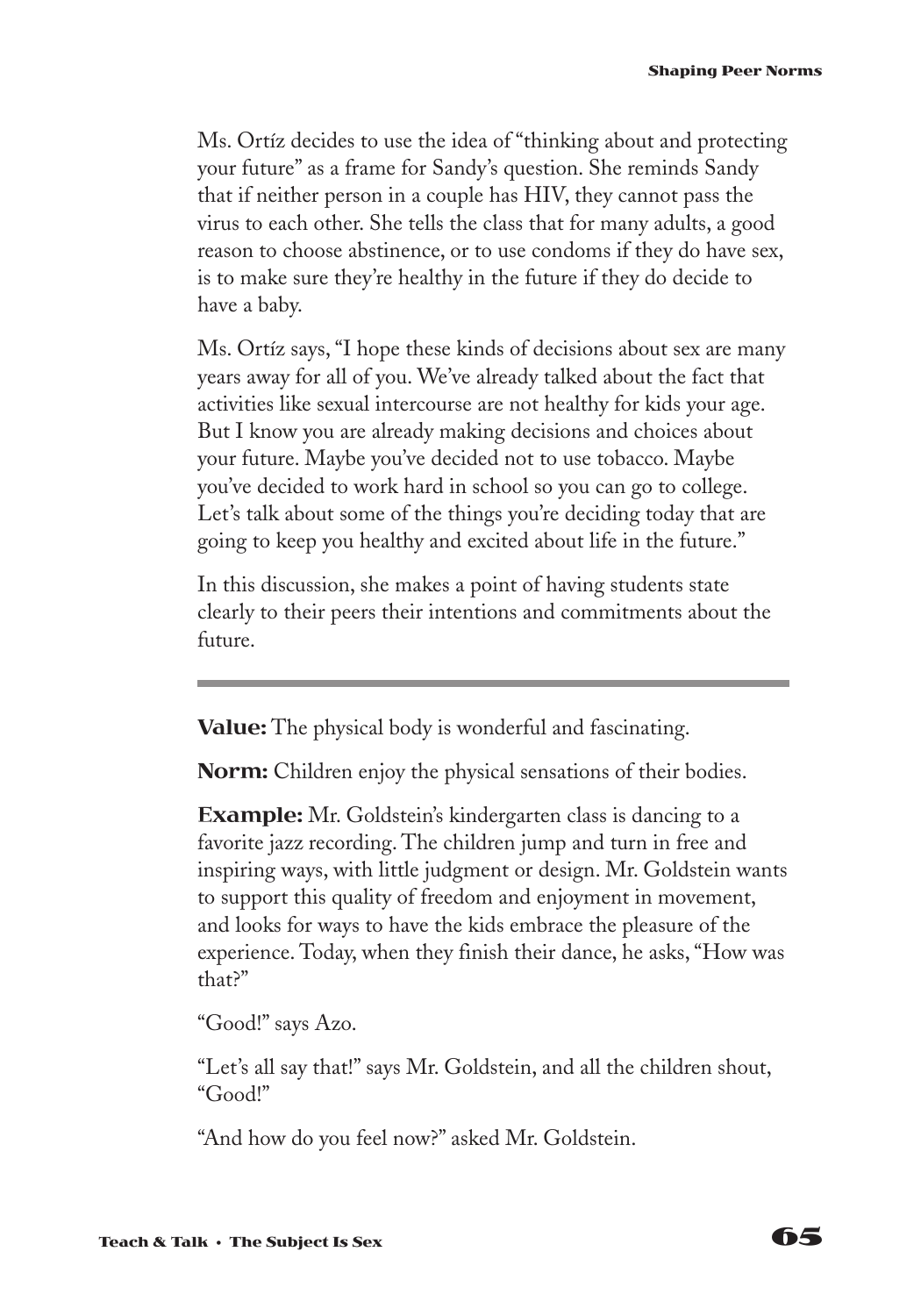"Strong!" says Tyrelle.

"Let's all say, 'I feel strong!'" says Mr. Goldstein. And all the children call back, "I feel strong!"

"Aren't these bodies of ours great?" he exclaims, and all the children enthusiastically agree as they wrap up the dancing activity and move on to storybook reading.

**Value:** Curiosity is good, and curiosity about sex is normal.

**Norm:** Children feel OK about having questions about sex and are comfortable asking a trusted adult for more information.

**Example:** Ms. Salameh broke up a fight between two of her first grade students on the playground. One of them had shown the other a sexually explicit image printed from an Internet site, and the second boy was going to tell on the first.

She acknowledged their curiosity while setting firm limits about bringing material like this to school, and the incident was successfully resolved. But she had some concerns because when she asked, neither boy was able to name someone he could talk to about sex. Her school has strict policies about this subject, so she could not offer direct answers to their questions herself.

Later that week, in a class activity about getting help from others, the students name people they could go to if they had troublesome feelings, were ill or needed some kind of help. They describe the adults in their lives who help them and talk about the ways friends can give one another help. The peer group resoundingly endorses the norm that seeking help when you are troubled is a good thing to do, and that there are people who can help.

Remembering the playground incident, Ms. Salameh decides to do just a little more with this lesson. She asks students to imagine they had a question they really wanted answered. Who could they go to who would help them get information? Are these the same people they might go to if they needed help? The students agree they are.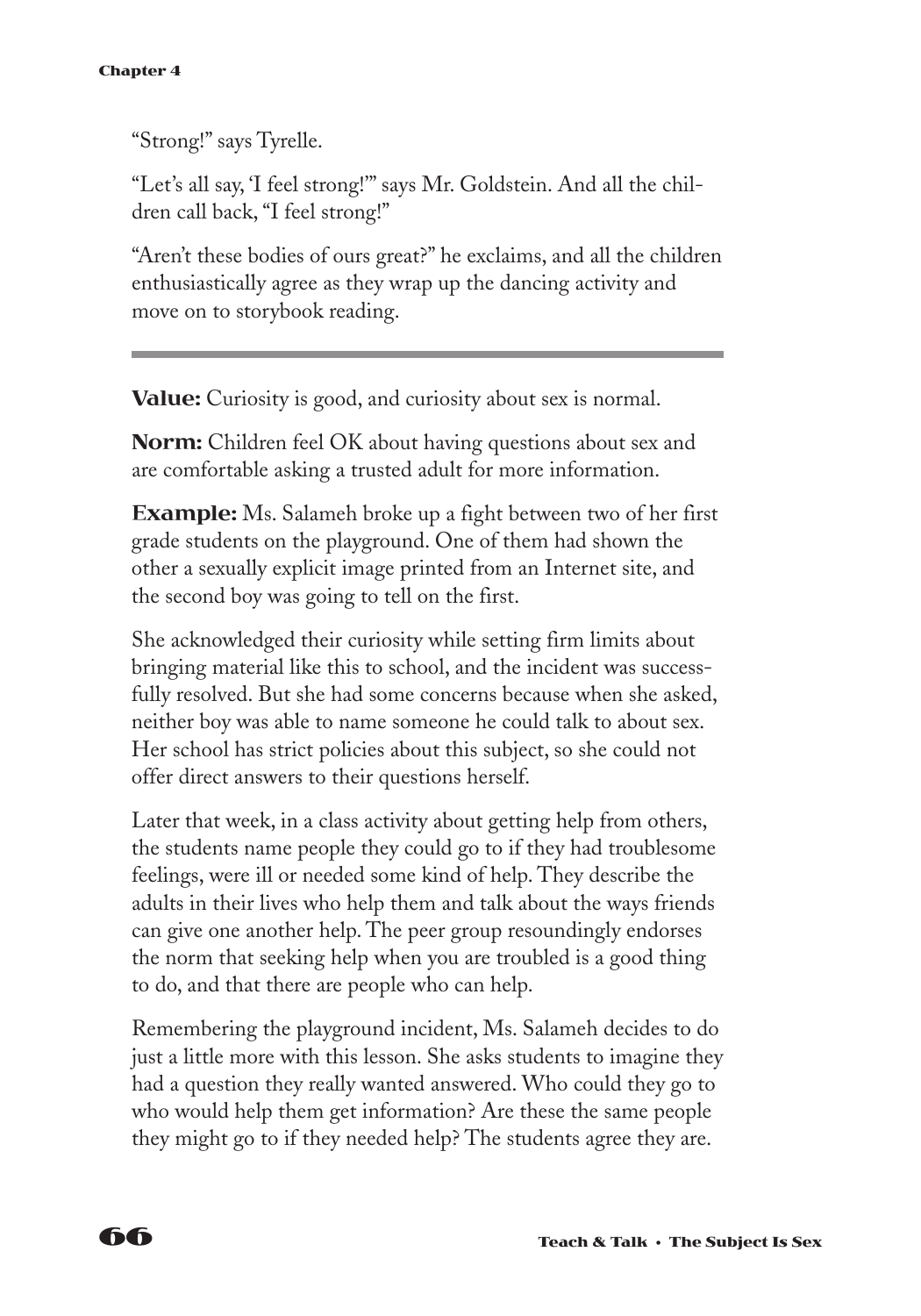"What are some of the big questions you might have?" she asks. None of the students mention anything about sex, but Ms. Salameh concludes the lesson by mentioning that sometimes kids have questions about their bodies, about growing up, or about things grown-ups do that children do not. She reassures them that it's perfectly normal for kids to have all kinds of questions, and encourages them to talk to their parents or some other adult in their lives when these things come up.

**Value:** Bullying has no place in this community.

**Norms**: Children speak up when they see a bullying incident and tell the bully to stop. They get help from an adult if necessary. They don't join in bullying and they practice assertiveness skills that help them avoid being victims.

**Example:** Mr. Sanchez's third grade class has been doing a lot of work to learn about bullying. Students have listened to stories about bullying, done roleplays in which they speak up and tell a bully to stop, and written a special class report on ways to keep bullying from happening. The students and teacher wore paper badges one day that said, "No bullying!" and Mr. Sanchez has noticed with pride that his students speak up on the playground when they see someone being picked on.

The teacher is surprised and disappointed, then, when he sees Art bumping up against Brandy during recess, grabbing her arms, touching her chest, and making kissing noises. Brandy tells Art to stop, but he doesn't. Nearby, a group of boys from the class stand together and laugh at this scene.

Mr. Sanchez stops the incident and disciplines Art, and also speaks sharply to the group of boys. But he is troubled that this incident of harassment was treated so lightly by the students. The peer work on bullying had seemed so successful—why didn't his students make the connection between what they had learned in class and what was happening during recess?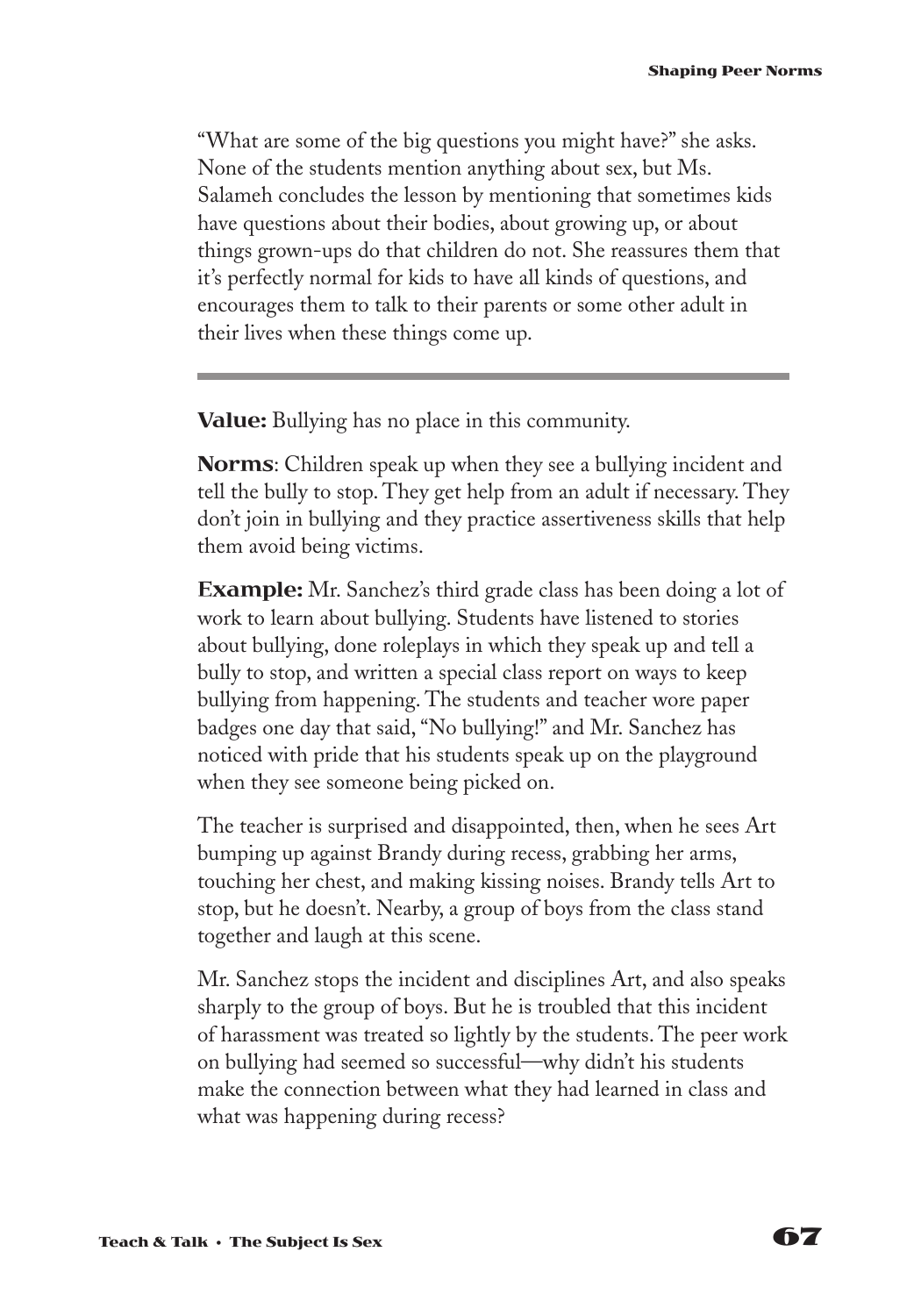The next week, Mr. Sanchez brings the bullying prevention curriculum back to class, but makes a few changes. He reads the first vignette to the students, but changes the details so it tells a story of a girl being harassed by a boy instead of a little kid being picked on by a big kid.

He sets up a few roleplays where girls can speak up and tell someone to stop bothering them, and others where boys speak up to tell other boys to stop harassing a girl. One afternoon, the class has an interesting discussion about the ways girls sometimes harass boys—teasing, touching, insulting—and students do some roleplays about how to stop this, too.

At the end of the week, the class has a contest to choose a new slogan for a class badge. The winning slogan is "We respect girls and boys."

# **An Influence for Good**

One of the essential tasks of childhood is the exploration of different values and behaviors. Children change their minds about all kinds of things. This week the best friend is Elena, and next week it's Tammi. Today the favorite food is macaroni and cheese, and next week it's tacos. Yesterday, the favorite color was blue, and today it's red.

Some of children's experiments will be more successful than others. Those that bring pleasure and reward are more likely to become an ongoing part of their preferences and values. By "trying on" all of these different experiences, they begin to find out who they really are.

The opportunity to perform well before peers is a powerful reinforcer for children. Many develop passions for activities where they experience success in the eyes of others—playing softball, telling jokes and being the class clown, reading, painting, wearing nice clothes, dancing, or knowing everything there is to know about a popular TV show or singer.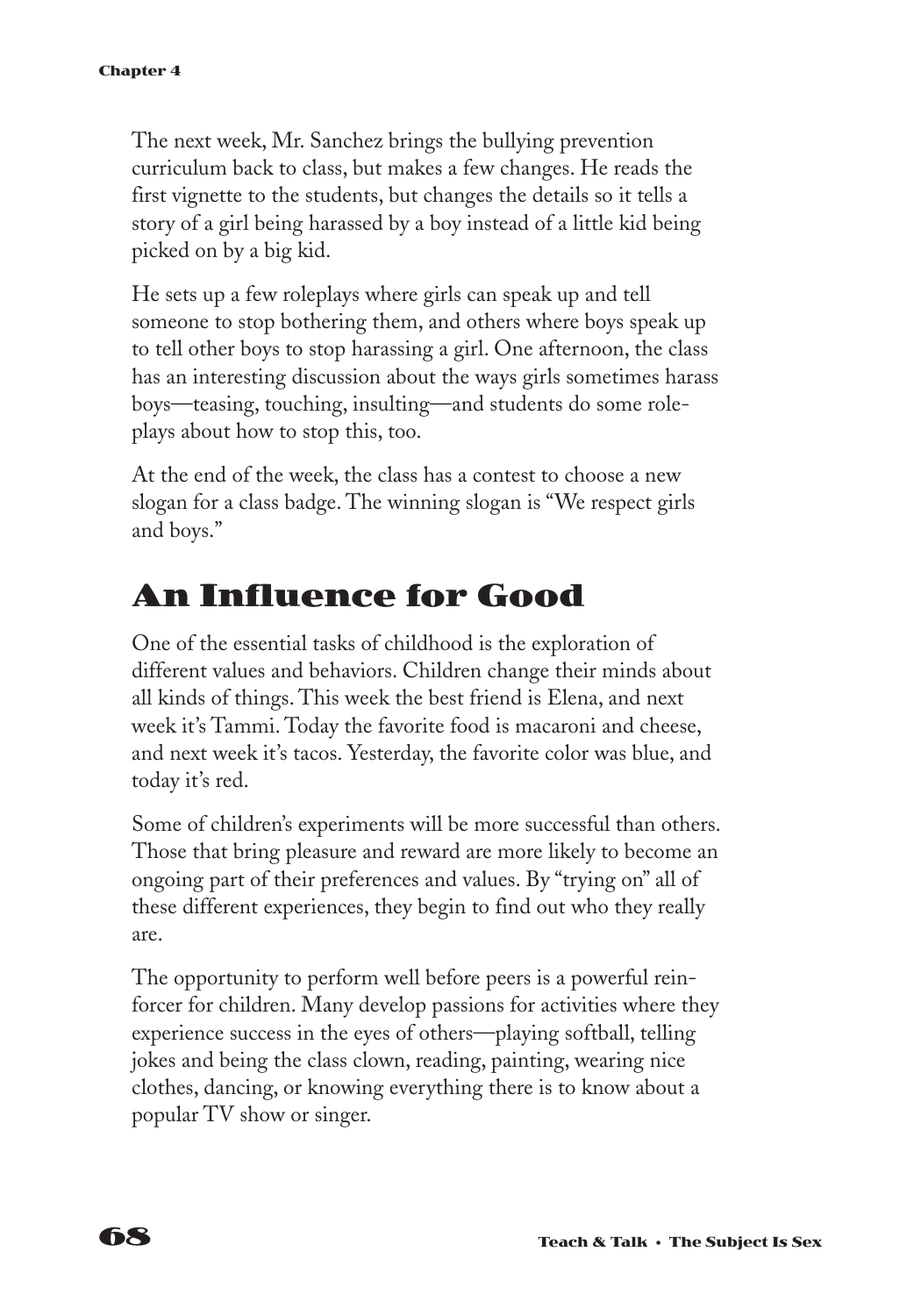Teachers can use this power in creative ways by giving children successful experiences in stating their commitments to values that support healthy whole-person sexuality. Children can learn a great deal among their peers about showing and receiving respect, listening and communicating, and supporting one another.

They can learn to be pleased with the experience and abilities of their physical bodies. They can learn that it's OK to have questions about sex, their bodies and reproduction, and that it is good to ask a trustworthy adult—a parent, a teacher, a recreational counselor to help them find answers.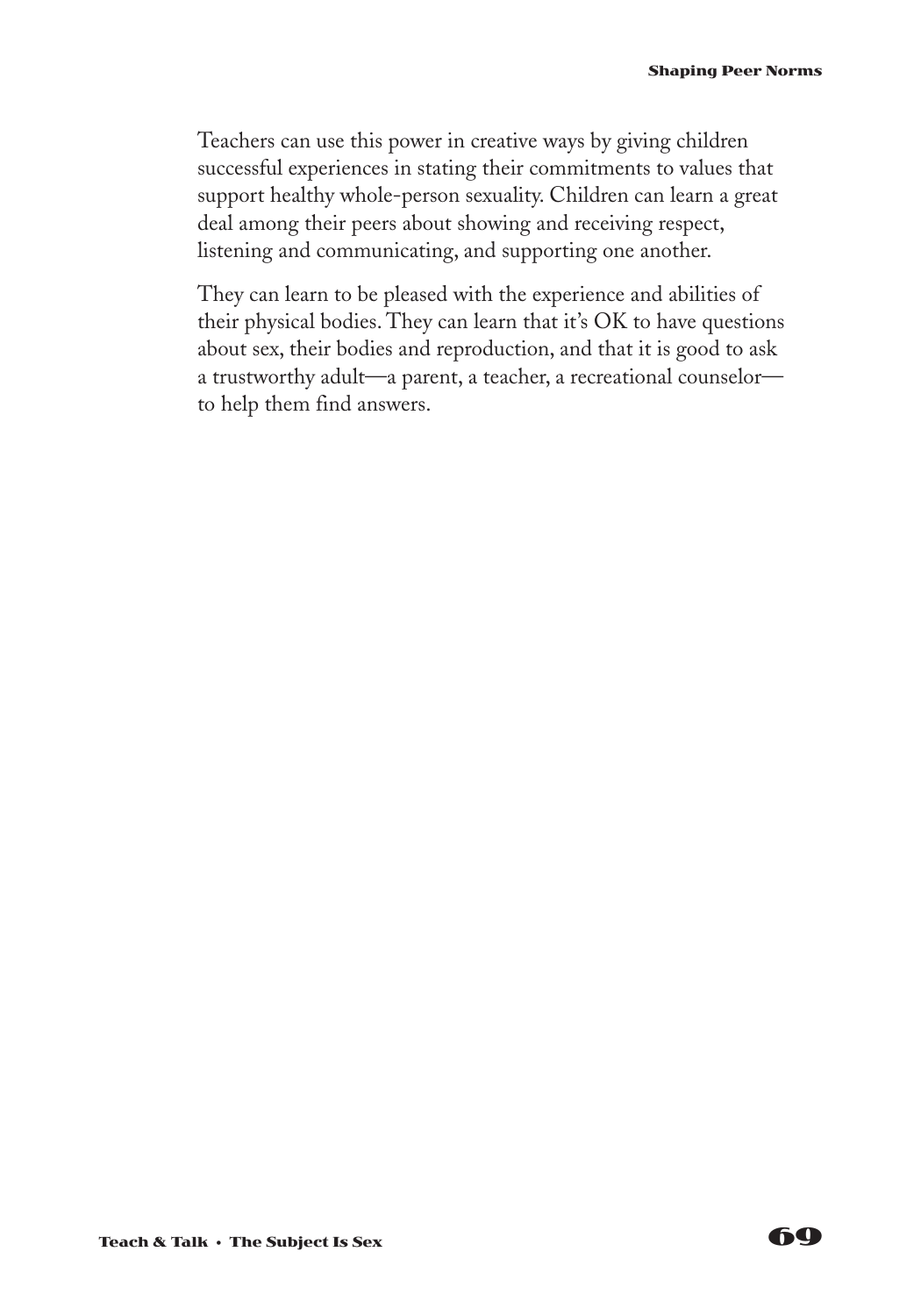# **Information for Teachers 5**

Sexuality education is always going on.<br>The only real choice schools and teachers have is whether it is presented through a formal curriculum and in a thoughtful, conscious way, or ignored and communicated unconsciously.

It is the philosophy of this book that a formal program of comprehensive health education, including attention to sexuality education, is the best approach. Realistically, however, this is not going to happen in all schools. Fortunately, conscious sexuality education is always possible, and every teacher can make the choice to pursue it.

# **Knowing the Goals**

Planned sexuality education is a specific intervention that allows educators to identify in advance the kinds of information, attitudes and skills they want to transmit to children at different ages. It is important for you to know the goals of your school or district's sexuality education program. You will also want to think about the goals that resonate for you personally as an educator and advocate for children.

Overall goals vary from one community or district to another, and are most useful when they are general enough to encompass the breadth of information necessary for effective sexuality education, yet specific enough to keep program planning and curriculum content on track. A good example was developed by the National Guidelines Task Force in 1991, and updated in 1996. This group of highly respected sexuality educators identified four primary goals for sexuality education: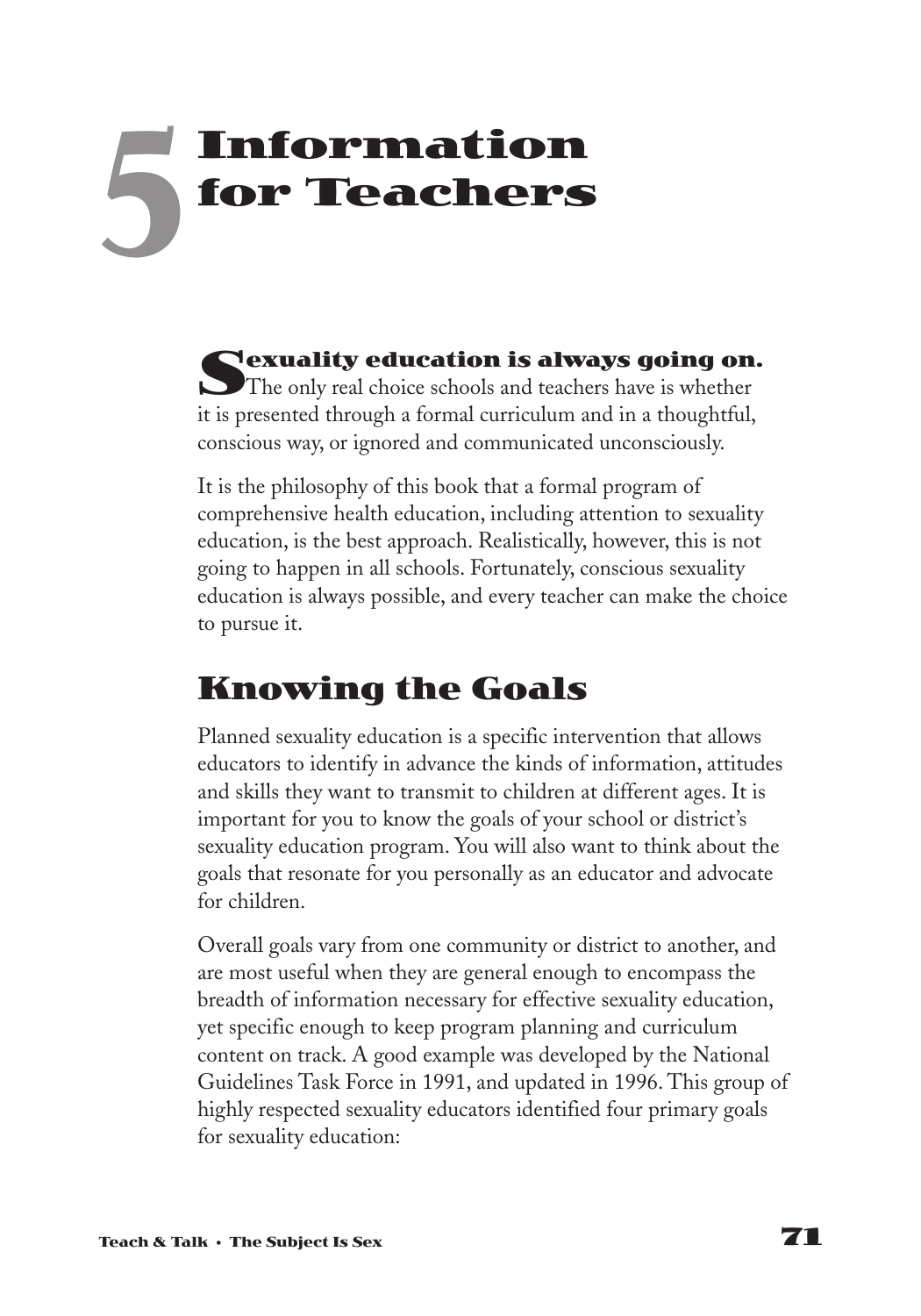- Provide accurate information about human sexuality.
- Offer opportunities for students to explore and question values, increase self-esteem, develop insights about human behaviors, and understand obligations and responsibilities to others.
- Help students develop communication, decision-making, assertiveness and peer-refusal skills, and the ability to have satisfying relationships.
- w Help young children learn to be responsible in relationships, which sets the foundation for responsibility in sexual relationships when they are older.

# **Appropriate Content**

Effective sexuality education must be age-appropriate. Parents and teachers who oppose sexuality education—and they are in the minority—often do so because they have misconceptions about recommended content at various grade levels.

Topics most typical in curricula for early elementary years (grades K-3) include:

- $\bullet$  Identifying roles and responsibilities of families.
- Understanding and managing feelings.
- Getting help for troublesome feelings.
- Understanding similarities and differences between boys and girls.
- Understanding and coping with changes in the family.
- Understanding basic concepts of reproduction.
- Understanding basic concepts of human growth and development.
- $\bullet$  Increasing awareness and appreciation of differences among human beings, including appearance, family structure, physical development, abilities, and feelings in different situations.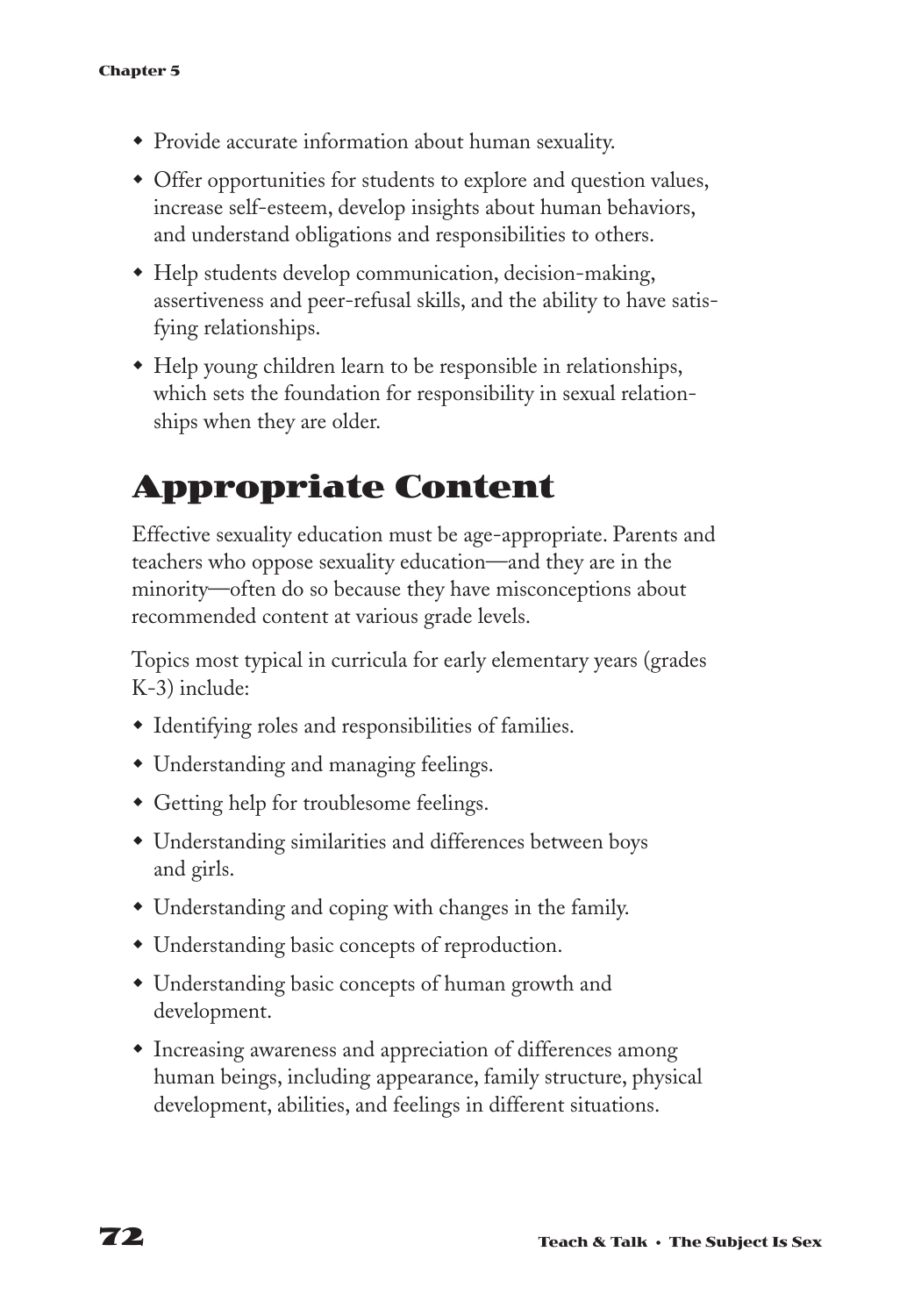- Exploring feelings and attitudes about peer relationships.
- $\bullet$  Preventing sexual abuse.
- Identifying the people and places where children can get help with problems.

In the *upper* elementary years (grades 4–6), programs may continue to visit these topics. Curricula for grades 4–6 typically add some more sophisticated subjects as well, including:

- $\bullet$  Increasing knowledge of the physical, emotional and social changes that accompany puberty.
- w Building social skills—listening, starting conversations, making decisions and being assertive.
- $\bullet$  Increasing motivation and building skills to postpone initiation of sexual intercourse.
- Providing more specific information about HIV and other STD.
- Increasing acceptance of differences in values, lifestyles, customs and beliefs.
- Increasing awareness of and building skills for preventing or getting help with sexual abuse.

Programs vary greatly in their content. This is necessary because each program should be tailored to the needs, values and interests of the local community and its families. For example, a progressive school district in a "high risk" area may quite appropriately deal with issues of adolescent pregnancy, contraception and sexually transmitted disease with fourth or fifth graders. Other school districts postpone these topics because they haven't observed the need for such education among their elementary school students.

It's always advisable, however, to give teachers the freedom to answer *all* questions (other than personal) that come up in the classroom. The freedom to ask and get age-appropriate answers insures that children will receive the information they seek at the time they most need it.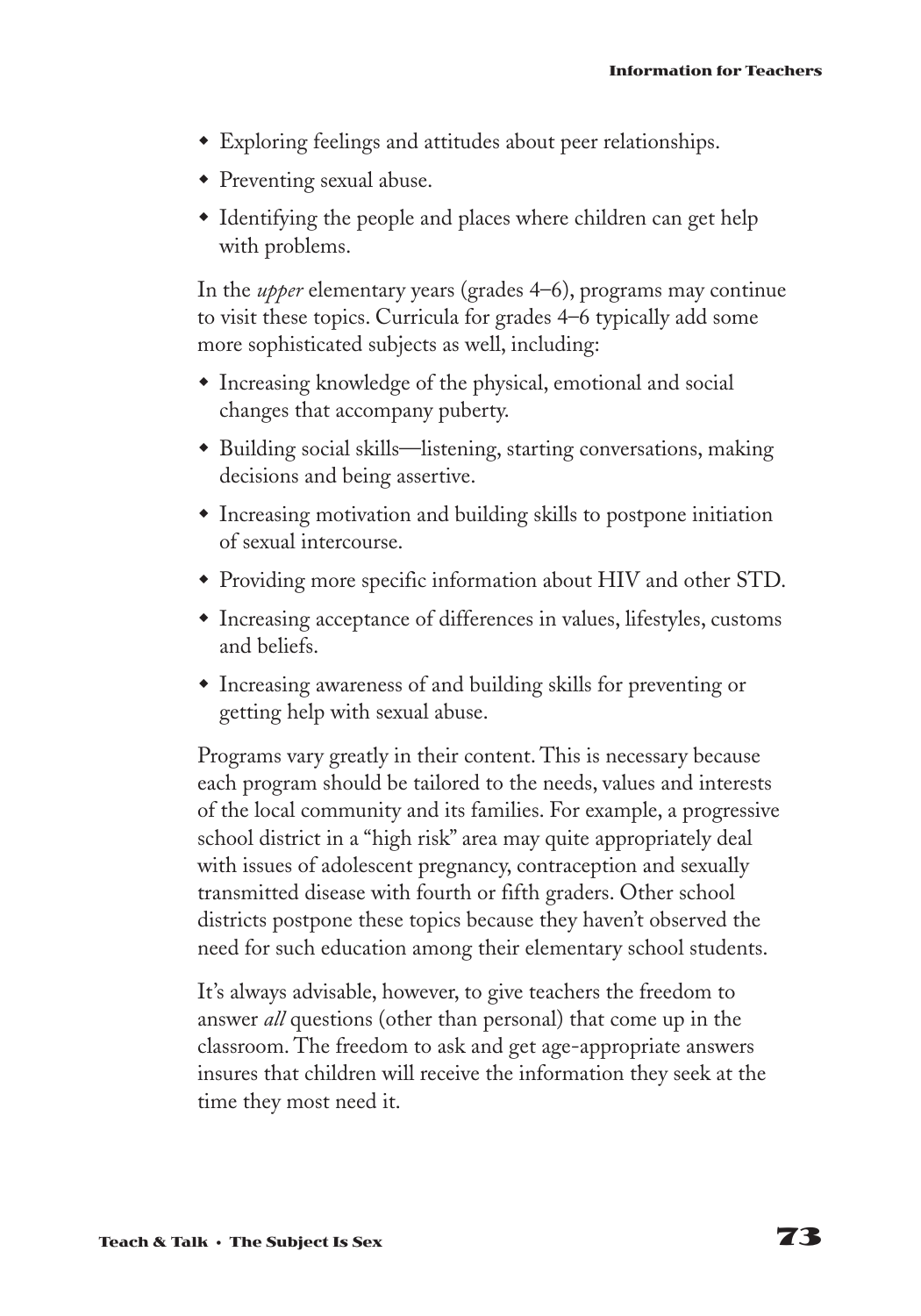# **What Do Teachers Need to Know?**

#### **Three levels of learning are important for educators:**

- **Personal feelings and values.** The first area to address is the development of a deeper understanding of personal feelings and values about sexuality. Teachers can think about their own upbringing and sort out their beliefs on a range of sexual topics. It's critical that teachers be able to talk with children about sexual values without imposing their own. This takes thought and practice!
- **Knowledge.** The next level of individual preparation deals with knowledge. Teachers will be more effective and comfortable as sexuality educators when they have information about anatomy and physiology, sexual development, puberty, sexually transmitted disease and contraception. It isn't necessary to be a sexuality expert, but it's important to have some basic facts. And it's essential for teachers to be aware of what they *don't* know and where to go for additional information. (See the Resources section for some suggestions.)
- **Skills.** The final component of preparation is skills building. This includes the ability to facilitate group and individual activities in the classroom, maintain an appropriate tone and structure to lessons on sexuality, and respond in an open and welcoming way to children's questions, whatever these may be. It's also important to know how to use sexual language appropriately, answer questions effectively, and break down abstract concepts into terms children can understand.

Some teachers are able to participate in comprehensive training through workshops or seminars. This is ideal. But even if such training isn't available, teachers can work on their own and with colleagues to explore their personal values, build knowledge, and practice and develop skills for teaching sexuality.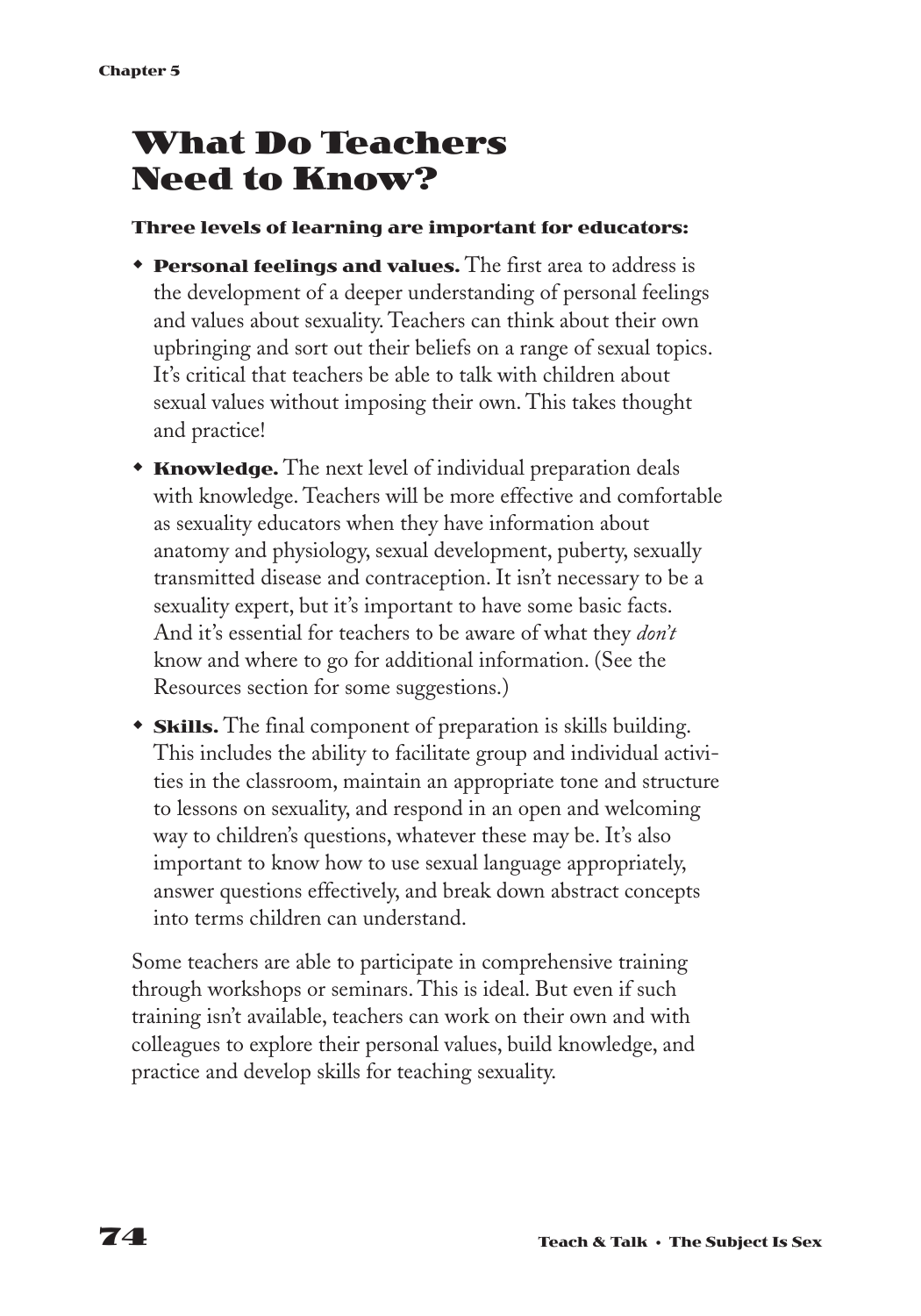#### **Areas for Personal Reflection**

- **Language.** How was sex talked about in your family while you were growing up? What terms were used for genitals, breasts and buttocks? What language was used to discuss pregnancy? menstruation? puberty? same-sex relationships? masturbation? sexual intercourse? other kinds of sexual touching? *How do these experiences influence your comfort and skill talking with students about sexuality?*
- **\* Touching.** How much and what kind of touch did you see in your family? Did your parents touch affectionately? How often? What kind of touch did you receive from family members? *How do these experiences affect your feelings about touching students, or seeing them touch each other?*
- **Nudity.** How was nudity dealt with in your home while you were growing up? How do you feel about nudity in your home now? about art with nude subjects? about nudity in films or plays? *How do these feelings influence your comfort with your students' physicality, or with sexual allusions or gestures they may make?*
- **Toys and games.** What kinds of toys and games did you play as a child? How did your understanding of gender roles influence your play? Did you play with "boy" toys, "girl" toys or both? *What kind of play do you like to see children engage in now? What steps, conscious or otherwise, do you take to influence your students' choices about play?*
- **Body changes.** What do you remember about your body growing and changing? What was puberty like for you? Do you remember your first wet dream or first period? Was there anything you wish you'd known, or any kind of support you wish you'd had, before you went through puberty? *What would you like your students to know about their own growth and development?*
- **Friends.** Who were your best friends when you were in elementary school? Were they the same sex as you? What kinds of activities did you enjoy together? How did other people see your friendships? *What feelings do you have about your students' friendships?*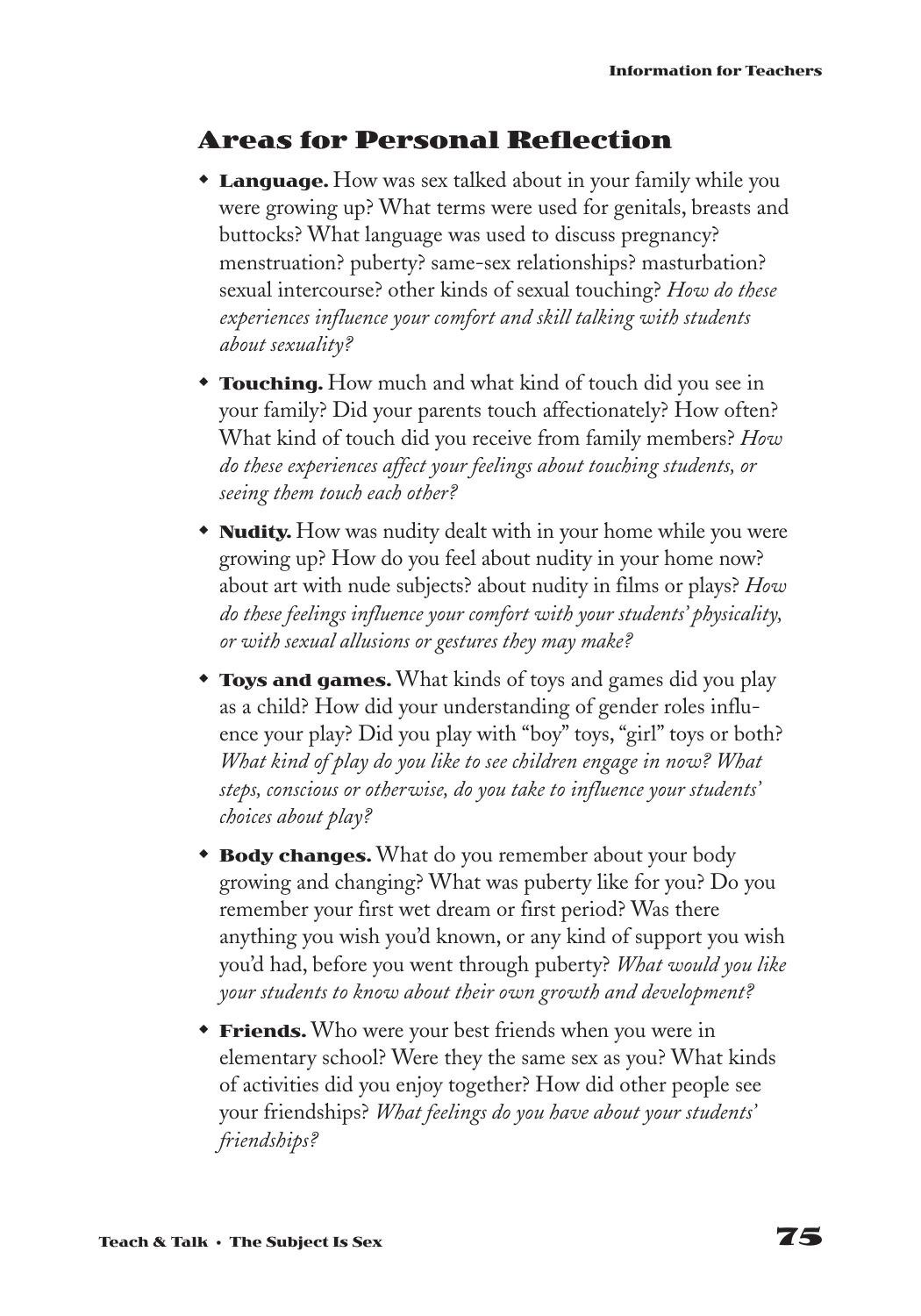• **Values.** What were the important sexual values in your family, and how did you learn about them? What did your parents think about sex outside of marriage? birth control? same-sex relationships? abortion? masturbation? children having sexual feelings? teen sexual activity? seductive dress or behavior? sensual dancing? pornography or erotica? having multiple partners? the roles of men and women in a family? *What values would you like your students to learn about sexuality and relationships?*

#### **Challenges and Skills**

What are some of the areas where you feel personal challenges in sexuality education? Where do you feel more confident?

#### **Here are some questions that can help you identify areas where you might be more or less prepared for teaching about sexuality:**

- What are some of my values that affect how I feel and think about sexuality teaching?
- How do my feelings and attitudes differ from my students?
- How comfortable and skilled am I in discussing sexuality in ways that my students can understand and my school and community can support?
- Is there some topic, perspective or activity in my school's sexuality curriculum that I completely embrace and support? Anything that I disagree with strongly and would prefer not to teach my students?
- How do I respond when students ask me personal questions in general? When they ask me personal questions about my sexual experience?
- How confident am I about my factual knowledge concerning human sexuality? Reproduction? Growth and development? Children's conceptual understandings of sexuality?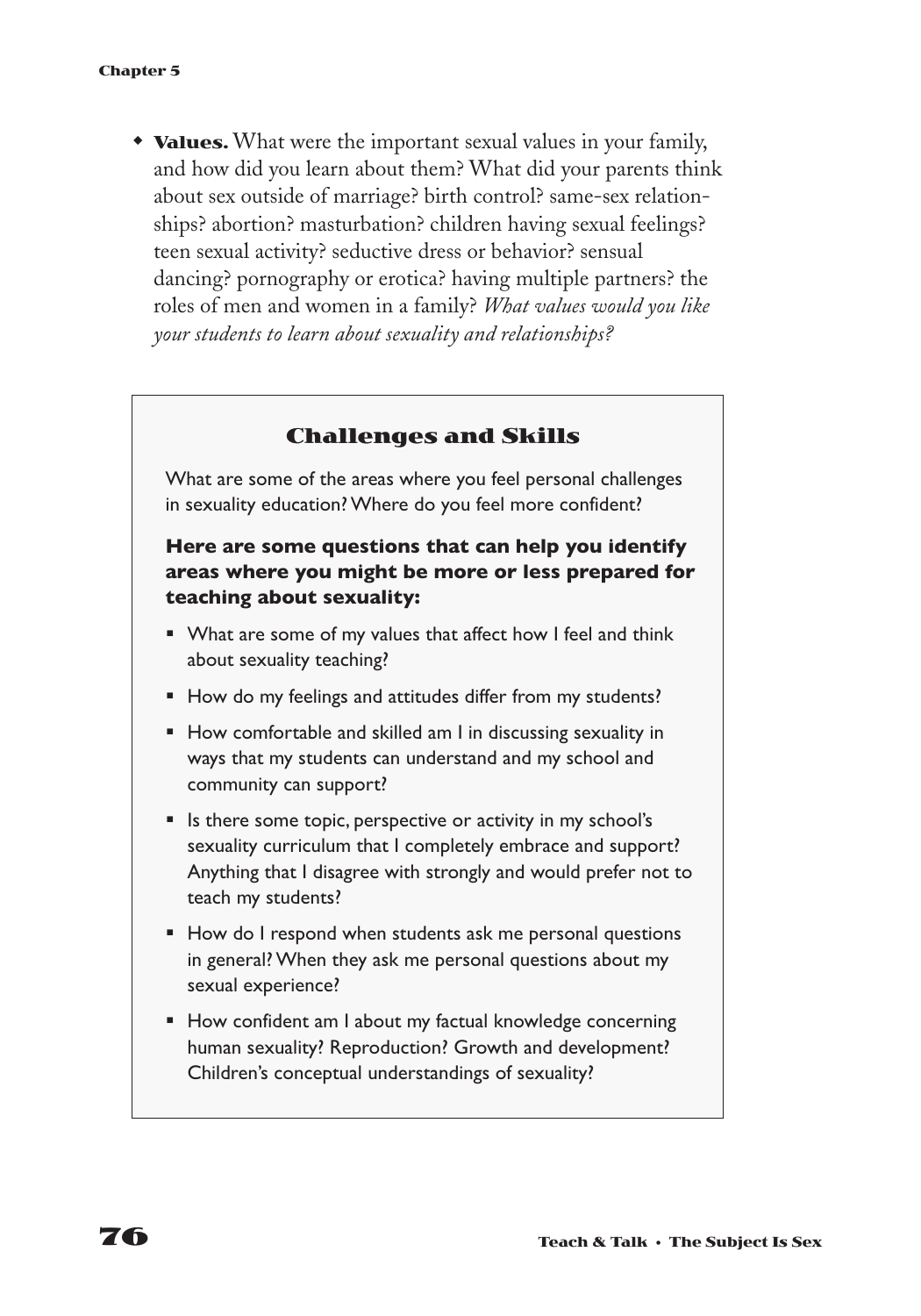### **Working with Colleagues**

- **\*** Your strengths as an educator. Make a list of 10 qualities you have that make you a good sexuality educator. Ask 1 or more of your colleagues to do the same. Share your lists, and help each other complete your lists if you're having trouble coming up with 10 things.
- **Looking at resources.** Gather some of the resources for sexuality education available in your school or district (or that you personally own). Ask different colleagues to look over 1 or 2 items each. Have a follow-up meeting and review the materials. Reviewers can report on whether they liked this resource, would use it in their classrooms, or would adapt it. Do this same activity to check out different resource sites on the Internet or books from the library.
- **Identifying clear goals.** Get a copy of the written goals for sexuality education in your school or district. Have an informal discussion with some of your colleagues about these goals. How are the goals currently being met? Are there more effective ways to meet them using some of the suggestions in this book, or in other resources you've seen?
- **Talking about the whole person.** Have an informal discussion with colleagues about whole-person sexuality. What are some of the ways you see your students expressing their sexual beliefs and attitudes? (gender role expectations, communication styles, levels of respect, comfort in the physical body, ways of touching peers, etc.) What happens in the classroom and on the schoolyard to support the development of healthy whole-person sexuality?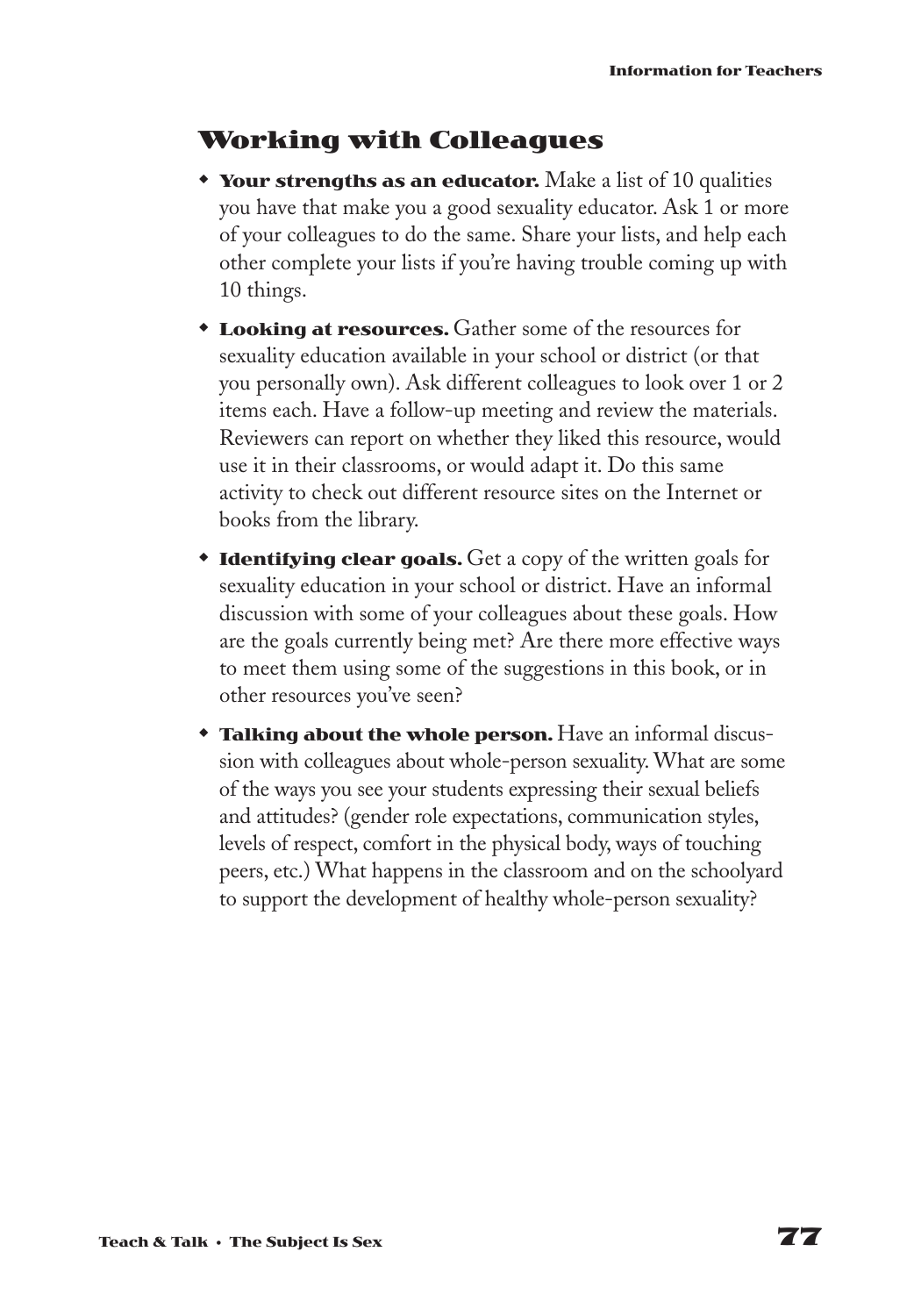# **Special Concerns About Teaching Sexuality**

Many teachers have concerns about teaching sexuality. **Here are some of the most typical worries, along with some suggestions to resolve them.**

#### **Will children ask embarrassing questions I can't answer?**

Yes, almost certainly. But in time and with practice, you'll be less likely to be embarrassed and more skilled at developing easy-tounderstand, age-appropriate answers. You probably already have most of the skills you need, since they are similar to the skills you use in other areas of teaching.

#### **Will I feel comfortable saying sexual words?**

A good way to find out is to practice outside of the classroom. Talk with your own kids or children in your family about sexuality. Talk with your friends and colleagues. Pull together a teacher discussion group and practice saying sexual words and talking about sexuality together. Read passages about sexuality education out loud (you could use some of the material in this book). The more you practice saying these things, the more comfortable and natural it will be, in the classroom or anywhere else.

#### **Will students take the information seriously?**

Your students may bring some embarrassment to the topic of sexuality if this is what they have learned among peers or at home. But sexuality and its related issues are truly interesting to children. You have a wonderful opportunity to model an approach that gives attention and respect to this topic. A little humor, even some uncomfortable giggling, is perfectly acceptable as students find their own path to greater comfort with the topic.

#### **How far should I go in answering questions?**

Use the guidelines in Chapter 3. Base your answers on your students' maturity and developmental level, your school's policies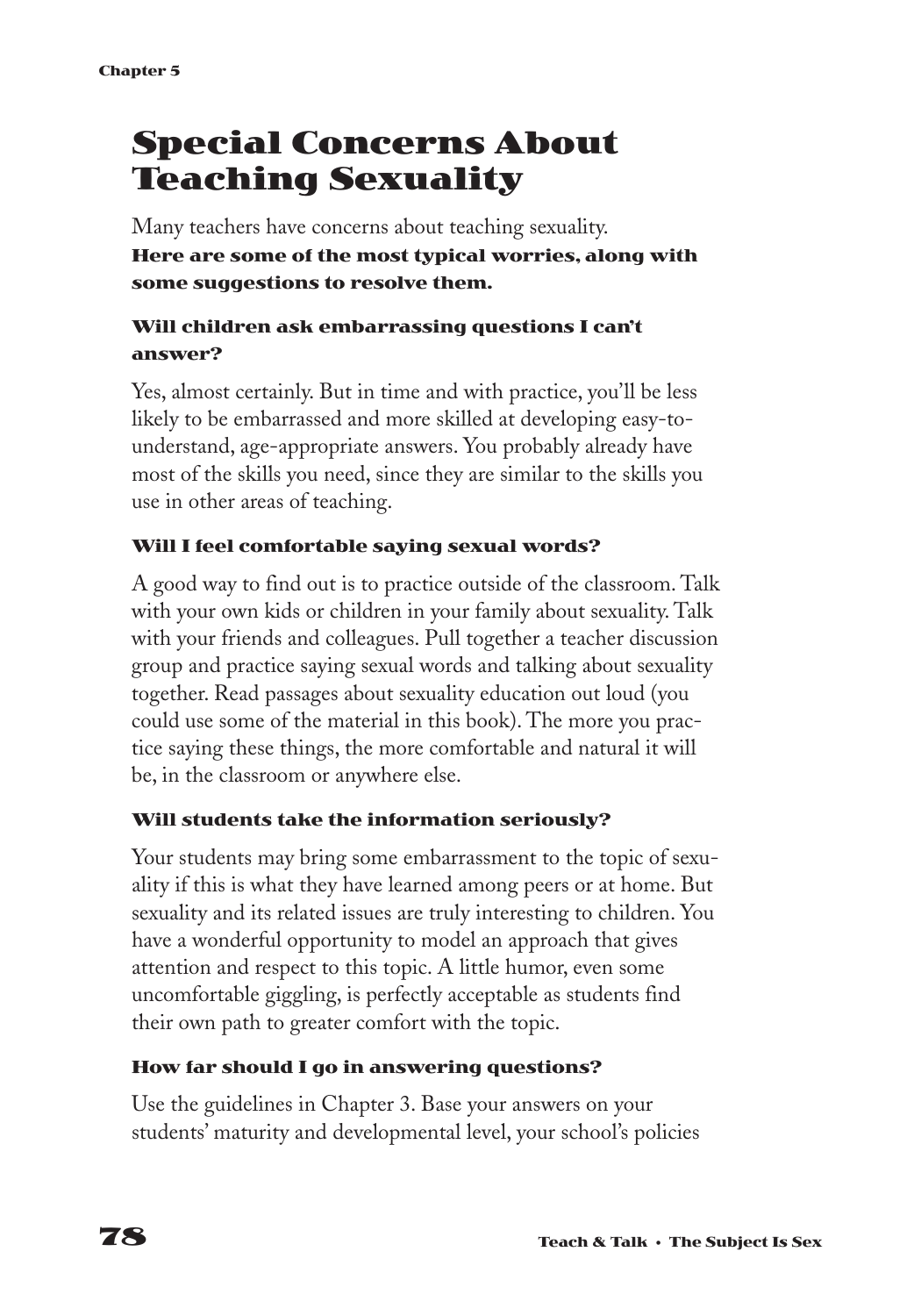and the situation at hand. Ask questions to check students' understanding and interest as you build your answers. Remember that sometimes the "less" answer will be clearer, especially for very young children, and that the greatest risk of the "more" answer is boring students with information outside their interest.

#### **Will parents get upset about the lessons?**

Parents have a special and important role in school-based sexuality education. One of the most important things they do is give permission for their children to participate in the lessons. Chapter 6 suggests ways to build and use parental support and involvement in a proactive and productive way.

#### **If I teach about sexuality, will children come to me with stories about being abused? What do I do then?**

If a sexuality education program meets its goals, children *should* come to you or some other responsible adult if they are being abused. Once again, proactive preparation will give you the greatest confidence for dealing with circumstances like these. Find out who the designated reporter is in your school or district. Ask for teacher trainings that review assessment of child sex abuse, mandatory reporting requirements, and steps to take to make a report. Talk to colleagues about their experiences, both to hear the inspiration of success stories and to plan for possible obstacles if you find yourself in a reportable situation. (See the Appendix for a list of Signs and Symptoms of Sexual Abuse.)

## **Creating a Positive Learning Environment**

An essential step in effective sexuality education is creating an environment where children feel comfortable, safe and motivated to participate. You can do this by conducting warm-up activities to establish the tone, setting groundrules, listening carefully to children, accepting their initial "giggles and wiggles," and answering their questions honestly.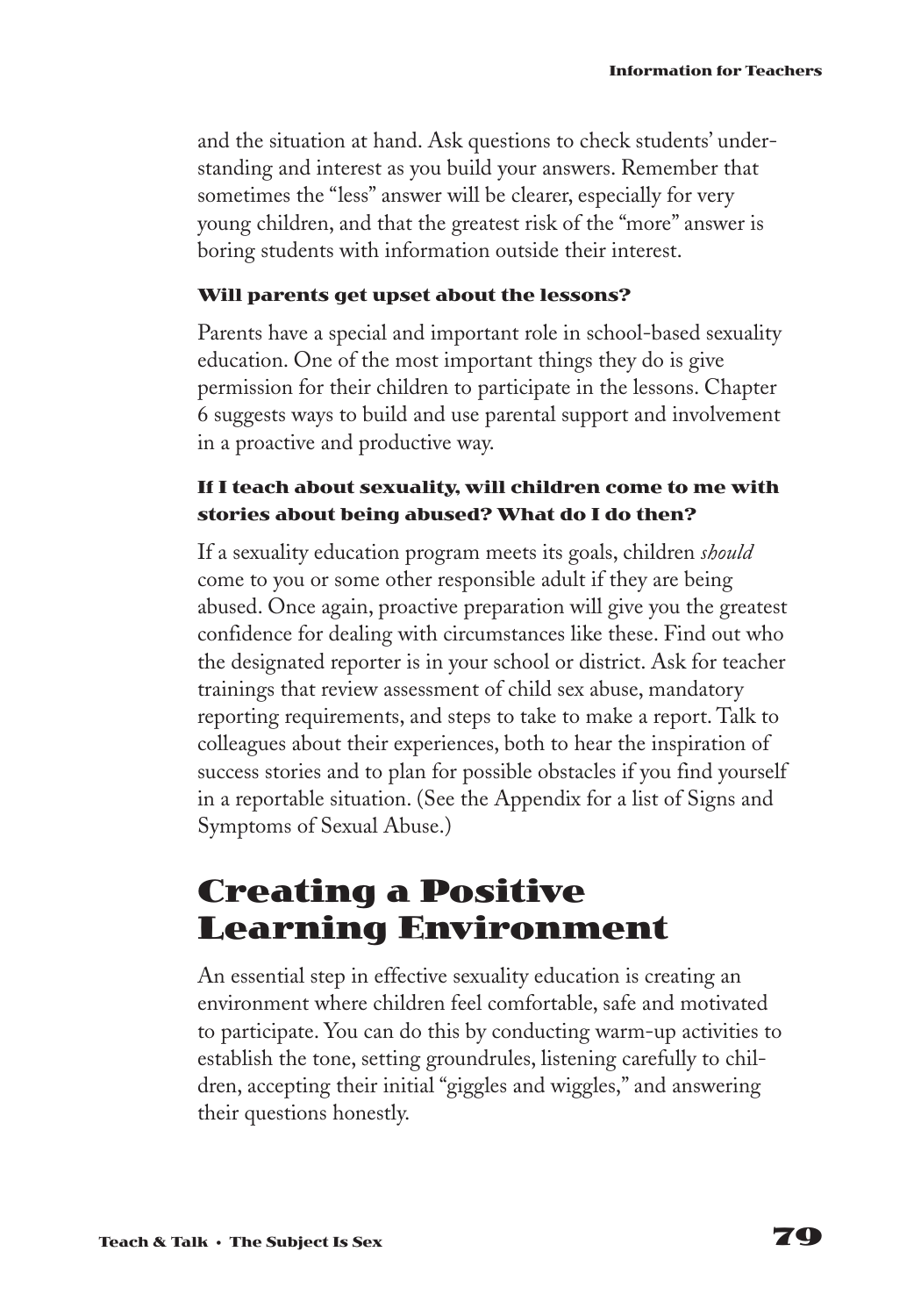### **Warm-Up Activities**

Most sexuality programs begin with an activity designed to foster a good climate for learning. Warm-up activities ought to be easy for everyone to get involved in and be related in some way to the content of the program. At their best, these activities break the ice, decrease tension, help children get to know one another (if they don't already), and increase energy for the upcoming program. Children find out through experience that they'll have fun while they learn.

There are a few types of warm-ups that are used over and over in sexuality education. The Name Game asks students to introduce themselves by giving their first names and a positive adjective that beings with the first letter of their name. For example, "I'm Popular Pam." The fun comes when each new person has to introduce everyone who has spoken before, using the adjectives as well as the names.

Children who read can do a scavenger hunt, looking for a classmate who is an only child, has a mother who works outside the home, has a new baby in the family, and so on. Physical activities such as group stretches or adaptations of musical chairs are great for creating energy.

### **Groundrules**

Equally important in setting the tone is the establishment of groundrules. Groundrules help children behave in ways that are respectful of one another. They allow children to feel safe enough to express their honest feelings or ask whatever questions they want. Some teachers have students create their own groundrules by telling a story that goes something like this:

*On the first day of the sexuality education lessons, Maria asked, "Can a man have a baby?" Some of her classmates nearly fell out of their chairs laughing. Maria felt terrible, and sat with her head on her desk for the remainder of the class. What rules could have been made to keep this from happening?*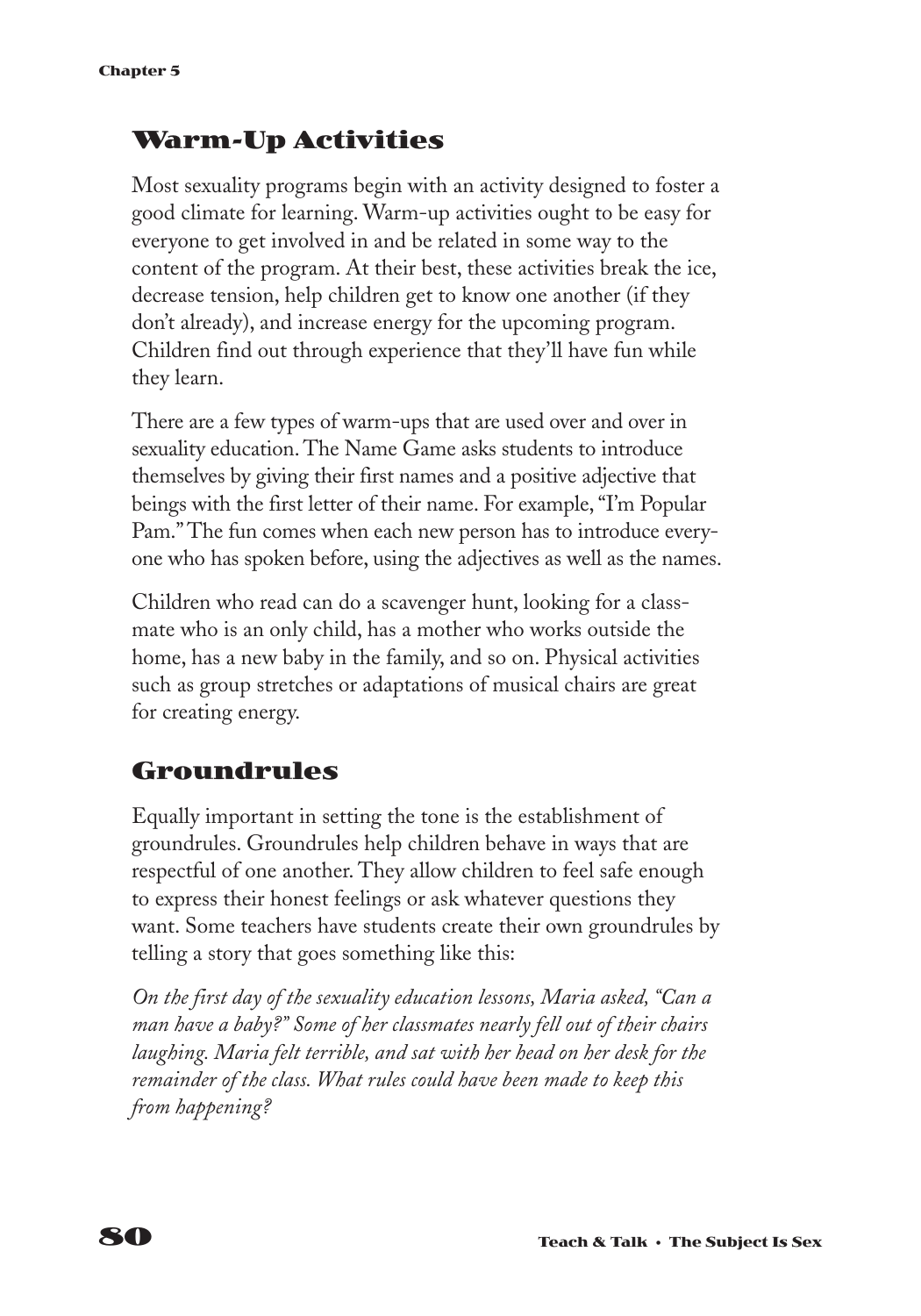#### **Examples of Groundrules**

- We respect one another. We don't use put-downs or teasing.
- Everyone's feelings are important.
- You can ask anything you want. There are no dumb questions.
- In the class discussions, we won't ask personal questions. We won't talk about personal matters such as parents' or friends' behavior.
- It's OK to pass on any activity or question.
- If you talk about the lessons outside of the classroom, don't use people's names or talk about what other people have said.

### **Organized Chaos**

The best sexuality education sessions are usually quite lively. Students are actively involved. Discussion develops spontaneously. If all happens as it's supposed to, these classes are bound to be noisy. Students sometimes buzz with side conversations, not because they are bored but because they're fully engaged in the topic and can't wait to make their comments publicly.

While it's sometimes necessary to quiet things down a little, children are distracted from meaningful learning if a teacher spends most of the time on discipline. If a session seems particularly unruly, you might ask the class to suggest ways of dealing with the problem. You could say, "You're all so excited, everyone is talking at once. We can't hear one another. What do you think we should do so we all have a chance to speak and hear what each person is saying?"

### **Giggling**

Teachers often ask, "Will my students take the program seriously enough?" Some teachers want to keep discussions of sexuality fairly serious because they don't want to be accused of treating the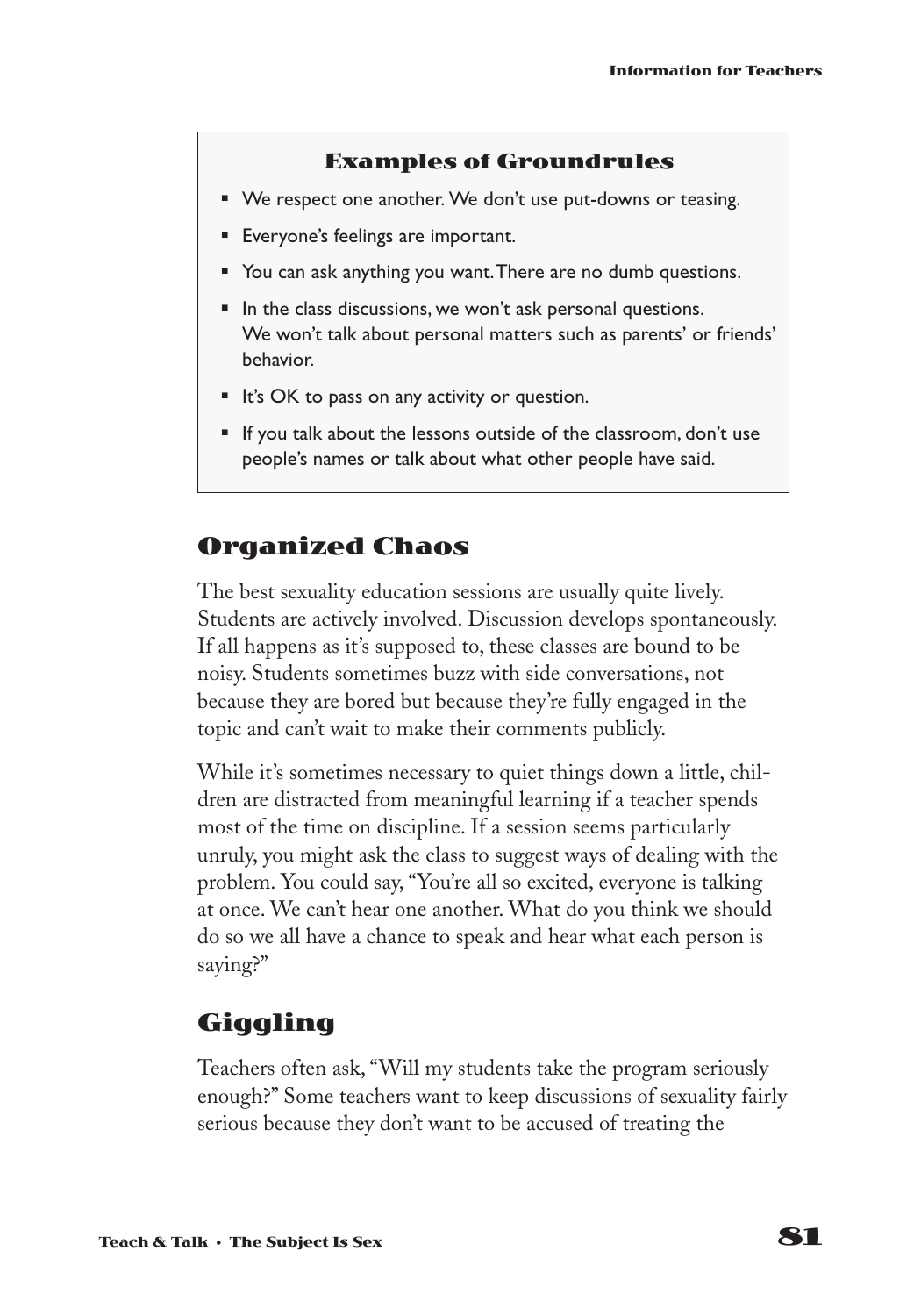subject frivolously. But experienced teachers know that telling students they're expected to act very mature and not be silly can set a restrictive tone that isn't helpful to the learning.

Why do students giggle? Usually for the same reasons adults do. Most often, it's a vehicle for releasing nervousness or discomfort.

When we tell children not to giggle, we inhibit their natural behavior, causing them to censor what they say and do. Most giggling takes place at the start of a program. It may be the first time children have had this kind of discussion in school. They may not be sure how to behave. They may have picked up the idea that sex is a taboo topic that should not be mentioned.

You can help them understand their feelings by explaining the purpose of giggling. Give them a couple of minutes to get all the giggling out. Giggle along with them if you feel like it. Most teachers find this natural behavior decreases with time.

# **Teaching About Sexual Abuse**

Sexual abuse is one of the most difficult topics for adults to explain to children. You don't want to scare them, but you do want them to be aware of the problem. You want them to develop skills that can help them avoid or get away from dangerous situations and know how to get help if something happens to them.

Many curricula address this issue by talking about "good touch" and "bad touch." But there are problems with this approach. It suggests to children that bad touching occurs when they are touched on the sexual parts of their bodies: the vulva, breasts, penis or buttocks. Because young children are concrete thinkers, they interpret this to mean that *all* touch on the sexual parts of the body is bad touching. This is *not* the message you want them to hear!

Children need to know that some touches on the sexual parts of the body are desirable and enjoyable, and that when they grow up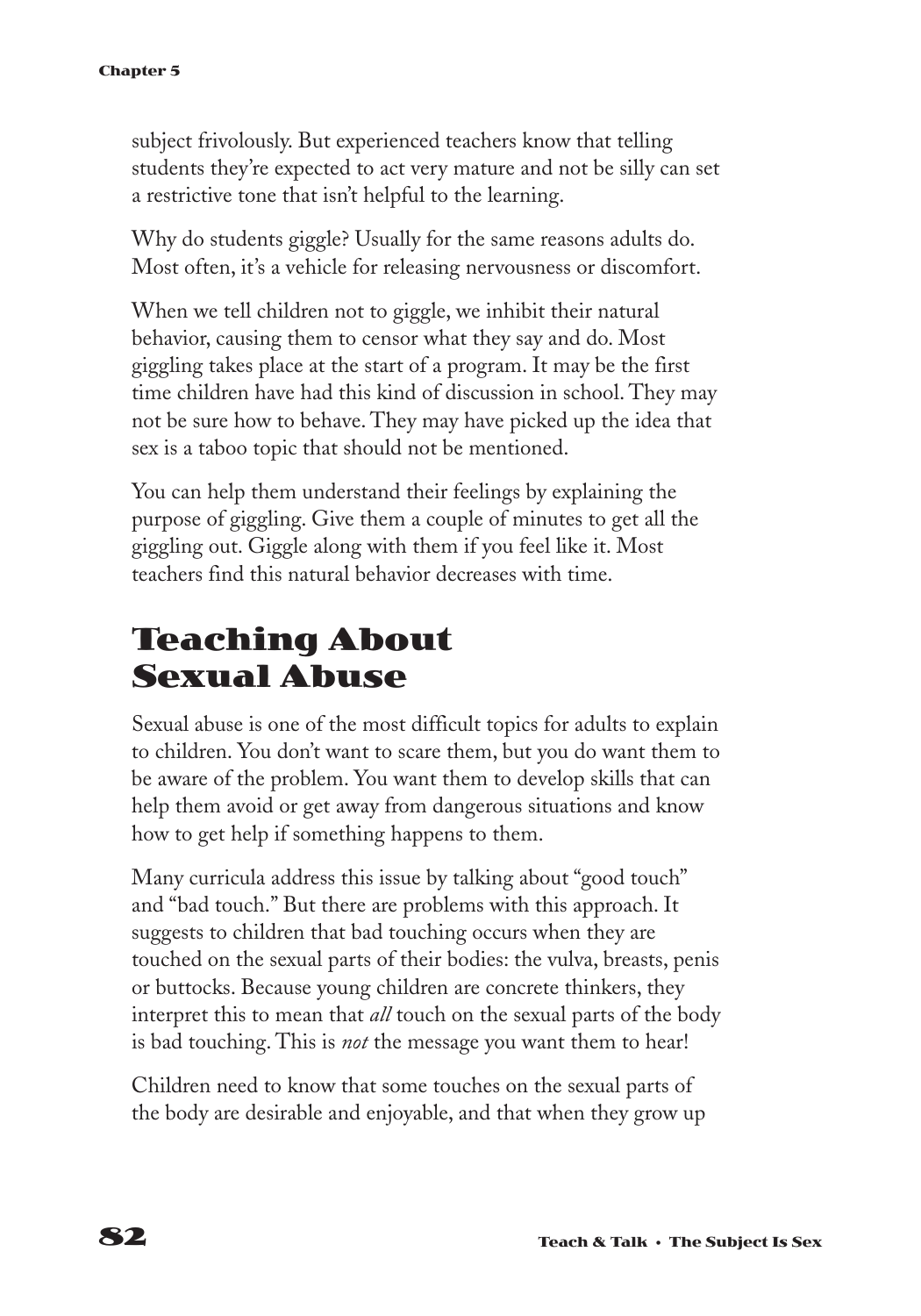they will probably want those touches from some special person or persons. They may already enjoy touching some of these places on themselves. Even when touch is not desired it can feel good, and this is also confusing for children who have been abused.

A better way to talk about sexual abuse with children is to teach them four clues that suggest there may be problems. **If any of these things are happening, children should talk to a responsible and trustworthy adult for help:**

- **Someone wants to look at or touch the sexual parts of a child's body for no good reason.** There *are* good reasons, such as a doctor giving a physical exam, a parent bathing a young child, or a parent checking a child's injury. Sometimes friends like to give each other playful pats on the buttocks after a good game. This kind of touch is OK if everyone is comfortable with it.
- **There is a power imbalance.** An older, more powerful person—typically a teenager or adult—tries to get a child to do something he or she doesn't really want to do. In some cases, it can be a child of the same age who is bigger, stronger or more intimidating. The important thing here is to clarify the power difference in an abusive situation.
- **• Something feels troublesome about the situation.** It doesn't feel comfortable, or a child gets a troublesome feeling inside (an "uh-oh" kind of feeling).
- **• Something is secret.** The adult or teenager asks the child to keep the behavior secret or threatens harm if the child tells; or the child senses the behavior would not be happening if there were other adults around.

Children who are guided by these clues will be able to make good judgments and seek help in many different kinds of exploitive or questionable situations.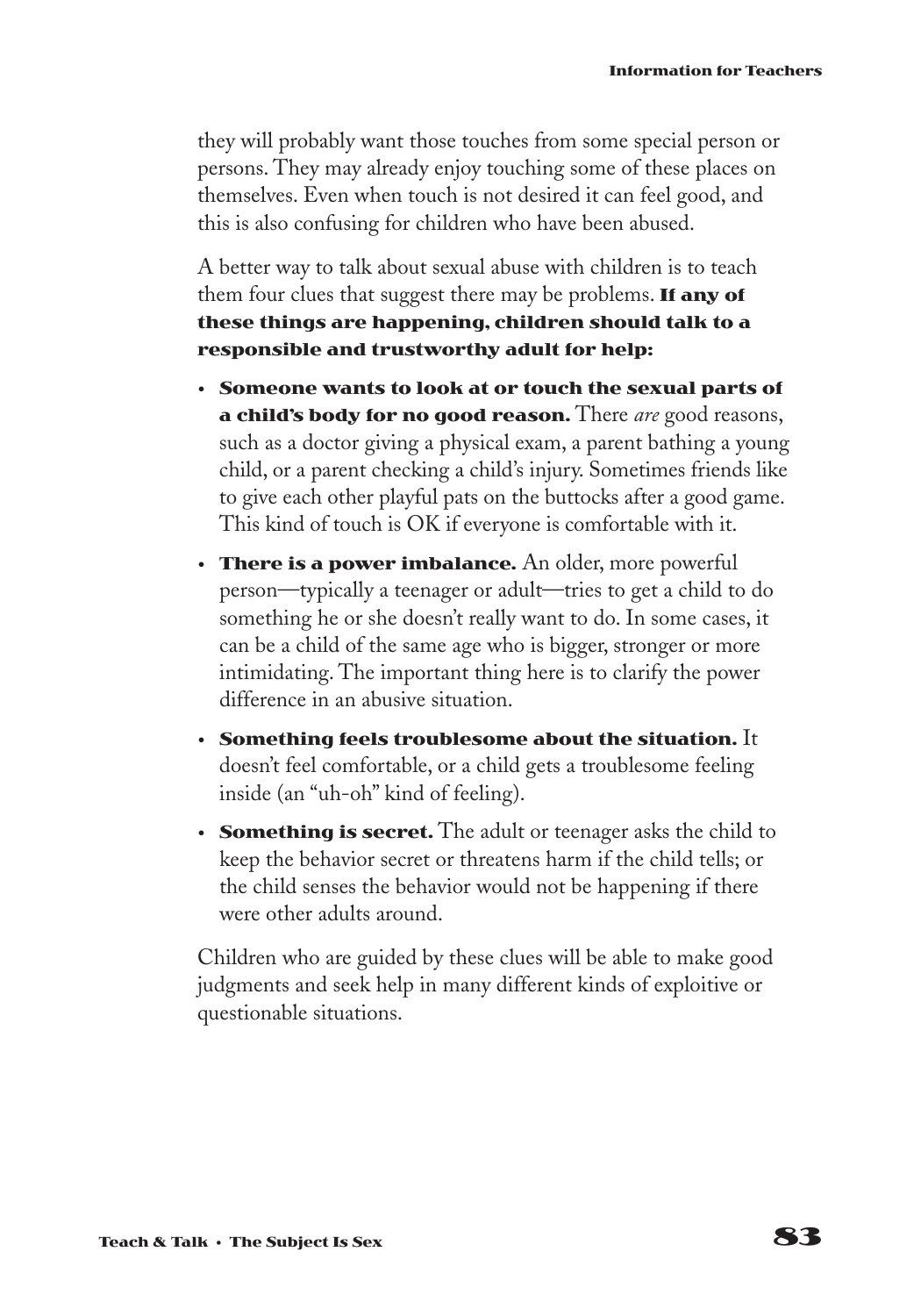# **Taking It to the Classroom**

You may have a curriculum that specifically addresses sexuality, or one that talks more generally about family and personal health. You may have no health curriculum at all, or something very limited in its scope and range.

#### **No matter what you start with as a foundation, you can use the following three steps to bring a conscious (and conscientious) approach to your sexuality education efforts:**

- **1. Assess your existing lesson content.** Health education is an obvious first place to look for content related to wholeperson sexuality, but you may want to look at other areas as well—current events, social history, physical education, and expressive arts such as music, painting and theater.
- **2. Think about ways this content relates to wholeperson sexuality.** Does it raise issues of gender roles and expectations? Teach skills for clear communication? Help students notice emotions or physical sensations? Celebrate the things students' bodies can do? Talk about ways people help and respect one another? Teach assertiveness or decision-making skills? Encourage setting goals for the future? Any of these topics and dozens more are relevant to sexuality.
- **3. Choose an appropriate intervention, depending on your setting and the circumstances.** There are 3 ways you can bring forth a conscious approach to sexuality education in any lesson. Which choice you make will depend on your students' interest and personalities, your school and district guidelines for sexuality education, your own skills and level of comfort with the material, what kind of content you have already covered in class, and what you plan to cover in the future.
	- **Conscious teaching.** Notice the ways your class responds to the lesson content. Make comments or suggestions that help them focus on some aspect of a lesson that reinforces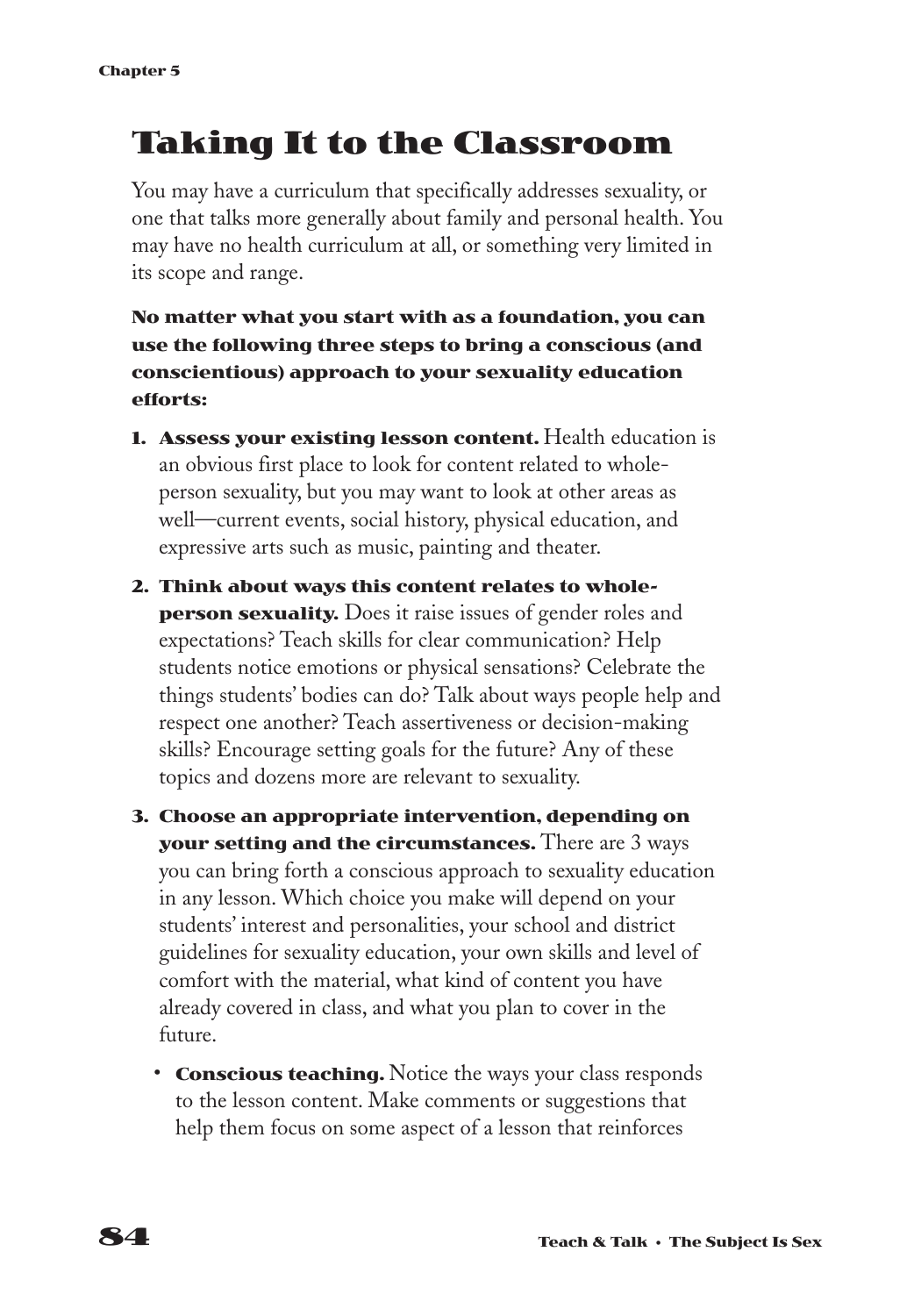whole-person sexuality, such as feeling proud of what their bodies can do.

- **Adaptation.** Make a simple adaptation to an already existing lesson. For example, in a health lesson about how the muscles move the body, you could add a short physical exercise. Students could stand at their desks and feel their muscles as they lift their arms, stomp their feet, smile, or rock back and forth with their feet flat on the ground. This short exploration of body awareness and pride adds to the foundation that allows children to develop into sexually healthy individuals.
- **Addition.** Bring in an activity that represents a formal approach to sexuality education. For example, in a third- or fourth-grade lesson about growing, changing bodies, you might present an activity about the kinds of changes boys and girls go through as they approach and enter puberty. You could include emotional as well as physical changes. Some students may already be experiencing some of these changes by this age.

# **An Example: The HealthSmart Program**

The three steps of assessing your lesson, thinking about how the content relates to whole-person sexuality, and choosing an appropriate intervention could work with almost any lesson content, but will be especially relevant to health lessons. Below is an example using an existing elementary health program. After reviewing this example, think about how you could use these steps with your own lessons.

The *HealthSmart* program, published by ETR Associates, is a developmentally sequenced, comprehensive school health program for grades K–4. The activities and content are theory-based, using the Health Belief Model and the Theory of Planned Behavior. The cornerstone of this approach is that children can use information, attitudes, skills and support systems to make smart choices about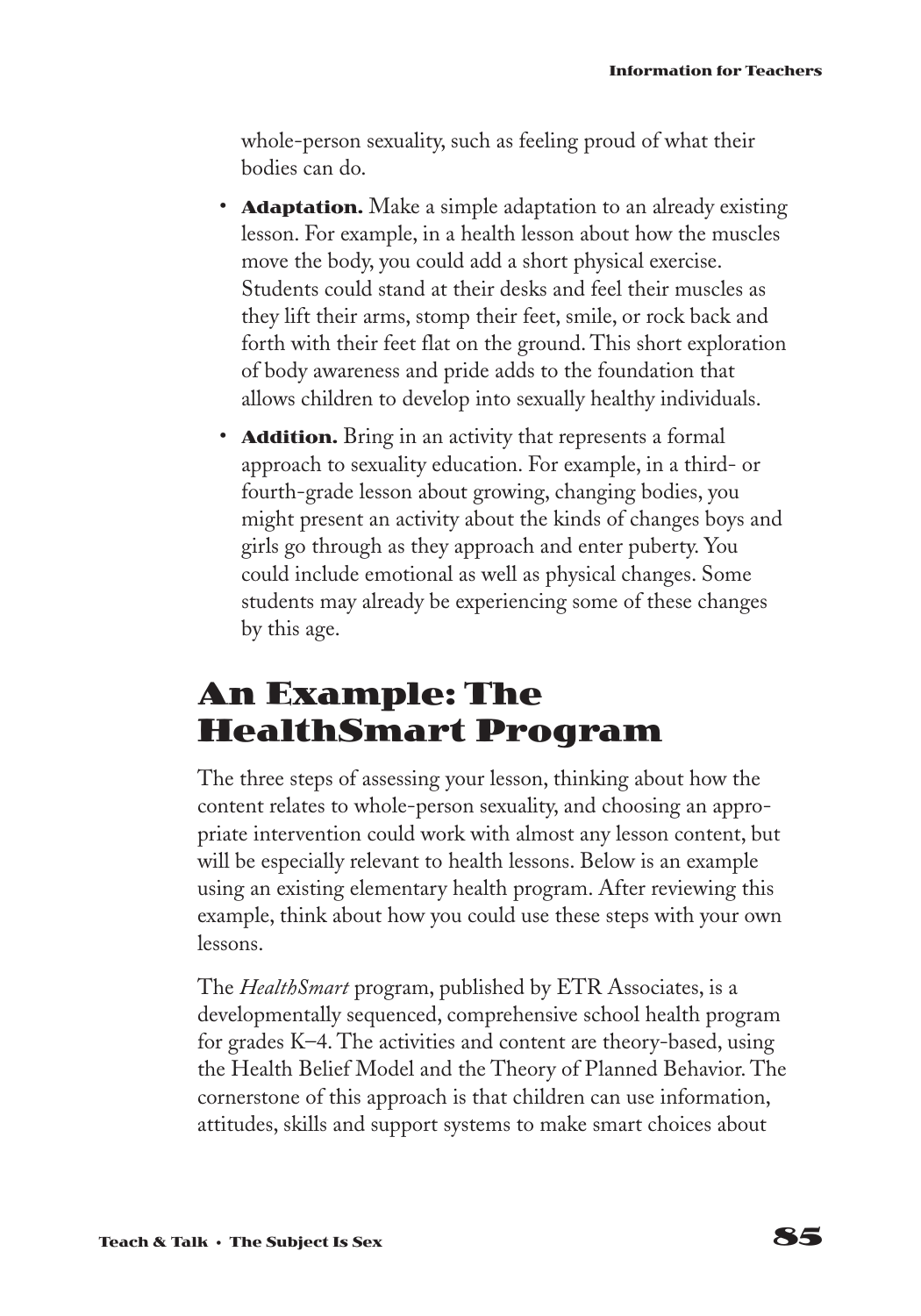#### **Chapter 5**

their health. By making meaningful health choices today, they will develop the commitment and build the skills to continue to make smart choices throughout their teen and adult years.

The curriculum places a heavy emphasis on peer relations. Through work with peers, children get a more accurate sense of social norms (e.g., most children, teens and adults do not smoke and do not want to; people enjoy being treated with respect) as well as develop a sense of responsibility and belonging. The *HealthSmart* program does not have a specific sexuality component, but each grade level includes a unit on "Personal and Family Health" that lays important foundations for sexuality education.

Imagine that you are a second grade teacher using the *HealthSmart* program. **Here's how the steps apply:**

**Step 1: You assess your existing lesson content.** You're looking over the Personal and Family Health unit with your commitment to conscious teaching about sexuality in mind. You see an activity called "Are Families on TV Real?" that involves a discussion of the kinds of behavior students see in families on TV.

**Step 2: You think about ways this content relates to whole-person sexuality.** The main areas of focus are reality versus make-believe (TV families/real families), the consequences of put-down humor, and ways families can support children. You see a clear link to whole-person sexuality in the attention given to respect and support.

#### **Step 3: You choose an appropriate intervention, depending on your setting and the circumstances.**

Examples of all 3 interventions—conscious teaching, adaptation and addition—are provided below.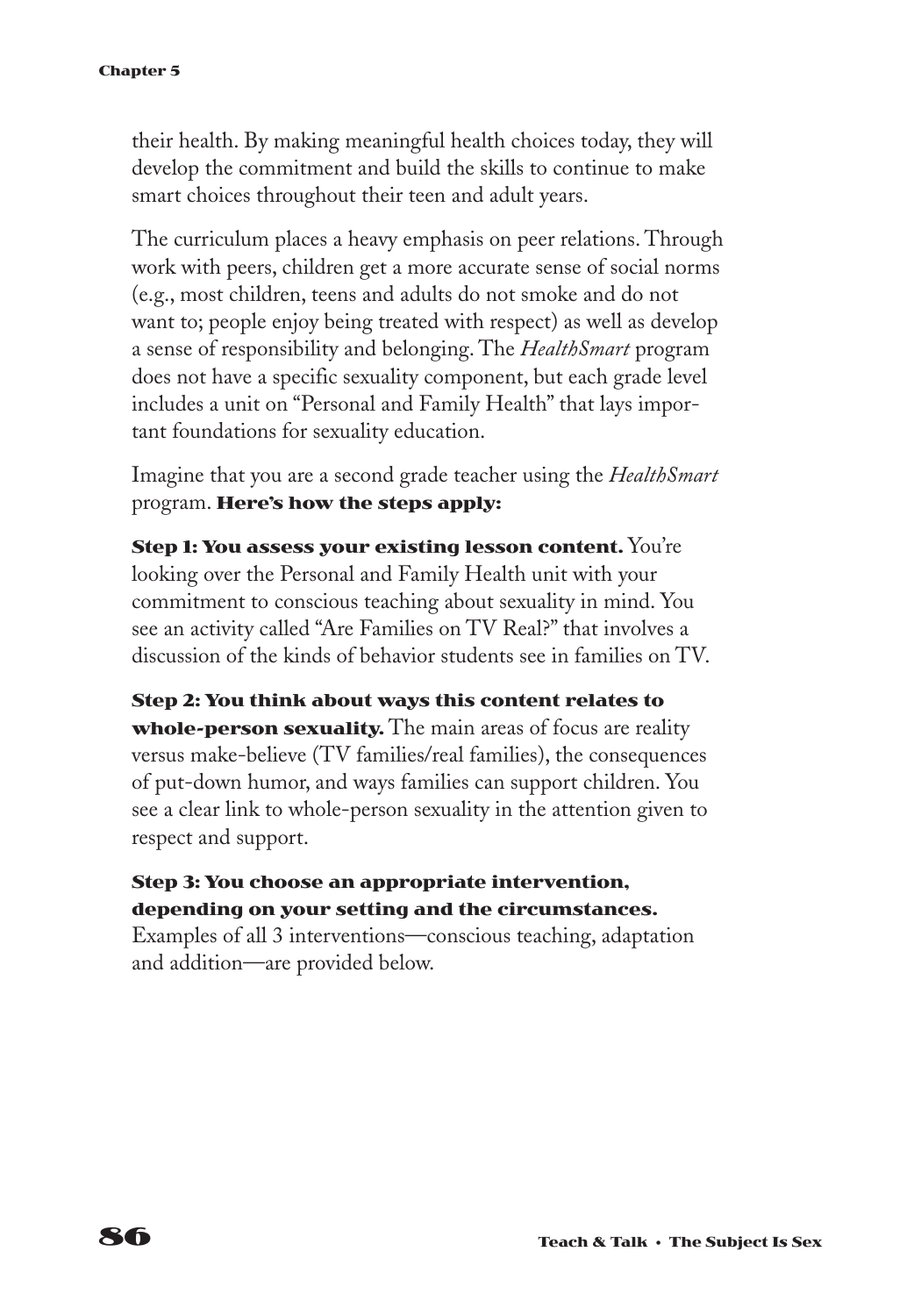### **Conscious Teaching**

When you're teaching the activity, a student describes the plot of a recent sitcom. The husband decides he'll stay home and do housework for the day because he thinks it's easy. But he can't do anything right. He spills the mop and bucket, gets the cleaning brush caught in the toilet and burns the macaroni and cheese. At the end of the show, he's sitting exhausted wearing a silly apron. His wife comes in and cleans up the mess he's made. At first, she acts like she's going to be nice to him, but then she's not because she's so mad that he's never nice to her after she's had a hard day.

Because the curriculum addresses stereotyping, in the discussion you talk with students about the kinds of things men and women do. You ask them if they have ever known a man who does housework. Lots of students have dads, brothers or neighbors who do. Some of the boys in the class have household chores. None of them has ever known anyone as inept as the guy on this TV show. The students agree that both men and women cook and do housework, and by the end of the discussion they don't even think the show sounds funny.

### **Adaptation**

Following the Teacher Guide, you tell students that sometimes TV can help them learn and understand things, but other times it can hurt or confuse them. TV may change what they expect from themselves, other people or their families. Then you come back to the sitcom plot.

You adapt the lesson by choosing to explore further the issue of sex-role stereotyping. You ask students what that show might have been teaching people about what men and women are like. You suggest they think especially about younger kids who might not know as much as they do. The students say it teaches people that men are dumb, that men and women fight a lot, and that women should do housework and men should not. They agree that these aren't very good lessons, and that these aren't the kinds of lessons they learn from their real families.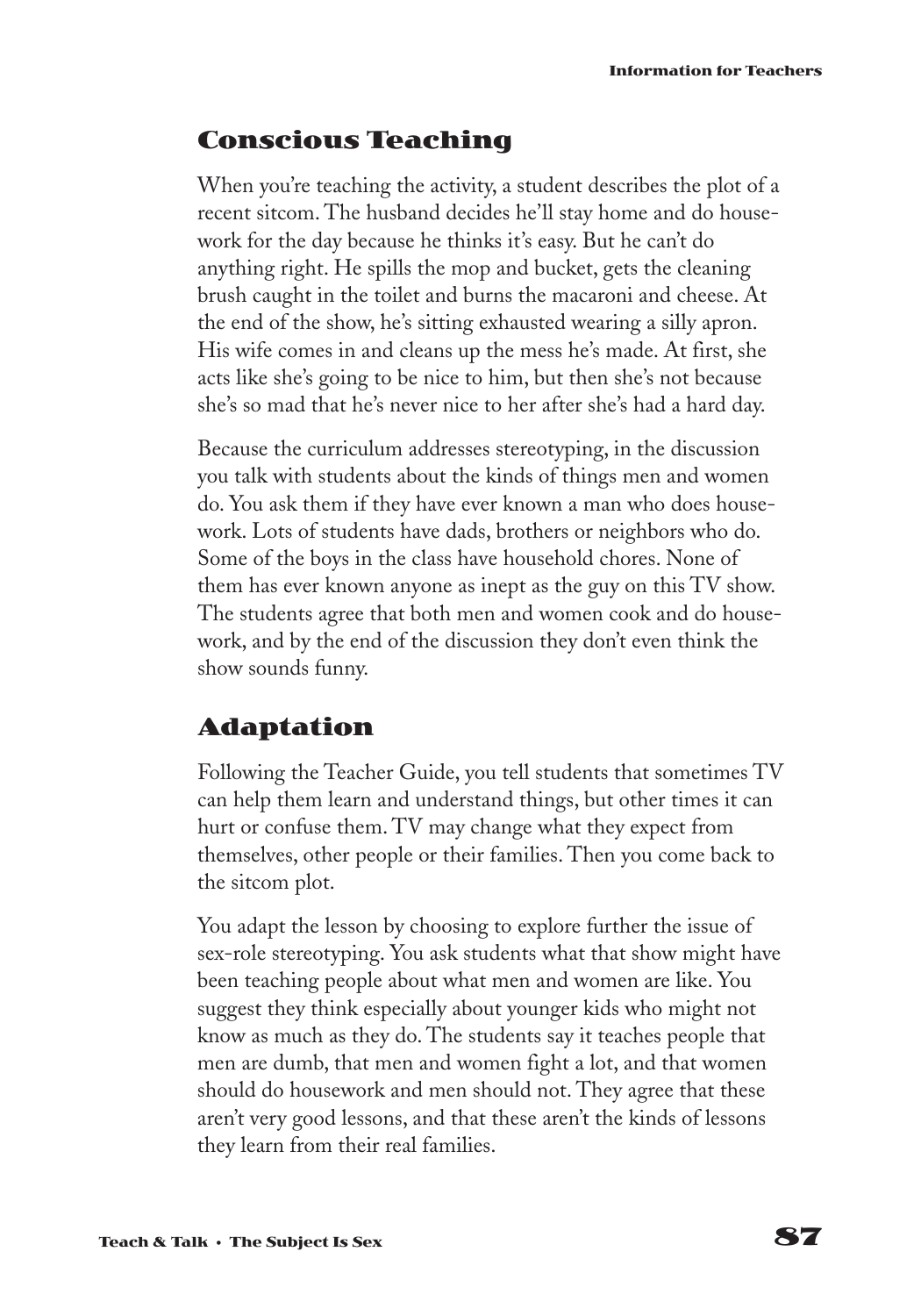### **Addition**

The discussion about sex-role stereotyping has been lively. You've also seen a lot of stereotyping happening on the playground lately, so you decide to expand a little more on this topic and add to the lesson.

You find a storybook about a girl who decides she wants to play on the touch football team. At first, the boys tease her. They tell her she can't play because she's a girl. Then they tell her she can't play because she's never played before. Finally, the teachers tell the boys they have to let the girl play. The girl turns out to be a good player, and makes an important pass in their big game.

After this story, the students draw pictures of things they would like to try someday that they have never done before. They come up with a range of dreams and plans, some of which definitely cross gender stereotypes.

# **This Fine Art**

It's possible that the art of teaching is never more finely drawn than in the arena of sexuality education. Teachers need to know facts. They need to know school and district policy. They need to understand child development generally, and children's understanding of sexuality specifically. They need to know their own students' unique skills and interests, and have a strong and trusting relationship with their class. Bringing all of these elements together into a coherent classroom experience can seem like a challenge indeed.

But you can see how exciting the whole-person approach to sexuality education is. The same strategies that help children be competent and fulfilled people generally also lead to the development of healthy sexuality. Sexuality is an integrated part of each one of us, inseparable from our whole selves. This approach allows you, as a teacher, to confirm all the ways you are helping your students achieve personal success in their lives today. You can also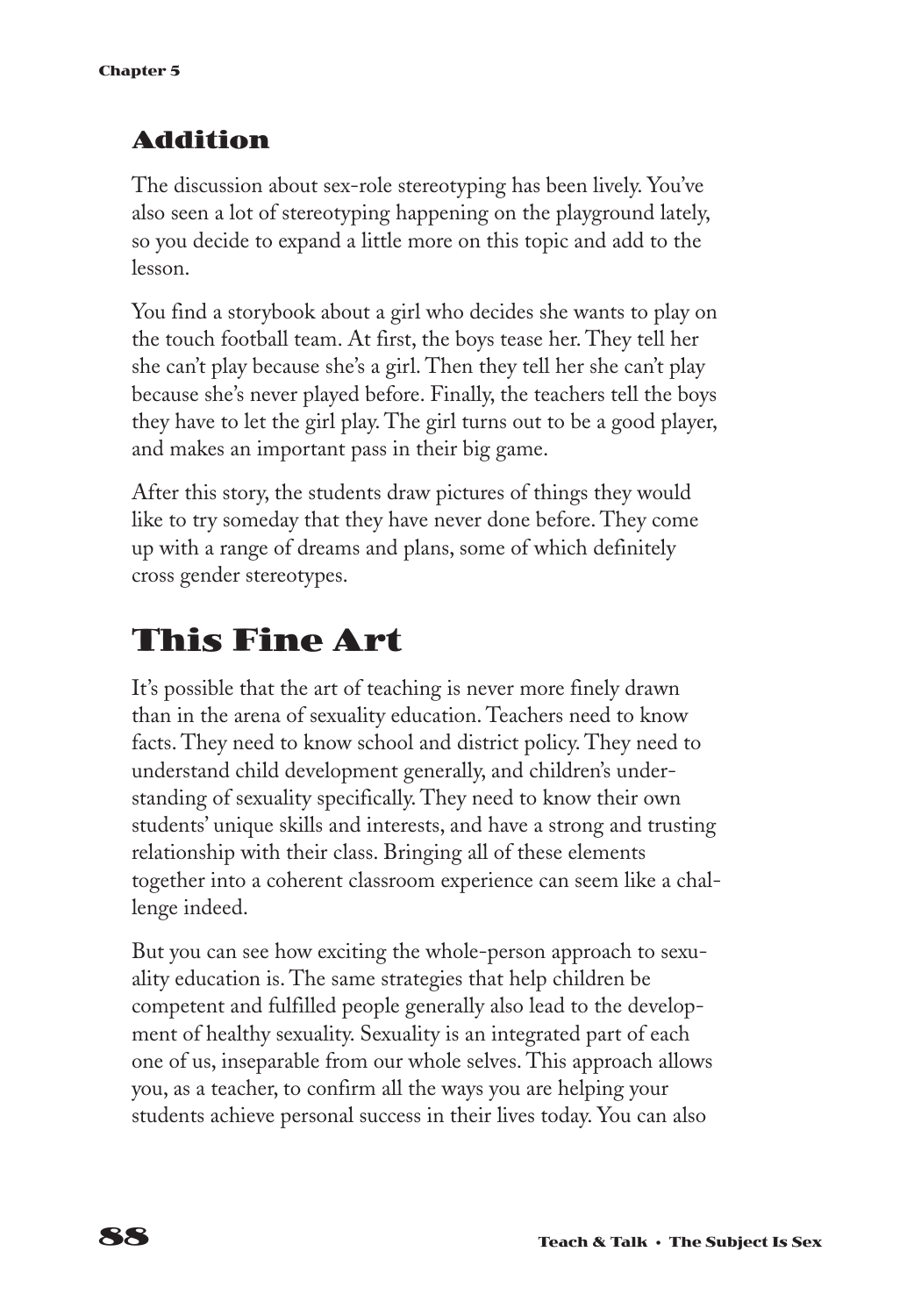see how you are helping them set a positive and healthy foundation for the future.

This is the art of all good teaching. It is about caring and concern, and respect for self and others. It is about believing in children's abilities, and being willing to be surprised and taught by them. And, of course, it is about using your own talents and skills to inspire them to be the best they can be.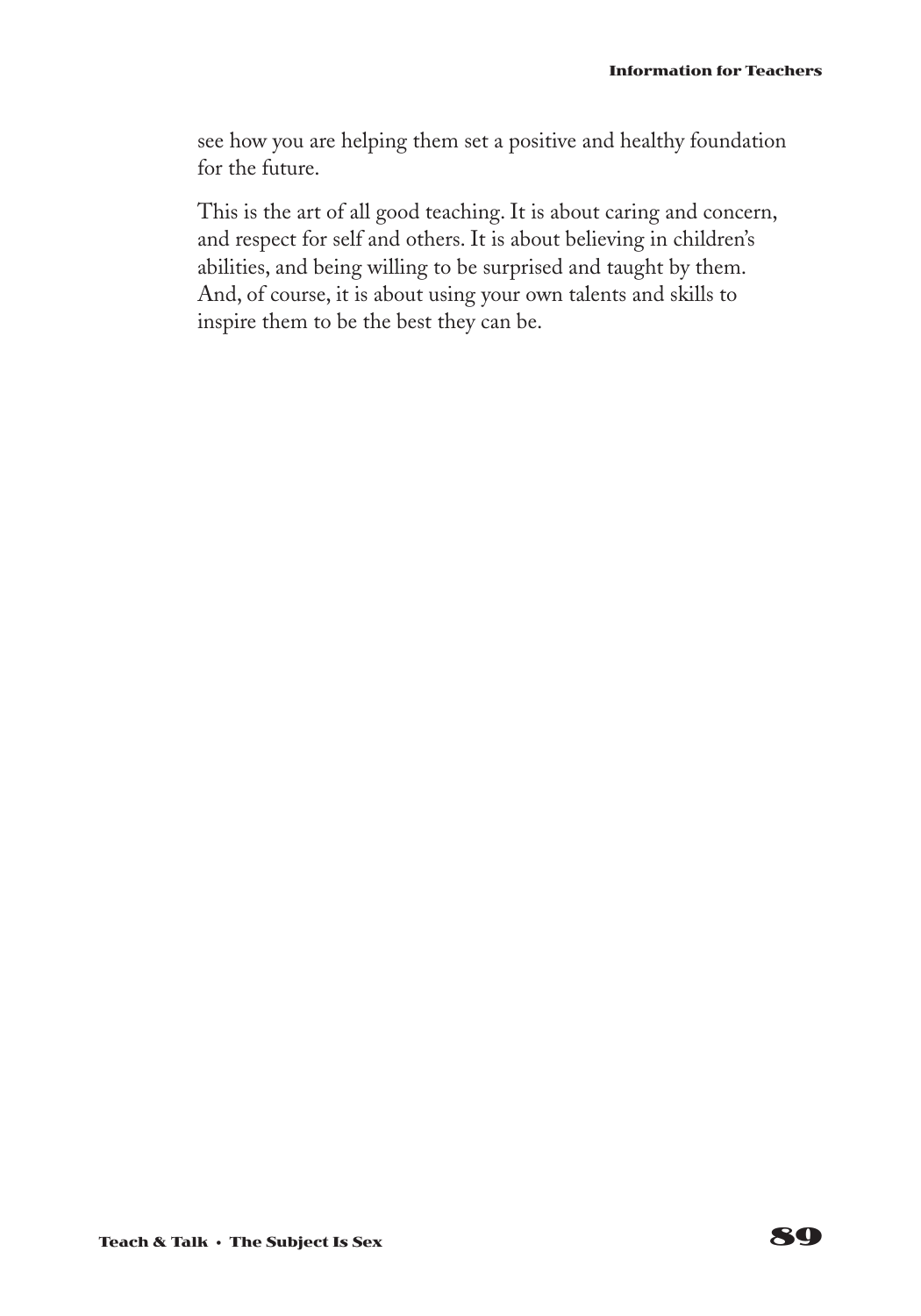# **Parents and Teachers as Partners 6**

**Teachers who are successful** in sexuality  $\blacksquare$  education have several key skills. They have learned to see the world through their students' eyes and to frame their answers and teaching in ways children can use. They have learned to use peer groups to reinforce healthy values about sexuality. They have learned information about human sexuality and reproduction.

Most use another skill as well—the ability to partner with parents and families. Parents, like peers, are often blamed for much of what is wrong with childhood sexuality education. But, in fact, most parents share values very much in keeping with the things teachers want in sexuality education. Parents want what's best for their children—to receive quality, age-appropriate education in all the areas they need to succeed as adults—and they want to do their best for their children—to talk with them, love them and support them in healthy ways.

Parents generally do a pretty good job at these things. Sometimes teachers, social workers or health professionals have the most contact with particularly troubled families, which can skew their view of all parents. This is why it's so important to find opportunities to interact with many kinds of parents and families.

# **Parents' Involvement in Sexuality Education**

Parents, like children, need to hear the right messages about sexuality education. Whenever you conduct a program with young children, inform parents ahead of time about the specific content,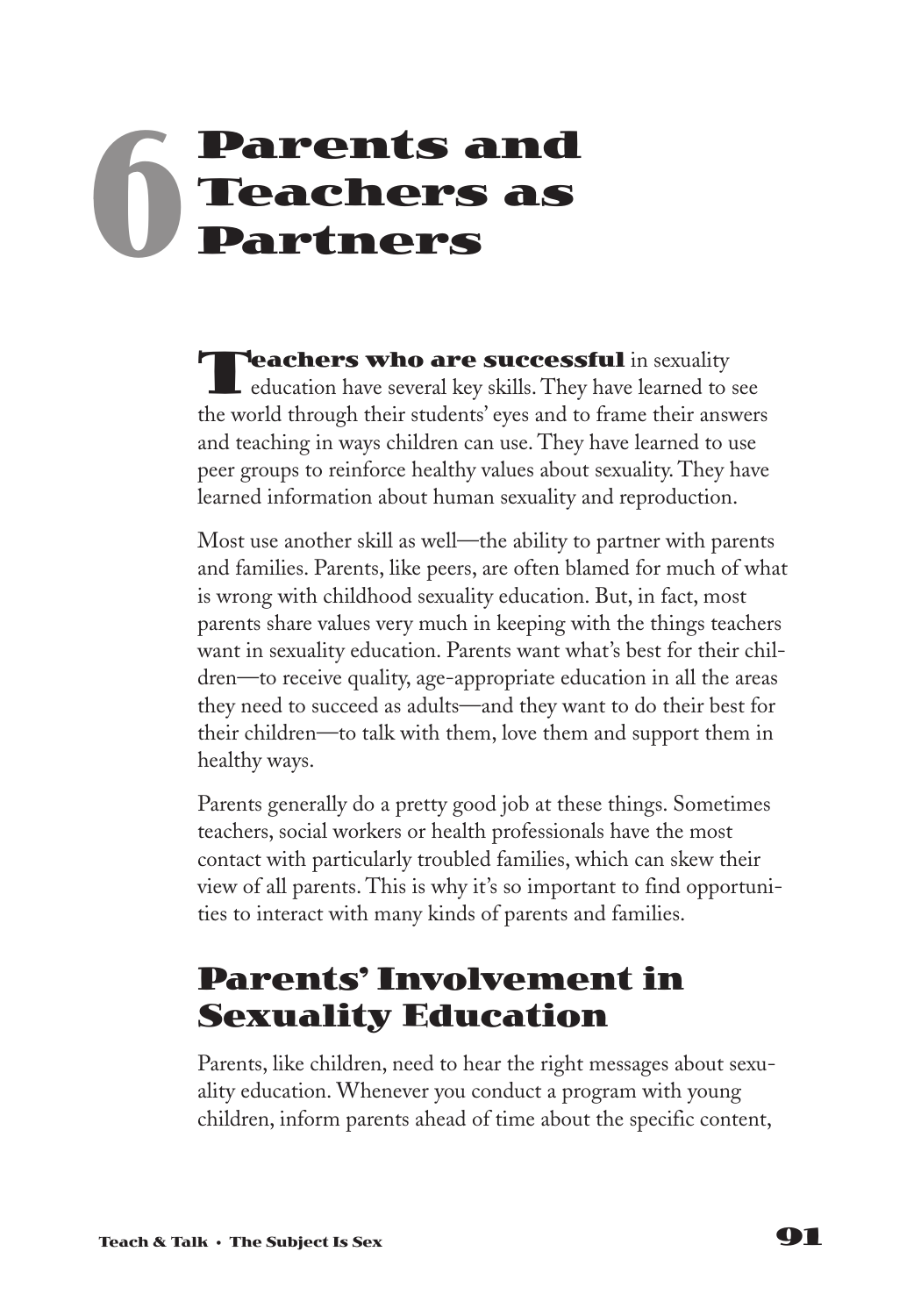#### **Chapter 6**

aims and underlying values. Let them know what kind of family involvement is built into the teaching.

By involving parents from the start, you communicate the value your school places in their partnership. You also give them advance notice that their children will be bringing home activities based on the lessons so they'll feel better prepared when family activity sheets come home or you guide their child to ask them a question he or she has raised about sexuality.

Your goals should include giving parents a say in the kind of sexuality-related information their children will receive, and suggesting ways that parents can communicate about sexuality with their sons and daughters at home. Schools that involve parents in this way usually have more comprehensive sexuality programs with fewer restrictions on subject matter.

#### **Here are some strategies for achieving these goals:**

- w **Involve parents as members of an ongoing advisory committee** that reviews program content and approves all print and audiovisual resources.
- **Invite parents to a meeting** so they can find out more about the program and view the lesson plans, family activities, books or videos you plan to use.
- $\bullet$  **Give parents the opportunity to withdraw their children** from the program. There are some people who, for religious or personal reasons, prefer not to have their children participate in discussions of sexuality outside their homes. Schools must respect these parents' beliefs.
- **\* Use family activity sheets** that students can complete with their parents. This supports the role of parents as the primary sexuality educators of their children.
- **Send home an evaluation form** at the end of the lessons to get parents' input about the effectiveness of the program.
- **Offer programs for parents** to help them become more effective sexuality educators at home. In some communities,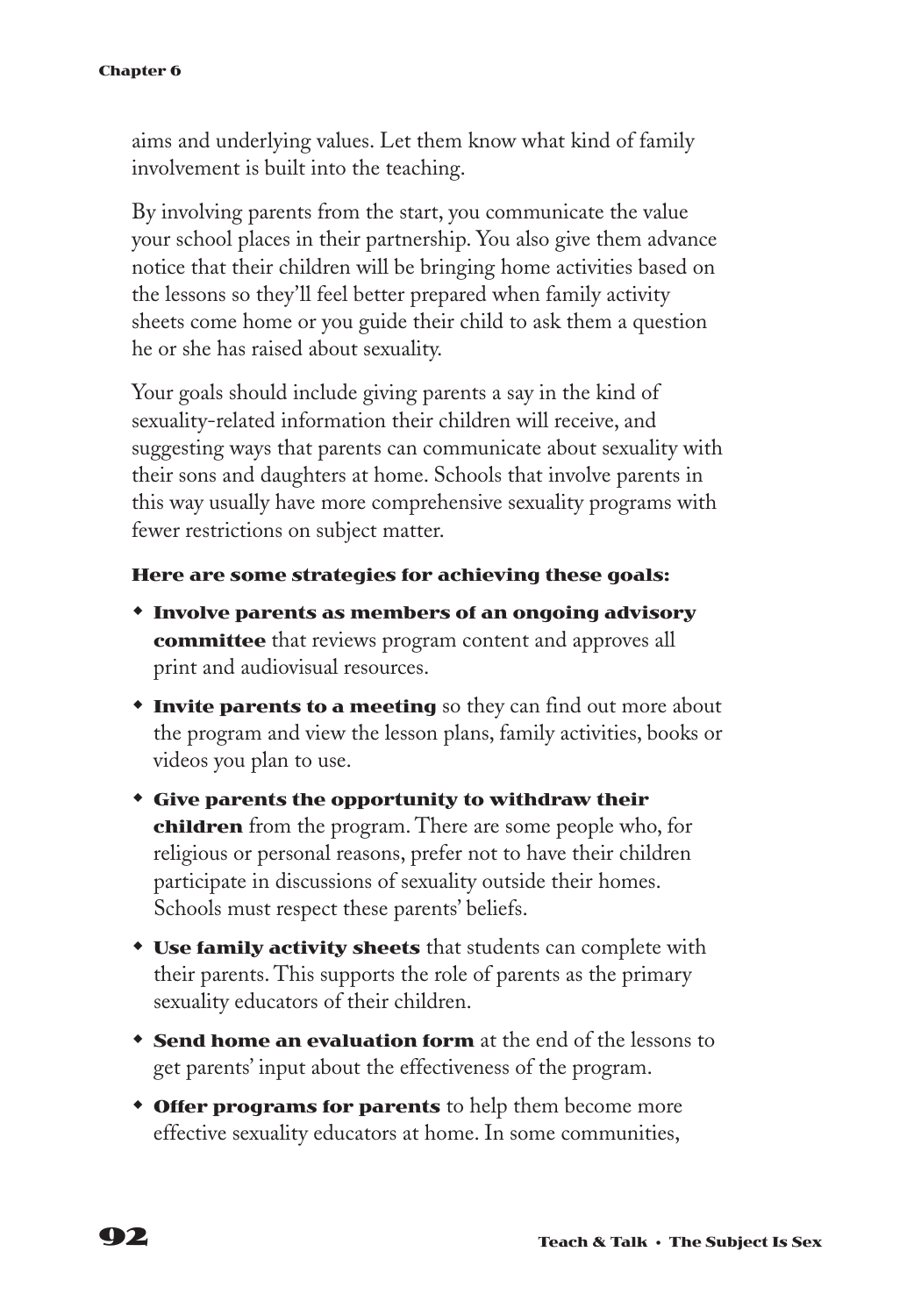such programs are offered by school counselors, social workers or community educators.

### **Be Realistic**

The parents of your students hold a range of values and attitudes related to sexuality education. The continuum probably includes a good bit of territory along the conservative/progressive political spectrum, with varied attitudes about abortion, birth control, sexual activity outside marriage, gay and lesbian families, or assisted reproduction technologies.

Some parents will be comfortable talking about sexuality with their children and look forward to doing so; others will not. Some parents will be enthusiastic supporters of your school's sexuality education plans; some will be reticent, uncertain or downright distrustful. Some will have had positive experiences with programs their older children completed; others will have had negative ones.

When schools and teachers recognize this, they can make better decisions for parents and students alike. It is important to give

#### **Benefits of Parent Workshops**

When parents have a chance to participate in workshops on being effective sexuality educators in their homes, the schools and students benefit too.

- Parents are strengthened in their ability to take on an active role as sexuality educators of their children.
- Workshops build stronger and more active parental support for school sexuality education programs.
- Workshops give parents a chance to network, so they can speak up in a unified voice to support school programs.
- Parents become advocates for responsible, respectful media that shape healthy sexuality.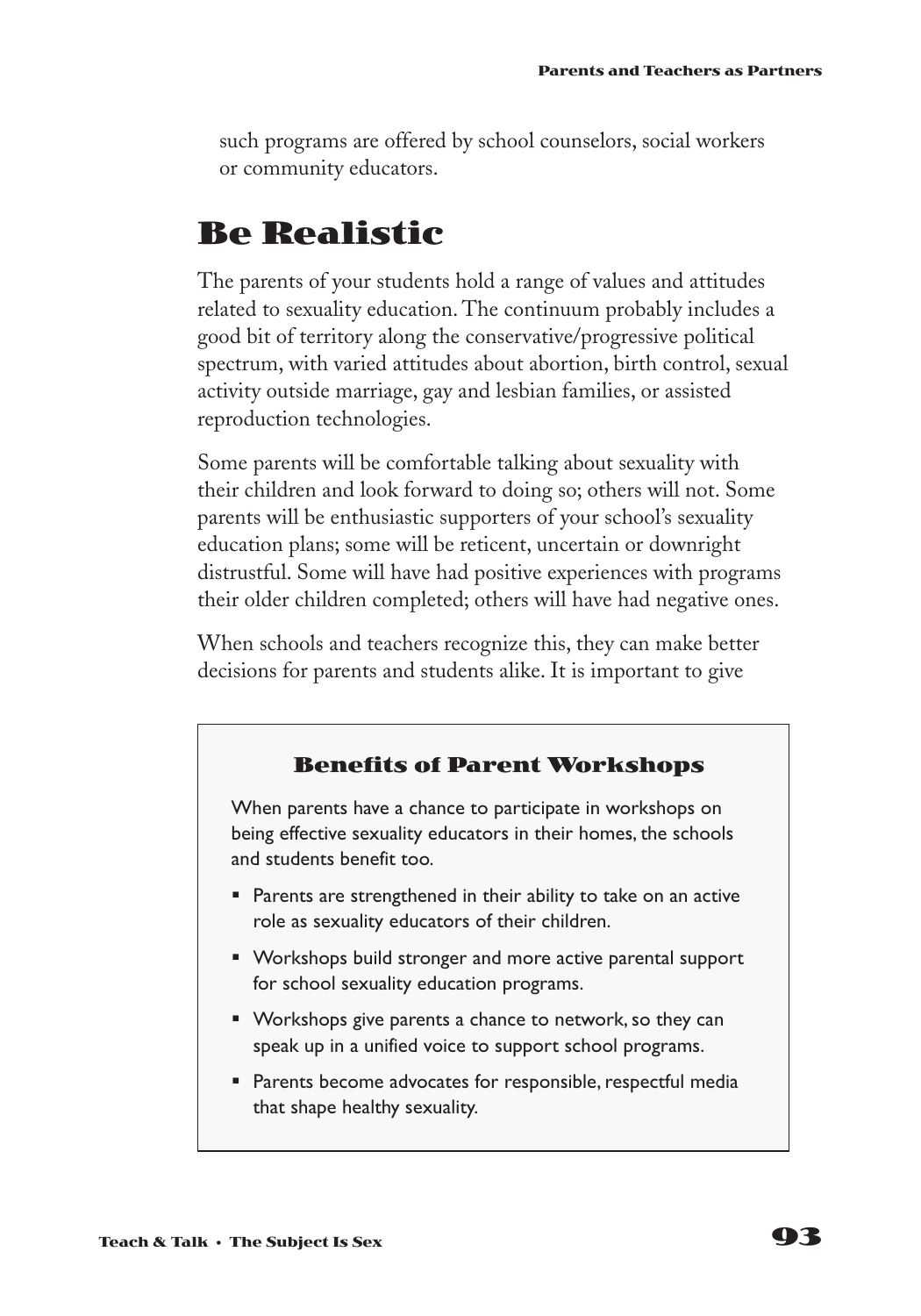parents a forum to express their concerns and validate the essential nature of their role as sexuality educators for their children.

A realistic approach to the range of parental opinion protects the rights of children whose parents support the program. Opponents of school sexuality education can become vociferous about their opinions, but the majority of U.S. adults *do* support sexuality education in schools. Parents of school-age children are even more likely to support such programs than the public at large.

## **Values Are Important**

Values are important to parents, teachers and students. Chapter 4 talked about the benefits of having students identify and discuss shared values with their peer group. This same strategy can help create connections and collaborations with parents. When you talk with parents about the underlying values of your school's sexuality education program and the values they hold for their children, frame these in the most universal perspective possible.

For example, a goal of your sexuality education program might be to help children acquire age-appropriate answers to their questions about how the body grows and changes, human relationships, sexuality and human reproduction. Most parents will support this goal. From the vantage point of your shared perspectives, you can work more effectively at ironing out the important details (e.g., just what exactly are "age-appropriate" answers?).

To help parents build a better understanding of the need for childhood sexuality education, talk with them about the foundations of healthy whole-person sexuality. You might mention things such as teaching children to treat one another with respect; building communication skills; or using dance, movement or physical education to help children enjoy having an active and healthy body.

You can show parents the guidelines and strategies you use to teach children to identify troublesome feelings and get help. You can describe how your program helps children think about whom they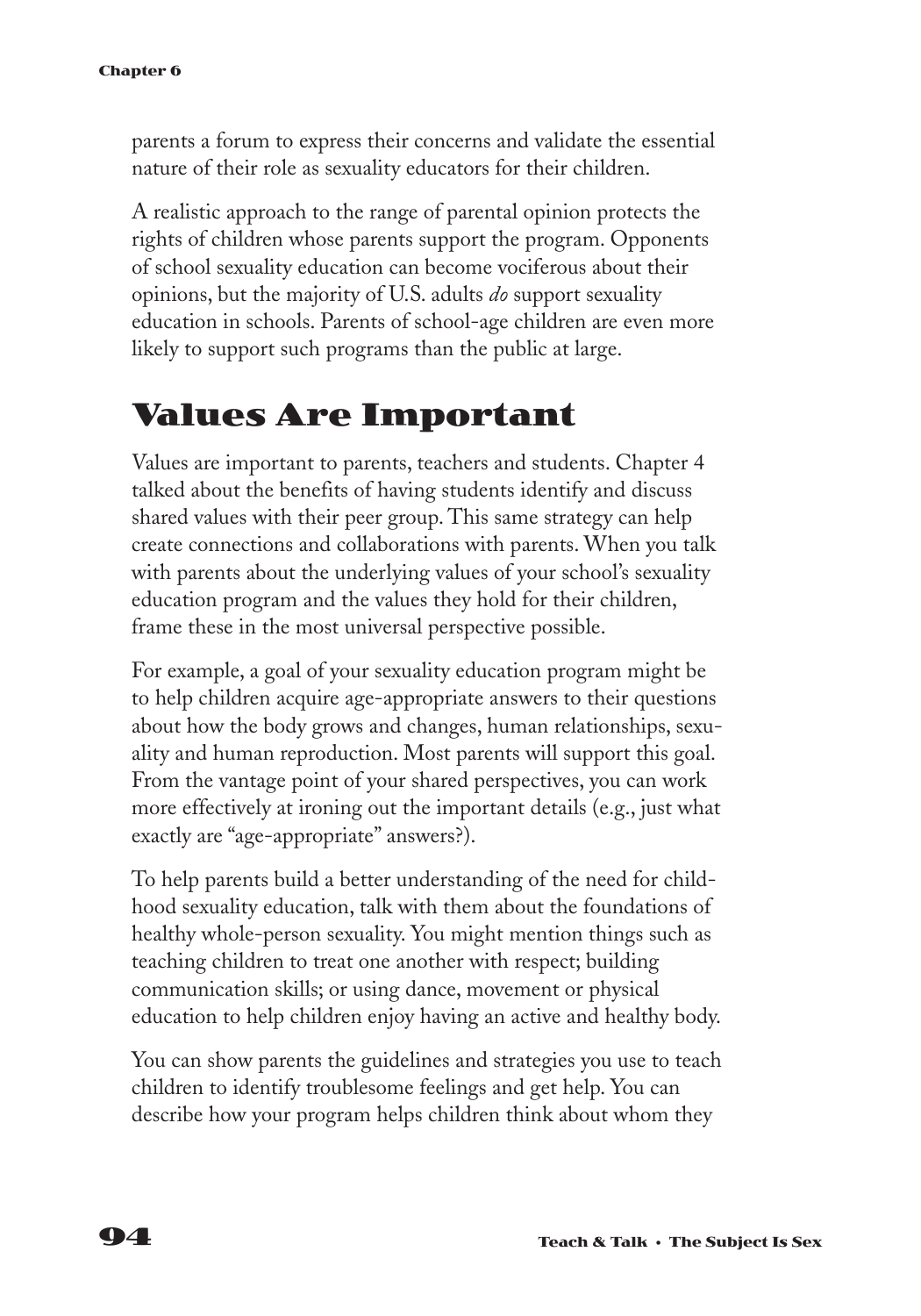can go to with questions about sexuality or their bodies. You can give examples of ways the program teaches children to make healthy choices and get support from peers.

It's also important to teach parents about the influence of the media on children's sexual understanding. While they will be aware of the more blatant aspects (such as sexually explicit scenes in movies), some of the subtle influences may be less evident to them. What do parents think about programming and advertising on children's TV shows that emphasize limited roles for girls or violent behaviors for boys? that show cartoon characters wearing suggestive garb? that pressure girls to act more grown up by wearing make-up?

Sexuality education programs are not value free. But successful programs are based on values that can be widely shared and supported by parents and teachers alike.

# **Make It Easy and Rewarding**

Whole-person sexuality concepts usually make sense to parents, especially when they can see ways to participate in supporting the goals. Parental resistance to sexuality education is often based on uncertainty or discomfort with the topic.

Parents have many of the same apprehensions teachers do—Will I be able to answer my kid's questions? Will I be embarrassed? Will I give the kinds of messages I want my child to have? Will I say things that will confuse my child, or take away his or her innocence? In a whole-person approach to sexuality, parents can find a wealth of things to say and do with their kids that support healthy development and stay within their family's values.

The importance of helping parents have a good experience with your program cannot be overstated. In fact, sexuality educator Lynn Leight (1994) says that while many factors influence the outcome of sexuality programs, parents and caregivers may be the single most important factor in their success. She describes parents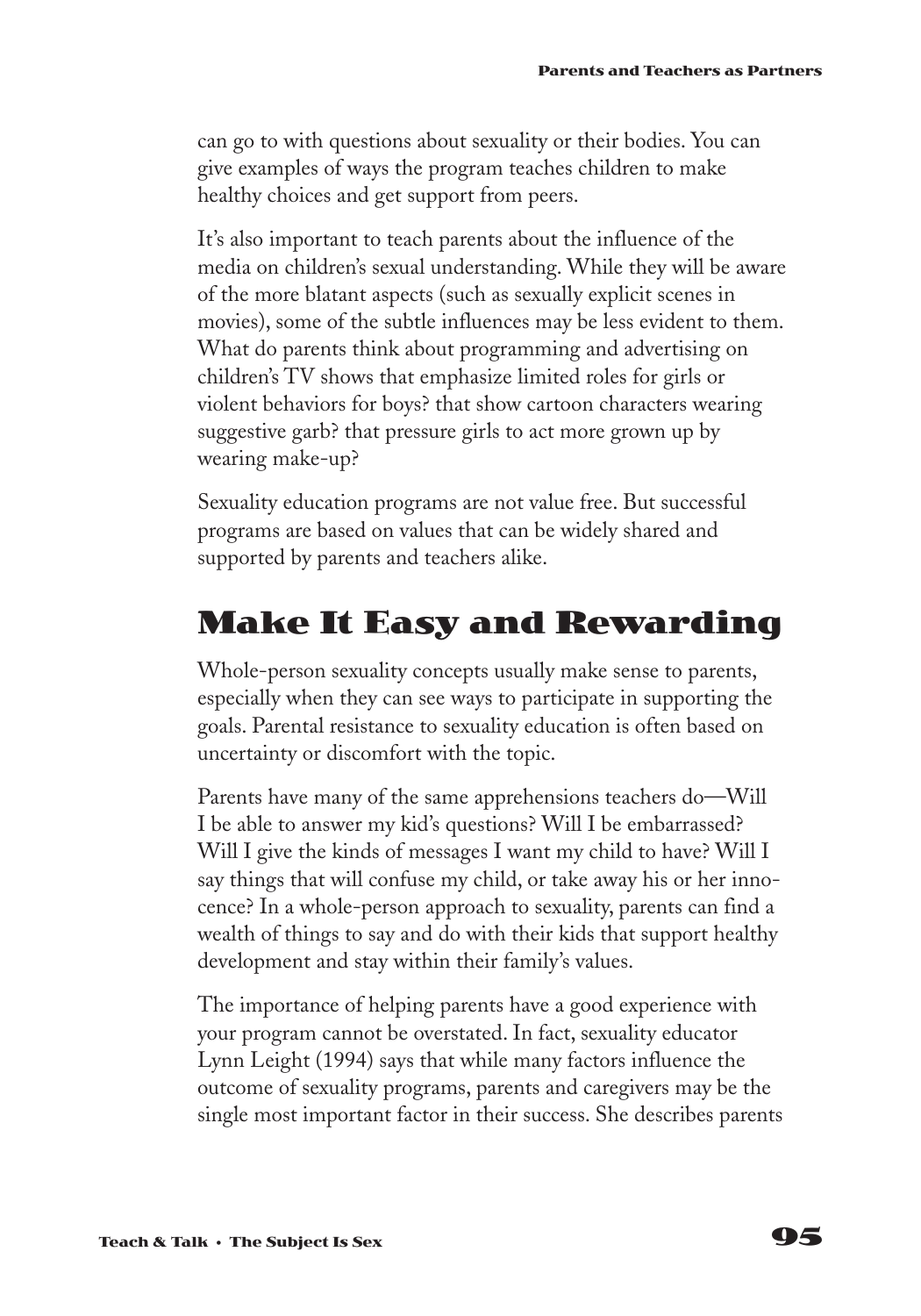and families as the "living laboratory" that tests and then either accepts or rejects classroom learning.

Use some of the family activities described at the end of this chapter, along with informational letters, parent/teacher meetings or other strategies, to keep parents involved and informed. Give them opportunities to talk with their children about personal values. Support and confirm their competence as parents and their importance as sexuality educators of their children.

A solid foundation of outreach and planning can keep parents informed, confident and committed to your program. When they see the ways your sexuality education approach confirms their own values and beliefs, the results of this "living laboratory" are far more likely to be favorable to everyone involved in the process teachers, parents and students.

## **Part of a Team**

Children thrive when their experiences at home reinforce and reflect the kinds of things they are learning in the classroom. In sexuality education, this becomes especially important. Parents and schools can work as a team to promote healthy values and norms.

Together, parents and teachers can encourage kids to enjoy their bodies, respect others, and be comfortable with the physical changes that come with growing up. They can teach children to get help for troublesome feelings. They can show that they are supportive and credible sources of information when children have questions. Families and schools working as a team to promote these values provide a reassuring response to the hazardous messages about sexuality children hear through the media.

Most important, parents and schools can give children a sense of their uniqueness and importance to their community and families. Children who hear and embrace this message will have great resilience and resources as they continue to learn and grow.

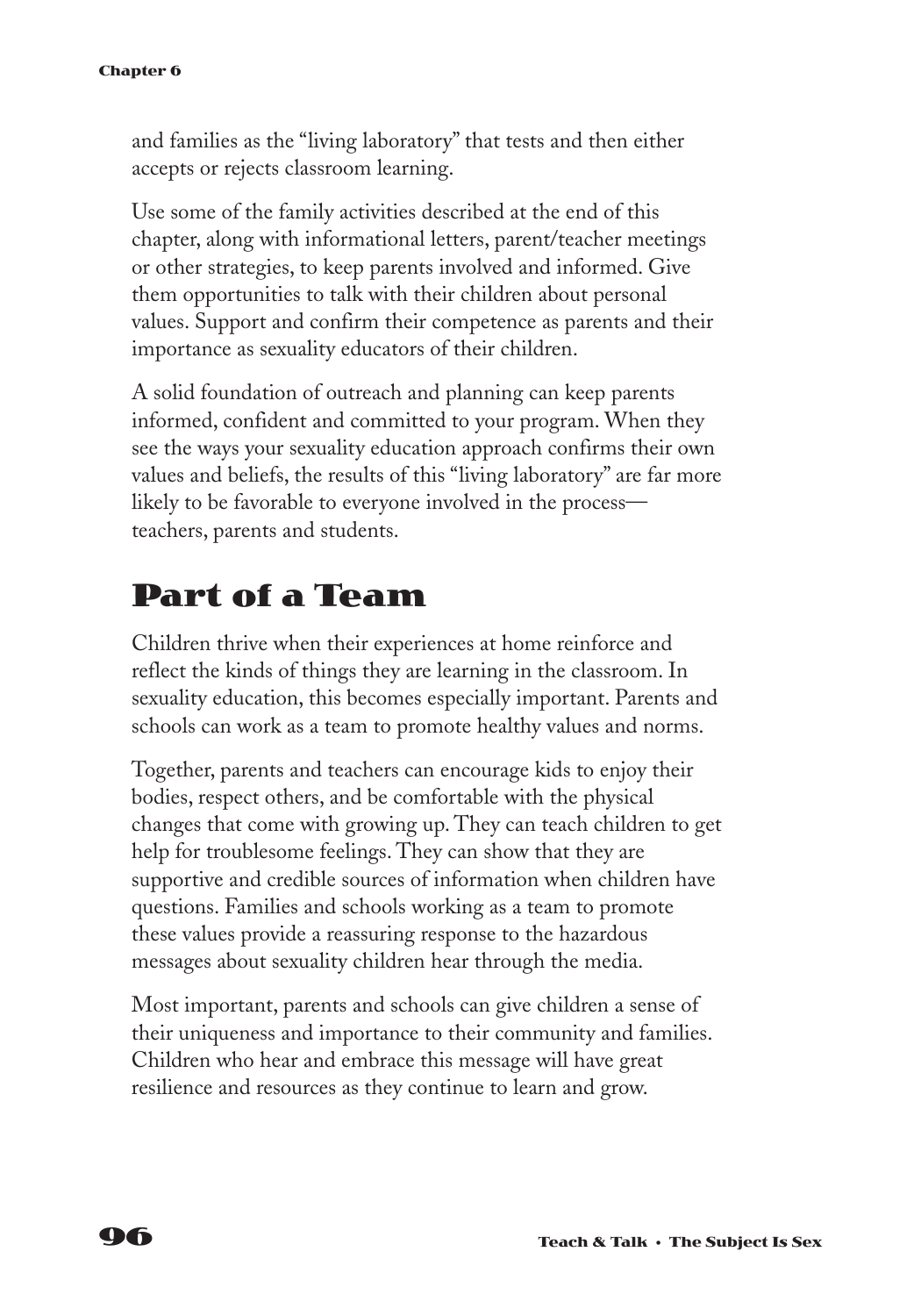# **Family Activities**

Family activities support and reinforce classroom learning and keep parents informed about what's going on in the classroom. They also create easy opportunities for parents to have discussions with their children about values—one of the things many parents really want from school-based sexuality education.

Single page "family sheets" with instructions or guidelines are a good format. These worksheets might have blank spaces for answers children and parents come up with together. Or they might simply suggest ideas for family discussions or other activities. Keep the design simple and the reading level easy. You may have to adjust the complexity or focus of an activity depending on your students' grade and developmental level.

Feel free to adapt the following activities to suit the needs of your students and their families.

# **Tips for Parents**

At the beginning of your program, send home a sheet with suggestions for parents on how to talk to their children about sexuality. **Some ideas you might include:**

- **Welcome your child's questions.** You are the most important sexuality educator in your child's life.
- § **You are teaching your child about sexuality all the time**, even when the topic is something else. You can show affection in your family or talk about values. You can listen carefully to your child's questions or hug and hold your child. These actions give your child positive messages about curiosity, caring and being special. These help set the foundation for a healthy approach to learning about sexuality.
- **Create chances to talk** with your child about values.
- **Bring up topics yourself.** Many children don't ask questions.

*(continued)*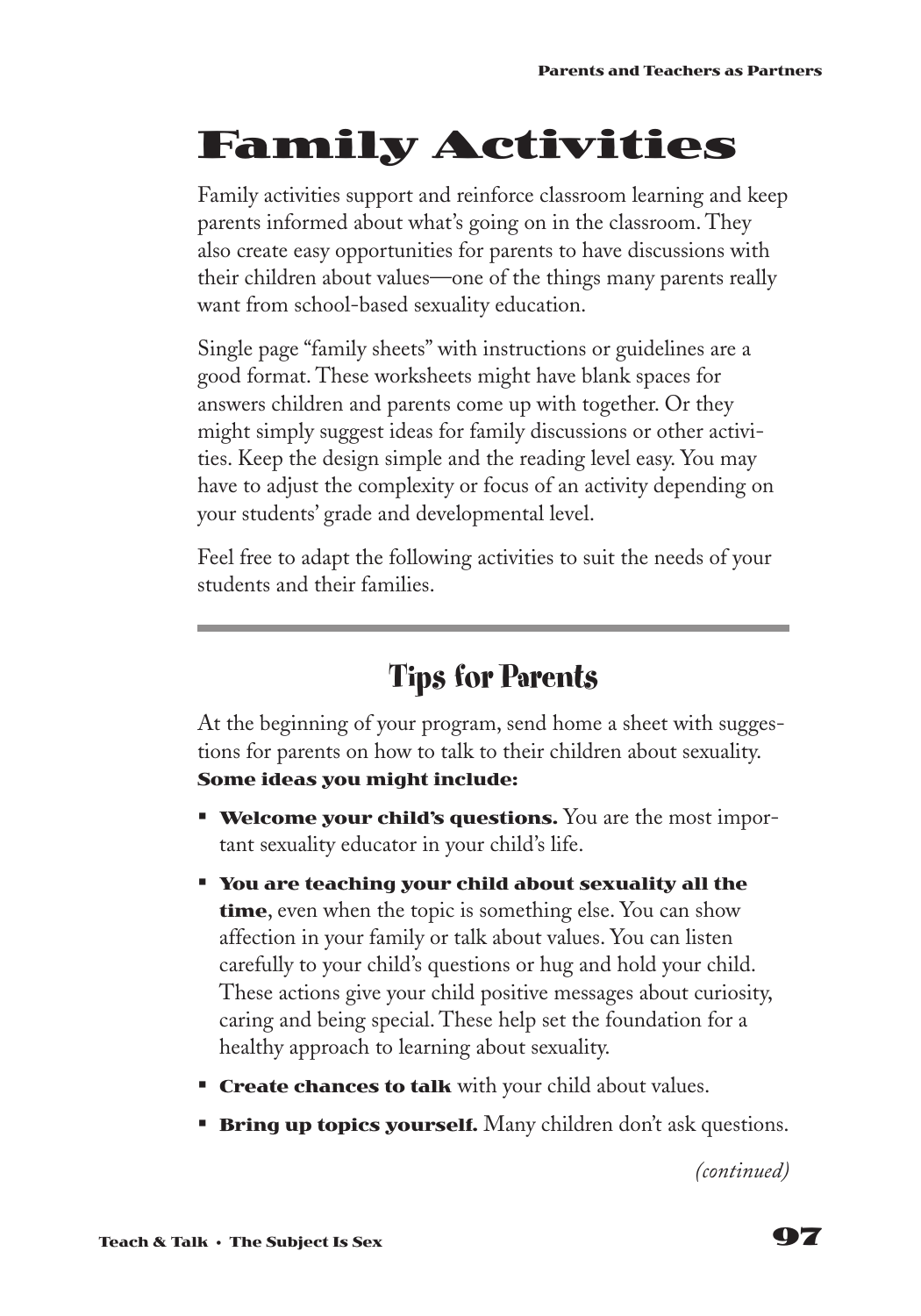- **Use everyday experiences to raise topics.** You might refer to a TV show, a friend's behavior or something your child saw in school or in the neighborhood.
- **It's OK not to know all the answers.** You can say, "I don't know the answer to that, but I'll find out." Be sure you *do* find out, and follow up soon.
- **Don't worry about not knowing how to answer.** You can say, "This is hard to explain, but I'll do my best." Take a minute to think about what you want to say. After you answer, say, "Let's see how I did. Can you explain the answer to me now?"
- **Have both public and private talks.** Public talks (around other family members) show children that these are good things to talk about. Private talks (just you and your child) give your child a chance to bring up personal concerns.

### **This Great Body!**

As part of a lesson about ways to enjoy the things our bodies can do, have students draw a picture or write a story about something physical they like to do.

In a family sheet, ask parents to talk with their child about the drawing. Parents can describe physical things they enjoy now, and things they enjoyed doing when they were children.

### **Media Watch**

After a lesson on the things we learn from TV, ask parents and children to watch a TV program together. Give parents guide questions to use for discussion afterwards.

Suggest they use this opportunity to talk about personal values and ways their own family's values are similar to or different from what they saw in the program. They could talk about gender roles;

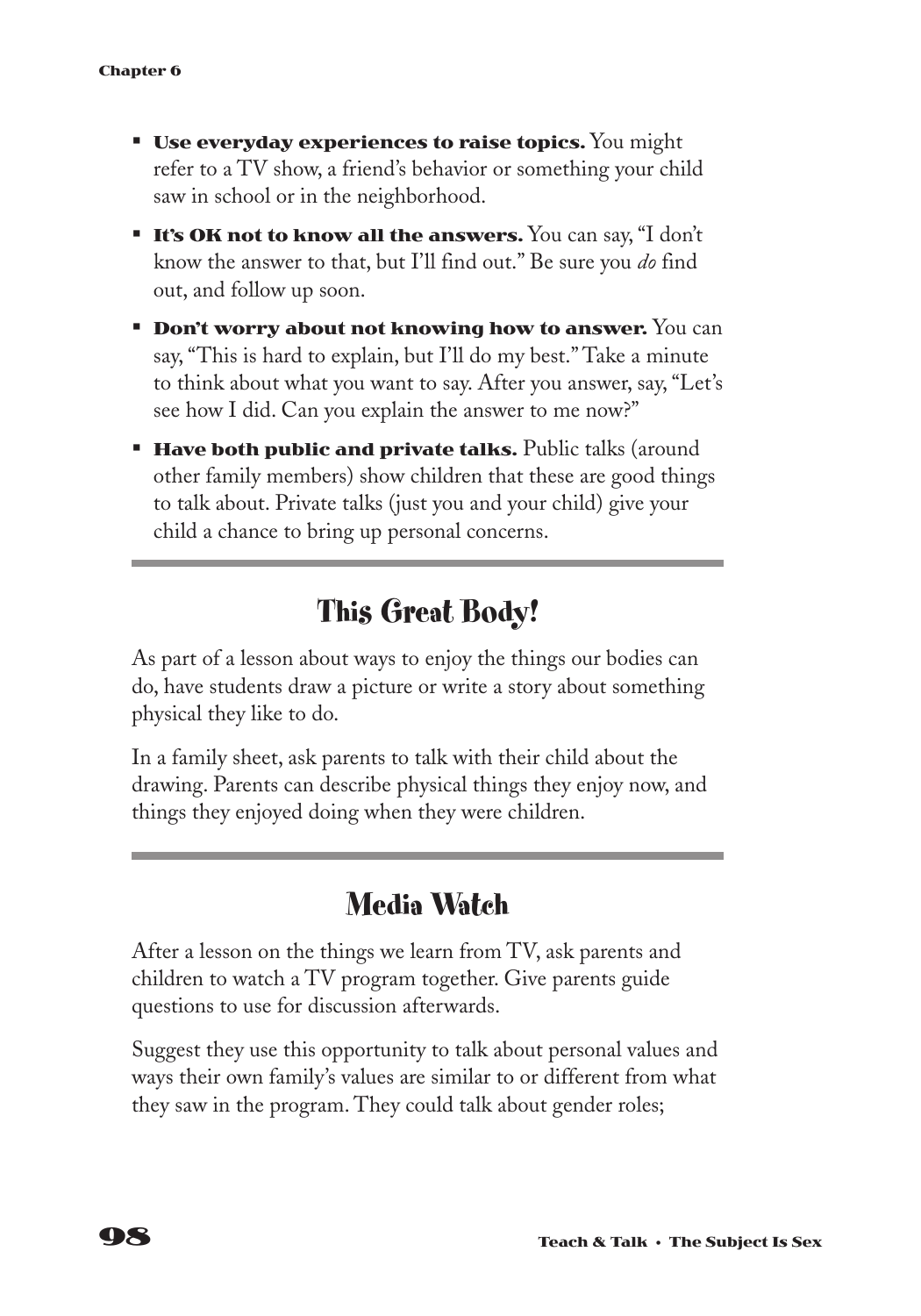violence; whether the characters treated each other with respect; sexual humor or other sexual references; or use of alcohol, tobacco or other drugs.

#### **Questions you could use:**

- § What did you like about this program? (Both parent and child answer.)
- Is there anything you didn't like? (Both parent and child answer.)
- If you were making a TV show for kids your age, what story would it tell? (Child answers.)

## **Asking Questions**

If you teach a series of lessons on identifying people students can go to when they have questions or feel troubled, use a family activity that has parents and children practice asking and answering questions.

#### **Give instructions to parents on playing a Question Game with their child:**

- The parent says, "I have a question for you," and asks the child a simple personal question (e.g., What's your favorite color? food? shirt? TV show? book?). The child answers.
- Then the child says, "I have a question for you," and asks the parent a question.
- Parent and child repeat this 2 or 3 times. The parent might ask slightly more personal questions each time (e.g., What's something that scared you when you were younger? What's something you've done that you're very proud of?).
- The parent closes by asking, "Do you have any more questions for me? I hope you'll ask me questions any time you have them."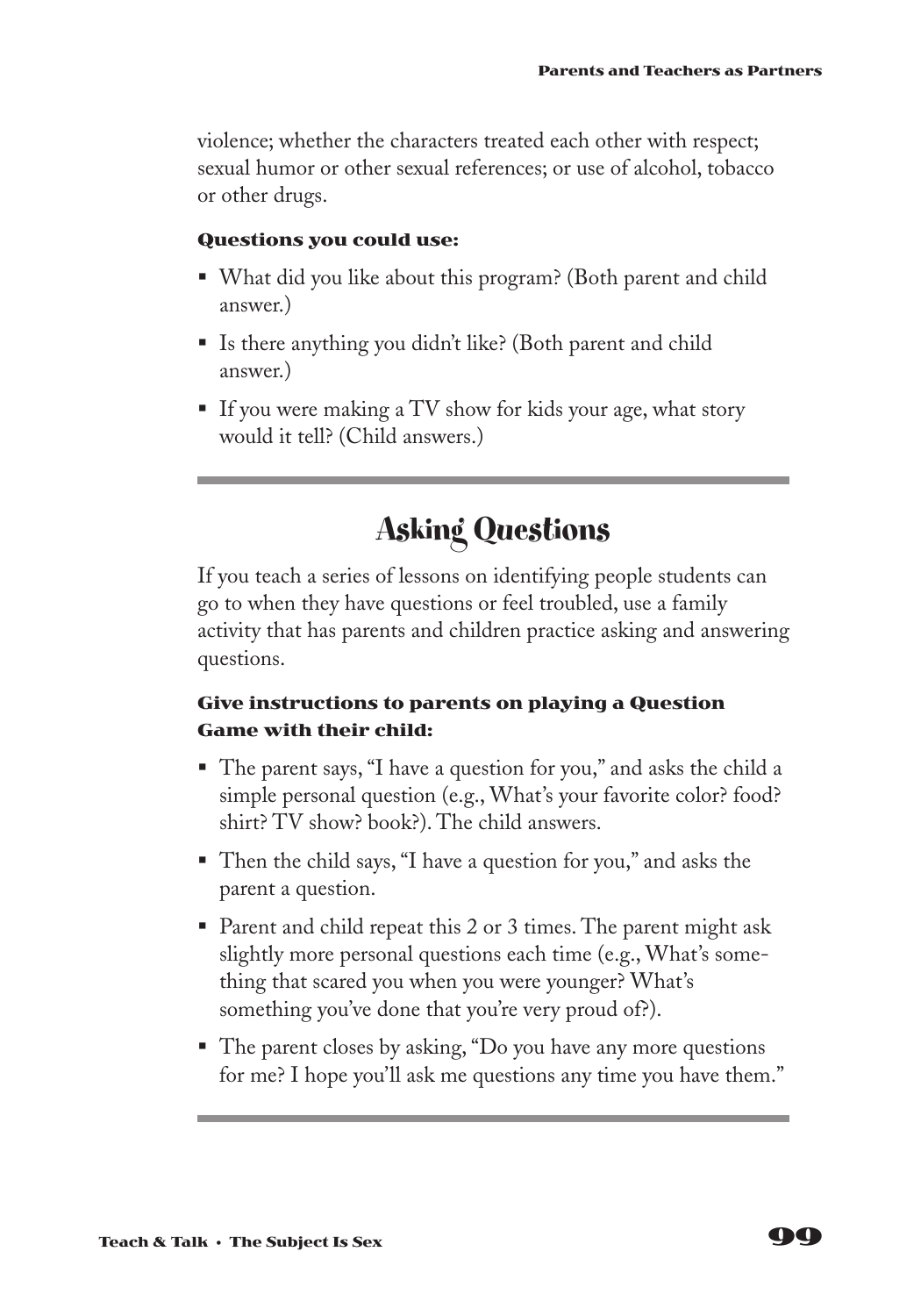## **Planning for Your Future**

An important part of sexuality education is helping children begin to understand the consequences of their choices and develop a sense of their own future. Children who have a personal sense of future (that they will live into adulthood, that they will achieve things, that they will have work and a family) are more likely to take steps to protect that future.

After a lesson about planning, making choices, thinking about the future, taking risks or other related topics, use a family activity to encourage discussion between parents and children. Describe your lesson briefly, then give parents some questions to talk over with their child.

#### **Some possible questions:**

- What will you be like when you're a grown-up? Do you think you'll be different from how you are now?
- What do you want to be when you grow up?
- Do you want to be a parent? How many children do you want to have?
- What about you will make you a good parent?
- What's the most exciting thing about growing up?

Suggest that parents use these questions as a way to talk about family values. They can talk about what it means to be a parent. They can answer questions about reproduction. They can ask their children what steps they're taking now to be sure they're strong and healthy when they grow up.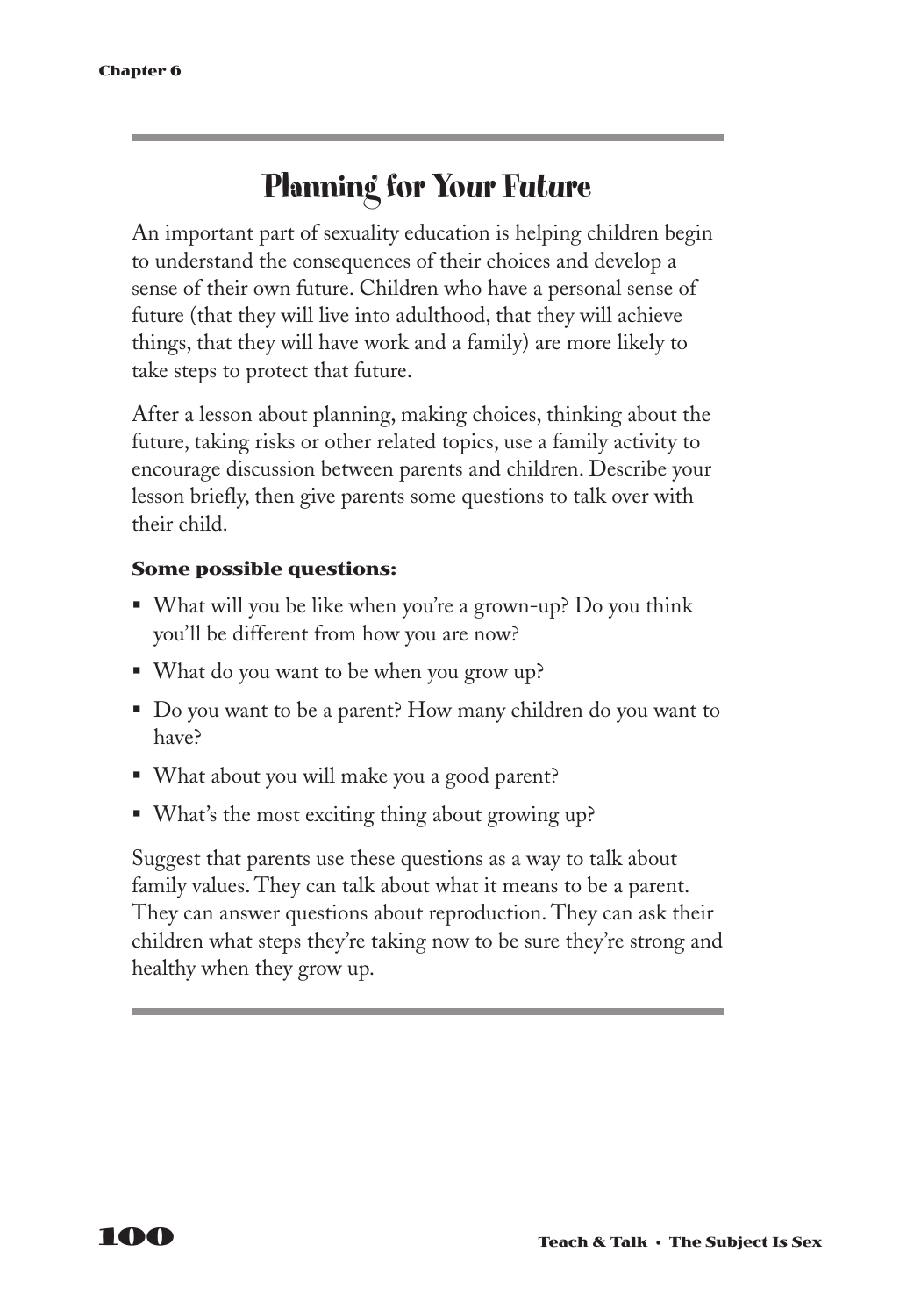# **Appendix A: Signs of Neglect and Abuse**

**Anumber of indicators can help identify L**instances of neglect or abuse. Familiarity with these signs can help you make appropriate interventions in cases of known or suspected neglect or abuse.

Sometimes an instance of abuse is witnessed directly. In most instances, however, teachers and others who care for children must respond to less certain information, making inferences from physical and behavioral signs.

Seeing these signs in a student certainly suggests a need to gather more information. When injuries or signs are severe or persistent, or several different indicators are present, "reasonable suspicion" may be raised. Speak with a consultant in your school, the mandated reporter in your system, or local Child Protective Services to evaluate whether a report is required or recommended, or if other intervention is called for.

Reports should not be made based on behavioral indicators alone, since there may be many causes for these.

# **Physical Abuse**

### **Defined**

The physical injury of a child inflicted by a parent or other caregiver, other adults, older children or peers. In your state, legal definitions might require that the person inflicting the abuse be 18 or over for mandatory reporting guidelines. Intervention is called for any time a child is being injured in this way, however, no matter how old the perpetrator is.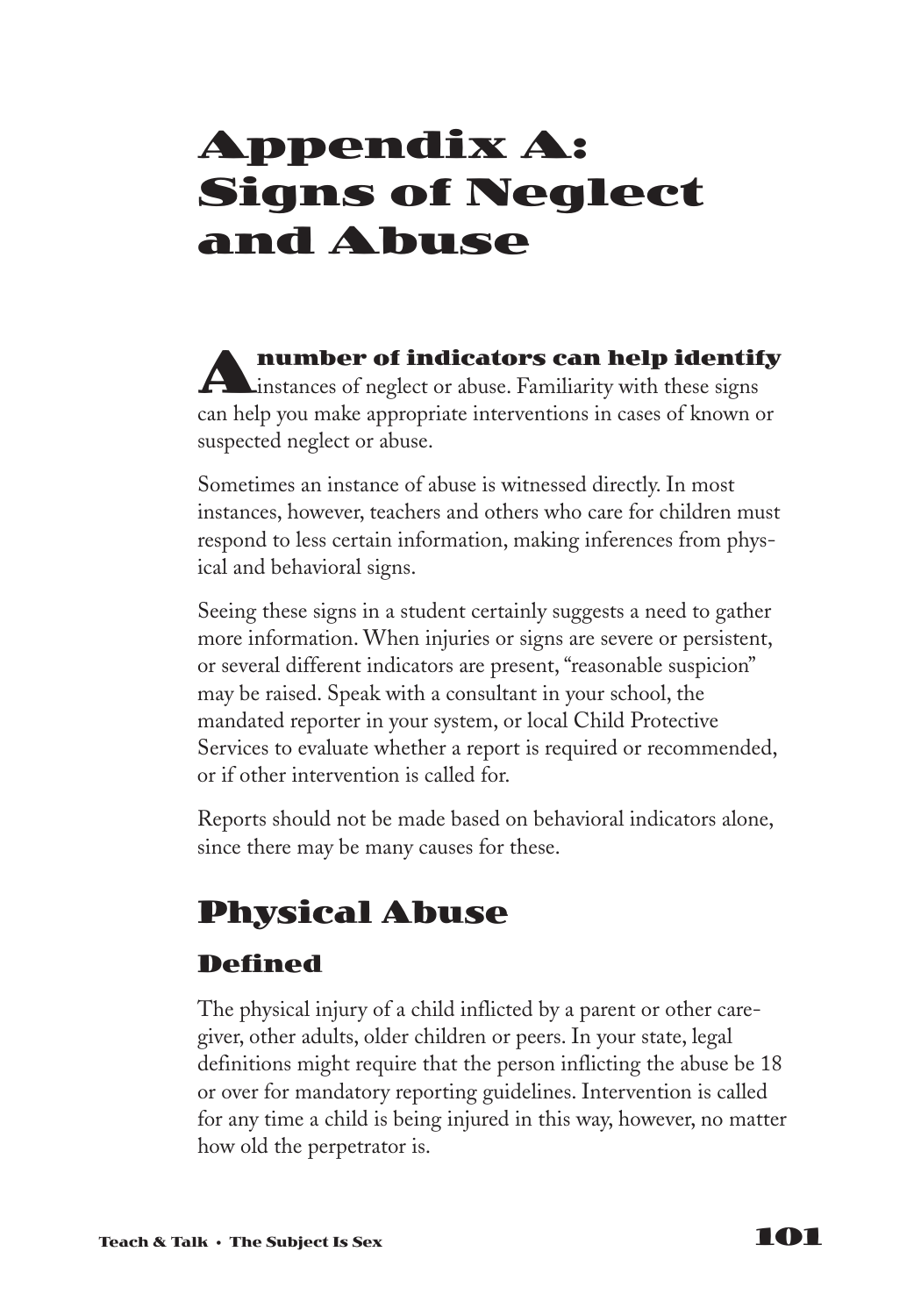### **Physical Signs**

- w Bruises, welts or bite marks on any part of the body, especially face, neck, wrists, ankles, torso, back, buttocks or thighs.
- Lacerations or abrasions on any part of the body, especially to mouth, eyes, genitalia, arms, legs or torso.
- Burns on any part of the body, especially soles of feet, palms, back or buttocks; or signs of scalding water immersion (sock-like or glove-like burns).
- $\bullet$  Injuries to both sides of the face. (Unintentional injuries, such as falls, usually injure only one side.)
- Marks in the shape of an article such as a belt, cord, kitchen utensil or iron.
- Continual presence of injuries in various states of healing.
- Marks appearing regularly after weekends, vacations or absences.

### **Behavioral Signs**

- Wearing long sleeves or other concealing clothing inappropriate for weather.
- Apprehensive around adults; hyper-alert around crying children; unusually uncomfortable with changes in routines.
- Avoids going home.
- Behavior more exaggerated than that of peers (more aggressive, more withdrawn, mood changes).
- $\bullet$  Low self-esteem.
- Injures self; prone to accidents; suicide attempts.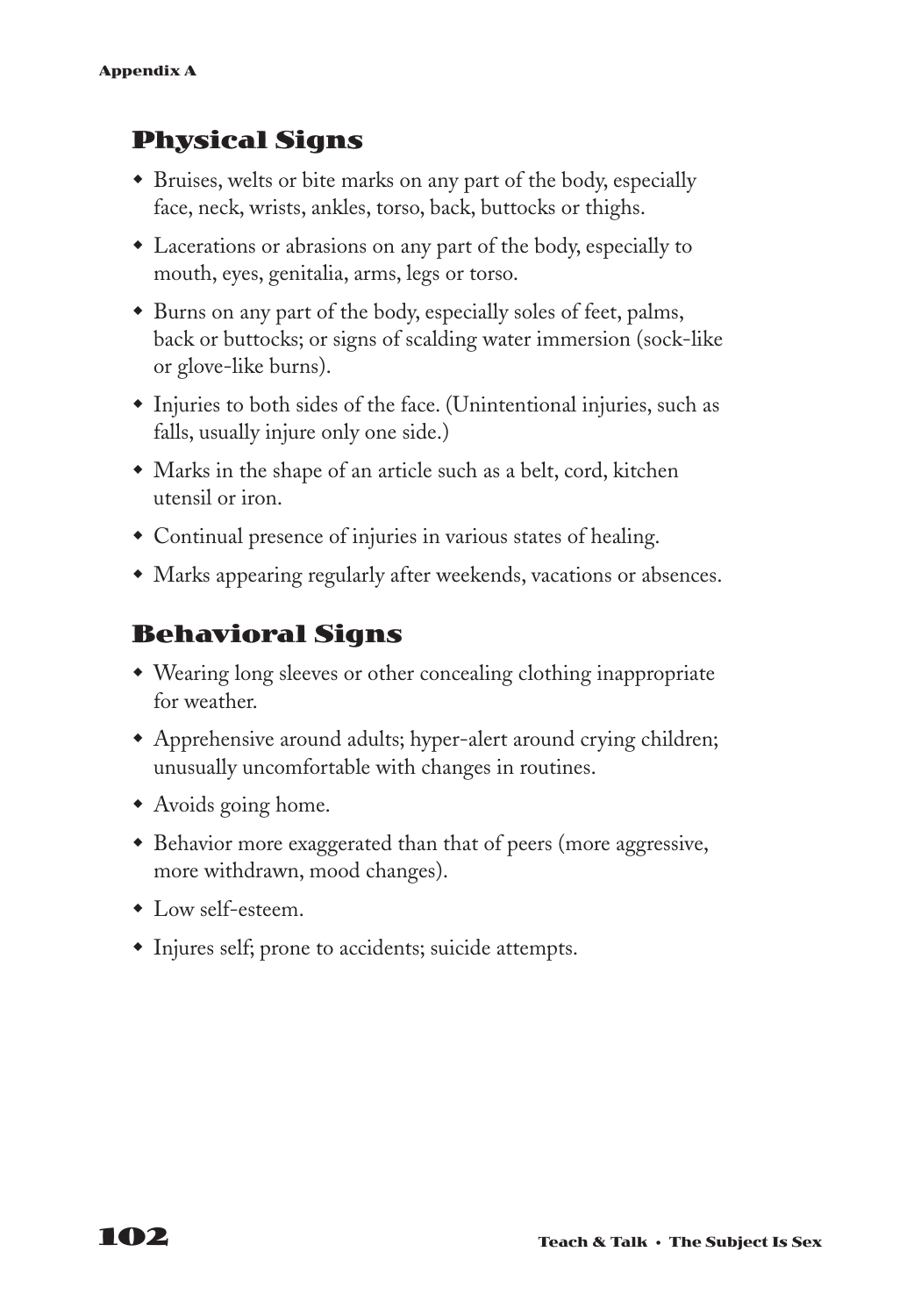## **Sexual Abuse**

### **Defined**

The sexual exploitation of a child by a parent, relative, other caregiver, other adult, older child or peer. This includes a range of possible behaviors, including exhibitionism, voyeurism, showing the child pornographic materials, photographing the child for pornography, touching, fondling, or any form of sexual intercourse.

### **Physical Signs**

- Often hard to see in school settings (teachers don't usually see genitals and underclothing).
- Showing pain or discomfort in walking or sitting.
- Torn, stained or bloody underclothing.
- Pain, itching or irritation in genital area.
- w Bruises, abrasions or bleeding in genital area.
- $\bullet$  Bruises or abrasions in mouth.
- Sexually transmitted diseases.
- Pain during urination; urinary tract infections.

### **Behavioral Signs**

- $\bullet$  Poor peer relationships.
- Sexualized behavior, acting out or sexual aggression among peers.
- $\bullet$  Does not want to change for gym; avoids P.E. activities.
- Extreme fear or dislike of being touched.
- w Withdrawal; regressive behaviors; fantasy.
- Reports sexual abuse by caregivers or others.
- $\bullet$  Low self-esteem.
- $\bullet$  Injures self; prone to accidents; suicide attempts.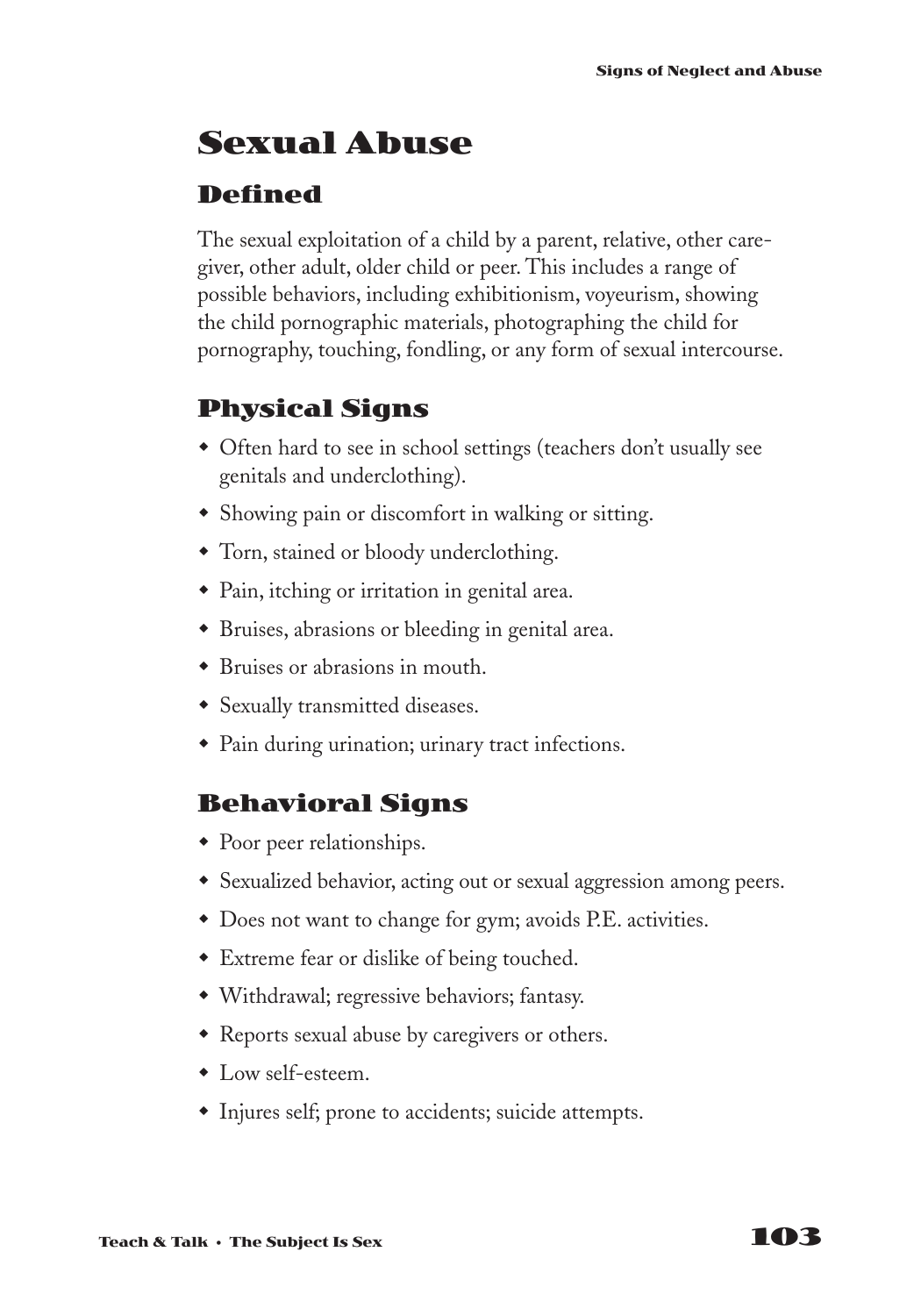# **Neglect**

### **Defined**

Adult caregivers withhold or fail to provide a child's basic needs, including food, shelter, clothing, supervision, education, hygiene or medical care. Emotional neglect includes acting in a way (either by omission or commission) that seriously impairs the emotional and mental development and functioning of a child.

Examples include unusual confinements (tying children down, locking them in closets for long periods), abusive language that denigrates the child, or withholding physical contact and affection to a severe extent. Such actions may be the result of a caregiver's alcohol or other drug abuse, mental illness or general personality traits.

### **Physical Signs**

- Physical or mental development slow, behind peers.
- w Appears at school hungry, poorly groomed, inappropriately dressed.
- Medical needs are not attended to.
- $\bullet$  Speech problems.

### **Behavioral Signs**

- Frequently truant.
- Begging or stealing food.
- $\bullet$  Unusual habits (rocking, biting, sucking).
- Poor peer relationships; overly aggressive or withdrawn.
- Consistently describes long periods of unsupervised time, especially in dangerous situations.
- Avoids or delays going home.
- \* Extremes in behavior (very adult-like, very infantile, very emotional).
- Reports that there is no caregiver available.

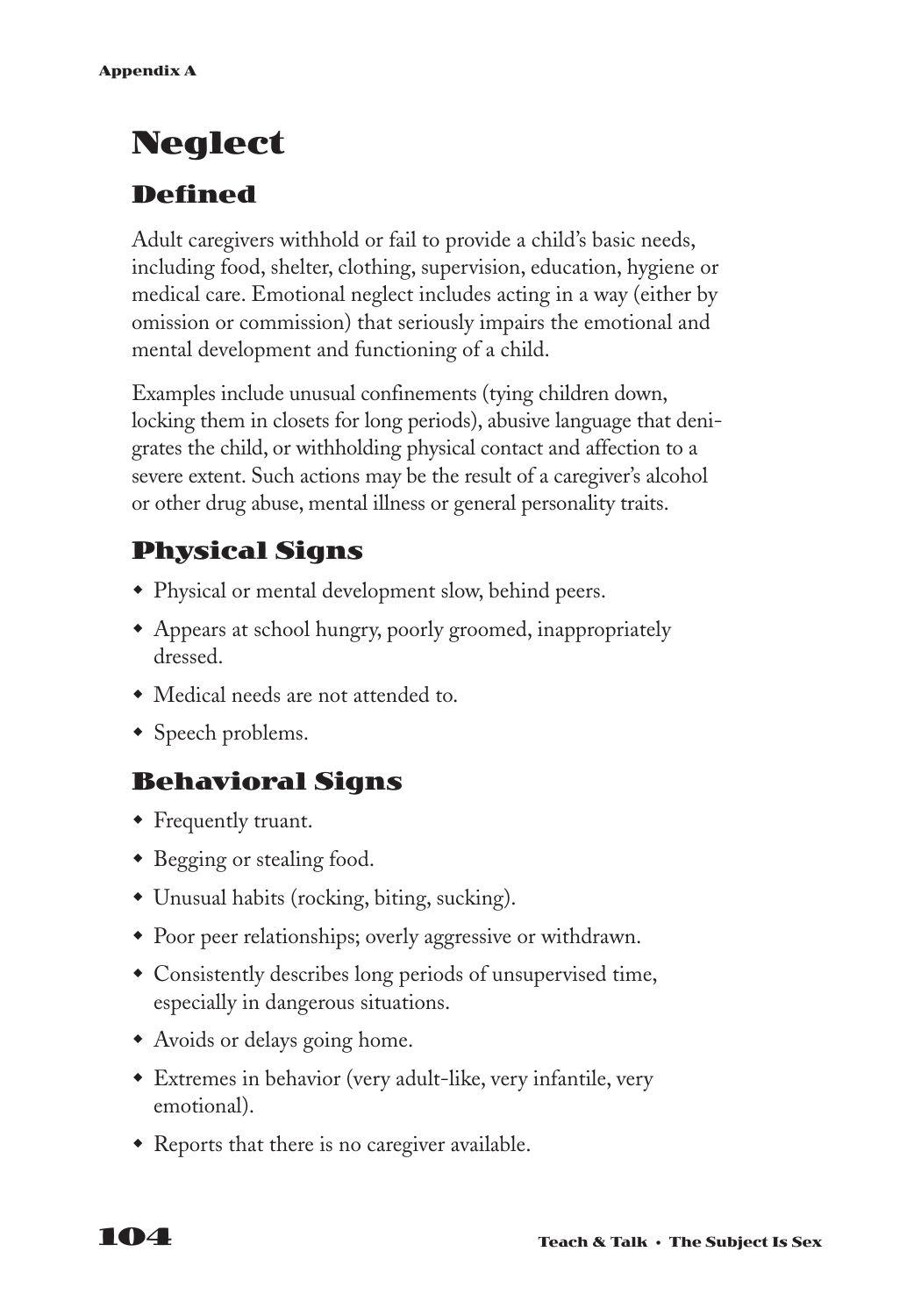# **Appendix B: Curriculum Integration**

**Fere are some ways** teaching about healthy, whole-person sexuality can be integrated across the curriculum. None of these topics needs to specifically address sexuality, but each teaches children things related to the wholeperson experience.

Although this is by no means a comprehensive list, it may identify ways you are already teaching in this area, as well as suggest ideas for enhancing positive messages about sexuality for your students.

| <b>Subject</b>                    | <b>Lessons Thematically Related to Sexuality Education</b>                                                                                                                                                                                                                                                                                                                              |
|-----------------------------------|-----------------------------------------------------------------------------------------------------------------------------------------------------------------------------------------------------------------------------------------------------------------------------------------------------------------------------------------------------------------------------------------|
| Social Studies/<br><b>History</b> | L. Families in different cultures and times.<br>2. The role of children in different cultures and times.<br>3. The roles of men and women in different cultures and times.<br>4. Cultural diversity.                                                                                                                                                                                    |
| Math                              | 1. Count numbers of people in individual students' families, then<br>add up the combined number of people in all the families.<br>2. Add up the ages of family members. Compare age ranges in<br>different students' families.<br>3. Learn about chance and risk.<br>4. Take opinion surveys and analyze the results mathematically<br>(e.g., about family roles and responsibilities). |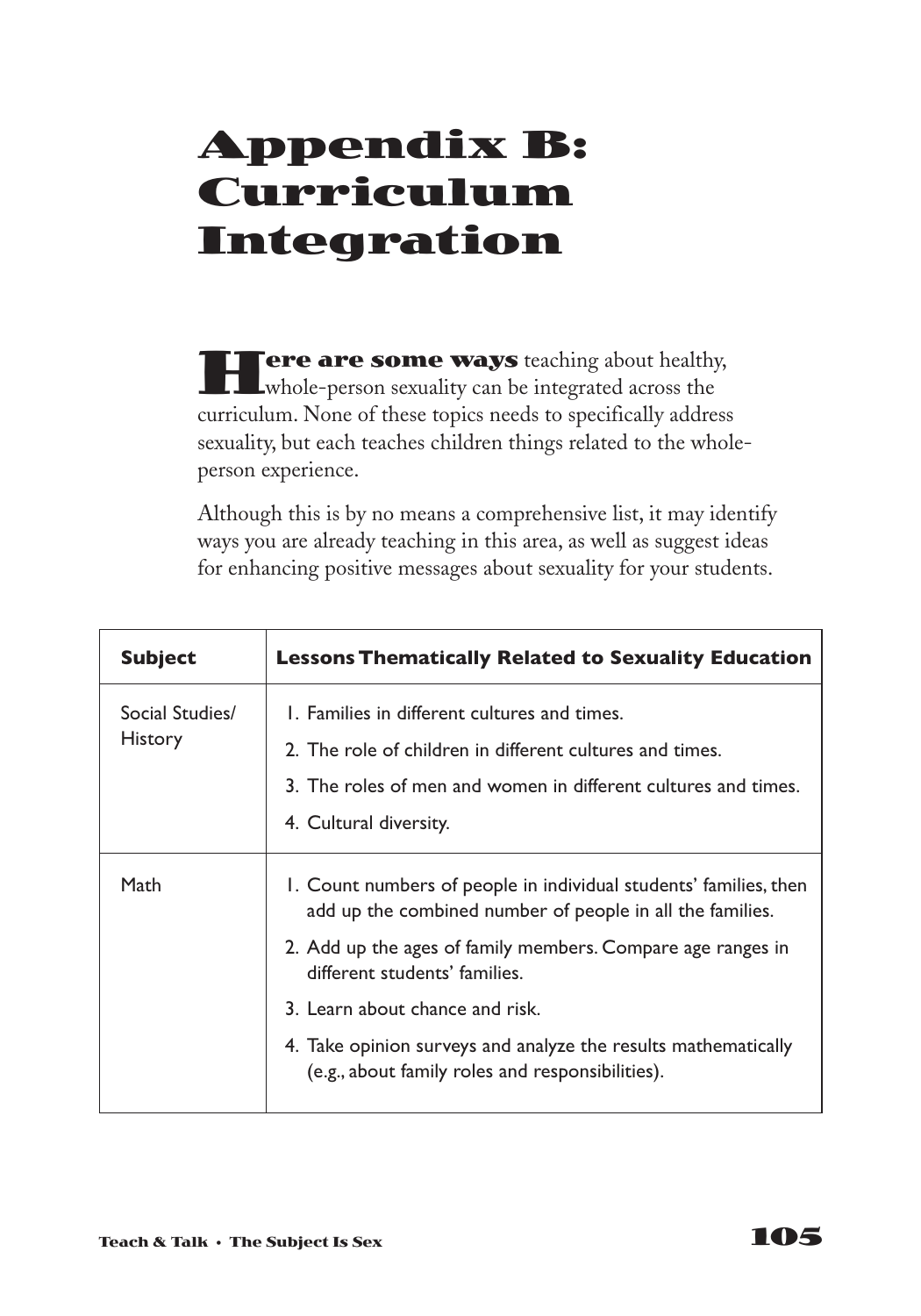| <b>Subject</b>           | <b>Lessons Thematically Related to Sexuality Education</b>                                                                                                                                     |
|--------------------------|------------------------------------------------------------------------------------------------------------------------------------------------------------------------------------------------|
| Language                 | 1. Read and discuss stories about diversity and differences,<br>families, or challenging sex-role stereotypes.                                                                                 |
|                          | 2. Teach communication skills and refusal skills.                                                                                                                                              |
|                          | 3. Examine messages in advertising and other media.                                                                                                                                            |
|                          | 4. Write stories about personal plans for the future.                                                                                                                                          |
| Science                  | 1. Growing, changing bodies; how bodies work.                                                                                                                                                  |
|                          | 2. Growing, changing families.                                                                                                                                                                 |
|                          | 3. Similarities and differences (among plants, foods, people,<br>boys and girls, adults and children, animals, etc.).                                                                          |
|                          | 4. How the senses work.                                                                                                                                                                        |
| Community<br>Involvement | I. Visit a newborn nursery or a preschool.                                                                                                                                                     |
|                          | 2. Invite guest speakers who can talk about families, babies,<br>roles of children in different cultures (e.g., nurse, parent who<br>has a newborn, parents who come from different cultures). |
|                          | 3. Have students tutor or teach younger students.                                                                                                                                              |
|                          | 4. Share positive health messages with others through writing,<br>posters, wearing badges, making statements in class, or<br>creating public service messages.                                 |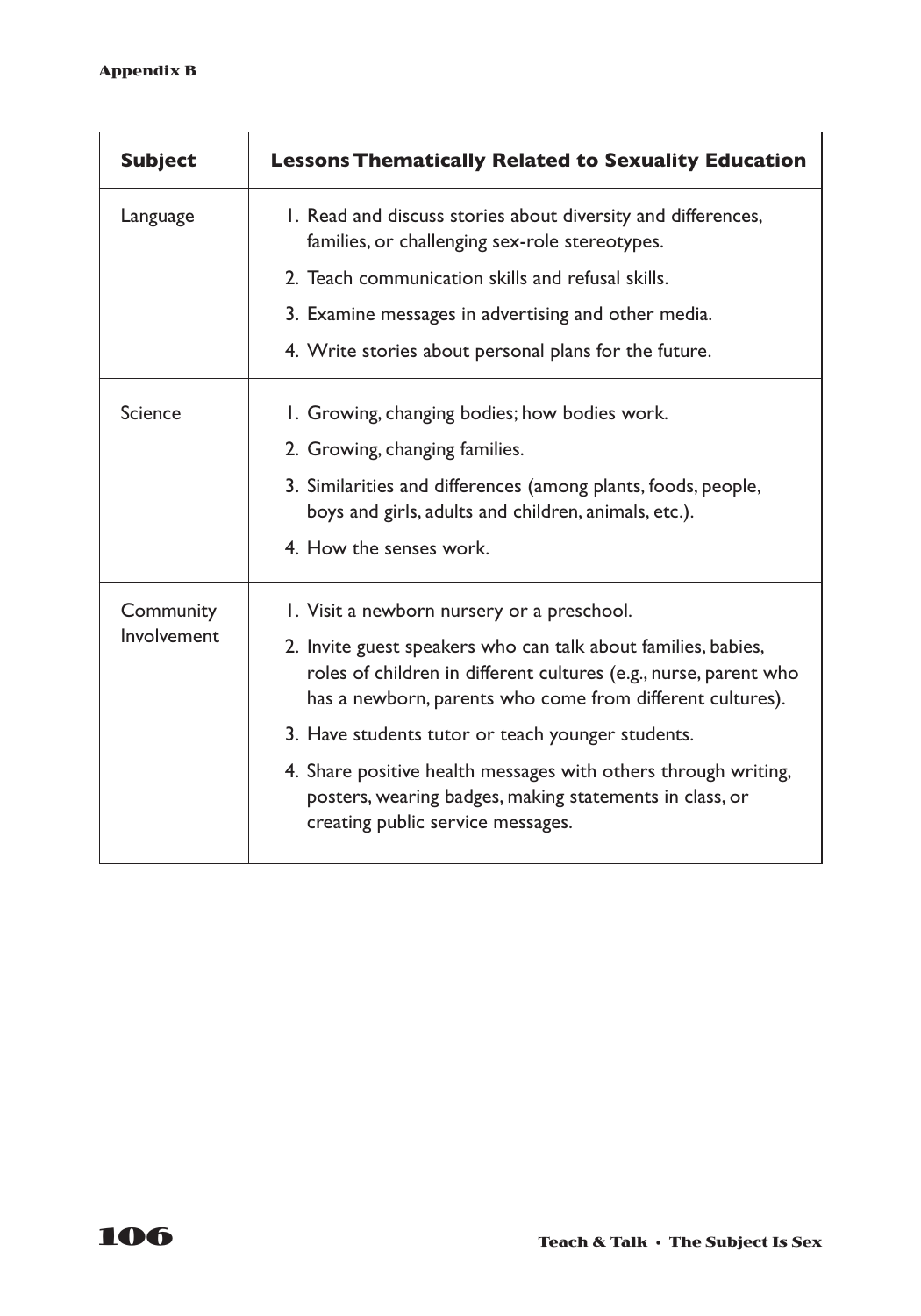# **Resources**

#### **Child Development**

Fraiberg, S. 1996. *The Magic Years: Understanding and Handling the Problems of Early Childhood.* New York: Fireside.

Child development classic describes the way young children perceive the world. The "magic years" are the time when magical thinking is the device children use to answer questions and manage new information.

Kivel, P. 1999. *Boys Will Be Men: Raising Our Sons for Courage, Caring and Community.* Gabriola Island, B.C., Canada: New Society Publishers.

Talks about helping boys deal with the difficult forces in their lives, including sexism, violence, racism, drugs and homophobia. Describes ways to create alliances with boys, and how to help them become allies of themselves and one another.

Wood, C. 1997. *Yardsticks: Children in the Classroom Ages 4-14: A Resource for Parents and Teachers.* Greenfield, MA: Northeast Foundation for Children.

Reference for teachers provides a developmental perspective on children in different grades. Covers learning styles, social skills, physical and cognitive capabilities in a succinct and easy-to-use format.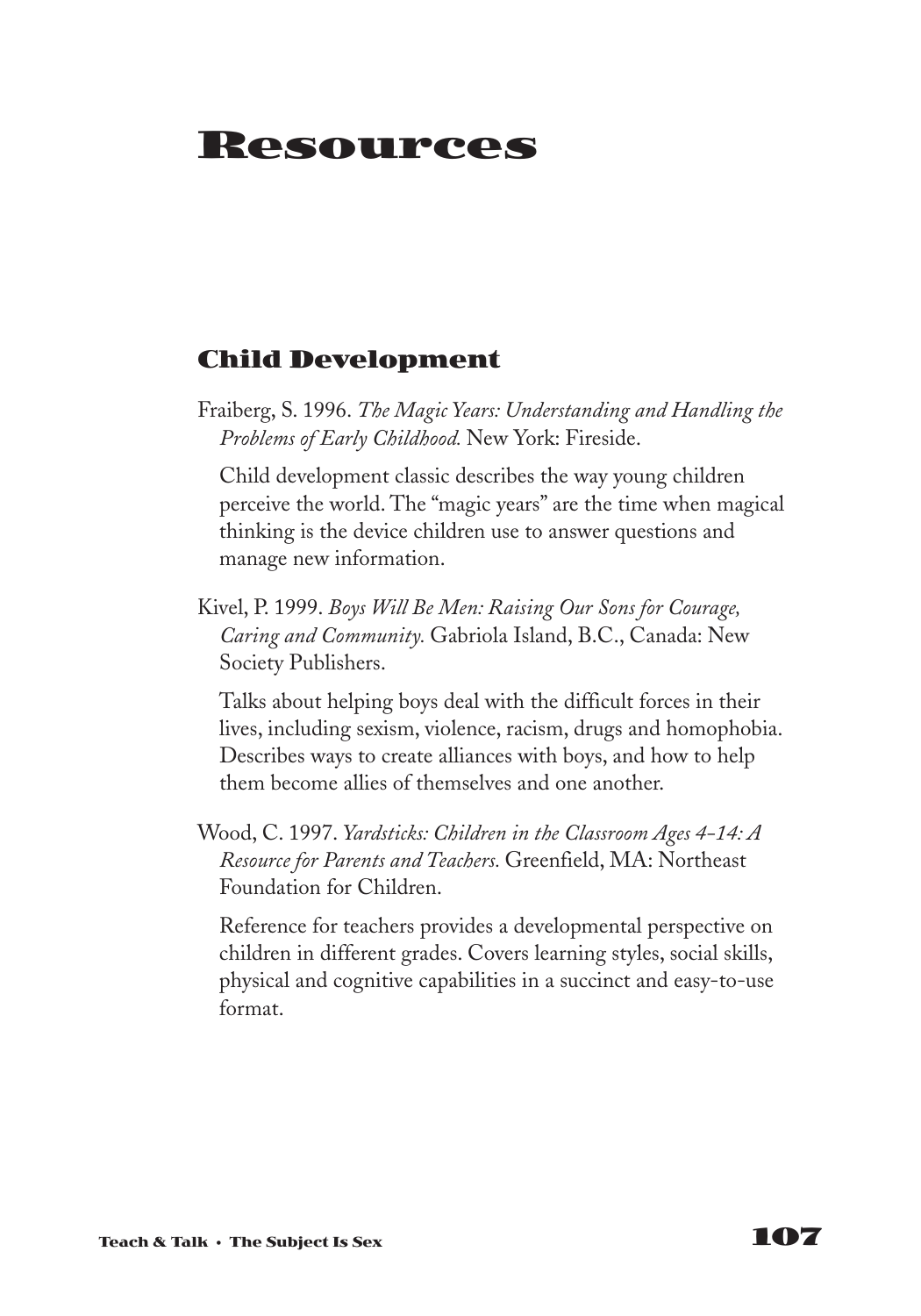## **Sexuality and Sexuality Education**

Bernstein, A. 1994. *The Flight of the Stork: What Children Think (and When) About Sex and Family Building.* Indianapolis: Perspectives Press.

Readable research about children's developmental understandings of sexuality and reproduction. Includes new material on adoption, stepfamilies and new reproductive technologies.

De Freitas, C. 1998. *Keys to Your Child's Healthy Sexuality.* New York: Barron's.

Part of a series of parenting guides published by Barron's offers a positive approach to sexuality, lots of information, and suggestions on how to talk about different subjects with children and teens. Focuses on parent-child interactions, but information would be useful for teachers as well.

Drolet, J. C., and K. Clark, eds. 1994. *The Sexuality Education Challenge: Promoting Healthy Sexuality in Young People.* Santa Cruz, CA: ETR Associates.

Chapters by some of the nation's top sexuality educators and a resource about many different aspects of sexuality education. Includes chapters on teaching sexuality in the early elementary grades, sexuality education in conservative communities, the role of religious organizations, and many other topics.

Early Childhood Sexuality Education Task Force. 1995. *Right from the Start: Guidelines for Sexuality Issues: Birth to Five Years.* New York: SIECUS.

Thoughtful guidelines for childcare centers and preschools.

Haffner, D. 1999. *From Diapers to Dating: A Parent's Guide to Raising Sexually Healthy Children.* New York: Newmarket Press.

Will be interesting to teachers as well as parents. Written in an informative, easy style with lots of anecdotes to help make the points clearer.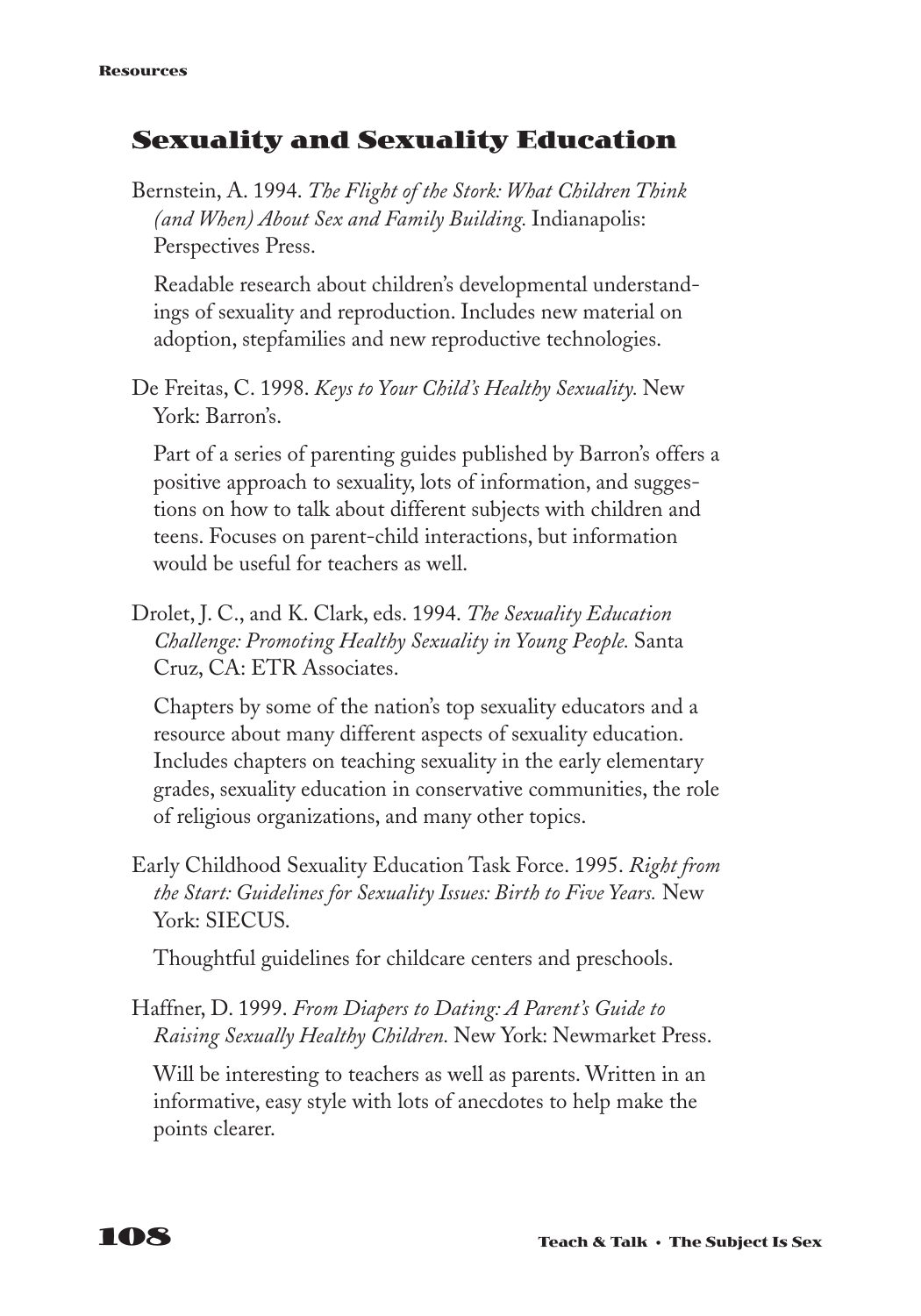National Guidelines Task Force. 1996. *Guidelines for Comprehensive Sexuality Education.* 2d ed. New York: SIECUS.

The most widely recognized and implemented framework for comprehensive sexuality education in the United States. Useful for putting together a program, evaluating a program, teacher training and parent education. The task force is composed of some of the most respected leaders in the field of sexuality education. Highly recommended.

## **Self-Esteem**

Berne, P., and L. Savary. 1996. *Building Self-Esteem in Children.* New York: Crossroad Publishing.

Narrative book describes the dynamics of healthy self-esteem. Provides pragmatic suggestions for ways to encourage and enhance self-esteem in children. Focuses on ideas for parents, but is useful for teachers and others who work with children as well.

Borba, M. 1989. *Esteem Builders: A K-8 Self-Esteem Curriculum for Improving Student Achievement, Behavior and School Climate.* Torrance, CA: Jalmar Press.

A collection of over 250 activities addressing 5 essential elements of successful self-esteem. Appropriately tailored to students by age levels, based on self-esteem research.

Canfield, J., and H. C. Wells. 1994. *100 Ways to Enhance Self-Concept in the Classroom.* Boston: Allyn and Bacon.

Fun, easy-to-do activities that build self-esteem and a sense of belonging. Some take only moments; others are more indepth.

Khalsa, S. 1996. *Group Exercises for Enhancing Social Skills and Self-Esteem.* Sarasota, FL: Professional Resource Press.

Good ideas and activities. Many involve worksheets and writing better suited to older students, but some can be adapted for younger children.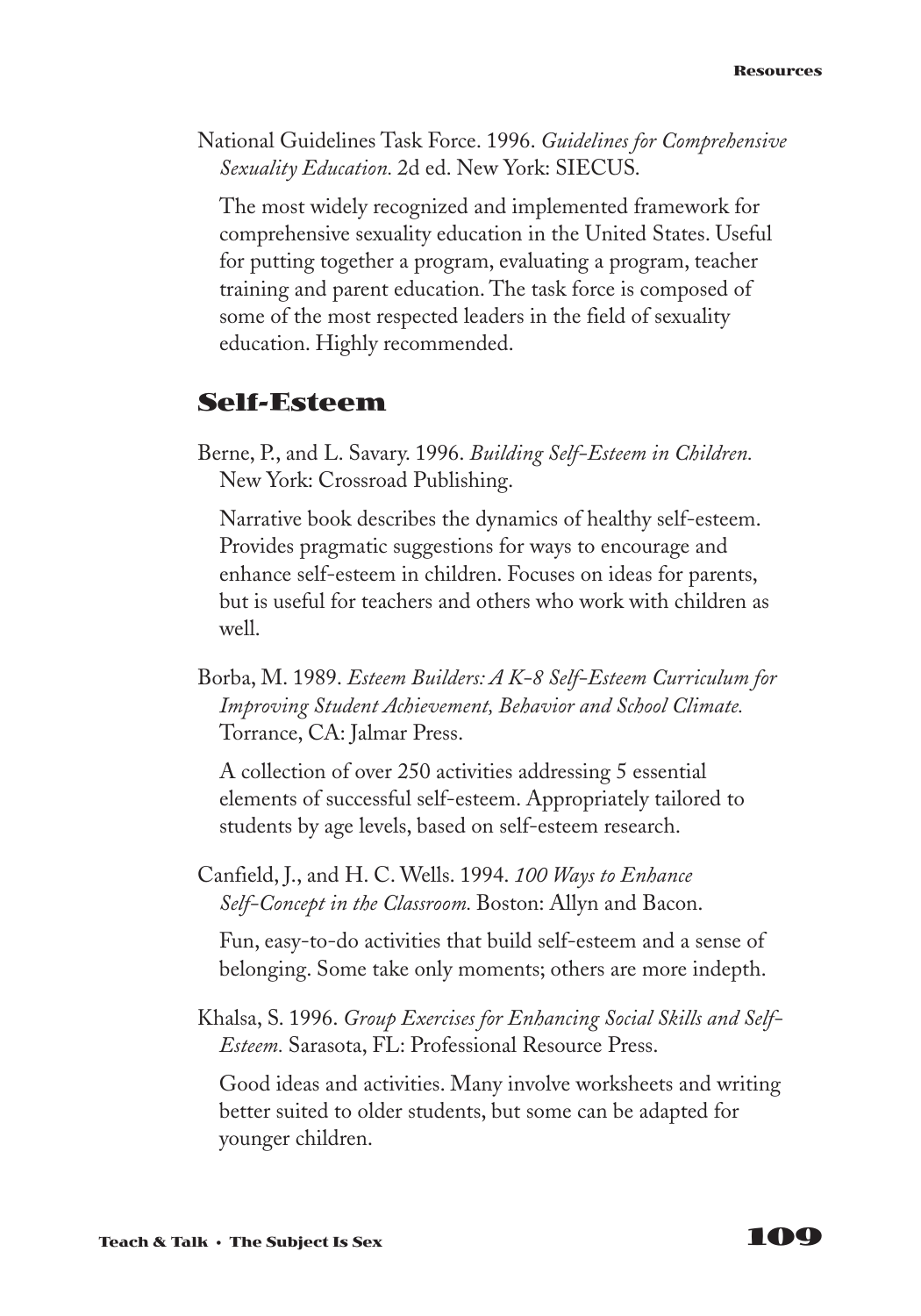Seligman, M. 1996. *The Optimistic Child: A Proven Program to Safeguard Children Against Depression and Build Lifelong Resilience.* New York: Harper Perennial.

Written for teachers and parents, reviews Seligman's long-term research on what makes children resilient. Provides clear, research-based rationales for the useful recommendations and suggestions.

## **Community**

Bukowski, W. M., A. F. Newcomb and W. W. Hartup, eds. 1998. *The Company They Keep: Friendship in Childhood and Adolescence.* New York: Cambridge University Press.

Anthology of somewhat scholarly articles about the benefits and mechanisms of children's friendships.

Quiroz, H. C. 1996. *Start with the Kids: 5 Days to Building a Classroom Community.* Santa Cruz, CA: ETR Associates.

Practical and creative strategies to give students a sense of belonging and responsibility.

## **Books for Children**

Cole, J. 1994. *How You Were Born.* New York: Mulberry Books.

Photos and diagrams tell the story of fetal development. Cell division and fertilization are described without explaining sexual intercourse. The language is too sophisticated for very young children, but the content is presented in a loving context, with lots of images and topics of interest to children. Photos include people of many ethnicities.

Gordon, S., and J. Gordon. 1992. *Did the Sun Shine Before You Were Born?* New York: Prometheus Books.

Book for young children describes sexual intercourse, fetal development and childbirth in the context of a larger discussion about

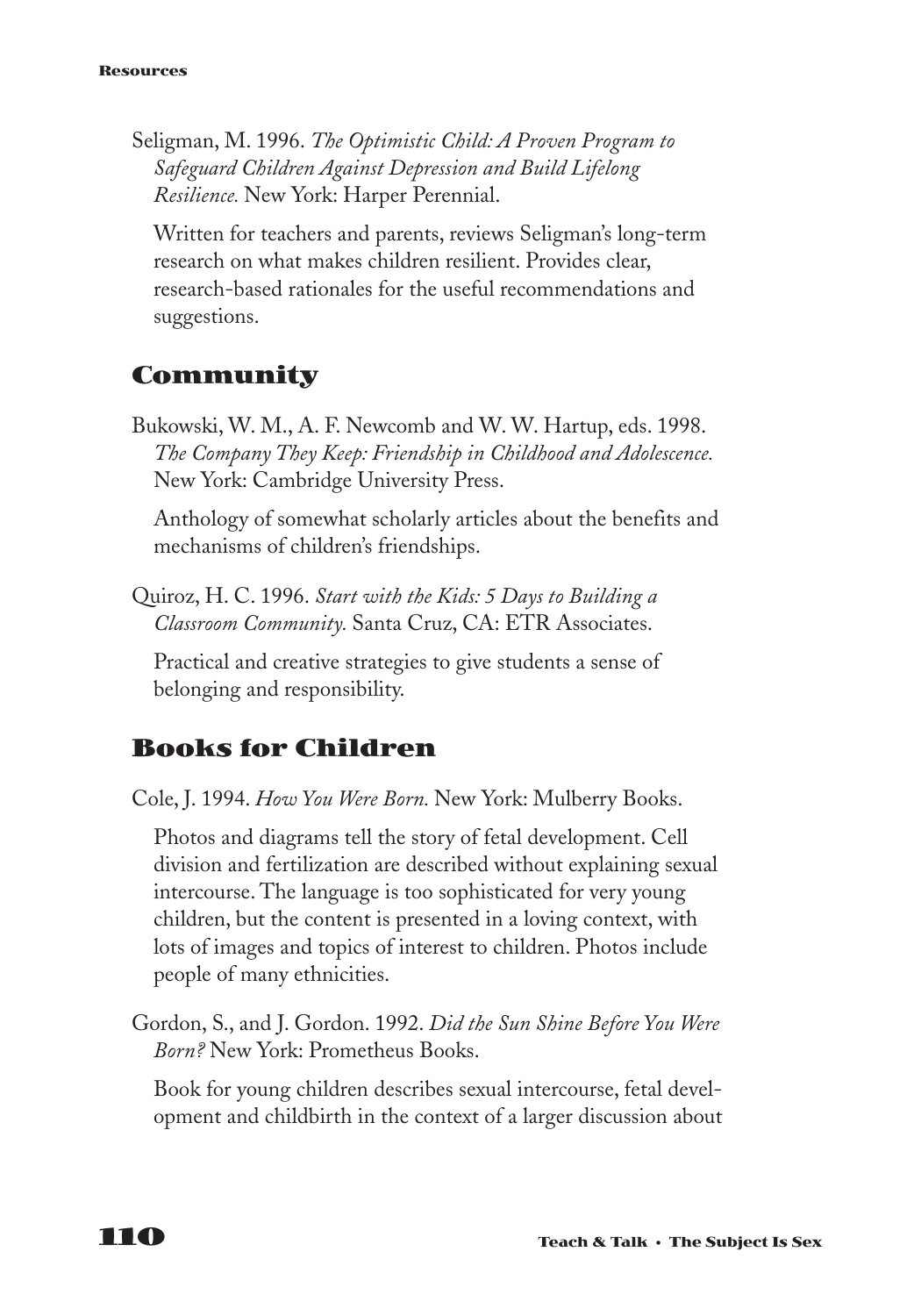family, relatives, love and belonging. Pictures families of different ethnicities.

Harris, R., and M. Emberley (illus.). 1996. *It's Perfectly Normal: A Book About Changing Bodies, Growing Up, Sex and Sexual Health.* Cambridge, MA: Candlewick Press.

Lots of humor, fun comics, good information and reassurance. Includes illustrations of people naked and clothed, and of many different body types. Promotes healthy attitudes about the physical and emotional changes of puberty. Reading level is fairly advanced, but illustrations and cartoons are very informative on their own. Appropriate for pre-teens approaching puberty. Illustrations include people of different ethnicities.

Harris, R., and M. Emberley (illus.). 1996. *Happy Birth Day!* Cambridge, MA: Candlewick Press.

Beautifully illustrated tale of a child's first day, from birth, to breastfeeding, visits from relatives, and sleep. Good resource for younger children. Pictures an Anglo child and family.

Harris, R., and M. Emberley (illus.). 1999. *It's So Amazing: A Book About Eggs, Sperm, Birth, Babies and Families.* Cambridge, MA: Candlewick Press.

Charming illustrations, reassuring humor and a straightforward approach to information about conception and birth. Includes a double-page illustration of a growing baby pictured actual size, from 1 month to 9 months. Younger children will enjoy the pictures, but the reading level is better matched to children around age 9 or 10. Illustrations include people of different ethnicities.

Mayle, P., and A. Robins (illus.). 1999. *Where Did I Come From?* Secaucus, NJ: Carol Publishing Group.

A classic first published in 1977. Humorous drawings and friendly language explain physical differences between men and women, sexual intercourse, conception and fetal development. Uses Anglo subjects.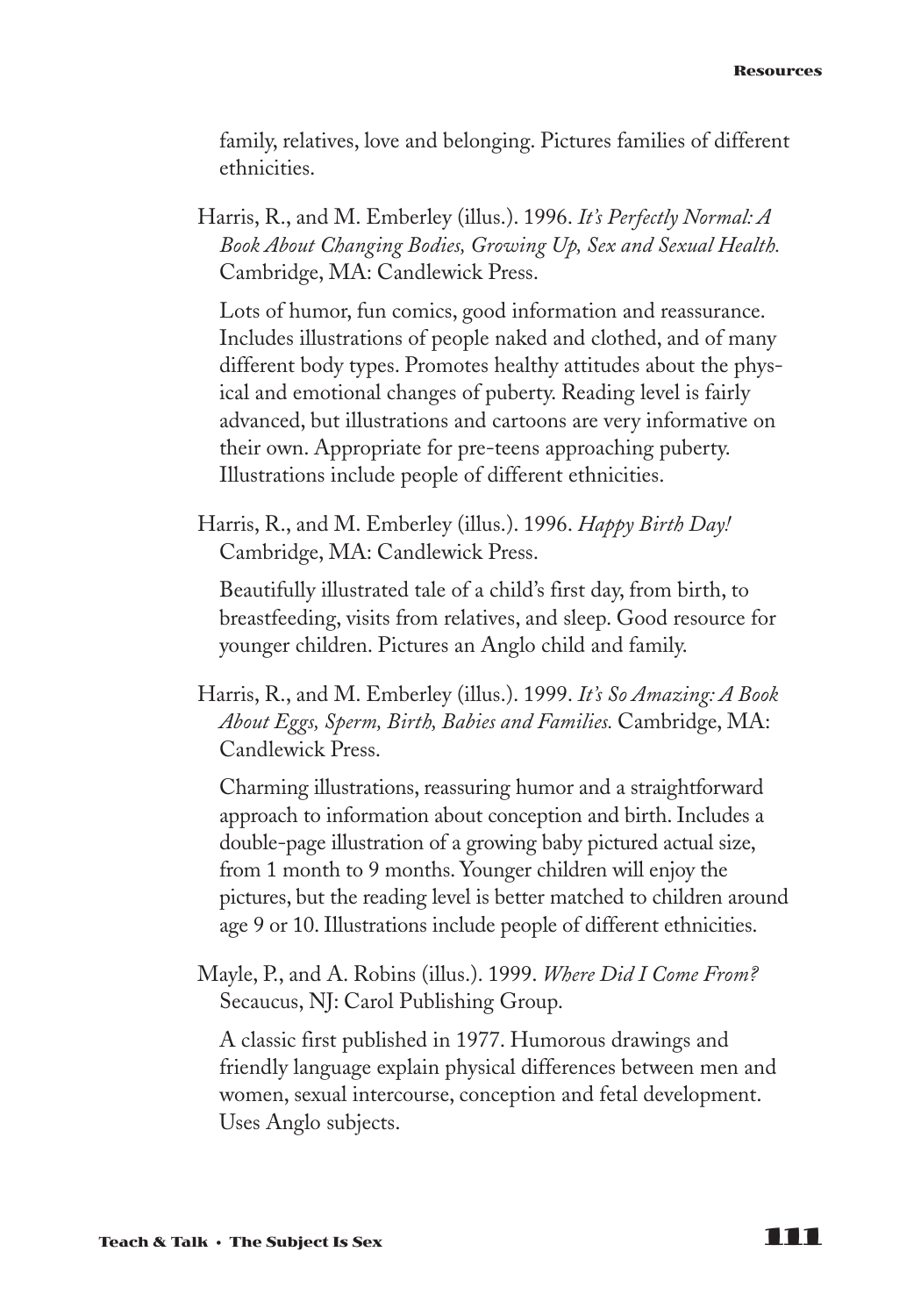#### **Resources**

Nilsson, L., and L. Swanberg. 1994. *How Was I Born?* New York: Delacorte Press.

Tells the story of Mary and her family over the period of time that her mother is pregnant with her baby brother, Thomas. Features beautiful photos of developing fetuses, engaging photos of the family, and thoughtful juxtapositions (Mary drinks through a straw, the baby is nurtured through the umbilical cord). Language is sometimes a bit sophisticated, but children will find the pictures and content engaging. Pictures an Anglo child and family.

## **Websites**

#### **Gay, Lesbian & Straight Education Network**

www.glsen.org

An organization that promotes accuracy in education about gay and lesbian issues. Offers guidelines for school administrators and other educators, current news reports, teaching resources emphasizing bias-free teaching, lesson plans.

#### **Parents, Families and Friends of Lesbians and Gays**

www.pflag.org

PFLAG is a national organization of parents and family members of gay/lesbian/bisexual and transgendered people. They have a special program called "Safe Schools" that works to prevent violence and harassment of sexual minorities in schools.

## **Sexuality Information and Education Council of the United States**

www.siecus.org

SIECUS is a national, nonprofit organization which affirms that sexuality is a natural and healthy part of living. SIECUS develops, collects and disseminates information and promotes comprehensive sexuality education. A premier resource for information about current trends and research in sexuality education,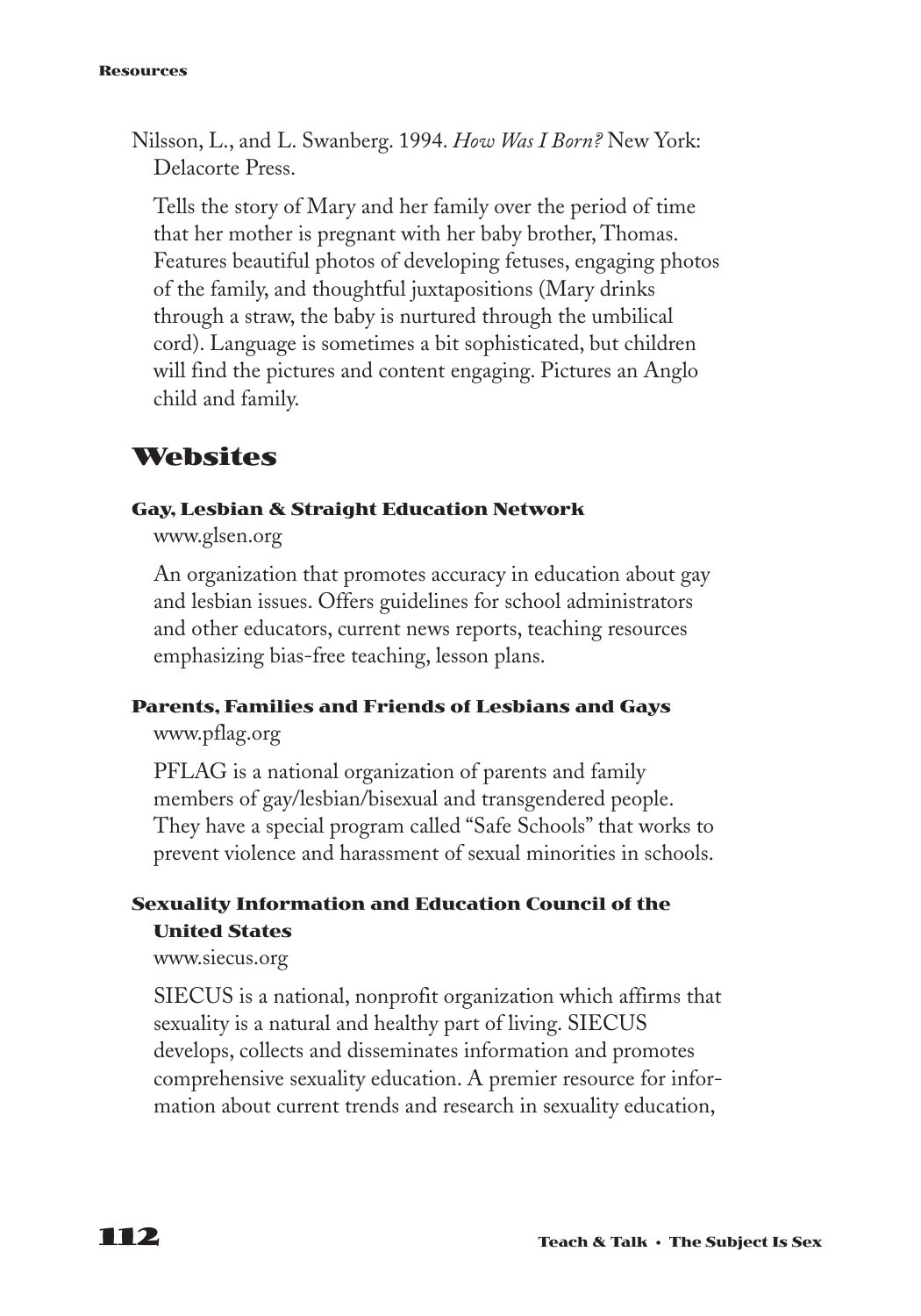guidelines for classroom education, information about faith communities and sexuality, and suggestions for parents.

#### **Talking with Kids About Tough Issues**

www.talkingwithkids.org

A national initiative by Children Now and the Kaiser Family Foundation to encourage parents to talk with their children earlier and more often about tough issues like sex, HIV/AIDS, violence, alcohol and drug abuse. Includes suggestions for parents and background information.

### **Hotlines**

#### **CDC National STD Hotline**

8 a.m. - 11 p.m. M-F (EST) 800-227-8922

#### **National AIDS Hotline**

24 hours English: 800-342-AIDS Spanish: 800-344-7432 TTY: 800-243-7889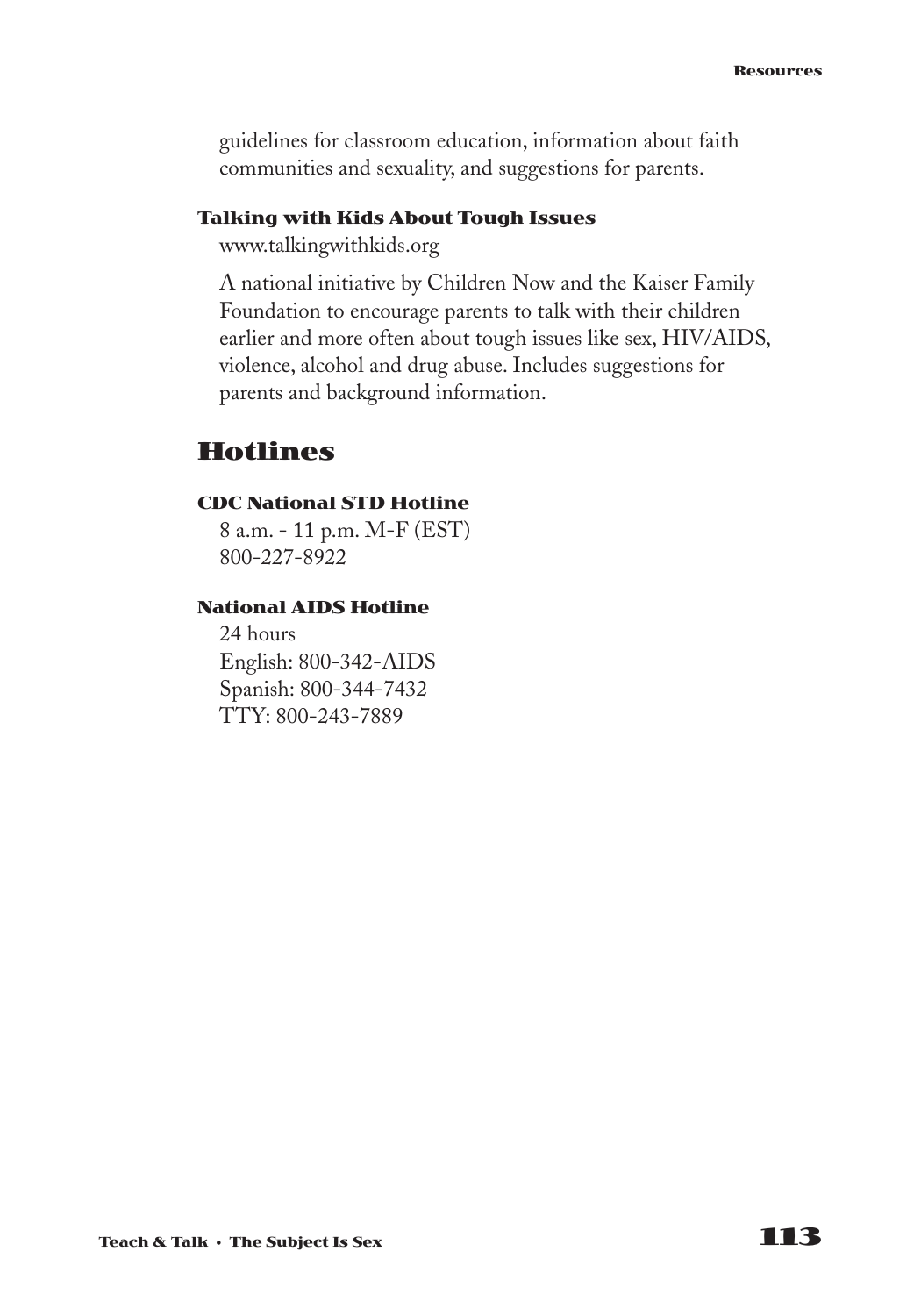## **References**

- Alan Guttmacher Institute. 1999. *Teen sex and pregnancy.* Website report: www.alanguttmacher.org
- Bernstein, A. 1994. *The flight of the stork: What children think (and when) about sex and family building.* Indianapolis, IN: Perspective Press.
- Derman-Sparks, L., M. Gutierrez and C. B. Phillips. 1990. *Teaching young children to resist bias: What parents can do.* Washington, DC: National Association for the Education of Young Children.
- Derman-Sparks, L. and the A.B.C. Task Force. 1989. *Anti-bias curriculum: Tools for empowering young children.* Washington D.C.: National Association for the Education of Young Children.
- ETR Associates. 2001. *HealthSmart: A health program for grades K–4.* Santa Cruz, CA.
- Fraiberg, S. 1996. *The magic years: Understanding and handling the problems of early childhood.* New York: Fireside.
- Haffner, D. 1999. *From diapers to dating: A parent's guide to raising sexually healthy children.* New York: Newmarket Press.
- Leight, L. 1994. Parents and caregivers as educators, partners and advocates in sexuality education. In *The sexuality education challenge*, ed J. C. Drolet and K. Clark. Santa Cruz, CA: ETR Associates.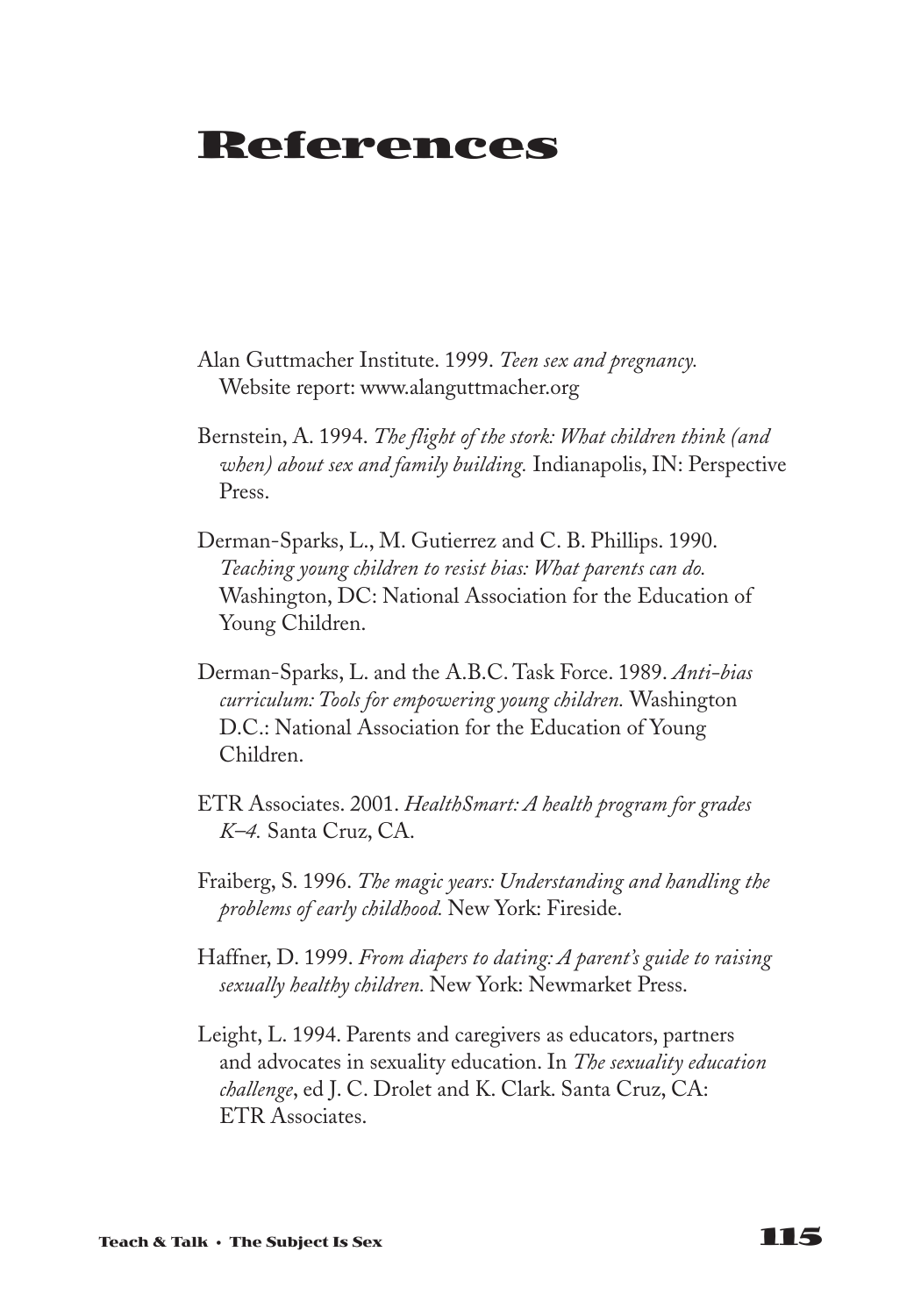#### **References**

- McNab, W. L., and C. E. W. Regin. 1994. Sexuality education at the elementary level: Preparing teachers. In *The sexuality education challenge*, ed. J. C. Drolet and K. Clark. Santa Cruz, CA: ETR Associates.
- National Guidelines Task Force. 1996. *Guidelines for comprehensive sexuality education.* 2d ed. New York: SIECUS.
- Ogletree, R. J. 1994. Foundations of teaching: Sexuality education in the classroom. In *The sexuality education challenge*, ed. J. C. Drolet and K. Clark. Santa Cruz, CA: ETR Associates.